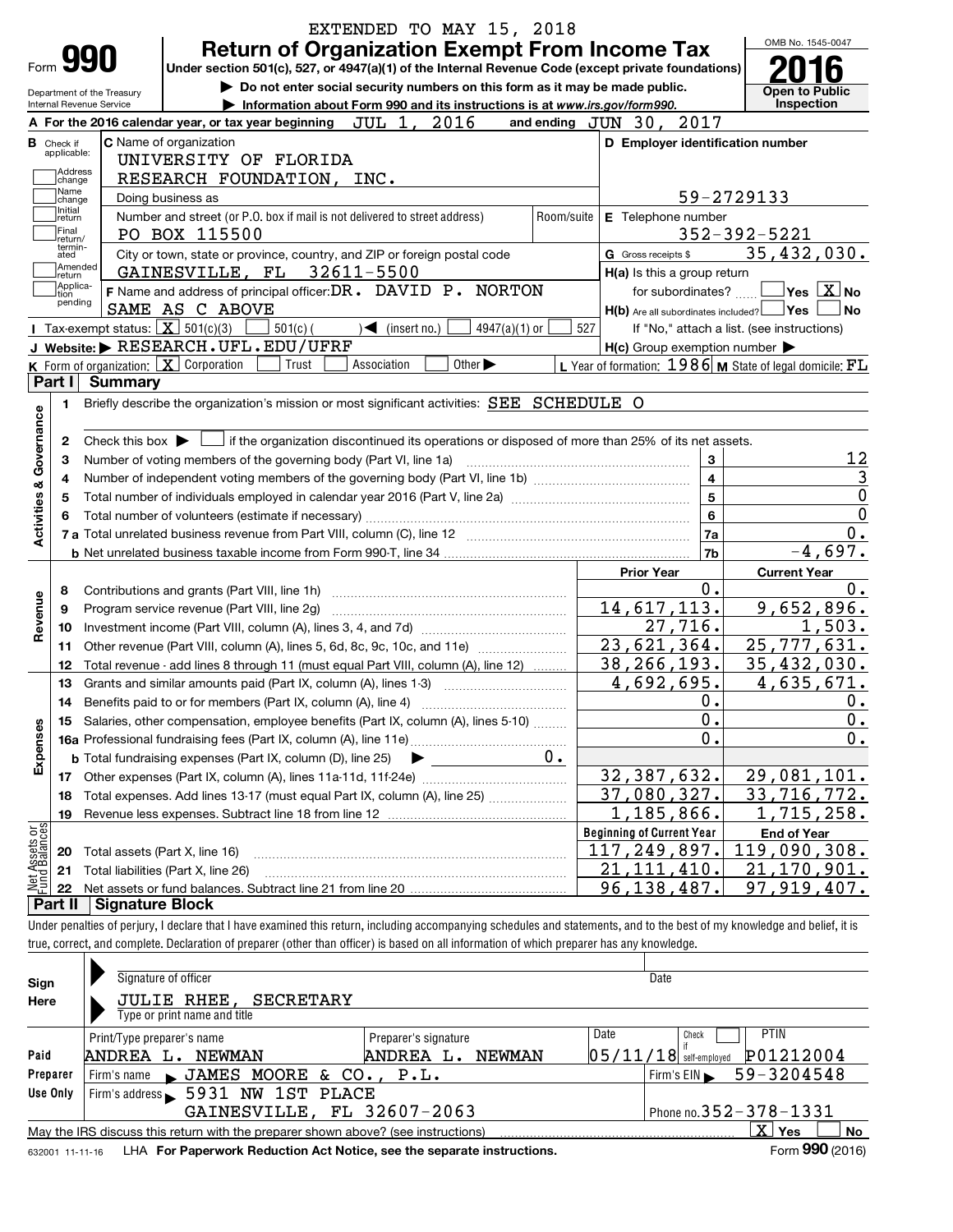|              | UNIVERSITY OF FLORIDA<br>59-2729133<br>RESEARCH FOUNDATION, INC.<br>Page 2<br>Form 990 (2016)                                                |
|--------------|----------------------------------------------------------------------------------------------------------------------------------------------|
|              | Part III   Statement of Program Service Accomplishments                                                                                      |
|              | $\overline{\mathbf{X}}$                                                                                                                      |
|              | Briefly describe the organization's mission:                                                                                                 |
|              | ASSIST THE UNIVERSITY OF FLORIDA IN FUNDING OF RESEARCH/DEVELOPMENT                                                                          |
|              | THROUGH GRANTS & CONTRACTUAL ARRANGEMENTS & IN THE COMMERCIALIZATION                                                                         |
|              | OF INTELLECTUAL PROPERTIES, WHICH INCLUDE INVENTIONS,                                                                                        |
|              | DISCOVERIES, PROCESSES & WORK PRODUCTS.                                                                                                      |
| $\mathbf{2}$ | Did the organization undertake any significant program services during the year which were not listed on the                                 |
|              | $Yes$ $X no$<br>prior Form 990 or 990-EZ?                                                                                                    |
|              | If "Yes." describe these new services on Schedule O.                                                                                         |
| 3            | $Yes \quad X \quad No$<br>Did the organization cease conducting, or make significant changes in how it conducts, any program services?       |
|              | If "Yes," describe these changes on Schedule O.                                                                                              |
| 4            | Describe the organization's program service accomplishments for each of its three largest program services, as measured by expenses.         |
|              | Section 501(c)(3) and 501(c)(4) organizations are required to report the amount of grants and allocations to others, the total expenses, and |
|              | revenue, if any, for each program service reported.                                                                                          |
|              | 20, 621, 739. including grants of \$<br>29,054,943.<br>) (Expenses \$<br>4a (Code:<br>) (Revenue \$                                          |
|              | COST INCURRED IN OBTAINING LICENSES AND GRANTS FOR THE UNIVERSITY OF                                                                         |
|              | FLORIDA RESEARCH FOUNDATION ACTIVITIES.                                                                                                      |
|              |                                                                                                                                              |
|              |                                                                                                                                              |
|              |                                                                                                                                              |
|              |                                                                                                                                              |
|              |                                                                                                                                              |
|              |                                                                                                                                              |
|              |                                                                                                                                              |
|              |                                                                                                                                              |
|              |                                                                                                                                              |
|              |                                                                                                                                              |
| 4b           | 6,940,019. including grants of \$<br>4,051,163.<br>(Code:<br>) (Expenses \$<br>) (Revenue \$                                                 |
|              | COSTS INCURRED IN THE LICENSING OF PATENTED OR PATENTABLE PRODUCTS                                                                           |
|              | DEVELOPED BY THE UNVERSITY OF FLORIDA.                                                                                                       |
|              |                                                                                                                                              |
|              |                                                                                                                                              |
|              |                                                                                                                                              |
|              |                                                                                                                                              |
|              |                                                                                                                                              |
|              |                                                                                                                                              |
|              |                                                                                                                                              |
|              |                                                                                                                                              |
|              |                                                                                                                                              |
|              |                                                                                                                                              |
|              |                                                                                                                                              |
|              |                                                                                                                                              |
|              | $4,635,671$ and including grants of \$<br>$4,635,671.$ ) (Revenue \$<br>) (Expenses \$<br>(Code:                                             |
|              | COSTS INCURRED IN SECURING AND PROVIDING RESEARCH AND DEVELOPMENT                                                                            |
|              | FUNDING FOR THE UNIVERSITY OF FLORIDA.                                                                                                       |
|              |                                                                                                                                              |
|              |                                                                                                                                              |
|              |                                                                                                                                              |
|              |                                                                                                                                              |
|              |                                                                                                                                              |
|              |                                                                                                                                              |
|              |                                                                                                                                              |
|              |                                                                                                                                              |
|              |                                                                                                                                              |
|              |                                                                                                                                              |
|              |                                                                                                                                              |
|              | 4d Other program services (Describe in Schedule O.)<br>(Revenue \$                                                                           |
| 4с<br>4e.    | 2,324,421.<br>(Expenses \$<br>including grants of \$                                                                                         |
|              | 32, 197, 429.<br>Total program service expenses                                                                                              |
|              | Form 990 (2016)<br>632002 11-11-16                                                                                                           |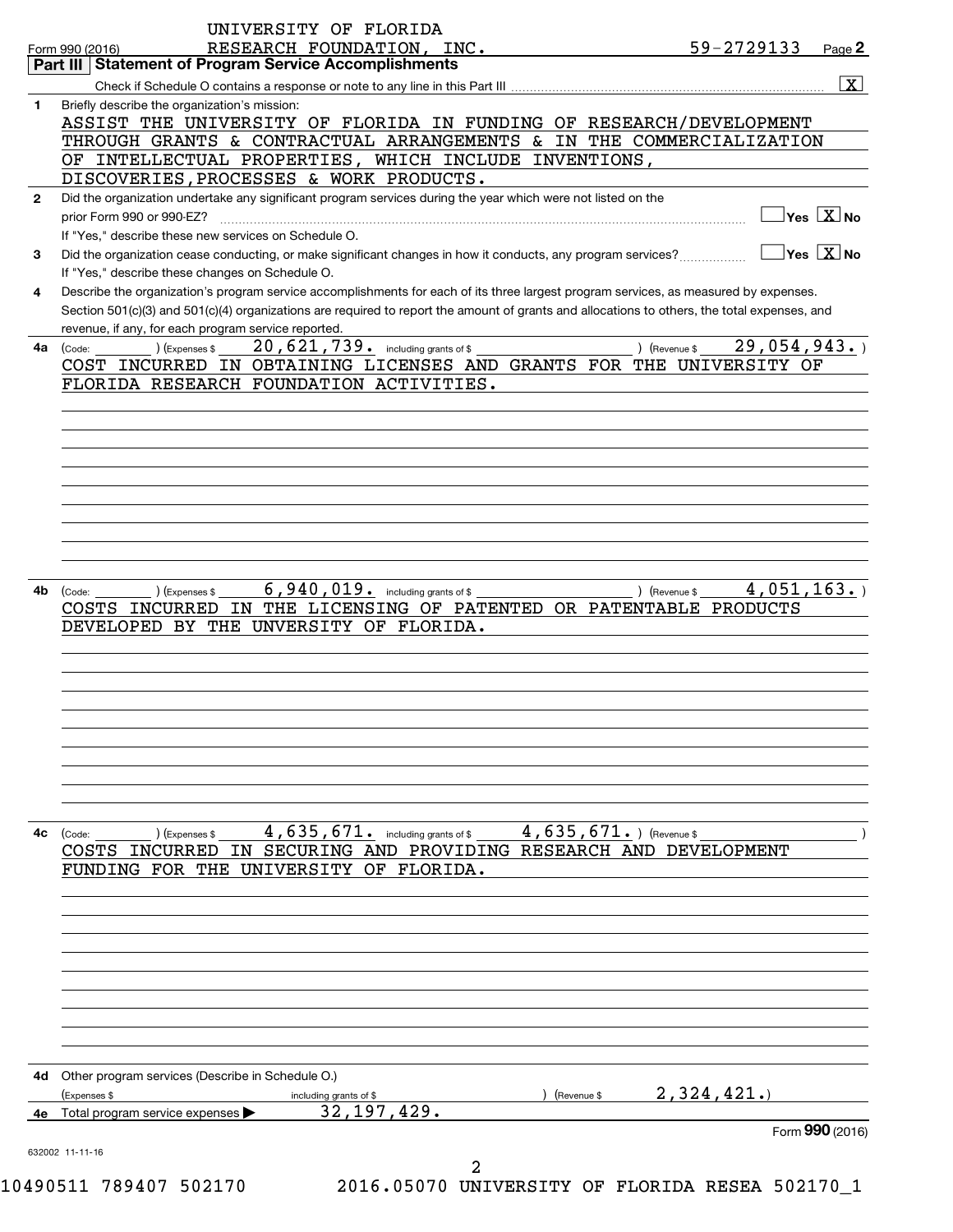|    | Part IV   Checklist of Required Schedules                                                                                                                                                                                                                    |                 |     |    |
|----|--------------------------------------------------------------------------------------------------------------------------------------------------------------------------------------------------------------------------------------------------------------|-----------------|-----|----|
|    |                                                                                                                                                                                                                                                              |                 | Yes | No |
| 1  | Is the organization described in section 501(c)(3) or $4947(a)(1)$ (other than a private foundation)?                                                                                                                                                        |                 |     |    |
|    |                                                                                                                                                                                                                                                              | 1               | х   |    |
| 2  |                                                                                                                                                                                                                                                              | $\overline{2}$  |     | X  |
| 3  | Did the organization engage in direct or indirect political campaign activities on behalf of or in opposition to candidates for                                                                                                                              |                 |     |    |
|    |                                                                                                                                                                                                                                                              | З               |     | x  |
| 4  | Section 501(c)(3) organizations. Did the organization engage in lobbying activities, or have a section 501(h) election in effect                                                                                                                             |                 |     |    |
|    |                                                                                                                                                                                                                                                              | 4               |     | x  |
| 5  | Is the organization a section 501(c)(4), 501(c)(5), or 501(c)(6) organization that receives membership dues, assessments, or                                                                                                                                 |                 |     |    |
|    |                                                                                                                                                                                                                                                              | 5               |     | X  |
| 6  | Did the organization maintain any donor advised funds or any similar funds or accounts for which donors have the right to                                                                                                                                    |                 |     |    |
|    | provide advice on the distribution or investment of amounts in such funds or accounts? If "Yes," complete Schedule D, Part I                                                                                                                                 | 6               |     | x  |
| 7  | Did the organization receive or hold a conservation easement, including easements to preserve open space,                                                                                                                                                    |                 |     |    |
|    |                                                                                                                                                                                                                                                              | $\overline{7}$  |     | x  |
| 8  | Did the organization maintain collections of works of art, historical treasures, or other similar assets? If "Yes," complete                                                                                                                                 |                 |     |    |
|    |                                                                                                                                                                                                                                                              |                 |     | x  |
|    | Schedule D, Part III <b>Marting Commission Commission Commission</b> Commission Commission Commission Commission Commission<br>Did the organization report an amount in Part X, line 21, for escrow or custodial account liability, serve as a custodian for | 8               |     |    |
| 9  |                                                                                                                                                                                                                                                              |                 |     |    |
|    | amounts not listed in Part X; or provide credit counseling, debt management, credit repair, or debt negotiation services?                                                                                                                                    |                 |     |    |
|    | If "Yes," complete Schedule D, Part IV                                                                                                                                                                                                                       | 9               | х   |    |
| 10 | Did the organization, directly or through a related organization, hold assets in temporarily restricted endowments, permanent                                                                                                                                |                 |     |    |
|    |                                                                                                                                                                                                                                                              | 10              |     | x  |
| 11 | If the organization's answer to any of the following questions is "Yes," then complete Schedule D, Parts VI, VII, VIII, IX, or X                                                                                                                             |                 |     |    |
|    | as applicable.                                                                                                                                                                                                                                               |                 |     |    |
|    | a Did the organization report an amount for land, buildings, and equipment in Part X, line 10? If "Yes," complete Schedule D,                                                                                                                                |                 |     |    |
|    | Part VI                                                                                                                                                                                                                                                      | <b>11a</b>      |     | x  |
|    | <b>b</b> Did the organization report an amount for investments - other securities in Part X, line 12 that is 5% or more of its total                                                                                                                         |                 |     |    |
|    |                                                                                                                                                                                                                                                              | 11 <sub>b</sub> |     | x  |
|    | c Did the organization report an amount for investments - program related in Part X, line 13 that is 5% or more of its total                                                                                                                                 |                 |     |    |
|    |                                                                                                                                                                                                                                                              | 11c             |     | x  |
|    | d Did the organization report an amount for other assets in Part X, line 15 that is 5% or more of its total assets reported in                                                                                                                               |                 |     |    |
|    |                                                                                                                                                                                                                                                              | 11d             | х   |    |
|    |                                                                                                                                                                                                                                                              | 11e             |     | X  |
| f  | Did the organization's separate or consolidated financial statements for the tax year include a footnote that addresses                                                                                                                                      |                 |     |    |
|    | the organization's liability for uncertain tax positions under FIN 48 (ASC 740)? If "Yes," complete Schedule D, Part X                                                                                                                                       | 11f             |     | x  |
|    | 12a Did the organization obtain separate, independent audited financial statements for the tax year? If "Yes," complete                                                                                                                                      |                 |     |    |
|    | Schedule D, Parts XI and XII <b>construction and construction of the Construction</b> and Construction and Construction                                                                                                                                      | 12a             | x   |    |
|    | <b>b</b> Was the organization included in consolidated, independent audited financial statements for the tax year?                                                                                                                                           |                 |     |    |
|    | If "Yes," and if the organization answered "No" to line 12a, then completing Schedule D, Parts XI and XII is optional                                                                                                                                        | 12 <sub>b</sub> |     | x  |
| 13 |                                                                                                                                                                                                                                                              | 13              |     | Χ  |
|    | 14a Did the organization maintain an office, employees, or agents outside of the United States?                                                                                                                                                              | 14a             |     | X  |
|    | <b>b</b> Did the organization have aggregate revenues or expenses of more than \$10,000 from grantmaking, fundraising, business,                                                                                                                             |                 |     |    |
|    | investment, and program service activities outside the United States, or aggregate foreign investments valued at \$100,000                                                                                                                                   |                 |     |    |
|    |                                                                                                                                                                                                                                                              | 14b             |     | X. |
| 15 | Did the organization report on Part IX, column (A), line 3, more than \$5,000 of grants or other assistance to or for any                                                                                                                                    |                 |     |    |
|    |                                                                                                                                                                                                                                                              | 15              |     | X. |
| 16 | Did the organization report on Part IX, column (A), line 3, more than \$5,000 of aggregate grants or other assistance to                                                                                                                                     |                 |     |    |
|    | or for foreign individuals? If "Yes," complete Schedule F, Parts III and IV [11] married to the manufacture in                                                                                                                                               | 16              |     | x  |
| 17 | Did the organization report a total of more than \$15,000 of expenses for professional fundraising services on Part IX,                                                                                                                                      |                 |     |    |
|    |                                                                                                                                                                                                                                                              | 17              |     | X. |
| 18 | Did the organization report more than \$15,000 total of fundraising event gross income and contributions on Part VIII, lines                                                                                                                                 |                 |     |    |
|    |                                                                                                                                                                                                                                                              | 18              |     | x  |
| 19 | Did the organization report more than \$15,000 of gross income from gaming activities on Part VIII, line 9a? If "Yes,"                                                                                                                                       |                 |     |    |
|    |                                                                                                                                                                                                                                                              | 19              |     | x  |
|    |                                                                                                                                                                                                                                                              |                 |     |    |

Form (2016) **990**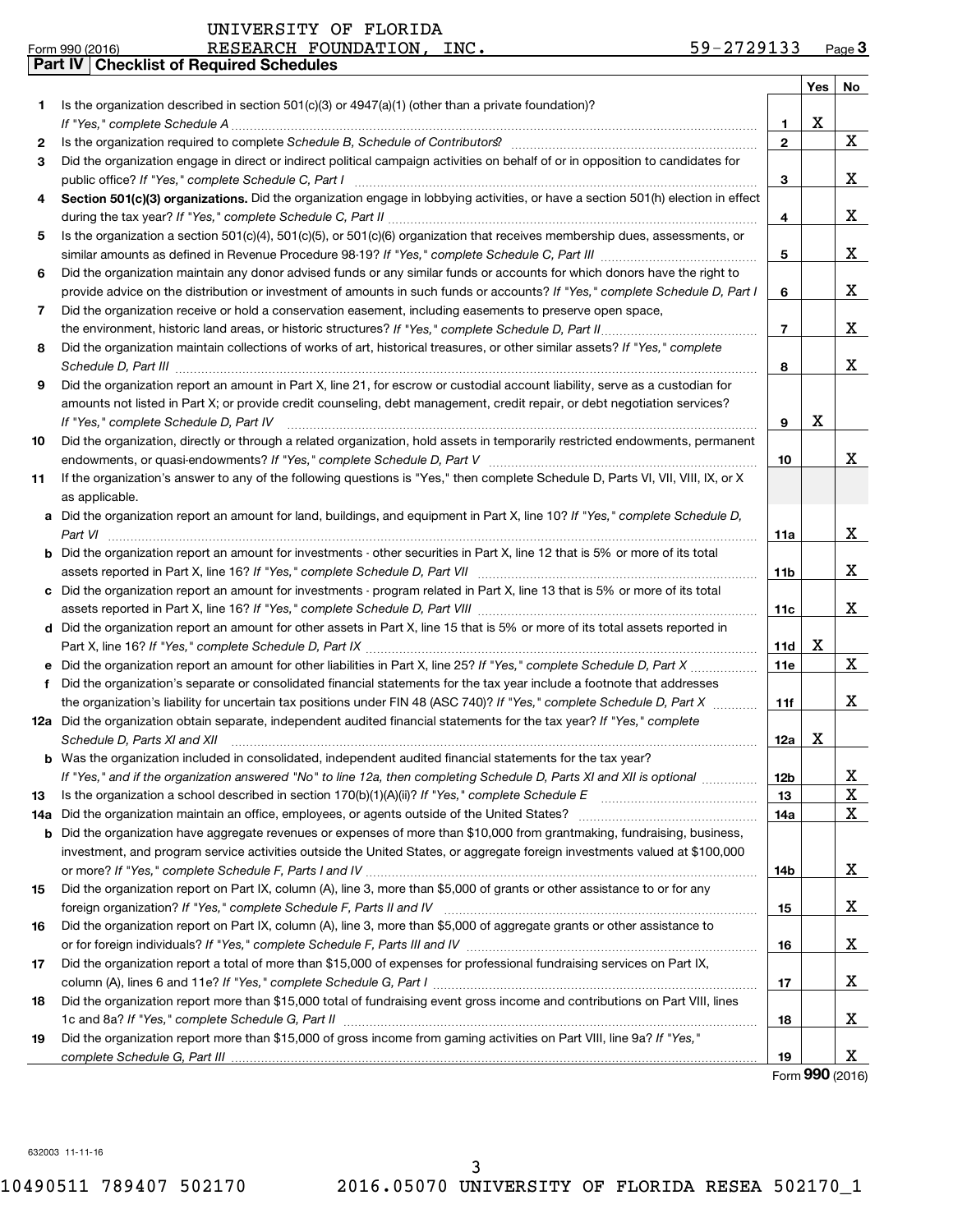| Part IV<br>Yes<br>No<br>X<br>20a Did the organization operate one or more hospital facilities? If "Yes," complete Schedule H<br>20a<br>20 <sub>b</sub><br>b<br>Did the organization report more than \$5,000 of grants or other assistance to any domestic organization or<br>21<br>X<br>21<br>Did the organization report more than \$5,000 of grants or other assistance to or for domestic individuals on<br>22<br>X<br>22<br>Did the organization answer "Yes" to Part VII, Section A, line 3, 4, or 5 about compensation of the organization's current<br>23<br>and former officers, directors, trustees, key employees, and highest compensated employees? If "Yes," complete<br>X<br>23<br>Schedule J <b>Execute Schedule J Execute Schedule J</b><br>24a Did the organization have a tax-exempt bond issue with an outstanding principal amount of more than \$100,000 as of the<br>last day of the year, that was issued after December 31, 2002? If "Yes," answer lines 24b through 24d and complete<br>X<br>Schedule K. If "No", go to line 25a<br>24a<br>24b<br>b<br>c Did the organization maintain an escrow account other than a refunding escrow at any time during the year to defease<br>24c<br>d Did the organization act as an "on behalf of" issuer for bonds outstanding at any time during the year?<br>24d<br>25a Section 501(c)(3), 501(c)(4), and 501(c)(29) organizations. Did the organization engage in an excess benefit<br>X<br>25a<br>b Is the organization aware that it engaged in an excess benefit transaction with a disqualified person in a prior year, and<br>that the transaction has not been reported on any of the organization's prior Forms 990 or 990-EZ? If "Yes," complete<br>X.<br>Schedule L, Part I<br>25b<br>Did the organization report any amount on Part X, line 5, 6, or 22 for receivables from or payables to any current or<br>26<br>former officers, directors, trustees, key employees, highest compensated employees, or disqualified persons? If "Yes,"<br>X.<br>26<br>Did the organization provide a grant or other assistance to an officer, director, trustee, key employee, substantial<br>27<br>contributor or employee thereof, a grant selection committee member, or to a 35% controlled entity or family member<br>X<br>27<br>Was the organization a party to a business transaction with one of the following parties (see Schedule L, Part IV<br>28<br>instructions for applicable filing thresholds, conditions, and exceptions):<br>X<br>A current or former officer, director, trustee, or key employee? If "Yes," complete Schedule L, Part IV<br><b>28a</b><br>а<br>X<br>28 <sub>b</sub><br>A family member of a current or former officer, director, trustee, or key employee? If "Yes," complete Schedule L, Part IV<br>b<br>c An entity of which a current or former officer, director, trustee, or key employee (or a family member thereof) was an officer,<br>X<br>28c<br>X<br>29<br>29<br>Did the organization receive contributions of art, historical treasures, or other similar assets, or qualified conservation<br>30<br>X<br>30<br>Did the organization liquidate, terminate, or dissolve and cease operations?<br>31<br>x<br>31<br>Did the organization sell, exchange, dispose of, or transfer more than 25% of its net assets? If "Yes," complete<br>32<br>x<br>32<br>Did the organization own 100% of an entity disregarded as separate from the organization under Regulations<br>33<br>X<br>33<br>Was the organization related to any tax-exempt or taxable entity? If "Yes," complete Schedule R, Part II, III, or IV, and<br>34<br>х<br>34<br>Part V, line 1<br>X<br>35a<br>35а<br>If "Yes" to line 35a, did the organization receive any payment from or engage in any transaction with a controlled entity<br>b<br>35b<br>Section 501(c)(3) organizations. Did the organization make any transfers to an exempt non-charitable related organization?<br>36<br>х<br>36<br>Did the organization conduct more than 5% of its activities through an entity that is not a related organization<br>37<br>X<br>37<br>Did the organization complete Schedule O and provide explanations in Schedule O for Part VI, lines 11b and 19?<br>38<br>x<br>38 | 59-2729133<br>RESEARCH FOUNDATION, INC.<br>Form 990 (2016) |  | Page 4 |
|-------------------------------------------------------------------------------------------------------------------------------------------------------------------------------------------------------------------------------------------------------------------------------------------------------------------------------------------------------------------------------------------------------------------------------------------------------------------------------------------------------------------------------------------------------------------------------------------------------------------------------------------------------------------------------------------------------------------------------------------------------------------------------------------------------------------------------------------------------------------------------------------------------------------------------------------------------------------------------------------------------------------------------------------------------------------------------------------------------------------------------------------------------------------------------------------------------------------------------------------------------------------------------------------------------------------------------------------------------------------------------------------------------------------------------------------------------------------------------------------------------------------------------------------------------------------------------------------------------------------------------------------------------------------------------------------------------------------------------------------------------------------------------------------------------------------------------------------------------------------------------------------------------------------------------------------------------------------------------------------------------------------------------------------------------------------------------------------------------------------------------------------------------------------------------------------------------------------------------------------------------------------------------------------------------------------------------------------------------------------------------------------------------------------------------------------------------------------------------------------------------------------------------------------------------------------------------------------------------------------------------------------------------------------------------------------------------------------------------------------------------------------------------------------------------------------------------------------------------------------------------------------------------------------------------------------------------------------------------------------------------------------------------------------------------------------------------------------------------------------------------------------------------------------------------------------------------------------------------------------------------------------------------------------------------------------------------------------------------------------------------------------------------------------------------------------------------------------------------------------------------------------------------------------------------------------------------------------------------------------------------------------------------------------------------------------------------------------------------------------------------------------------------------------------------------------------------------------------------------------------------------------------------------------------------------------------------------------------------------------------------------------------------------------------------------------------------------------------------------------------------------------------------------------------------------------------------------------------------------------------------|------------------------------------------------------------|--|--------|
|                                                                                                                                                                                                                                                                                                                                                                                                                                                                                                                                                                                                                                                                                                                                                                                                                                                                                                                                                                                                                                                                                                                                                                                                                                                                                                                                                                                                                                                                                                                                                                                                                                                                                                                                                                                                                                                                                                                                                                                                                                                                                                                                                                                                                                                                                                                                                                                                                                                                                                                                                                                                                                                                                                                                                                                                                                                                                                                                                                                                                                                                                                                                                                                                                                                                                                                                                                                                                                                                                                                                                                                                                                                                                                                                                                                                                                                                                                                                                                                                                                                                                                                                                                                                                                                       | <b>Checklist of Required Schedules (continued)</b>         |  |        |
|                                                                                                                                                                                                                                                                                                                                                                                                                                                                                                                                                                                                                                                                                                                                                                                                                                                                                                                                                                                                                                                                                                                                                                                                                                                                                                                                                                                                                                                                                                                                                                                                                                                                                                                                                                                                                                                                                                                                                                                                                                                                                                                                                                                                                                                                                                                                                                                                                                                                                                                                                                                                                                                                                                                                                                                                                                                                                                                                                                                                                                                                                                                                                                                                                                                                                                                                                                                                                                                                                                                                                                                                                                                                                                                                                                                                                                                                                                                                                                                                                                                                                                                                                                                                                                                       |                                                            |  |        |
|                                                                                                                                                                                                                                                                                                                                                                                                                                                                                                                                                                                                                                                                                                                                                                                                                                                                                                                                                                                                                                                                                                                                                                                                                                                                                                                                                                                                                                                                                                                                                                                                                                                                                                                                                                                                                                                                                                                                                                                                                                                                                                                                                                                                                                                                                                                                                                                                                                                                                                                                                                                                                                                                                                                                                                                                                                                                                                                                                                                                                                                                                                                                                                                                                                                                                                                                                                                                                                                                                                                                                                                                                                                                                                                                                                                                                                                                                                                                                                                                                                                                                                                                                                                                                                                       |                                                            |  |        |
|                                                                                                                                                                                                                                                                                                                                                                                                                                                                                                                                                                                                                                                                                                                                                                                                                                                                                                                                                                                                                                                                                                                                                                                                                                                                                                                                                                                                                                                                                                                                                                                                                                                                                                                                                                                                                                                                                                                                                                                                                                                                                                                                                                                                                                                                                                                                                                                                                                                                                                                                                                                                                                                                                                                                                                                                                                                                                                                                                                                                                                                                                                                                                                                                                                                                                                                                                                                                                                                                                                                                                                                                                                                                                                                                                                                                                                                                                                                                                                                                                                                                                                                                                                                                                                                       |                                                            |  |        |
|                                                                                                                                                                                                                                                                                                                                                                                                                                                                                                                                                                                                                                                                                                                                                                                                                                                                                                                                                                                                                                                                                                                                                                                                                                                                                                                                                                                                                                                                                                                                                                                                                                                                                                                                                                                                                                                                                                                                                                                                                                                                                                                                                                                                                                                                                                                                                                                                                                                                                                                                                                                                                                                                                                                                                                                                                                                                                                                                                                                                                                                                                                                                                                                                                                                                                                                                                                                                                                                                                                                                                                                                                                                                                                                                                                                                                                                                                                                                                                                                                                                                                                                                                                                                                                                       |                                                            |  |        |
|                                                                                                                                                                                                                                                                                                                                                                                                                                                                                                                                                                                                                                                                                                                                                                                                                                                                                                                                                                                                                                                                                                                                                                                                                                                                                                                                                                                                                                                                                                                                                                                                                                                                                                                                                                                                                                                                                                                                                                                                                                                                                                                                                                                                                                                                                                                                                                                                                                                                                                                                                                                                                                                                                                                                                                                                                                                                                                                                                                                                                                                                                                                                                                                                                                                                                                                                                                                                                                                                                                                                                                                                                                                                                                                                                                                                                                                                                                                                                                                                                                                                                                                                                                                                                                                       |                                                            |  |        |
|                                                                                                                                                                                                                                                                                                                                                                                                                                                                                                                                                                                                                                                                                                                                                                                                                                                                                                                                                                                                                                                                                                                                                                                                                                                                                                                                                                                                                                                                                                                                                                                                                                                                                                                                                                                                                                                                                                                                                                                                                                                                                                                                                                                                                                                                                                                                                                                                                                                                                                                                                                                                                                                                                                                                                                                                                                                                                                                                                                                                                                                                                                                                                                                                                                                                                                                                                                                                                                                                                                                                                                                                                                                                                                                                                                                                                                                                                                                                                                                                                                                                                                                                                                                                                                                       |                                                            |  |        |
|                                                                                                                                                                                                                                                                                                                                                                                                                                                                                                                                                                                                                                                                                                                                                                                                                                                                                                                                                                                                                                                                                                                                                                                                                                                                                                                                                                                                                                                                                                                                                                                                                                                                                                                                                                                                                                                                                                                                                                                                                                                                                                                                                                                                                                                                                                                                                                                                                                                                                                                                                                                                                                                                                                                                                                                                                                                                                                                                                                                                                                                                                                                                                                                                                                                                                                                                                                                                                                                                                                                                                                                                                                                                                                                                                                                                                                                                                                                                                                                                                                                                                                                                                                                                                                                       |                                                            |  |        |
|                                                                                                                                                                                                                                                                                                                                                                                                                                                                                                                                                                                                                                                                                                                                                                                                                                                                                                                                                                                                                                                                                                                                                                                                                                                                                                                                                                                                                                                                                                                                                                                                                                                                                                                                                                                                                                                                                                                                                                                                                                                                                                                                                                                                                                                                                                                                                                                                                                                                                                                                                                                                                                                                                                                                                                                                                                                                                                                                                                                                                                                                                                                                                                                                                                                                                                                                                                                                                                                                                                                                                                                                                                                                                                                                                                                                                                                                                                                                                                                                                                                                                                                                                                                                                                                       |                                                            |  |        |
|                                                                                                                                                                                                                                                                                                                                                                                                                                                                                                                                                                                                                                                                                                                                                                                                                                                                                                                                                                                                                                                                                                                                                                                                                                                                                                                                                                                                                                                                                                                                                                                                                                                                                                                                                                                                                                                                                                                                                                                                                                                                                                                                                                                                                                                                                                                                                                                                                                                                                                                                                                                                                                                                                                                                                                                                                                                                                                                                                                                                                                                                                                                                                                                                                                                                                                                                                                                                                                                                                                                                                                                                                                                                                                                                                                                                                                                                                                                                                                                                                                                                                                                                                                                                                                                       |                                                            |  |        |
|                                                                                                                                                                                                                                                                                                                                                                                                                                                                                                                                                                                                                                                                                                                                                                                                                                                                                                                                                                                                                                                                                                                                                                                                                                                                                                                                                                                                                                                                                                                                                                                                                                                                                                                                                                                                                                                                                                                                                                                                                                                                                                                                                                                                                                                                                                                                                                                                                                                                                                                                                                                                                                                                                                                                                                                                                                                                                                                                                                                                                                                                                                                                                                                                                                                                                                                                                                                                                                                                                                                                                                                                                                                                                                                                                                                                                                                                                                                                                                                                                                                                                                                                                                                                                                                       |                                                            |  |        |
|                                                                                                                                                                                                                                                                                                                                                                                                                                                                                                                                                                                                                                                                                                                                                                                                                                                                                                                                                                                                                                                                                                                                                                                                                                                                                                                                                                                                                                                                                                                                                                                                                                                                                                                                                                                                                                                                                                                                                                                                                                                                                                                                                                                                                                                                                                                                                                                                                                                                                                                                                                                                                                                                                                                                                                                                                                                                                                                                                                                                                                                                                                                                                                                                                                                                                                                                                                                                                                                                                                                                                                                                                                                                                                                                                                                                                                                                                                                                                                                                                                                                                                                                                                                                                                                       |                                                            |  |        |
|                                                                                                                                                                                                                                                                                                                                                                                                                                                                                                                                                                                                                                                                                                                                                                                                                                                                                                                                                                                                                                                                                                                                                                                                                                                                                                                                                                                                                                                                                                                                                                                                                                                                                                                                                                                                                                                                                                                                                                                                                                                                                                                                                                                                                                                                                                                                                                                                                                                                                                                                                                                                                                                                                                                                                                                                                                                                                                                                                                                                                                                                                                                                                                                                                                                                                                                                                                                                                                                                                                                                                                                                                                                                                                                                                                                                                                                                                                                                                                                                                                                                                                                                                                                                                                                       |                                                            |  |        |
|                                                                                                                                                                                                                                                                                                                                                                                                                                                                                                                                                                                                                                                                                                                                                                                                                                                                                                                                                                                                                                                                                                                                                                                                                                                                                                                                                                                                                                                                                                                                                                                                                                                                                                                                                                                                                                                                                                                                                                                                                                                                                                                                                                                                                                                                                                                                                                                                                                                                                                                                                                                                                                                                                                                                                                                                                                                                                                                                                                                                                                                                                                                                                                                                                                                                                                                                                                                                                                                                                                                                                                                                                                                                                                                                                                                                                                                                                                                                                                                                                                                                                                                                                                                                                                                       |                                                            |  |        |
|                                                                                                                                                                                                                                                                                                                                                                                                                                                                                                                                                                                                                                                                                                                                                                                                                                                                                                                                                                                                                                                                                                                                                                                                                                                                                                                                                                                                                                                                                                                                                                                                                                                                                                                                                                                                                                                                                                                                                                                                                                                                                                                                                                                                                                                                                                                                                                                                                                                                                                                                                                                                                                                                                                                                                                                                                                                                                                                                                                                                                                                                                                                                                                                                                                                                                                                                                                                                                                                                                                                                                                                                                                                                                                                                                                                                                                                                                                                                                                                                                                                                                                                                                                                                                                                       |                                                            |  |        |
|                                                                                                                                                                                                                                                                                                                                                                                                                                                                                                                                                                                                                                                                                                                                                                                                                                                                                                                                                                                                                                                                                                                                                                                                                                                                                                                                                                                                                                                                                                                                                                                                                                                                                                                                                                                                                                                                                                                                                                                                                                                                                                                                                                                                                                                                                                                                                                                                                                                                                                                                                                                                                                                                                                                                                                                                                                                                                                                                                                                                                                                                                                                                                                                                                                                                                                                                                                                                                                                                                                                                                                                                                                                                                                                                                                                                                                                                                                                                                                                                                                                                                                                                                                                                                                                       |                                                            |  |        |
|                                                                                                                                                                                                                                                                                                                                                                                                                                                                                                                                                                                                                                                                                                                                                                                                                                                                                                                                                                                                                                                                                                                                                                                                                                                                                                                                                                                                                                                                                                                                                                                                                                                                                                                                                                                                                                                                                                                                                                                                                                                                                                                                                                                                                                                                                                                                                                                                                                                                                                                                                                                                                                                                                                                                                                                                                                                                                                                                                                                                                                                                                                                                                                                                                                                                                                                                                                                                                                                                                                                                                                                                                                                                                                                                                                                                                                                                                                                                                                                                                                                                                                                                                                                                                                                       |                                                            |  |        |
|                                                                                                                                                                                                                                                                                                                                                                                                                                                                                                                                                                                                                                                                                                                                                                                                                                                                                                                                                                                                                                                                                                                                                                                                                                                                                                                                                                                                                                                                                                                                                                                                                                                                                                                                                                                                                                                                                                                                                                                                                                                                                                                                                                                                                                                                                                                                                                                                                                                                                                                                                                                                                                                                                                                                                                                                                                                                                                                                                                                                                                                                                                                                                                                                                                                                                                                                                                                                                                                                                                                                                                                                                                                                                                                                                                                                                                                                                                                                                                                                                                                                                                                                                                                                                                                       |                                                            |  |        |
|                                                                                                                                                                                                                                                                                                                                                                                                                                                                                                                                                                                                                                                                                                                                                                                                                                                                                                                                                                                                                                                                                                                                                                                                                                                                                                                                                                                                                                                                                                                                                                                                                                                                                                                                                                                                                                                                                                                                                                                                                                                                                                                                                                                                                                                                                                                                                                                                                                                                                                                                                                                                                                                                                                                                                                                                                                                                                                                                                                                                                                                                                                                                                                                                                                                                                                                                                                                                                                                                                                                                                                                                                                                                                                                                                                                                                                                                                                                                                                                                                                                                                                                                                                                                                                                       |                                                            |  |        |
|                                                                                                                                                                                                                                                                                                                                                                                                                                                                                                                                                                                                                                                                                                                                                                                                                                                                                                                                                                                                                                                                                                                                                                                                                                                                                                                                                                                                                                                                                                                                                                                                                                                                                                                                                                                                                                                                                                                                                                                                                                                                                                                                                                                                                                                                                                                                                                                                                                                                                                                                                                                                                                                                                                                                                                                                                                                                                                                                                                                                                                                                                                                                                                                                                                                                                                                                                                                                                                                                                                                                                                                                                                                                                                                                                                                                                                                                                                                                                                                                                                                                                                                                                                                                                                                       |                                                            |  |        |
|                                                                                                                                                                                                                                                                                                                                                                                                                                                                                                                                                                                                                                                                                                                                                                                                                                                                                                                                                                                                                                                                                                                                                                                                                                                                                                                                                                                                                                                                                                                                                                                                                                                                                                                                                                                                                                                                                                                                                                                                                                                                                                                                                                                                                                                                                                                                                                                                                                                                                                                                                                                                                                                                                                                                                                                                                                                                                                                                                                                                                                                                                                                                                                                                                                                                                                                                                                                                                                                                                                                                                                                                                                                                                                                                                                                                                                                                                                                                                                                                                                                                                                                                                                                                                                                       |                                                            |  |        |
|                                                                                                                                                                                                                                                                                                                                                                                                                                                                                                                                                                                                                                                                                                                                                                                                                                                                                                                                                                                                                                                                                                                                                                                                                                                                                                                                                                                                                                                                                                                                                                                                                                                                                                                                                                                                                                                                                                                                                                                                                                                                                                                                                                                                                                                                                                                                                                                                                                                                                                                                                                                                                                                                                                                                                                                                                                                                                                                                                                                                                                                                                                                                                                                                                                                                                                                                                                                                                                                                                                                                                                                                                                                                                                                                                                                                                                                                                                                                                                                                                                                                                                                                                                                                                                                       |                                                            |  |        |
|                                                                                                                                                                                                                                                                                                                                                                                                                                                                                                                                                                                                                                                                                                                                                                                                                                                                                                                                                                                                                                                                                                                                                                                                                                                                                                                                                                                                                                                                                                                                                                                                                                                                                                                                                                                                                                                                                                                                                                                                                                                                                                                                                                                                                                                                                                                                                                                                                                                                                                                                                                                                                                                                                                                                                                                                                                                                                                                                                                                                                                                                                                                                                                                                                                                                                                                                                                                                                                                                                                                                                                                                                                                                                                                                                                                                                                                                                                                                                                                                                                                                                                                                                                                                                                                       |                                                            |  |        |
|                                                                                                                                                                                                                                                                                                                                                                                                                                                                                                                                                                                                                                                                                                                                                                                                                                                                                                                                                                                                                                                                                                                                                                                                                                                                                                                                                                                                                                                                                                                                                                                                                                                                                                                                                                                                                                                                                                                                                                                                                                                                                                                                                                                                                                                                                                                                                                                                                                                                                                                                                                                                                                                                                                                                                                                                                                                                                                                                                                                                                                                                                                                                                                                                                                                                                                                                                                                                                                                                                                                                                                                                                                                                                                                                                                                                                                                                                                                                                                                                                                                                                                                                                                                                                                                       |                                                            |  |        |
|                                                                                                                                                                                                                                                                                                                                                                                                                                                                                                                                                                                                                                                                                                                                                                                                                                                                                                                                                                                                                                                                                                                                                                                                                                                                                                                                                                                                                                                                                                                                                                                                                                                                                                                                                                                                                                                                                                                                                                                                                                                                                                                                                                                                                                                                                                                                                                                                                                                                                                                                                                                                                                                                                                                                                                                                                                                                                                                                                                                                                                                                                                                                                                                                                                                                                                                                                                                                                                                                                                                                                                                                                                                                                                                                                                                                                                                                                                                                                                                                                                                                                                                                                                                                                                                       |                                                            |  |        |
|                                                                                                                                                                                                                                                                                                                                                                                                                                                                                                                                                                                                                                                                                                                                                                                                                                                                                                                                                                                                                                                                                                                                                                                                                                                                                                                                                                                                                                                                                                                                                                                                                                                                                                                                                                                                                                                                                                                                                                                                                                                                                                                                                                                                                                                                                                                                                                                                                                                                                                                                                                                                                                                                                                                                                                                                                                                                                                                                                                                                                                                                                                                                                                                                                                                                                                                                                                                                                                                                                                                                                                                                                                                                                                                                                                                                                                                                                                                                                                                                                                                                                                                                                                                                                                                       |                                                            |  |        |
|                                                                                                                                                                                                                                                                                                                                                                                                                                                                                                                                                                                                                                                                                                                                                                                                                                                                                                                                                                                                                                                                                                                                                                                                                                                                                                                                                                                                                                                                                                                                                                                                                                                                                                                                                                                                                                                                                                                                                                                                                                                                                                                                                                                                                                                                                                                                                                                                                                                                                                                                                                                                                                                                                                                                                                                                                                                                                                                                                                                                                                                                                                                                                                                                                                                                                                                                                                                                                                                                                                                                                                                                                                                                                                                                                                                                                                                                                                                                                                                                                                                                                                                                                                                                                                                       |                                                            |  |        |
|                                                                                                                                                                                                                                                                                                                                                                                                                                                                                                                                                                                                                                                                                                                                                                                                                                                                                                                                                                                                                                                                                                                                                                                                                                                                                                                                                                                                                                                                                                                                                                                                                                                                                                                                                                                                                                                                                                                                                                                                                                                                                                                                                                                                                                                                                                                                                                                                                                                                                                                                                                                                                                                                                                                                                                                                                                                                                                                                                                                                                                                                                                                                                                                                                                                                                                                                                                                                                                                                                                                                                                                                                                                                                                                                                                                                                                                                                                                                                                                                                                                                                                                                                                                                                                                       |                                                            |  |        |
|                                                                                                                                                                                                                                                                                                                                                                                                                                                                                                                                                                                                                                                                                                                                                                                                                                                                                                                                                                                                                                                                                                                                                                                                                                                                                                                                                                                                                                                                                                                                                                                                                                                                                                                                                                                                                                                                                                                                                                                                                                                                                                                                                                                                                                                                                                                                                                                                                                                                                                                                                                                                                                                                                                                                                                                                                                                                                                                                                                                                                                                                                                                                                                                                                                                                                                                                                                                                                                                                                                                                                                                                                                                                                                                                                                                                                                                                                                                                                                                                                                                                                                                                                                                                                                                       |                                                            |  |        |
|                                                                                                                                                                                                                                                                                                                                                                                                                                                                                                                                                                                                                                                                                                                                                                                                                                                                                                                                                                                                                                                                                                                                                                                                                                                                                                                                                                                                                                                                                                                                                                                                                                                                                                                                                                                                                                                                                                                                                                                                                                                                                                                                                                                                                                                                                                                                                                                                                                                                                                                                                                                                                                                                                                                                                                                                                                                                                                                                                                                                                                                                                                                                                                                                                                                                                                                                                                                                                                                                                                                                                                                                                                                                                                                                                                                                                                                                                                                                                                                                                                                                                                                                                                                                                                                       |                                                            |  |        |
|                                                                                                                                                                                                                                                                                                                                                                                                                                                                                                                                                                                                                                                                                                                                                                                                                                                                                                                                                                                                                                                                                                                                                                                                                                                                                                                                                                                                                                                                                                                                                                                                                                                                                                                                                                                                                                                                                                                                                                                                                                                                                                                                                                                                                                                                                                                                                                                                                                                                                                                                                                                                                                                                                                                                                                                                                                                                                                                                                                                                                                                                                                                                                                                                                                                                                                                                                                                                                                                                                                                                                                                                                                                                                                                                                                                                                                                                                                                                                                                                                                                                                                                                                                                                                                                       |                                                            |  |        |
|                                                                                                                                                                                                                                                                                                                                                                                                                                                                                                                                                                                                                                                                                                                                                                                                                                                                                                                                                                                                                                                                                                                                                                                                                                                                                                                                                                                                                                                                                                                                                                                                                                                                                                                                                                                                                                                                                                                                                                                                                                                                                                                                                                                                                                                                                                                                                                                                                                                                                                                                                                                                                                                                                                                                                                                                                                                                                                                                                                                                                                                                                                                                                                                                                                                                                                                                                                                                                                                                                                                                                                                                                                                                                                                                                                                                                                                                                                                                                                                                                                                                                                                                                                                                                                                       |                                                            |  |        |
|                                                                                                                                                                                                                                                                                                                                                                                                                                                                                                                                                                                                                                                                                                                                                                                                                                                                                                                                                                                                                                                                                                                                                                                                                                                                                                                                                                                                                                                                                                                                                                                                                                                                                                                                                                                                                                                                                                                                                                                                                                                                                                                                                                                                                                                                                                                                                                                                                                                                                                                                                                                                                                                                                                                                                                                                                                                                                                                                                                                                                                                                                                                                                                                                                                                                                                                                                                                                                                                                                                                                                                                                                                                                                                                                                                                                                                                                                                                                                                                                                                                                                                                                                                                                                                                       |                                                            |  |        |
|                                                                                                                                                                                                                                                                                                                                                                                                                                                                                                                                                                                                                                                                                                                                                                                                                                                                                                                                                                                                                                                                                                                                                                                                                                                                                                                                                                                                                                                                                                                                                                                                                                                                                                                                                                                                                                                                                                                                                                                                                                                                                                                                                                                                                                                                                                                                                                                                                                                                                                                                                                                                                                                                                                                                                                                                                                                                                                                                                                                                                                                                                                                                                                                                                                                                                                                                                                                                                                                                                                                                                                                                                                                                                                                                                                                                                                                                                                                                                                                                                                                                                                                                                                                                                                                       |                                                            |  |        |
|                                                                                                                                                                                                                                                                                                                                                                                                                                                                                                                                                                                                                                                                                                                                                                                                                                                                                                                                                                                                                                                                                                                                                                                                                                                                                                                                                                                                                                                                                                                                                                                                                                                                                                                                                                                                                                                                                                                                                                                                                                                                                                                                                                                                                                                                                                                                                                                                                                                                                                                                                                                                                                                                                                                                                                                                                                                                                                                                                                                                                                                                                                                                                                                                                                                                                                                                                                                                                                                                                                                                                                                                                                                                                                                                                                                                                                                                                                                                                                                                                                                                                                                                                                                                                                                       |                                                            |  |        |
|                                                                                                                                                                                                                                                                                                                                                                                                                                                                                                                                                                                                                                                                                                                                                                                                                                                                                                                                                                                                                                                                                                                                                                                                                                                                                                                                                                                                                                                                                                                                                                                                                                                                                                                                                                                                                                                                                                                                                                                                                                                                                                                                                                                                                                                                                                                                                                                                                                                                                                                                                                                                                                                                                                                                                                                                                                                                                                                                                                                                                                                                                                                                                                                                                                                                                                                                                                                                                                                                                                                                                                                                                                                                                                                                                                                                                                                                                                                                                                                                                                                                                                                                                                                                                                                       |                                                            |  |        |
|                                                                                                                                                                                                                                                                                                                                                                                                                                                                                                                                                                                                                                                                                                                                                                                                                                                                                                                                                                                                                                                                                                                                                                                                                                                                                                                                                                                                                                                                                                                                                                                                                                                                                                                                                                                                                                                                                                                                                                                                                                                                                                                                                                                                                                                                                                                                                                                                                                                                                                                                                                                                                                                                                                                                                                                                                                                                                                                                                                                                                                                                                                                                                                                                                                                                                                                                                                                                                                                                                                                                                                                                                                                                                                                                                                                                                                                                                                                                                                                                                                                                                                                                                                                                                                                       |                                                            |  |        |
|                                                                                                                                                                                                                                                                                                                                                                                                                                                                                                                                                                                                                                                                                                                                                                                                                                                                                                                                                                                                                                                                                                                                                                                                                                                                                                                                                                                                                                                                                                                                                                                                                                                                                                                                                                                                                                                                                                                                                                                                                                                                                                                                                                                                                                                                                                                                                                                                                                                                                                                                                                                                                                                                                                                                                                                                                                                                                                                                                                                                                                                                                                                                                                                                                                                                                                                                                                                                                                                                                                                                                                                                                                                                                                                                                                                                                                                                                                                                                                                                                                                                                                                                                                                                                                                       |                                                            |  |        |
|                                                                                                                                                                                                                                                                                                                                                                                                                                                                                                                                                                                                                                                                                                                                                                                                                                                                                                                                                                                                                                                                                                                                                                                                                                                                                                                                                                                                                                                                                                                                                                                                                                                                                                                                                                                                                                                                                                                                                                                                                                                                                                                                                                                                                                                                                                                                                                                                                                                                                                                                                                                                                                                                                                                                                                                                                                                                                                                                                                                                                                                                                                                                                                                                                                                                                                                                                                                                                                                                                                                                                                                                                                                                                                                                                                                                                                                                                                                                                                                                                                                                                                                                                                                                                                                       |                                                            |  |        |
|                                                                                                                                                                                                                                                                                                                                                                                                                                                                                                                                                                                                                                                                                                                                                                                                                                                                                                                                                                                                                                                                                                                                                                                                                                                                                                                                                                                                                                                                                                                                                                                                                                                                                                                                                                                                                                                                                                                                                                                                                                                                                                                                                                                                                                                                                                                                                                                                                                                                                                                                                                                                                                                                                                                                                                                                                                                                                                                                                                                                                                                                                                                                                                                                                                                                                                                                                                                                                                                                                                                                                                                                                                                                                                                                                                                                                                                                                                                                                                                                                                                                                                                                                                                                                                                       |                                                            |  |        |
|                                                                                                                                                                                                                                                                                                                                                                                                                                                                                                                                                                                                                                                                                                                                                                                                                                                                                                                                                                                                                                                                                                                                                                                                                                                                                                                                                                                                                                                                                                                                                                                                                                                                                                                                                                                                                                                                                                                                                                                                                                                                                                                                                                                                                                                                                                                                                                                                                                                                                                                                                                                                                                                                                                                                                                                                                                                                                                                                                                                                                                                                                                                                                                                                                                                                                                                                                                                                                                                                                                                                                                                                                                                                                                                                                                                                                                                                                                                                                                                                                                                                                                                                                                                                                                                       |                                                            |  |        |
|                                                                                                                                                                                                                                                                                                                                                                                                                                                                                                                                                                                                                                                                                                                                                                                                                                                                                                                                                                                                                                                                                                                                                                                                                                                                                                                                                                                                                                                                                                                                                                                                                                                                                                                                                                                                                                                                                                                                                                                                                                                                                                                                                                                                                                                                                                                                                                                                                                                                                                                                                                                                                                                                                                                                                                                                                                                                                                                                                                                                                                                                                                                                                                                                                                                                                                                                                                                                                                                                                                                                                                                                                                                                                                                                                                                                                                                                                                                                                                                                                                                                                                                                                                                                                                                       |                                                            |  |        |
|                                                                                                                                                                                                                                                                                                                                                                                                                                                                                                                                                                                                                                                                                                                                                                                                                                                                                                                                                                                                                                                                                                                                                                                                                                                                                                                                                                                                                                                                                                                                                                                                                                                                                                                                                                                                                                                                                                                                                                                                                                                                                                                                                                                                                                                                                                                                                                                                                                                                                                                                                                                                                                                                                                                                                                                                                                                                                                                                                                                                                                                                                                                                                                                                                                                                                                                                                                                                                                                                                                                                                                                                                                                                                                                                                                                                                                                                                                                                                                                                                                                                                                                                                                                                                                                       |                                                            |  |        |
|                                                                                                                                                                                                                                                                                                                                                                                                                                                                                                                                                                                                                                                                                                                                                                                                                                                                                                                                                                                                                                                                                                                                                                                                                                                                                                                                                                                                                                                                                                                                                                                                                                                                                                                                                                                                                                                                                                                                                                                                                                                                                                                                                                                                                                                                                                                                                                                                                                                                                                                                                                                                                                                                                                                                                                                                                                                                                                                                                                                                                                                                                                                                                                                                                                                                                                                                                                                                                                                                                                                                                                                                                                                                                                                                                                                                                                                                                                                                                                                                                                                                                                                                                                                                                                                       |                                                            |  |        |
|                                                                                                                                                                                                                                                                                                                                                                                                                                                                                                                                                                                                                                                                                                                                                                                                                                                                                                                                                                                                                                                                                                                                                                                                                                                                                                                                                                                                                                                                                                                                                                                                                                                                                                                                                                                                                                                                                                                                                                                                                                                                                                                                                                                                                                                                                                                                                                                                                                                                                                                                                                                                                                                                                                                                                                                                                                                                                                                                                                                                                                                                                                                                                                                                                                                                                                                                                                                                                                                                                                                                                                                                                                                                                                                                                                                                                                                                                                                                                                                                                                                                                                                                                                                                                                                       |                                                            |  |        |
|                                                                                                                                                                                                                                                                                                                                                                                                                                                                                                                                                                                                                                                                                                                                                                                                                                                                                                                                                                                                                                                                                                                                                                                                                                                                                                                                                                                                                                                                                                                                                                                                                                                                                                                                                                                                                                                                                                                                                                                                                                                                                                                                                                                                                                                                                                                                                                                                                                                                                                                                                                                                                                                                                                                                                                                                                                                                                                                                                                                                                                                                                                                                                                                                                                                                                                                                                                                                                                                                                                                                                                                                                                                                                                                                                                                                                                                                                                                                                                                                                                                                                                                                                                                                                                                       |                                                            |  |        |
|                                                                                                                                                                                                                                                                                                                                                                                                                                                                                                                                                                                                                                                                                                                                                                                                                                                                                                                                                                                                                                                                                                                                                                                                                                                                                                                                                                                                                                                                                                                                                                                                                                                                                                                                                                                                                                                                                                                                                                                                                                                                                                                                                                                                                                                                                                                                                                                                                                                                                                                                                                                                                                                                                                                                                                                                                                                                                                                                                                                                                                                                                                                                                                                                                                                                                                                                                                                                                                                                                                                                                                                                                                                                                                                                                                                                                                                                                                                                                                                                                                                                                                                                                                                                                                                       |                                                            |  |        |
|                                                                                                                                                                                                                                                                                                                                                                                                                                                                                                                                                                                                                                                                                                                                                                                                                                                                                                                                                                                                                                                                                                                                                                                                                                                                                                                                                                                                                                                                                                                                                                                                                                                                                                                                                                                                                                                                                                                                                                                                                                                                                                                                                                                                                                                                                                                                                                                                                                                                                                                                                                                                                                                                                                                                                                                                                                                                                                                                                                                                                                                                                                                                                                                                                                                                                                                                                                                                                                                                                                                                                                                                                                                                                                                                                                                                                                                                                                                                                                                                                                                                                                                                                                                                                                                       |                                                            |  |        |
|                                                                                                                                                                                                                                                                                                                                                                                                                                                                                                                                                                                                                                                                                                                                                                                                                                                                                                                                                                                                                                                                                                                                                                                                                                                                                                                                                                                                                                                                                                                                                                                                                                                                                                                                                                                                                                                                                                                                                                                                                                                                                                                                                                                                                                                                                                                                                                                                                                                                                                                                                                                                                                                                                                                                                                                                                                                                                                                                                                                                                                                                                                                                                                                                                                                                                                                                                                                                                                                                                                                                                                                                                                                                                                                                                                                                                                                                                                                                                                                                                                                                                                                                                                                                                                                       |                                                            |  |        |
|                                                                                                                                                                                                                                                                                                                                                                                                                                                                                                                                                                                                                                                                                                                                                                                                                                                                                                                                                                                                                                                                                                                                                                                                                                                                                                                                                                                                                                                                                                                                                                                                                                                                                                                                                                                                                                                                                                                                                                                                                                                                                                                                                                                                                                                                                                                                                                                                                                                                                                                                                                                                                                                                                                                                                                                                                                                                                                                                                                                                                                                                                                                                                                                                                                                                                                                                                                                                                                                                                                                                                                                                                                                                                                                                                                                                                                                                                                                                                                                                                                                                                                                                                                                                                                                       |                                                            |  |        |
|                                                                                                                                                                                                                                                                                                                                                                                                                                                                                                                                                                                                                                                                                                                                                                                                                                                                                                                                                                                                                                                                                                                                                                                                                                                                                                                                                                                                                                                                                                                                                                                                                                                                                                                                                                                                                                                                                                                                                                                                                                                                                                                                                                                                                                                                                                                                                                                                                                                                                                                                                                                                                                                                                                                                                                                                                                                                                                                                                                                                                                                                                                                                                                                                                                                                                                                                                                                                                                                                                                                                                                                                                                                                                                                                                                                                                                                                                                                                                                                                                                                                                                                                                                                                                                                       |                                                            |  |        |
|                                                                                                                                                                                                                                                                                                                                                                                                                                                                                                                                                                                                                                                                                                                                                                                                                                                                                                                                                                                                                                                                                                                                                                                                                                                                                                                                                                                                                                                                                                                                                                                                                                                                                                                                                                                                                                                                                                                                                                                                                                                                                                                                                                                                                                                                                                                                                                                                                                                                                                                                                                                                                                                                                                                                                                                                                                                                                                                                                                                                                                                                                                                                                                                                                                                                                                                                                                                                                                                                                                                                                                                                                                                                                                                                                                                                                                                                                                                                                                                                                                                                                                                                                                                                                                                       |                                                            |  |        |
|                                                                                                                                                                                                                                                                                                                                                                                                                                                                                                                                                                                                                                                                                                                                                                                                                                                                                                                                                                                                                                                                                                                                                                                                                                                                                                                                                                                                                                                                                                                                                                                                                                                                                                                                                                                                                                                                                                                                                                                                                                                                                                                                                                                                                                                                                                                                                                                                                                                                                                                                                                                                                                                                                                                                                                                                                                                                                                                                                                                                                                                                                                                                                                                                                                                                                                                                                                                                                                                                                                                                                                                                                                                                                                                                                                                                                                                                                                                                                                                                                                                                                                                                                                                                                                                       |                                                            |  |        |
|                                                                                                                                                                                                                                                                                                                                                                                                                                                                                                                                                                                                                                                                                                                                                                                                                                                                                                                                                                                                                                                                                                                                                                                                                                                                                                                                                                                                                                                                                                                                                                                                                                                                                                                                                                                                                                                                                                                                                                                                                                                                                                                                                                                                                                                                                                                                                                                                                                                                                                                                                                                                                                                                                                                                                                                                                                                                                                                                                                                                                                                                                                                                                                                                                                                                                                                                                                                                                                                                                                                                                                                                                                                                                                                                                                                                                                                                                                                                                                                                                                                                                                                                                                                                                                                       |                                                            |  |        |
|                                                                                                                                                                                                                                                                                                                                                                                                                                                                                                                                                                                                                                                                                                                                                                                                                                                                                                                                                                                                                                                                                                                                                                                                                                                                                                                                                                                                                                                                                                                                                                                                                                                                                                                                                                                                                                                                                                                                                                                                                                                                                                                                                                                                                                                                                                                                                                                                                                                                                                                                                                                                                                                                                                                                                                                                                                                                                                                                                                                                                                                                                                                                                                                                                                                                                                                                                                                                                                                                                                                                                                                                                                                                                                                                                                                                                                                                                                                                                                                                                                                                                                                                                                                                                                                       |                                                            |  |        |
|                                                                                                                                                                                                                                                                                                                                                                                                                                                                                                                                                                                                                                                                                                                                                                                                                                                                                                                                                                                                                                                                                                                                                                                                                                                                                                                                                                                                                                                                                                                                                                                                                                                                                                                                                                                                                                                                                                                                                                                                                                                                                                                                                                                                                                                                                                                                                                                                                                                                                                                                                                                                                                                                                                                                                                                                                                                                                                                                                                                                                                                                                                                                                                                                                                                                                                                                                                                                                                                                                                                                                                                                                                                                                                                                                                                                                                                                                                                                                                                                                                                                                                                                                                                                                                                       |                                                            |  |        |

Form (2016) **990**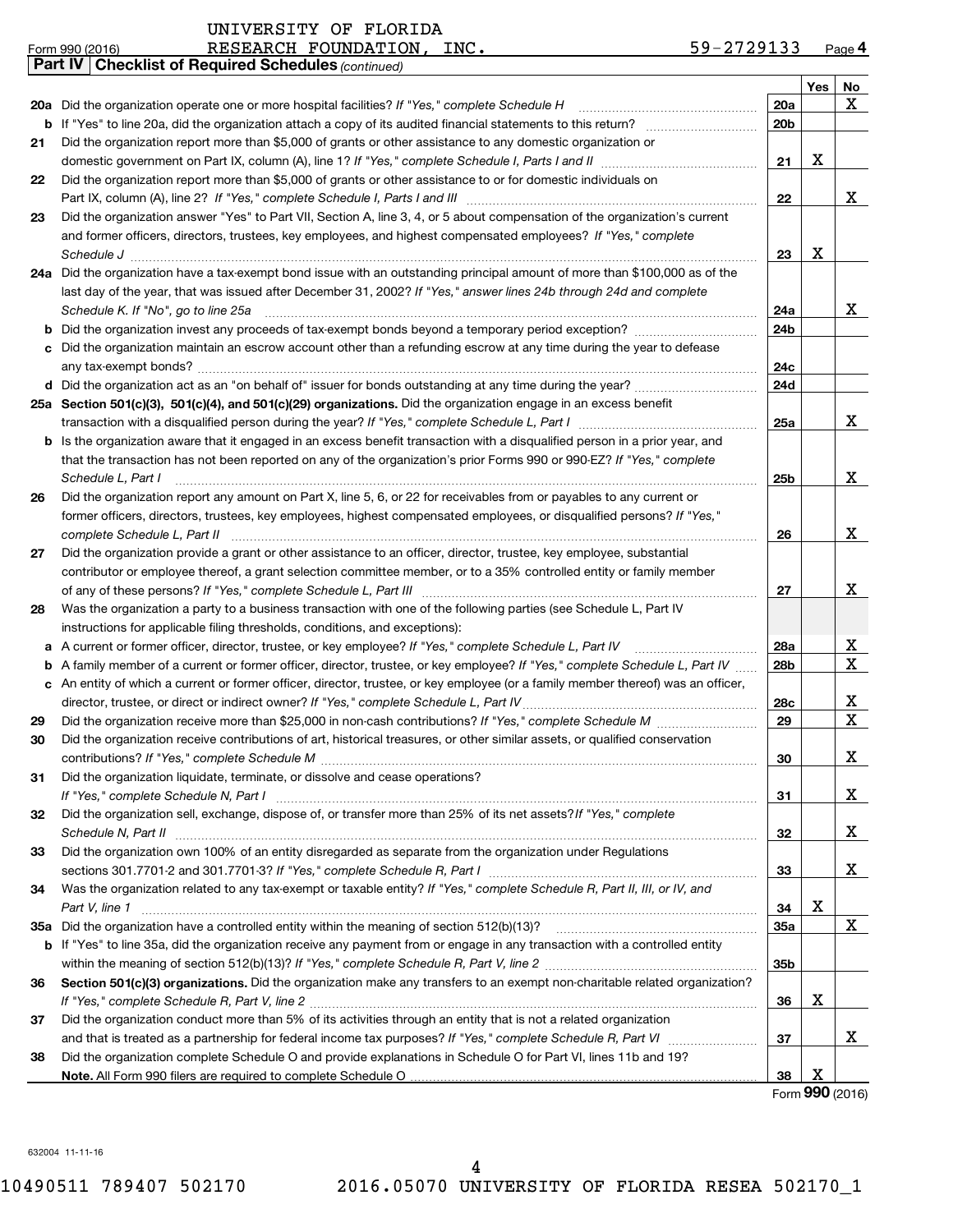| Part V | <b>Statements Regarding Other IRS Filings and Tax Compliance</b>                                                                                                                                                                                 |                 |     |             |  |  |  |  |  |  |
|--------|--------------------------------------------------------------------------------------------------------------------------------------------------------------------------------------------------------------------------------------------------|-----------------|-----|-------------|--|--|--|--|--|--|
|        | Check if Schedule O contains a response or note to any line in this Part V                                                                                                                                                                       |                 |     |             |  |  |  |  |  |  |
|        |                                                                                                                                                                                                                                                  |                 | Yes | No          |  |  |  |  |  |  |
|        | 323<br>1a Enter the number reported in Box 3 of Form 1096. Enter -0- if not applicable<br>1a                                                                                                                                                     |                 |     |             |  |  |  |  |  |  |
| b      | Enter the number of Forms W-2G included in line 1a. Enter -0- if not applicable<br>1b                                                                                                                                                            |                 |     |             |  |  |  |  |  |  |
| c      | Did the organization comply with backup withholding rules for reportable payments to vendors and reportable gaming                                                                                                                               |                 |     |             |  |  |  |  |  |  |
|        |                                                                                                                                                                                                                                                  | 1c              | х   |             |  |  |  |  |  |  |
|        | 2a Enter the number of employees reported on Form W-3, Transmittal of Wage and Tax Statements,                                                                                                                                                   |                 |     |             |  |  |  |  |  |  |
|        | 0<br>filed for the calendar year ending with or within the year covered by this return<br>2a                                                                                                                                                     |                 |     |             |  |  |  |  |  |  |
|        | <b>b</b> If at least one is reported on line 2a, did the organization file all required federal employment tax returns?                                                                                                                          | 2 <sub>b</sub>  |     |             |  |  |  |  |  |  |
|        | Note. If the sum of lines 1a and 2a is greater than 250, you may be required to e-file (see instructions) <i></i>                                                                                                                                |                 |     |             |  |  |  |  |  |  |
|        | 3a Did the organization have unrelated business gross income of \$1,000 or more during the year?                                                                                                                                                 | 3a              |     | x           |  |  |  |  |  |  |
|        | <b>b</b> If "Yes," has it filed a Form 990-T for this year? If "No," to line 3b, provide an explanation in Schedule O                                                                                                                            | 3 <sub>b</sub>  |     |             |  |  |  |  |  |  |
|        | 4a At any time during the calendar year, did the organization have an interest in, or a signature or other authority over, a                                                                                                                     |                 |     |             |  |  |  |  |  |  |
|        | financial account in a foreign country (such as a bank account, securities account, or other financial account)?                                                                                                                                 | 4a              |     | x           |  |  |  |  |  |  |
|        | <b>b</b> If "Yes," enter the name of the foreign country: $\blacktriangleright$                                                                                                                                                                  |                 |     |             |  |  |  |  |  |  |
|        | See instructions for filing requirements for FinCEN Form 114, Report of Foreign Bank and Financial Accounts (FBAR).                                                                                                                              |                 |     |             |  |  |  |  |  |  |
|        |                                                                                                                                                                                                                                                  | 5a              |     | х           |  |  |  |  |  |  |
|        |                                                                                                                                                                                                                                                  | 5 <sub>b</sub>  |     | $\mathbf X$ |  |  |  |  |  |  |
|        |                                                                                                                                                                                                                                                  | 5 <sub>c</sub>  |     |             |  |  |  |  |  |  |
|        | 6a Does the organization have annual gross receipts that are normally greater than \$100,000, and did the organization solicit                                                                                                                   |                 |     |             |  |  |  |  |  |  |
|        | any contributions that were not tax deductible as charitable contributions?                                                                                                                                                                      | 6а              |     | x           |  |  |  |  |  |  |
|        | b If "Yes," did the organization include with every solicitation an express statement that such contributions or gifts                                                                                                                           |                 |     |             |  |  |  |  |  |  |
|        | were not tax deductible?                                                                                                                                                                                                                         | 6b              |     |             |  |  |  |  |  |  |
| 7      | Organizations that may receive deductible contributions under section 170(c).                                                                                                                                                                    |                 |     |             |  |  |  |  |  |  |
| a      | Did the organization receive a payment in excess of \$75 made partly as a contribution and partly for goods and services provided to the payor?                                                                                                  | 7a              |     | X           |  |  |  |  |  |  |
|        | <b>b</b> If "Yes," did the organization notify the donor of the value of the goods or services provided?                                                                                                                                         | 7b              |     |             |  |  |  |  |  |  |
|        | c Did the organization sell, exchange, or otherwise dispose of tangible personal property for which it was required                                                                                                                              |                 |     |             |  |  |  |  |  |  |
|        | to file Form 8282?                                                                                                                                                                                                                               | 7c              |     | X           |  |  |  |  |  |  |
|        | 7d<br>d If "Yes," indicate the number of Forms 8282 filed during the year manufactured in the set of the number of Forms 8282 filed during the year                                                                                              |                 |     |             |  |  |  |  |  |  |
| е      | Did the organization receive any funds, directly or indirectly, to pay premiums on a personal benefit contract?                                                                                                                                  | 7e<br>7f        |     | х<br>X      |  |  |  |  |  |  |
| f      | Did the organization, during the year, pay premiums, directly or indirectly, on a personal benefit contract?<br>If the organization received a contribution of qualified intellectual property, did the organization file Form 8899 as required? |                 |     |             |  |  |  |  |  |  |
| g      | h If the organization received a contribution of cars, boats, airplanes, or other vehicles, did the organization file a Form 1098-C?                                                                                                             | 7g<br>7h        |     |             |  |  |  |  |  |  |
| 8      | Sponsoring organizations maintaining donor advised funds. Did a donor advised fund maintained by the                                                                                                                                             |                 |     |             |  |  |  |  |  |  |
|        | sponsoring organization have excess business holdings at any time during the year?                                                                                                                                                               | 8               |     |             |  |  |  |  |  |  |
| 9      | Sponsoring organizations maintaining donor advised funds.                                                                                                                                                                                        |                 |     |             |  |  |  |  |  |  |
| а      | Did the sponsoring organization make any taxable distributions under section 4966?                                                                                                                                                               | 9а              |     |             |  |  |  |  |  |  |
| b      |                                                                                                                                                                                                                                                  | 9b              |     |             |  |  |  |  |  |  |
| 10     | Section 501(c)(7) organizations. Enter:                                                                                                                                                                                                          |                 |     |             |  |  |  |  |  |  |
| a      | 10a                                                                                                                                                                                                                                              |                 |     |             |  |  |  |  |  |  |
| b      | Gross receipts, included on Form 990, Part VIII, line 12, for public use of club facilities<br>10 <sub>b</sub>                                                                                                                                   |                 |     |             |  |  |  |  |  |  |
| 11     | Section 501(c)(12) organizations. Enter:                                                                                                                                                                                                         |                 |     |             |  |  |  |  |  |  |
| a      | 11a                                                                                                                                                                                                                                              |                 |     |             |  |  |  |  |  |  |
|        | <b>b</b> Gross income from other sources (Do not net amounts due or paid to other sources against                                                                                                                                                |                 |     |             |  |  |  |  |  |  |
|        | 11b                                                                                                                                                                                                                                              |                 |     |             |  |  |  |  |  |  |
|        | 12a Section 4947(a)(1) non-exempt charitable trusts. Is the organization filing Form 990 in lieu of Form 1041?                                                                                                                                   | 12a             |     |             |  |  |  |  |  |  |
|        | <b>b</b> If "Yes," enter the amount of tax-exempt interest received or accrued during the year<br>12b                                                                                                                                            |                 |     |             |  |  |  |  |  |  |
| 13     | Section 501(c)(29) qualified nonprofit health insurance issuers.                                                                                                                                                                                 |                 |     |             |  |  |  |  |  |  |
|        | a Is the organization licensed to issue qualified health plans in more than one state?                                                                                                                                                           | 1За             |     |             |  |  |  |  |  |  |
|        | Note. See the instructions for additional information the organization must report on Schedule O.                                                                                                                                                |                 |     |             |  |  |  |  |  |  |
|        | <b>b</b> Enter the amount of reserves the organization is required to maintain by the states in which the                                                                                                                                        |                 |     |             |  |  |  |  |  |  |
|        | 13b                                                                                                                                                                                                                                              |                 |     |             |  |  |  |  |  |  |
|        | 13c                                                                                                                                                                                                                                              |                 |     |             |  |  |  |  |  |  |
|        | 14a Did the organization receive any payments for indoor tanning services during the tax year?                                                                                                                                                   | 14a             |     | Χ           |  |  |  |  |  |  |
|        | <b>b</b> If "Yes," has it filed a Form 720 to report these payments? If "No," provide an explanation in Schedule O.                                                                                                                              | 14 <sub>b</sub> |     |             |  |  |  |  |  |  |

Form (2016) **990**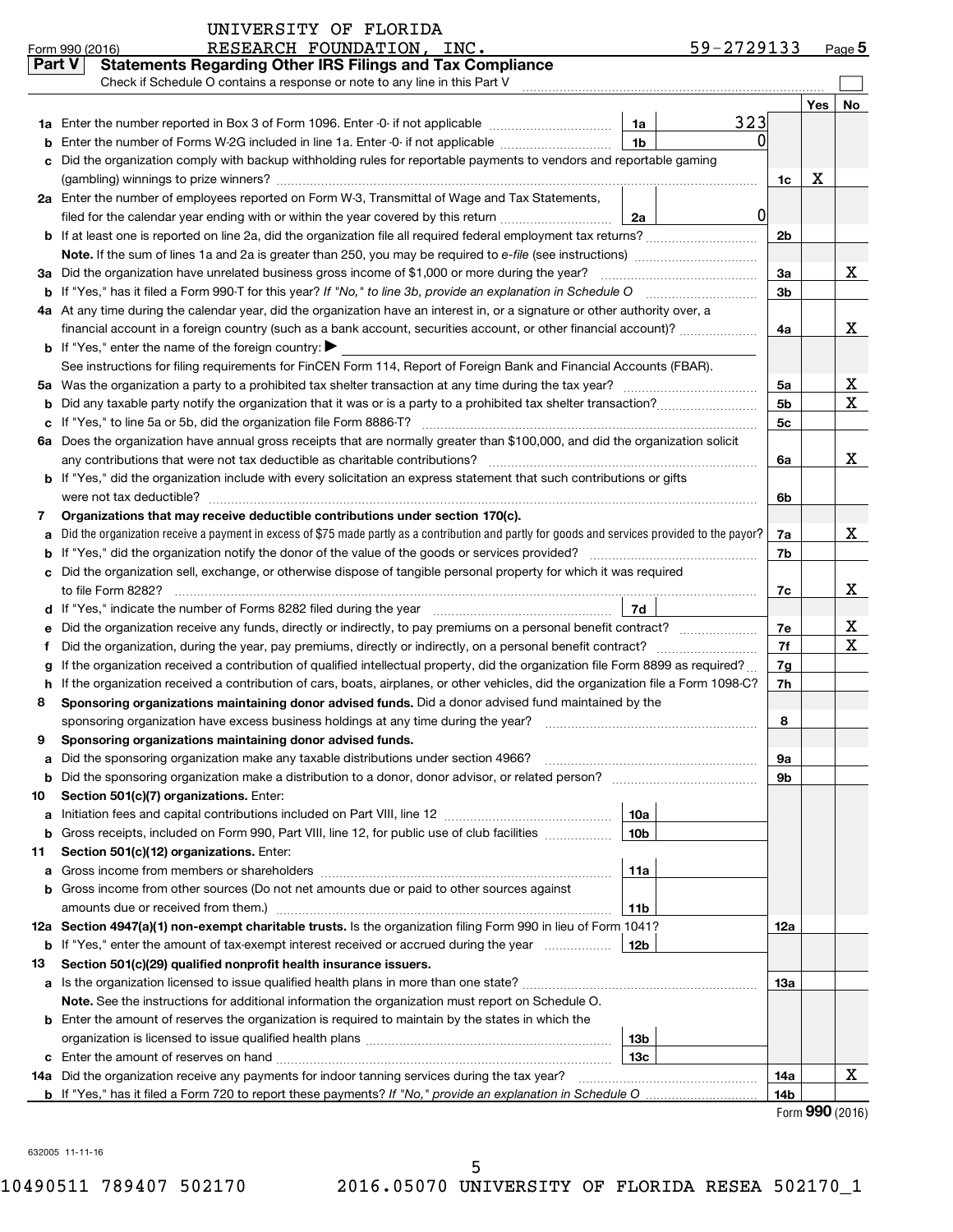| UNIVERSITY OF FLORIDA |  |
|-----------------------|--|
|                       |  |

### Form 990 (2016) **Page 12.5 RESEARCH FOUNDATION, INC.** The set of the set of the set of the set of the set of the set of the set of the set of the set of the set of the set of the set of the set of the set of the set of th

|  |  | 59-2729133 | Page 6 |
|--|--|------------|--------|
|  |  |            |        |

Check if Schedule O contains a response or note to any line in this Part VI

**Part VI** Governance, Management, and Disclosure For each "Yes" response to lines 2 through 7b below, and for a "No" response *to line 8a, 8b, or 10b below, describe the circumstances, processes, or changes in Schedule O. See instructions.*

| Check if Schedule O contains a response or note to any line in this Part VI |  |
|-----------------------------------------------------------------------------|--|
| Section A. Governing Body and Management                                    |  |

 $\lfloor x \rfloor$ 

|    |                                                                                                                                                                                                                                |    |    |                 | Yes | No              |  |  |  |  |  |  |  |
|----|--------------------------------------------------------------------------------------------------------------------------------------------------------------------------------------------------------------------------------|----|----|-----------------|-----|-----------------|--|--|--|--|--|--|--|
|    | <b>1a</b> Enter the number of voting members of the governing body at the end of the tax year <i>manumum</i>                                                                                                                   | 1a | 12 |                 |     |                 |  |  |  |  |  |  |  |
|    | If there are material differences in voting rights among members of the governing body, or if the governing                                                                                                                    |    |    |                 |     |                 |  |  |  |  |  |  |  |
|    | body delegated broad authority to an executive committee or similar committee, explain in Schedule O.                                                                                                                          |    |    |                 |     |                 |  |  |  |  |  |  |  |
| b  | Enter the number of voting members included in line 1a, above, who are independent<br>1b                                                                                                                                       |    |    |                 |     |                 |  |  |  |  |  |  |  |
| 2  | Did any officer, director, trustee, or key employee have a family relationship or a business relationship with any other                                                                                                       |    |    |                 |     |                 |  |  |  |  |  |  |  |
|    |                                                                                                                                                                                                                                |    |    |                 |     |                 |  |  |  |  |  |  |  |
| 3  | Did the organization delegate control over management duties customarily performed by or under the direct supervision                                                                                                          |    |    |                 |     |                 |  |  |  |  |  |  |  |
|    |                                                                                                                                                                                                                                |    |    |                 |     |                 |  |  |  |  |  |  |  |
| 4  | Did the organization make any significant changes to its governing documents since the prior Form 990 was filed?                                                                                                               |    |    |                 |     |                 |  |  |  |  |  |  |  |
| 5  | Did the organization become aware during the year of a significant diversion of the organization's assets?                                                                                                                     |    |    |                 |     |                 |  |  |  |  |  |  |  |
| 6  | Did the organization have members or stockholders?                                                                                                                                                                             |    |    |                 |     |                 |  |  |  |  |  |  |  |
| 7а | Did the organization have members, stockholders, or other persons who had the power to elect or appoint one or                                                                                                                 |    |    |                 |     |                 |  |  |  |  |  |  |  |
|    | more members of the governing body?                                                                                                                                                                                            |    |    | 7a              |     | x               |  |  |  |  |  |  |  |
|    | <b>b</b> Are any governance decisions of the organization reserved to (or subject to approval by) members, stockholders, or                                                                                                    |    |    |                 |     |                 |  |  |  |  |  |  |  |
|    | persons other than the governing body?                                                                                                                                                                                         |    |    | 7b              |     | X               |  |  |  |  |  |  |  |
| 8  | Did the organization contemporaneously document the meetings held or written actions undertaken during the year by the following:                                                                                              |    |    |                 |     |                 |  |  |  |  |  |  |  |
| a  |                                                                                                                                                                                                                                |    |    | 8а              | Χ   |                 |  |  |  |  |  |  |  |
| b  |                                                                                                                                                                                                                                |    |    | 8b              | X   |                 |  |  |  |  |  |  |  |
| 9  | Is there any officer, director, trustee, or key employee listed in Part VII, Section A, who cannot be reached at the                                                                                                           |    |    |                 |     |                 |  |  |  |  |  |  |  |
|    | organization's mailing address? If "Yes," provide the names and addresses in Schedule O                                                                                                                                        |    |    | 9               |     | x               |  |  |  |  |  |  |  |
|    | Section B. Policies (This Section B requests information about policies not required by the Internal Revenue Code.)                                                                                                            |    |    |                 |     |                 |  |  |  |  |  |  |  |
|    |                                                                                                                                                                                                                                |    |    |                 | Yes | No              |  |  |  |  |  |  |  |
|    | <b>10a</b> Did the organization have local chapters, branches, or affiliates?                                                                                                                                                  |    |    | 10a             |     | x               |  |  |  |  |  |  |  |
|    | b If "Yes," did the organization have written policies and procedures governing the activities of such chapters, affiliates,                                                                                                   |    |    |                 |     |                 |  |  |  |  |  |  |  |
|    |                                                                                                                                                                                                                                |    |    | 10 <sub>b</sub> |     |                 |  |  |  |  |  |  |  |
|    | 11a Has the organization provided a complete copy of this Form 990 to all members of its governing body before filing the form?                                                                                                |    |    | 11a             | Χ   |                 |  |  |  |  |  |  |  |
| b  | Describe in Schedule O the process, if any, used by the organization to review this Form 990.                                                                                                                                  |    |    |                 |     |                 |  |  |  |  |  |  |  |
|    | 12a Did the organization have a written conflict of interest policy? If "No," go to line 13                                                                                                                                    |    |    | 12a             | х   |                 |  |  |  |  |  |  |  |
|    | <b>b</b> Were officers, directors, or trustees, and key employees required to disclose annually interests that could give rise to conflicts?                                                                                   |    |    | 12 <sub>b</sub> | х   |                 |  |  |  |  |  |  |  |
| c  | Did the organization regularly and consistently monitor and enforce compliance with the policy? If "Yes," describe                                                                                                             |    |    |                 |     |                 |  |  |  |  |  |  |  |
|    | in Schedule O how this was done manufactured and an architecture of the state of the state of the state of the                                                                                                                 |    |    | 12c             | х   |                 |  |  |  |  |  |  |  |
| 13 | Did the organization have a written whistleblower policy?                                                                                                                                                                      |    |    | 13              |     | x               |  |  |  |  |  |  |  |
| 14 |                                                                                                                                                                                                                                |    |    | 14              | х   |                 |  |  |  |  |  |  |  |
| 15 | Did the process for determining compensation of the following persons include a review and approval by independent                                                                                                             |    |    |                 |     |                 |  |  |  |  |  |  |  |
|    | persons, comparability data, and contemporaneous substantiation of the deliberation and decision?                                                                                                                              |    |    |                 |     |                 |  |  |  |  |  |  |  |
|    | a The organization's CEO, Executive Director, or top management official manufactured content in the organization's CEO, Executive Director, or top management official manufactured in the state of the state of the state of |    |    | 15a             |     | X,              |  |  |  |  |  |  |  |
|    | b Other officers or key employees of the organization manufactured content to the original content of the organization manufactured content of the organization manufactured content of the organization manufactured content  |    |    | 15b             |     | x               |  |  |  |  |  |  |  |
|    | If "Yes" to line 15a or 15b, describe the process in Schedule O (see instructions).                                                                                                                                            |    |    |                 |     |                 |  |  |  |  |  |  |  |
|    | 16a Did the organization invest in, contribute assets to, or participate in a joint venture or similar arrangement with a                                                                                                      |    |    |                 |     |                 |  |  |  |  |  |  |  |
|    | taxable entity during the year?                                                                                                                                                                                                |    |    | 16a             |     | x               |  |  |  |  |  |  |  |
|    | <b>b</b> If "Yes," did the organization follow a written policy or procedure requiring the organization to evaluate its participation                                                                                          |    |    |                 |     |                 |  |  |  |  |  |  |  |
|    | in joint venture arrangements under applicable federal tax law, and take steps to safeguard the organization's                                                                                                                 |    |    |                 |     |                 |  |  |  |  |  |  |  |
|    | exempt status with respect to such arrangements?                                                                                                                                                                               |    |    | 16b             |     |                 |  |  |  |  |  |  |  |
|    | <b>Section C. Disclosure</b>                                                                                                                                                                                                   |    |    |                 |     |                 |  |  |  |  |  |  |  |
| 17 | <b>NONE</b><br>List the states with which a copy of this Form 990 is required to be filed >                                                                                                                                    |    |    |                 |     |                 |  |  |  |  |  |  |  |
| 18 | Section 6104 requires an organization to make its Forms 1023 (or 1024 if applicable), 990, and 990-T (Section 501(c)(3)s only) available                                                                                       |    |    |                 |     |                 |  |  |  |  |  |  |  |
|    | for public inspection. Indicate how you made these available. Check all that apply.                                                                                                                                            |    |    |                 |     |                 |  |  |  |  |  |  |  |
|    | <b>X</b> Own website<br>$\lfloor x \rfloor$ Upon request<br>Another's website<br>Other (explain in Schedule O)                                                                                                                 |    |    |                 |     |                 |  |  |  |  |  |  |  |
| 19 | Describe in Schedule O whether (and if so, how) the organization made its governing documents, conflict of interest policy, and financial                                                                                      |    |    |                 |     |                 |  |  |  |  |  |  |  |
|    | statements available to the public during the tax year.                                                                                                                                                                        |    |    |                 |     |                 |  |  |  |  |  |  |  |
| 20 | State the name, address, and telephone number of the person who possesses the organization's books and records:                                                                                                                |    |    |                 |     |                 |  |  |  |  |  |  |  |
|    | <b>JULIE RHEE - 352-392-5221</b>                                                                                                                                                                                               |    |    |                 |     |                 |  |  |  |  |  |  |  |
|    | 32611-5500<br>GRINTER HALL,<br>GAINESVILLE,<br>FL<br>274                                                                                                                                                                       |    |    |                 |     |                 |  |  |  |  |  |  |  |
|    | 632006 11-11-16                                                                                                                                                                                                                |    |    |                 |     | Form 990 (2016) |  |  |  |  |  |  |  |
|    | 6                                                                                                                                                                                                                              |    |    |                 |     |                 |  |  |  |  |  |  |  |

10490511 789407 502170 2016.05070 UNIVERSITY OF FLORIDA RESEA 502170\_1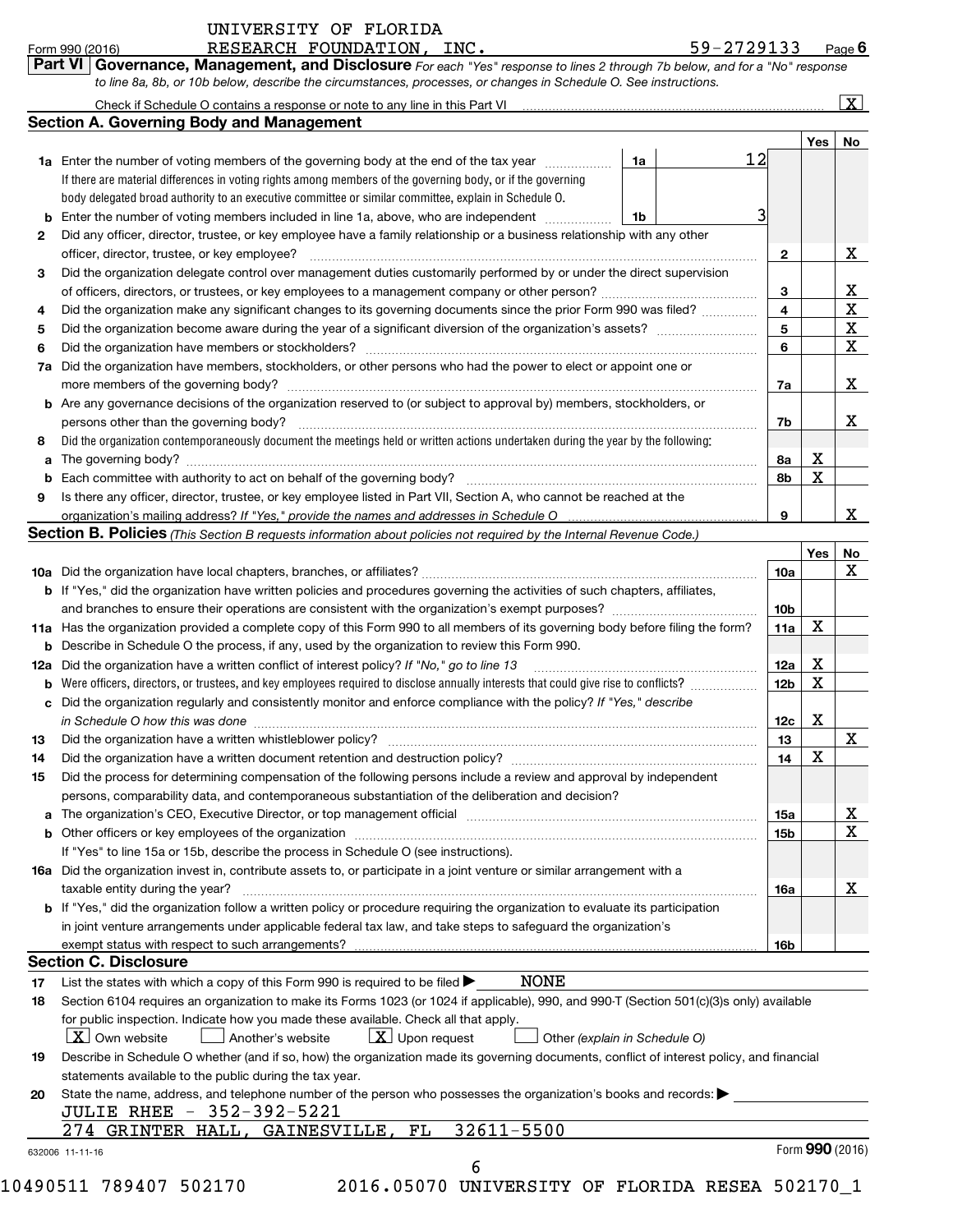| UNIVERSITY OF FLORIDA                                                                                                                                      |            |        |  |  |  |  |  |  |  |  |  |
|------------------------------------------------------------------------------------------------------------------------------------------------------------|------------|--------|--|--|--|--|--|--|--|--|--|
| RESEARCH FOUNDATION, INC.<br>Form 990 (2016)                                                                                                               | 59-2729133 | Page 7 |  |  |  |  |  |  |  |  |  |
| Part VII Compensation of Officers, Directors, Trustees, Key Employees, Highest Compensated                                                                 |            |        |  |  |  |  |  |  |  |  |  |
| <b>Employees, and Independent Contractors</b>                                                                                                              |            |        |  |  |  |  |  |  |  |  |  |
| Check if Schedule O contains a response or note to any line in this Part VII                                                                               |            |        |  |  |  |  |  |  |  |  |  |
| Section A. Officers, Directors, Trustees, Key Employees, and Highest Compensated Employees                                                                 |            |        |  |  |  |  |  |  |  |  |  |
| 1a Complete this table for all persons required to be listed. Report compensation for the calendar year ending with or within the organization's tax year. |            |        |  |  |  |  |  |  |  |  |  |
|                                                                                                                                                            |            |        |  |  |  |  |  |  |  |  |  |

● List all of the organization's **current** officers, directors, trustees (whether individuals or organizations), regardless of amount of compensation.<br>Enter -0- in columns (D), (E), and (F) if no compensation was paid.

**•** List all of the organization's current key employees, if any. See instructions for definition of "key employee."

**•** List the organization's five current highest compensated employees (other than an officer, director, trustee, or key employee) who received reportable compensation (Box 5 of Form W-2 and/or Box 7 of Form 1099-MISC) of more than \$100,000 from the organization and any related organizations.

**•** List all of the organization's former officers, key employees, and highest compensated employees who received more than \$100,000 of reportable compensation from the organization and any related organizations.

**•** List all of the organization's former directors or trustees that received, in the capacity as a former director or trustee of the organization, more than \$10,000 of reportable compensation from the organization and any related organizations.

List persons in the following order: individual trustees or directors; institutional trustees; officers; key employees; highest compensated employees; and former such persons.

Check this box if neither the organization nor any related organization compensated any current officer, director, or trustee.  $\overline{\phantom{a}}$ 

| (A)                                          | (B)                    |                                         |                                 | (C)                     |              |                                 |        | (D)             | (E)             | (F)                          |
|----------------------------------------------|------------------------|-----------------------------------------|---------------------------------|-------------------------|--------------|---------------------------------|--------|-----------------|-----------------|------------------------------|
| Name and Title                               | Average                | Position<br>(do not check more than one |                                 |                         |              |                                 |        | Reportable      | Reportable      | Estimated                    |
|                                              | hours per              |                                         | box, unless person is both an   |                         |              |                                 |        | compensation    | compensation    | amount of                    |
|                                              | week                   |                                         | officer and a director/trustee) |                         |              |                                 |        | from            | from related    | other                        |
|                                              | (list any              |                                         |                                 |                         |              |                                 |        | the             | organizations   | compensation                 |
|                                              | hours for              |                                         |                                 |                         |              |                                 |        | organization    | (W-2/1099-MISC) | from the                     |
|                                              | related                |                                         |                                 |                         |              |                                 |        | (W-2/1099-MISC) |                 | organization                 |
|                                              | organizations<br>below |                                         |                                 |                         |              |                                 |        |                 |                 | and related<br>organizations |
|                                              | line)                  | Individual trustee or director          | nstitutional trustee            | Officer                 | Key employee | Highest compensated<br>employee | Former |                 |                 |                              |
|                                              | 1.00                   |                                         |                                 |                         |              |                                 |        |                 |                 |                              |
| DR. KENT FUCHS<br>(1)<br><b>BOARD MEMBER</b> | 40.00                  | $\mathbf X$                             |                                 |                         |              |                                 |        | о.              | 1,068,141.      | 83,988.                      |
| DR. DAVID P. NORTON                          | 10.00                  |                                         |                                 |                         |              |                                 |        |                 |                 |                              |
| (2)<br>CHAIR/PRESIDENT                       | 40.00                  | $\mathbf{x}$                            |                                 | $\mathbf X$             |              |                                 |        | 0.              | 331,162.        | 41,592.                      |
| DR. JACK PAYNE<br>(3)                        | 1.00                   |                                         |                                 |                         |              |                                 |        |                 |                 |                              |
| BOARD MEMBER                                 | $40.00 \, \text{X}$    |                                         |                                 |                         |              |                                 |        | $\mathbf 0$ .   | 348,962.        | 44,814.                      |
| (4)<br>DR. DAVID S. GUZICK                   | 1.00                   |                                         |                                 |                         |              |                                 |        |                 |                 |                              |
| <b>BOARD MEMBER</b>                          | $40.00 \, \mathrm{X}$  |                                         |                                 |                         |              |                                 |        | О.              | 1,484,258.      | 41,480.                      |
| DR. DAVE RICHARDSON<br>(5)                   | 1.00                   |                                         |                                 |                         |              |                                 |        |                 |                 |                              |
| <b>BOARD MEMBER</b>                          | $40.00 \, \text{X}$    |                                         |                                 |                         |              |                                 |        | 0.              | 301,685.        | 43,854.                      |
| DR. JOE GLOVER<br>(6)                        | 1.00                   |                                         |                                 |                         |              |                                 |        |                 |                 |                              |
| <b>BOARD MEMBER</b>                          | $40.00 \, \text{X}$    |                                         |                                 |                         |              |                                 |        | 0.              | 446,817.        | 42,478.                      |
| BRIAN K. HUTCHINSON<br>(7)                   | 1.00                   |                                         |                                 |                         |              |                                 |        |                 |                 |                              |
| <b>BOARD MEMBER</b>                          |                        | X                                       |                                 |                         |              |                                 |        | 0.              | 0.              | 0.                           |
| DR. CAMMY R. ABERNATHY<br>(8)                | 1.00                   |                                         |                                 |                         |              |                                 |        |                 |                 |                              |
| <b>BOARD MEMBER</b>                          | $40.00 \, \text{X}$    |                                         |                                 |                         |              |                                 |        | О.              | 354, 293.       | 38,782.                      |
| (9) DR. JOHN KRAFT                           | 1.00                   |                                         |                                 |                         |              |                                 |        |                 |                 |                              |
| <b>BOARD MEMBER</b>                          | $40.00 \, \mathrm{X}$  |                                         |                                 |                         |              |                                 |        | 0.              | 597,499.        | 46,633.                      |
| (10) JOELEN K. MERKEL                        | 1.00                   |                                         |                                 |                         |              |                                 |        |                 |                 |                              |
| <b>BOARD MEMBER</b>                          |                        | $\mathbf X$                             |                                 |                         |              |                                 |        | $\mathbf 0$ .   | 0.              | $0_{.}$                      |
| (11) CURTIS REYNOLDS                         | 1.00                   |                                         |                                 |                         |              |                                 |        |                 |                 |                              |
| <b>BOARD MEMBER</b>                          | 40.00                  | $\mathbf X$                             |                                 |                         |              |                                 |        | 0.              | 326,788.        | 78,539.                      |
| (12) CAROLYN ROBERTS                         | 1.00                   |                                         |                                 |                         |              |                                 |        |                 |                 |                              |
| <b>BOARD MEMBER</b>                          |                        | X                                       |                                 |                         |              |                                 |        | $\mathbf 0$ .   | $\mathbf 0$ .   | 0.                           |
| (13) MICHAEL V. MCKEE                        | 1.00                   |                                         |                                 |                         |              |                                 |        |                 |                 |                              |
| TREASURER                                    | 40.00                  |                                         |                                 | $\mathbf X$             |              |                                 |        | 0.              | 317,943.        | 148,093.                     |
| (14) GEORGE C. KOLB                          | 20.00                  |                                         |                                 |                         |              |                                 |        |                 |                 |                              |
| <b>SECRETARY</b>                             | 20.00                  |                                         |                                 | $\mathbf x$             |              |                                 |        | $\mathbf 0$ .   | 148,317.        | 30,870.                      |
| (15) DAVID DAY                               | 40.00                  |                                         |                                 |                         |              |                                 |        |                 |                 |                              |
| OFFICER UNTIL APRIL 2017                     |                        |                                         |                                 | $\mathbf X$             |              |                                 |        | Ο.              | 276,859.        | 51, 105.                     |
| (16) STEPHANIE GRAY                          | 1.00                   |                                         |                                 |                         |              |                                 |        |                 |                 |                              |
| OFFICER                                      | 40.00                  |                                         |                                 | $\mathbf x$             |              |                                 |        | 0.              | 187,116.        | 24,335.                      |
| (17) JIM O'CONNELL                           | 40.00                  |                                         |                                 |                         |              |                                 |        |                 |                 |                              |
| OFFICER                                      |                        |                                         |                                 | $\overline{\mathbf{X}}$ |              |                                 |        | $\mathbf 0$ .   | 0.              | 0 <u>.</u>                   |
| 632007 11-11-16                              |                        |                                         |                                 |                         |              |                                 |        |                 |                 | Form 990 (2016)              |

10490511 789407 502170 2016.05070 UNIVERSITY OF FLORIDA RESEA 502170\_1

7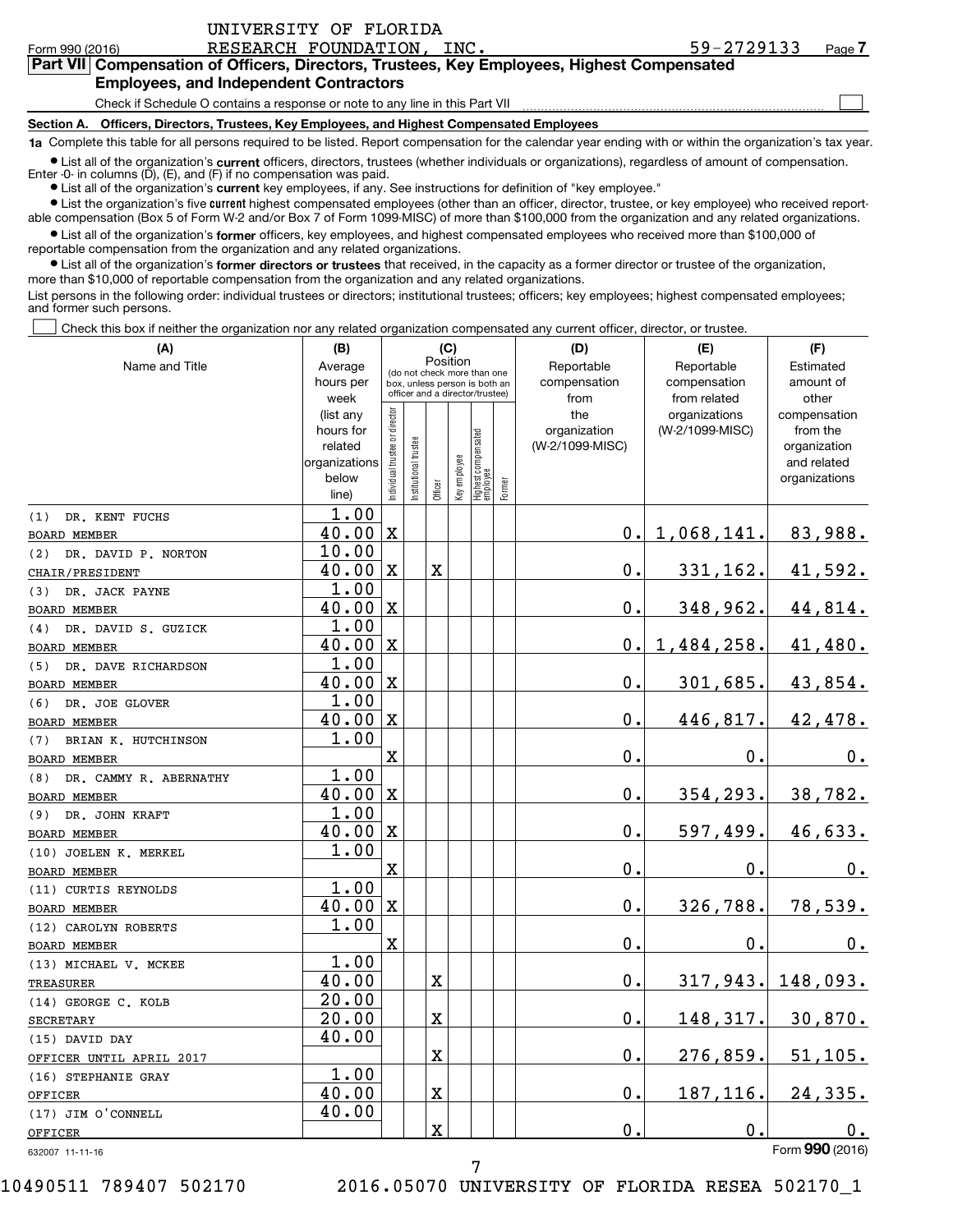|              | RESEARCH FOUNDATION, INC.<br>Form 990 (2016)                                                                                                                                                              |                                                                      |                                                                                                                    |                       |         |              |                                 |        |                                           |                                                   | 59-2729133   |                                                                          | Page 8        |
|--------------|-----------------------------------------------------------------------------------------------------------------------------------------------------------------------------------------------------------|----------------------------------------------------------------------|--------------------------------------------------------------------------------------------------------------------|-----------------------|---------|--------------|---------------------------------|--------|-------------------------------------------|---------------------------------------------------|--------------|--------------------------------------------------------------------------|---------------|
|              | <b>Part VII</b><br>Section A. Officers, Directors, Trustees, Key Employees, and Highest Compensated Employees (continued)                                                                                 |                                                                      |                                                                                                                    |                       |         |              |                                 |        |                                           |                                                   |              |                                                                          |               |
|              | (A)<br>Name and title                                                                                                                                                                                     | (B)<br>Average<br>hours per<br>week                                  | (C)<br>Position<br>(do not check more than one<br>box, unless person is both an<br>officer and a director/trustee) |                       |         |              |                                 |        | (D)<br>Reportable<br>compensation<br>from | (E)<br>Reportable<br>compensation<br>from related |              | (F)<br>Estimated<br>amount of<br>other                                   |               |
|              |                                                                                                                                                                                                           | (list any<br>hours for<br>related<br>organizations<br>below<br>line) | Individual trustee or director                                                                                     | Institutional trustee | Officer | Key employee | Highest compensated<br>employee | Former | the<br>organization<br>(W-2/1099-MISC)    | organizations<br>(W-2/1099-MISC)                  |              | compensation<br>from the<br>organization<br>and related<br>organizations |               |
|              | (18) DR. BERNARD MACHEN                                                                                                                                                                                   | 0.00                                                                 |                                                                                                                    |                       |         |              |                                 |        |                                           |                                                   |              |                                                                          |               |
|              | FORMER BOARD MEMBER                                                                                                                                                                                       | 40.00                                                                |                                                                                                                    |                       |         |              |                                 | Χ      | 0.                                        | 87,565.                                           |              |                                                                          | 26, 762.      |
|              |                                                                                                                                                                                                           |                                                                      |                                                                                                                    |                       |         |              |                                 |        |                                           |                                                   |              |                                                                          |               |
|              | 1b Sub-total                                                                                                                                                                                              |                                                                      |                                                                                                                    |                       |         |              |                                 |        | 0.                                        | 6, 277, 405.                                      |              |                                                                          | 743,325.      |
|              |                                                                                                                                                                                                           |                                                                      |                                                                                                                    |                       |         |              |                                 |        | 0.                                        |                                                   | 0.           |                                                                          | υ.            |
| $\mathbf{2}$ | Total number of individuals (including but not limited to those listed above) who received more than \$100,000 of reportable<br>compensation from the organization $\blacktriangleright$                  |                                                                      |                                                                                                                    |                       |         |              |                                 |        | 0.                                        | 6, 277, 405.                                      |              |                                                                          | 743,325.<br>0 |
|              |                                                                                                                                                                                                           |                                                                      |                                                                                                                    |                       |         |              |                                 |        |                                           |                                                   |              | Yes                                                                      | No            |
| 3            | Did the organization list any former officer, director, or trustee, key employee, or highest compensated employee on<br>line 1a? If "Yes," complete Schedule J for such individual                        |                                                                      |                                                                                                                    |                       |         |              |                                 |        |                                           |                                                   | 3            | Χ                                                                        |               |
| 4            | For any individual listed on line 1a, is the sum of reportable compensation and other compensation from the organization                                                                                  |                                                                      |                                                                                                                    |                       |         |              |                                 |        |                                           |                                                   |              |                                                                          |               |
|              | and related organizations greater than \$150,000? If "Yes," complete Schedule J for such individual                                                                                                       |                                                                      |                                                                                                                    |                       |         |              |                                 |        |                                           | .                                                 | 4            | х                                                                        |               |
| 5            | Did any person listed on line 1a receive or accrue compensation from any unrelated organization or individual for services<br>rendered to the organization? If "Yes," complete Schedule J for such person |                                                                      |                                                                                                                    |                       |         |              |                                 |        |                                           |                                                   | 5            |                                                                          | X.            |
|              | <b>Section B. Independent Contractors</b>                                                                                                                                                                 |                                                                      |                                                                                                                    |                       |         |              |                                 |        |                                           |                                                   |              |                                                                          |               |
| 1            | Complete this table for your five highest compensated independent contractors that received more than \$100,000 of compensation from                                                                      |                                                                      |                                                                                                                    |                       |         |              |                                 |        |                                           |                                                   |              |                                                                          |               |
|              | the organization. Report compensation for the calendar year ending with or within the organization's tax year.                                                                                            |                                                                      |                                                                                                                    |                       |         |              |                                 |        |                                           |                                                   |              |                                                                          |               |
|              | (A)<br>Name and business address                                                                                                                                                                          |                                                                      |                                                                                                                    |                       |         |              |                                 |        | (B)<br>Description of services            |                                                   | Compensation | (C)                                                                      |               |

| <b>IN</b><br>Name and business address                                                                                           | וטו<br>Description of services | יש<br>Compensation |
|----------------------------------------------------------------------------------------------------------------------------------|--------------------------------|--------------------|
| WOLF GREENFIELD & SACKS PC                                                                                                       |                                |                    |
| 606 ATLANTIC AVE., BOSTON, MA 02110                                                                                              | LEGAL                          | 2,936,565.         |
| SALIWANCHIK LLOYD & EISENSCHENK                                                                                                  |                                |                    |
| 3107 SW WILLISTON RD, GAINESVILLE, FL 32608LEGAL                                                                                 |                                | 2, 171, 339.       |
| THOMAS HORSTEMEYER, PLATINUM TOWER, 400                                                                                          |                                |                    |
| INTERSTATE PKWY. SE STE. 1500, ATLANTA,                                                                                          | LEGAL                          | 718,837.           |
| SHORE CHAN DEPUMPO LLC                                                                                                           |                                |                    |
| 901 MAIN ST., STE. 3300, DALLAS, TX 75202 LEGAL                                                                                  |                                | 262,719.           |
| STORTERCHILDS PRINTING CO., INC.                                                                                                 |                                |                    |
| 1540 NE WALDO ROAD, GAINESVILLE, FL 32641                                                                                        | PRINTING                       | 152, 106.          |
| Total number of independent contractors (including but not limited to those listed above) who received more than<br>$\mathbf{2}$ |                                |                    |
| \$100,000 of compensation from the organization $\blacktriangleright$                                                            |                                |                    |

632008 11-11-16

Form (2016) **990**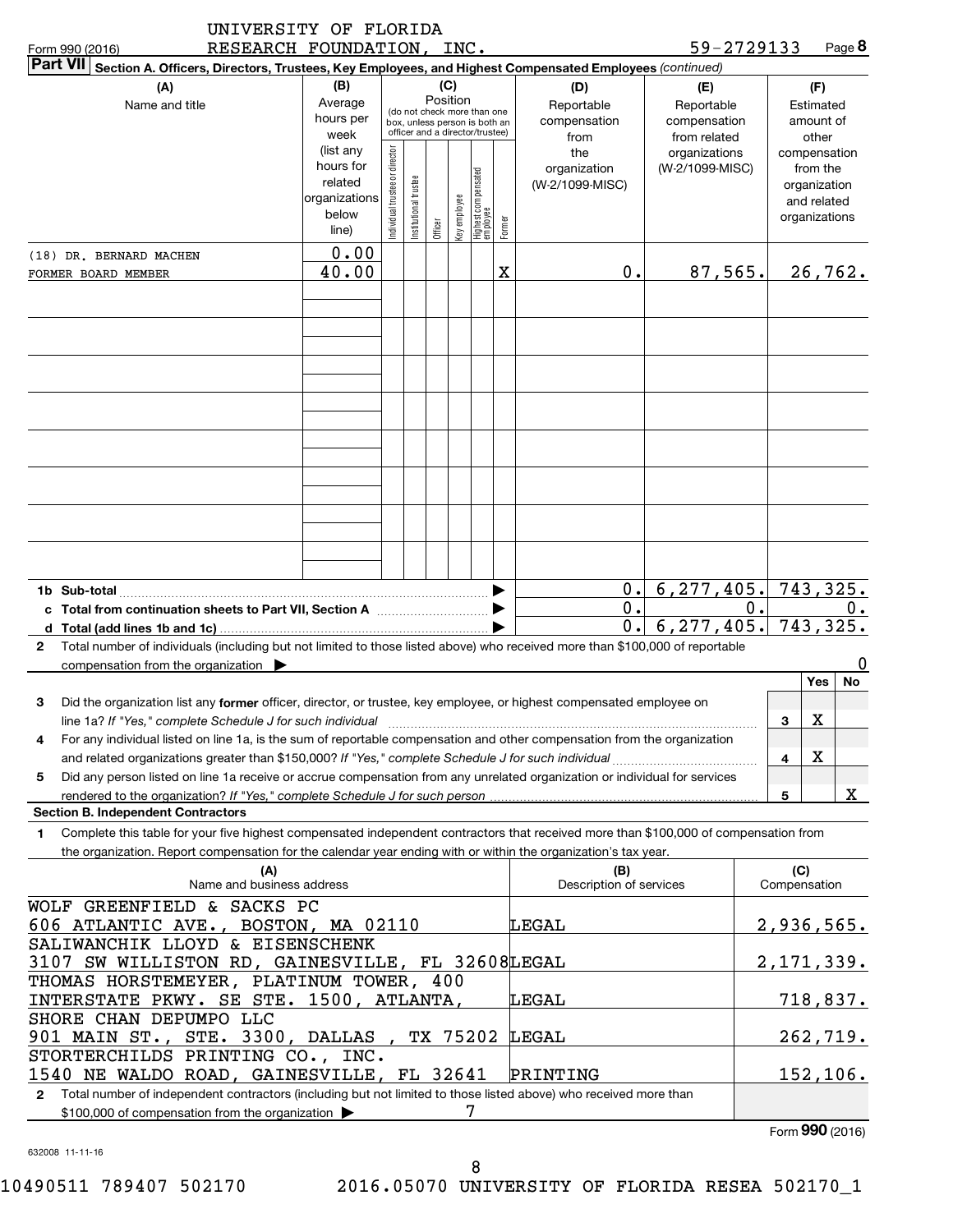| 59-2729133<br>RESEARCH FOUNDATION, INC.<br>Form 990 (2016)<br><b>Part VIII</b><br><b>Statement of Revenue</b><br>(B)<br>(C)<br>(A)<br>Related or<br>Unrelated<br>Total revenue<br>exempt function<br>business<br>sections<br>512 - 514<br>revenue<br>revenue<br>Contributions, Gifts, Grants<br>and Other Similar Amounts<br>1a<br>1 a Federated campaigns<br>1 <sub>b</sub><br>1 <sub>c</sub><br>c Fundraising events<br>1 <sub>d</sub><br>d Related organizations<br>e Government grants (contributions)<br>1e<br>f All other contributions, gifts, grants, and<br>similar amounts not included above<br>1f<br>g Noncash contributions included in lines 1a-1f: \$<br>h Total. Add lines 1a-1f<br><b>Business Code</b><br>Program Service<br>Revenue<br>611710<br>2 a PATENT & LICENSING COSTS<br>4,051,163.<br>4,051,163.<br><b>b</b> LICENSING FEES<br>611710<br>3, 277, 312.<br>3, 277, 312.<br>ASSESSMENT FEES<br>611710<br>2,300,000.<br>2,300,000<br>OTHER PROGRAM SERVICE REVENUE<br>611710<br>24,421,<br>24,421.<br>d<br>е<br>f All other program service revenue<br>9 652 896<br>Investment income (including dividends, interest, and<br>3<br>1,503.<br>Income from investment of tax-exempt bond proceeds<br>4<br>5<br>25, 777, 631.<br>25, 777, 631.<br>(i) Real<br>(ii) Personal<br>6 a Gross rents<br>Less: rental expenses<br>c Rental income or (loss)<br>7 a Gross amount from sales of<br>(i) Securities<br>(ii) Other<br>assets other than inventory<br><b>b</b> Less: cost or other basis<br>and sales expenses<br>.<br>8 a Gross income from fundraising events (not<br>Other Revenue<br>including \$<br>contributions reported on line 1c). See<br>c Net income or (loss) from fundraising events<br>▶<br>9 a Gross income from gaming activities. See<br><b>b</b> Less: direct expenses $\ldots$ <b>b</b><br>c Net income or (loss) from gaming activities<br>▶<br>10 a Gross sales of inventory, less returns<br><b>b</b> Less: cost of goods sold $\ldots$ <b>b</b><br>c Net income or (loss) from sales of inventory<br>Miscellaneous Revenue<br><b>Business Code</b><br>11 a<br>b<br>the contract of the contract of the contract of the contract of the contract of<br>с<br>Total revenue. See instructions.<br>$\mathbf{0}$ .<br>12<br>35.432.030.<br>35.430.527. |  |  | UNIVERSITY OF FLORIDA |  |                                           |
|--------------------------------------------------------------------------------------------------------------------------------------------------------------------------------------------------------------------------------------------------------------------------------------------------------------------------------------------------------------------------------------------------------------------------------------------------------------------------------------------------------------------------------------------------------------------------------------------------------------------------------------------------------------------------------------------------------------------------------------------------------------------------------------------------------------------------------------------------------------------------------------------------------------------------------------------------------------------------------------------------------------------------------------------------------------------------------------------------------------------------------------------------------------------------------------------------------------------------------------------------------------------------------------------------------------------------------------------------------------------------------------------------------------------------------------------------------------------------------------------------------------------------------------------------------------------------------------------------------------------------------------------------------------------------------------------------------------------------------------------------------------------------------------------------------------------------------------------------------------------------------------------------------------------------------------------------------------------------------------------------------------------------------------------------------------------------------------------------------------------------------------------------------------------------------------------------------------------------------------------------------------------------------------------------|--|--|-----------------------|--|-------------------------------------------|
|                                                                                                                                                                                                                                                                                                                                                                                                                                                                                                                                                                                                                                                                                                                                                                                                                                                                                                                                                                                                                                                                                                                                                                                                                                                                                                                                                                                                                                                                                                                                                                                                                                                                                                                                                                                                                                                                                                                                                                                                                                                                                                                                                                                                                                                                                                  |  |  |                       |  | Page 9                                    |
|                                                                                                                                                                                                                                                                                                                                                                                                                                                                                                                                                                                                                                                                                                                                                                                                                                                                                                                                                                                                                                                                                                                                                                                                                                                                                                                                                                                                                                                                                                                                                                                                                                                                                                                                                                                                                                                                                                                                                                                                                                                                                                                                                                                                                                                                                                  |  |  |                       |  |                                           |
|                                                                                                                                                                                                                                                                                                                                                                                                                                                                                                                                                                                                                                                                                                                                                                                                                                                                                                                                                                                                                                                                                                                                                                                                                                                                                                                                                                                                                                                                                                                                                                                                                                                                                                                                                                                                                                                                                                                                                                                                                                                                                                                                                                                                                                                                                                  |  |  |                       |  | (D)<br>Revenue excluded<br>from tax under |
|                                                                                                                                                                                                                                                                                                                                                                                                                                                                                                                                                                                                                                                                                                                                                                                                                                                                                                                                                                                                                                                                                                                                                                                                                                                                                                                                                                                                                                                                                                                                                                                                                                                                                                                                                                                                                                                                                                                                                                                                                                                                                                                                                                                                                                                                                                  |  |  |                       |  |                                           |
|                                                                                                                                                                                                                                                                                                                                                                                                                                                                                                                                                                                                                                                                                                                                                                                                                                                                                                                                                                                                                                                                                                                                                                                                                                                                                                                                                                                                                                                                                                                                                                                                                                                                                                                                                                                                                                                                                                                                                                                                                                                                                                                                                                                                                                                                                                  |  |  |                       |  |                                           |
|                                                                                                                                                                                                                                                                                                                                                                                                                                                                                                                                                                                                                                                                                                                                                                                                                                                                                                                                                                                                                                                                                                                                                                                                                                                                                                                                                                                                                                                                                                                                                                                                                                                                                                                                                                                                                                                                                                                                                                                                                                                                                                                                                                                                                                                                                                  |  |  |                       |  |                                           |
|                                                                                                                                                                                                                                                                                                                                                                                                                                                                                                                                                                                                                                                                                                                                                                                                                                                                                                                                                                                                                                                                                                                                                                                                                                                                                                                                                                                                                                                                                                                                                                                                                                                                                                                                                                                                                                                                                                                                                                                                                                                                                                                                                                                                                                                                                                  |  |  |                       |  |                                           |
|                                                                                                                                                                                                                                                                                                                                                                                                                                                                                                                                                                                                                                                                                                                                                                                                                                                                                                                                                                                                                                                                                                                                                                                                                                                                                                                                                                                                                                                                                                                                                                                                                                                                                                                                                                                                                                                                                                                                                                                                                                                                                                                                                                                                                                                                                                  |  |  |                       |  |                                           |
|                                                                                                                                                                                                                                                                                                                                                                                                                                                                                                                                                                                                                                                                                                                                                                                                                                                                                                                                                                                                                                                                                                                                                                                                                                                                                                                                                                                                                                                                                                                                                                                                                                                                                                                                                                                                                                                                                                                                                                                                                                                                                                                                                                                                                                                                                                  |  |  |                       |  |                                           |
|                                                                                                                                                                                                                                                                                                                                                                                                                                                                                                                                                                                                                                                                                                                                                                                                                                                                                                                                                                                                                                                                                                                                                                                                                                                                                                                                                                                                                                                                                                                                                                                                                                                                                                                                                                                                                                                                                                                                                                                                                                                                                                                                                                                                                                                                                                  |  |  |                       |  |                                           |
|                                                                                                                                                                                                                                                                                                                                                                                                                                                                                                                                                                                                                                                                                                                                                                                                                                                                                                                                                                                                                                                                                                                                                                                                                                                                                                                                                                                                                                                                                                                                                                                                                                                                                                                                                                                                                                                                                                                                                                                                                                                                                                                                                                                                                                                                                                  |  |  |                       |  |                                           |
|                                                                                                                                                                                                                                                                                                                                                                                                                                                                                                                                                                                                                                                                                                                                                                                                                                                                                                                                                                                                                                                                                                                                                                                                                                                                                                                                                                                                                                                                                                                                                                                                                                                                                                                                                                                                                                                                                                                                                                                                                                                                                                                                                                                                                                                                                                  |  |  |                       |  | 1,503.                                    |
|                                                                                                                                                                                                                                                                                                                                                                                                                                                                                                                                                                                                                                                                                                                                                                                                                                                                                                                                                                                                                                                                                                                                                                                                                                                                                                                                                                                                                                                                                                                                                                                                                                                                                                                                                                                                                                                                                                                                                                                                                                                                                                                                                                                                                                                                                                  |  |  |                       |  |                                           |
|                                                                                                                                                                                                                                                                                                                                                                                                                                                                                                                                                                                                                                                                                                                                                                                                                                                                                                                                                                                                                                                                                                                                                                                                                                                                                                                                                                                                                                                                                                                                                                                                                                                                                                                                                                                                                                                                                                                                                                                                                                                                                                                                                                                                                                                                                                  |  |  |                       |  |                                           |
|                                                                                                                                                                                                                                                                                                                                                                                                                                                                                                                                                                                                                                                                                                                                                                                                                                                                                                                                                                                                                                                                                                                                                                                                                                                                                                                                                                                                                                                                                                                                                                                                                                                                                                                                                                                                                                                                                                                                                                                                                                                                                                                                                                                                                                                                                                  |  |  |                       |  |                                           |
|                                                                                                                                                                                                                                                                                                                                                                                                                                                                                                                                                                                                                                                                                                                                                                                                                                                                                                                                                                                                                                                                                                                                                                                                                                                                                                                                                                                                                                                                                                                                                                                                                                                                                                                                                                                                                                                                                                                                                                                                                                                                                                                                                                                                                                                                                                  |  |  |                       |  |                                           |
|                                                                                                                                                                                                                                                                                                                                                                                                                                                                                                                                                                                                                                                                                                                                                                                                                                                                                                                                                                                                                                                                                                                                                                                                                                                                                                                                                                                                                                                                                                                                                                                                                                                                                                                                                                                                                                                                                                                                                                                                                                                                                                                                                                                                                                                                                                  |  |  |                       |  |                                           |
|                                                                                                                                                                                                                                                                                                                                                                                                                                                                                                                                                                                                                                                                                                                                                                                                                                                                                                                                                                                                                                                                                                                                                                                                                                                                                                                                                                                                                                                                                                                                                                                                                                                                                                                                                                                                                                                                                                                                                                                                                                                                                                                                                                                                                                                                                                  |  |  |                       |  |                                           |
|                                                                                                                                                                                                                                                                                                                                                                                                                                                                                                                                                                                                                                                                                                                                                                                                                                                                                                                                                                                                                                                                                                                                                                                                                                                                                                                                                                                                                                                                                                                                                                                                                                                                                                                                                                                                                                                                                                                                                                                                                                                                                                                                                                                                                                                                                                  |  |  |                       |  |                                           |
|                                                                                                                                                                                                                                                                                                                                                                                                                                                                                                                                                                                                                                                                                                                                                                                                                                                                                                                                                                                                                                                                                                                                                                                                                                                                                                                                                                                                                                                                                                                                                                                                                                                                                                                                                                                                                                                                                                                                                                                                                                                                                                                                                                                                                                                                                                  |  |  |                       |  |                                           |
|                                                                                                                                                                                                                                                                                                                                                                                                                                                                                                                                                                                                                                                                                                                                                                                                                                                                                                                                                                                                                                                                                                                                                                                                                                                                                                                                                                                                                                                                                                                                                                                                                                                                                                                                                                                                                                                                                                                                                                                                                                                                                                                                                                                                                                                                                                  |  |  |                       |  |                                           |
|                                                                                                                                                                                                                                                                                                                                                                                                                                                                                                                                                                                                                                                                                                                                                                                                                                                                                                                                                                                                                                                                                                                                                                                                                                                                                                                                                                                                                                                                                                                                                                                                                                                                                                                                                                                                                                                                                                                                                                                                                                                                                                                                                                                                                                                                                                  |  |  |                       |  |                                           |
|                                                                                                                                                                                                                                                                                                                                                                                                                                                                                                                                                                                                                                                                                                                                                                                                                                                                                                                                                                                                                                                                                                                                                                                                                                                                                                                                                                                                                                                                                                                                                                                                                                                                                                                                                                                                                                                                                                                                                                                                                                                                                                                                                                                                                                                                                                  |  |  |                       |  |                                           |
|                                                                                                                                                                                                                                                                                                                                                                                                                                                                                                                                                                                                                                                                                                                                                                                                                                                                                                                                                                                                                                                                                                                                                                                                                                                                                                                                                                                                                                                                                                                                                                                                                                                                                                                                                                                                                                                                                                                                                                                                                                                                                                                                                                                                                                                                                                  |  |  |                       |  |                                           |
|                                                                                                                                                                                                                                                                                                                                                                                                                                                                                                                                                                                                                                                                                                                                                                                                                                                                                                                                                                                                                                                                                                                                                                                                                                                                                                                                                                                                                                                                                                                                                                                                                                                                                                                                                                                                                                                                                                                                                                                                                                                                                                                                                                                                                                                                                                  |  |  |                       |  |                                           |
|                                                                                                                                                                                                                                                                                                                                                                                                                                                                                                                                                                                                                                                                                                                                                                                                                                                                                                                                                                                                                                                                                                                                                                                                                                                                                                                                                                                                                                                                                                                                                                                                                                                                                                                                                                                                                                                                                                                                                                                                                                                                                                                                                                                                                                                                                                  |  |  |                       |  |                                           |
|                                                                                                                                                                                                                                                                                                                                                                                                                                                                                                                                                                                                                                                                                                                                                                                                                                                                                                                                                                                                                                                                                                                                                                                                                                                                                                                                                                                                                                                                                                                                                                                                                                                                                                                                                                                                                                                                                                                                                                                                                                                                                                                                                                                                                                                                                                  |  |  |                       |  |                                           |
|                                                                                                                                                                                                                                                                                                                                                                                                                                                                                                                                                                                                                                                                                                                                                                                                                                                                                                                                                                                                                                                                                                                                                                                                                                                                                                                                                                                                                                                                                                                                                                                                                                                                                                                                                                                                                                                                                                                                                                                                                                                                                                                                                                                                                                                                                                  |  |  |                       |  |                                           |
|                                                                                                                                                                                                                                                                                                                                                                                                                                                                                                                                                                                                                                                                                                                                                                                                                                                                                                                                                                                                                                                                                                                                                                                                                                                                                                                                                                                                                                                                                                                                                                                                                                                                                                                                                                                                                                                                                                                                                                                                                                                                                                                                                                                                                                                                                                  |  |  |                       |  |                                           |
|                                                                                                                                                                                                                                                                                                                                                                                                                                                                                                                                                                                                                                                                                                                                                                                                                                                                                                                                                                                                                                                                                                                                                                                                                                                                                                                                                                                                                                                                                                                                                                                                                                                                                                                                                                                                                                                                                                                                                                                                                                                                                                                                                                                                                                                                                                  |  |  |                       |  |                                           |
|                                                                                                                                                                                                                                                                                                                                                                                                                                                                                                                                                                                                                                                                                                                                                                                                                                                                                                                                                                                                                                                                                                                                                                                                                                                                                                                                                                                                                                                                                                                                                                                                                                                                                                                                                                                                                                                                                                                                                                                                                                                                                                                                                                                                                                                                                                  |  |  |                       |  |                                           |
|                                                                                                                                                                                                                                                                                                                                                                                                                                                                                                                                                                                                                                                                                                                                                                                                                                                                                                                                                                                                                                                                                                                                                                                                                                                                                                                                                                                                                                                                                                                                                                                                                                                                                                                                                                                                                                                                                                                                                                                                                                                                                                                                                                                                                                                                                                  |  |  |                       |  |                                           |
|                                                                                                                                                                                                                                                                                                                                                                                                                                                                                                                                                                                                                                                                                                                                                                                                                                                                                                                                                                                                                                                                                                                                                                                                                                                                                                                                                                                                                                                                                                                                                                                                                                                                                                                                                                                                                                                                                                                                                                                                                                                                                                                                                                                                                                                                                                  |  |  |                       |  |                                           |
|                                                                                                                                                                                                                                                                                                                                                                                                                                                                                                                                                                                                                                                                                                                                                                                                                                                                                                                                                                                                                                                                                                                                                                                                                                                                                                                                                                                                                                                                                                                                                                                                                                                                                                                                                                                                                                                                                                                                                                                                                                                                                                                                                                                                                                                                                                  |  |  |                       |  |                                           |
|                                                                                                                                                                                                                                                                                                                                                                                                                                                                                                                                                                                                                                                                                                                                                                                                                                                                                                                                                                                                                                                                                                                                                                                                                                                                                                                                                                                                                                                                                                                                                                                                                                                                                                                                                                                                                                                                                                                                                                                                                                                                                                                                                                                                                                                                                                  |  |  |                       |  |                                           |
| 632009 11-11-16                                                                                                                                                                                                                                                                                                                                                                                                                                                                                                                                                                                                                                                                                                                                                                                                                                                                                                                                                                                                                                                                                                                                                                                                                                                                                                                                                                                                                                                                                                                                                                                                                                                                                                                                                                                                                                                                                                                                                                                                                                                                                                                                                                                                                                                                                  |  |  |                       |  | 1,503.<br>Form 990 (2016)                 |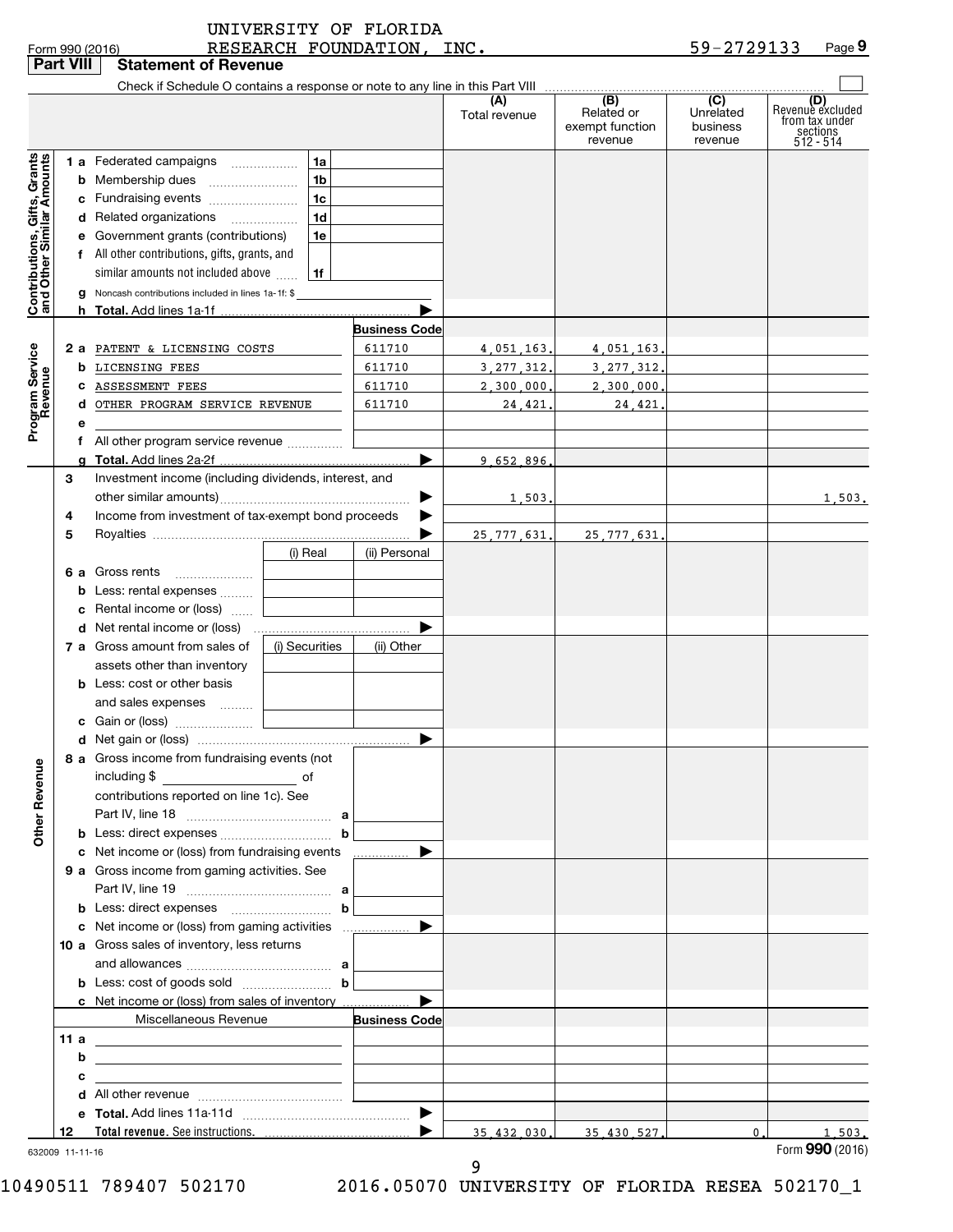|    | Part IX   Statement of Functional Expenses                                                                                 |                       |                                    |                                           |                                |  |
|----|----------------------------------------------------------------------------------------------------------------------------|-----------------------|------------------------------------|-------------------------------------------|--------------------------------|--|
|    | Section 501(c)(3) and 501(c)(4) organizations must complete all columns. All other organizations must complete column (A). |                       |                                    |                                           |                                |  |
|    |                                                                                                                            |                       |                                    |                                           |                                |  |
|    | Do not include amounts reported on lines 6b,<br>7b, 8b, 9b, and 10b of Part VIII.                                          | (A)<br>Total expenses | (B)<br>Program service<br>expenses | (C)<br>Management and<br>general expenses | (D)<br>Fundraising<br>expenses |  |
| 1. | Grants and other assistance to domestic organizations                                                                      |                       |                                    |                                           |                                |  |
|    | and domestic governments. See Part IV, line 21<br>$\ddotsc$                                                                | 4,635,671.            | <u>4,635,671.</u>                  |                                           |                                |  |
| 2  | Grants and other assistance to domestic                                                                                    |                       |                                    |                                           |                                |  |
|    | individuals. See Part IV, line 22                                                                                          |                       |                                    |                                           |                                |  |
| 3  | Grants and other assistance to foreign                                                                                     |                       |                                    |                                           |                                |  |
|    | organizations, foreign governments, and foreign                                                                            |                       |                                    |                                           |                                |  |
|    | individuals. See Part IV, lines 15 and 16                                                                                  |                       |                                    |                                           |                                |  |
| 4  | Benefits paid to or for members                                                                                            |                       |                                    |                                           |                                |  |
| 5  | Compensation of current officers, directors,                                                                               |                       |                                    |                                           |                                |  |
|    | trustees, and key employees                                                                                                |                       |                                    |                                           |                                |  |
| 6  | Compensation not included above, to disqualified                                                                           |                       |                                    |                                           |                                |  |
|    | persons (as defined under section 4958(f)(1)) and                                                                          |                       |                                    |                                           |                                |  |
|    | persons described in section 4958(c)(3)(B)                                                                                 |                       |                                    |                                           |                                |  |
| 7  |                                                                                                                            |                       |                                    |                                           |                                |  |
| 8  | Pension plan accruals and contributions (include                                                                           |                       |                                    |                                           |                                |  |
|    | section 401(k) and 403(b) employer contributions)                                                                          |                       |                                    |                                           |                                |  |
| 9  |                                                                                                                            |                       |                                    |                                           |                                |  |
| 10 |                                                                                                                            |                       |                                    |                                           |                                |  |
| 11 | Fees for services (non-employees):                                                                                         |                       |                                    |                                           |                                |  |
| a  |                                                                                                                            |                       |                                    |                                           |                                |  |
| b  |                                                                                                                            | 6,940,019.            | 6,940,019.                         |                                           |                                |  |
| c  |                                                                                                                            | 36,100.               |                                    | 36,100.                                   |                                |  |
| d  |                                                                                                                            |                       |                                    |                                           |                                |  |
| е  | Professional fundraising services. See Part IV, line 17                                                                    |                       |                                    |                                           |                                |  |
| f  | Investment management fees                                                                                                 |                       |                                    |                                           |                                |  |
| g  | Other. (If line 11g amount exceeds 10% of line 25,                                                                         |                       |                                    |                                           |                                |  |
|    | column (A) amount, list line 11g expenses on Sch 0.)                                                                       | 158,610.              | 6,969.                             | 151,641.                                  |                                |  |
| 12 | Advertising and promotion <i>manually contained</i>                                                                        | 134,730.              | 13,541.                            | 121,189.                                  |                                |  |
| 13 |                                                                                                                            | 151,851.              | 21,979.                            | 129,872.                                  |                                |  |
| 14 |                                                                                                                            | 206,176.              | 129,304.                           | 76,872.                                   |                                |  |
| 15 |                                                                                                                            | 17,947,278.           | 17,947,278.                        |                                           |                                |  |
| 16 |                                                                                                                            | 72, 133.              | 61,999.                            | 10,134.                                   |                                |  |
| 17 | Travel                                                                                                                     |                       |                                    |                                           |                                |  |
| 18 | Payments of travel or entertainment expenses                                                                               |                       |                                    |                                           |                                |  |
| 19 | for any federal, state, or local public officials<br>Conferences, conventions, and meetings                                | 13,184.               | 12,998.                            | 186.                                      |                                |  |
| 20 | Interest                                                                                                                   |                       |                                    |                                           |                                |  |
| 21 |                                                                                                                            |                       |                                    |                                           |                                |  |
| 22 | Depreciation, depletion, and amortization                                                                                  |                       |                                    |                                           |                                |  |
| 23 | Insurance                                                                                                                  | 24,653.               |                                    | 24,653.                                   |                                |  |
| 24 | Other expenses. Itemize expenses not covered                                                                               |                       |                                    |                                           |                                |  |
|    | above. (List miscellaneous expenses in line 24e. If line<br>24e amount exceeds 10% of line 25, column (A)                  |                       |                                    |                                           |                                |  |
|    | amount, list line 24e expenses on Schedule O.)                                                                             |                       |                                    |                                           |                                |  |
| a  | REIMBURSED EMPLOYEE COS                                                                                                    | 2,997,129.            | 2,355,367.                         | 641,762.                                  |                                |  |
| b  | PUBLICATIONS EXPENSE                                                                                                       | 259,162.              | 23.                                | 259,139.                                  |                                |  |
| c  | MEMBERSHIP,<br>DUES,<br><b>SUBSC</b>                                                                                       | ,853.<br>73           | 7,041.                             | 66,812.                                   |                                |  |
| d  | REPAIRS & MAINTENANCE C                                                                                                    | 38,075.               | 37,653.                            | 422.                                      |                                |  |
|    | e All other expenses                                                                                                       | 28,148.               | 27,587.                            | 561.                                      |                                |  |
| 25 | Total functional expenses. Add lines 1 through 24e                                                                         | 33,716,772.           | 32, 197, 429.                      | 1,519,343.                                | 0.                             |  |
| 26 | Joint costs. Complete this line only if the organization                                                                   |                       |                                    |                                           |                                |  |
|    | reported in column (B) joint costs from a combined                                                                         |                       |                                    |                                           |                                |  |
|    | educational campaign and fundraising solicitation.                                                                         |                       |                                    |                                           |                                |  |
|    | Check here $\blacktriangleright$<br>if following SOP 98-2 (ASC 958-720)                                                    |                       |                                    |                                           |                                |  |

632010 11-11-16

Form (2016) **990**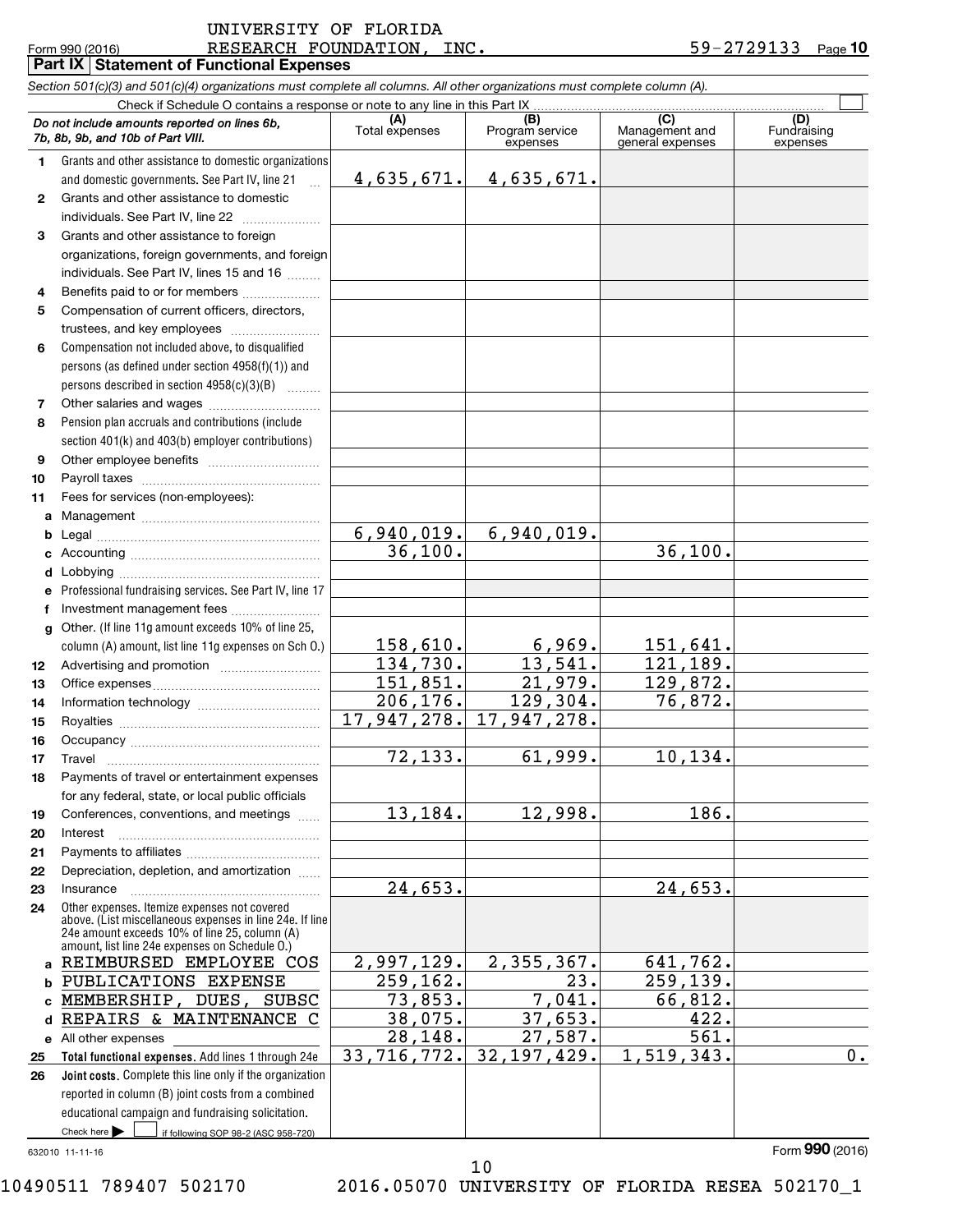$\frac{1}{2}$  Form 990 (2016) RESEARCH FOUNDATION, INC.  $\frac{1}{2}$   $\frac{59-2729133}{2}$  Page 59-2729133 Page 11

| <b>Part X   Balance Sheet</b> |
|-------------------------------|

|                             |              |                                                                                                                                                                                                                               | (A)<br>Beginning of year |                         | (B)<br>End of year |
|-----------------------------|--------------|-------------------------------------------------------------------------------------------------------------------------------------------------------------------------------------------------------------------------------|--------------------------|-------------------------|--------------------|
|                             | 1            |                                                                                                                                                                                                                               |                          | 1                       |                    |
|                             | $\mathbf{2}$ |                                                                                                                                                                                                                               | 1,575,146.               | $\overline{2}$          | <u>1,882,931.</u>  |
|                             | 3            |                                                                                                                                                                                                                               |                          | 3                       |                    |
|                             | 4            |                                                                                                                                                                                                                               | 6,329,560.               | $\overline{\mathbf{4}}$ | 6, 796, 545.       |
|                             | 5            | Loans and other receivables from current and former officers, directors,                                                                                                                                                      |                          |                         |                    |
|                             |              | trustees, key employees, and highest compensated employees. Complete                                                                                                                                                          |                          |                         |                    |
|                             |              | Part II of Schedule L                                                                                                                                                                                                         |                          | 5                       |                    |
|                             | 6            | Loans and other receivables from other disqualified persons (as defined under                                                                                                                                                 |                          |                         |                    |
|                             |              | section $4958(f)(1)$ , persons described in section $4958(c)(3)(B)$ , and contributing                                                                                                                                        |                          |                         |                    |
|                             |              | employers and sponsoring organizations of section 501(c)(9) voluntary                                                                                                                                                         |                          |                         |                    |
|                             |              | employees' beneficiary organizations (see instr). Complete Part II of Sch L                                                                                                                                                   |                          | 6                       |                    |
| Assets                      | 7            |                                                                                                                                                                                                                               |                          | 7                       |                    |
|                             | 8            |                                                                                                                                                                                                                               |                          | 8                       |                    |
|                             | 9            | Prepaid expenses and deferred charges [11] [11] Prepaid expenses and deferred charges [11] [11] Martin Martin (11] (11] Arthur Martin (11] Arthur Martin (11] Arthur Martin (11] Arthur Martin (11] Arthur Martin (11] Arthur |                          | 9                       |                    |
|                             |              | <b>10a</b> Land, buildings, and equipment: cost or other                                                                                                                                                                      |                          |                         |                    |
|                             |              | basis. Complete Part VI of Schedule D    10a                                                                                                                                                                                  |                          |                         |                    |
|                             |              |                                                                                                                                                                                                                               |                          | 10c                     |                    |
|                             | 11           |                                                                                                                                                                                                                               |                          | 11                      |                    |
|                             | 12           |                                                                                                                                                                                                                               | 545,191.                 | 12                      | 210,832.           |
|                             | 13           |                                                                                                                                                                                                                               |                          | 13                      |                    |
|                             | 14           |                                                                                                                                                                                                                               |                          | 14                      |                    |
|                             | 15           |                                                                                                                                                                                                                               | 108,800,000.             | 15                      | 110, 200, 000.     |
|                             | 16           |                                                                                                                                                                                                                               | 117, 249, 897.           | 16                      | 119,090,308.       |
|                             | 17           |                                                                                                                                                                                                                               | 19,369,271.              | 17                      | 18,561,298.        |
|                             | 18           |                                                                                                                                                                                                                               |                          | 18                      |                    |
|                             | 19           |                                                                                                                                                                                                                               |                          | 19                      |                    |
|                             | 20           |                                                                                                                                                                                                                               |                          | 20                      |                    |
|                             | 21           | Escrow or custodial account liability. Complete Part IV of Schedule D                                                                                                                                                         | 1,742,139.               | 21                      | 2,609,603.         |
|                             | 22           | Loans and other payables to current and former officers, directors, trustees,                                                                                                                                                 |                          |                         |                    |
| Liabilities                 |              | key employees, highest compensated employees, and disqualified persons.                                                                                                                                                       |                          |                         |                    |
|                             |              |                                                                                                                                                                                                                               |                          | 22                      |                    |
|                             | 23           | Secured mortgages and notes payable to unrelated third parties                                                                                                                                                                |                          | 23                      |                    |
|                             | 24           | Unsecured notes and loans payable to unrelated third parties                                                                                                                                                                  |                          | 24                      |                    |
|                             | 25           | Other liabilities (including federal income tax, payables to related third                                                                                                                                                    |                          |                         |                    |
|                             |              | parties, and other liabilities not included on lines 17-24). Complete Part X of                                                                                                                                               |                          |                         |                    |
|                             |              | Schedule D                                                                                                                                                                                                                    | 21, 111, 410.            | 25                      | 21,170,901.        |
|                             | 26           | Total liabilities. Add lines 17 through 25<br>Organizations that follow SFAS 117 (ASC 958), check here ><br>and                                                                                                               |                          | 26                      |                    |
|                             |              | complete lines 27 through 29, and lines 33 and 34.                                                                                                                                                                            |                          |                         |                    |
|                             | 27           |                                                                                                                                                                                                                               |                          | 27                      |                    |
|                             | 28           |                                                                                                                                                                                                                               |                          | 28                      |                    |
|                             | 29           | Permanently restricted net assets                                                                                                                                                                                             |                          | 29                      |                    |
|                             |              | Organizations that do not follow SFAS 117 (ASC 958), check here $\blacktriangleright \lfloor \underline{X} \rfloor$                                                                                                           |                          |                         |                    |
|                             |              | and complete lines 30 through 34.                                                                                                                                                                                             |                          |                         |                    |
|                             | 30           |                                                                                                                                                                                                                               | 0.                       | 30                      | 0.                 |
| Net Assets or Fund Balances | 31           | Paid-in or capital surplus, or land, building, or equipment fund                                                                                                                                                              | О.                       | 31                      | $0$ .              |
|                             | 32           | Retained earnings, endowment, accumulated income, or other funds                                                                                                                                                              | 96,138,487.              | 32                      | ,919,407.<br>97    |
|                             | 33           |                                                                                                                                                                                                                               | 96,138,487.              | 33                      | 97,919,407.        |
|                             | 34           | Total liabilities and net assets/fund balances                                                                                                                                                                                | 117,249,897.             | 34                      | 119,090,308.       |
|                             |              |                                                                                                                                                                                                                               |                          |                         |                    |

Form (2016) **990**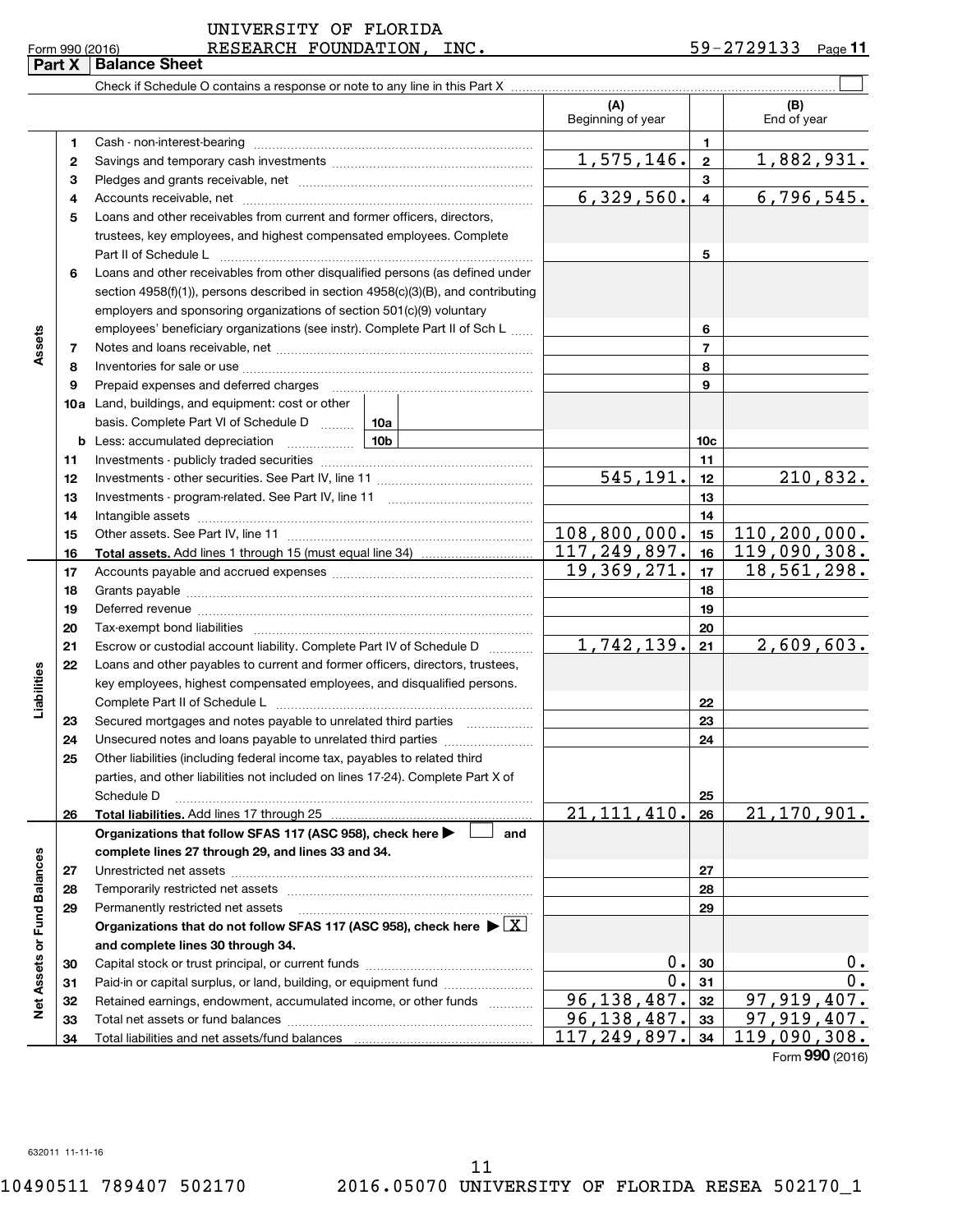|    | UNIVERSITY OF FLORIDA                                                                                                                                                                                                                                                                                                                                                                                                                                                |                |                        |     |                      |
|----|----------------------------------------------------------------------------------------------------------------------------------------------------------------------------------------------------------------------------------------------------------------------------------------------------------------------------------------------------------------------------------------------------------------------------------------------------------------------|----------------|------------------------|-----|----------------------|
|    | RESEARCH FOUNDATION, INC.<br>Form 990 (2016)                                                                                                                                                                                                                                                                                                                                                                                                                         |                | $59 - 2729133$ Page 12 |     |                      |
|    | Part XI   Reconciliation of Net Assets                                                                                                                                                                                                                                                                                                                                                                                                                               |                |                        |     |                      |
|    |                                                                                                                                                                                                                                                                                                                                                                                                                                                                      |                |                        |     | $\boxed{\textbf{X}}$ |
|    |                                                                                                                                                                                                                                                                                                                                                                                                                                                                      |                |                        |     |                      |
| 1  |                                                                                                                                                                                                                                                                                                                                                                                                                                                                      | 1              | 35,432,030.            |     |                      |
| 2  |                                                                                                                                                                                                                                                                                                                                                                                                                                                                      | $\overline{2}$ |                        |     | 33, 716, 772.        |
| З  | Revenue less expenses. Subtract line 2 from line 1                                                                                                                                                                                                                                                                                                                                                                                                                   | $\mathbf{3}$   |                        |     | 1,715,258.           |
| 4  |                                                                                                                                                                                                                                                                                                                                                                                                                                                                      | $\overline{4}$ |                        |     | 96, 138, 487.        |
| 5  | Net unrealized gains (losses) on investments [11] matter in the contract of the contract of the contract of the contract of the contract of the contract of the contract of the contract of the contract of the contract of th                                                                                                                                                                                                                                       | 5              |                        |     | 34,775.              |
| 6  | Donated services and use of facilities<br>$\overline{a_1, \ldots, a_n, \ldots, a_n, \ldots, a_n, \ldots, a_n, \ldots, a_n, \ldots, a_n, \ldots, a_n, \ldots, a_n, \ldots, a_n, \ldots, a_n, \ldots, a_n, \ldots, a_n, \ldots, a_n, \ldots, a_n, \ldots, a_n, \ldots, a_n, \ldots, a_n, \ldots, a_n, \ldots, a_n, \ldots, a_n, \ldots, a_n, \ldots, a_n, \ldots, a_n, \ldots, a_n, \ldots, a_n, \ldots, a_n, \ldots, a_n, \ldots, a_n, \ldots, a_n, \ldots, a_n, \ld$ | 6              |                        |     |                      |
| 7  | Investment expenses                                                                                                                                                                                                                                                                                                                                                                                                                                                  | $\overline{7}$ |                        |     |                      |
| 8  | Prior period adjustments www.communication.communication.com/news/communication.com/news/communication.com/news/                                                                                                                                                                                                                                                                                                                                                     | 8              |                        |     |                      |
| 9  |                                                                                                                                                                                                                                                                                                                                                                                                                                                                      | 9              |                        |     | 30,887.              |
| 10 | Net assets or fund balances at end of year. Combine lines 3 through 9 (must equal Part X, line 33,                                                                                                                                                                                                                                                                                                                                                                   |                |                        |     |                      |
|    | column (B))                                                                                                                                                                                                                                                                                                                                                                                                                                                          | 10             | 97,919,407.            |     |                      |
|    | Part XII Financial Statements and Reporting                                                                                                                                                                                                                                                                                                                                                                                                                          |                |                        |     |                      |
|    | Check if Schedule O contains a response or note to any line in this Part XII manufactured contains and contains a response or note to any line in this Part XII manufactured contains and contains a response or note to any l                                                                                                                                                                                                                                       |                |                        |     | $\lfloor x \rfloor$  |
|    |                                                                                                                                                                                                                                                                                                                                                                                                                                                                      |                |                        | Yes | <b>No</b>            |
| 1  | Accounting method used to prepare the Form 990: [10] Cash [X] Accrual [10] Other                                                                                                                                                                                                                                                                                                                                                                                     |                |                        |     |                      |
|    | If the organization changed its method of accounting from a prior year or checked "Other," explain in Schedule O.                                                                                                                                                                                                                                                                                                                                                    |                |                        |     |                      |
|    | 2a Were the organization's financial statements compiled or reviewed by an independent accountant?                                                                                                                                                                                                                                                                                                                                                                   |                | 2a                     |     | x                    |
|    | If "Yes," check a box below to indicate whether the financial statements for the year were compiled or reviewed on a                                                                                                                                                                                                                                                                                                                                                 |                |                        |     |                      |
|    | separate basis, consolidated basis, or both:                                                                                                                                                                                                                                                                                                                                                                                                                         |                |                        |     |                      |
|    | Both consolidated and separate basis<br>Separate basis<br>Consolidated basis                                                                                                                                                                                                                                                                                                                                                                                         |                |                        |     |                      |
|    |                                                                                                                                                                                                                                                                                                                                                                                                                                                                      |                | 2 <sub>b</sub>         | х   |                      |
|    | If "Yes," check a box below to indicate whether the financial statements for the year were audited on a separate basis,                                                                                                                                                                                                                                                                                                                                              |                |                        |     |                      |
|    | consolidated basis, or both:                                                                                                                                                                                                                                                                                                                                                                                                                                         |                |                        |     |                      |
|    | $X$ Separate basis<br>Consolidated basis<br>Both consolidated and separate basis                                                                                                                                                                                                                                                                                                                                                                                     |                |                        |     |                      |
|    | c If "Yes" to line 2a or 2b, does the organization have a committee that assumes responsibility for oversight of the audit,                                                                                                                                                                                                                                                                                                                                          |                |                        |     |                      |
|    |                                                                                                                                                                                                                                                                                                                                                                                                                                                                      |                | 2c                     | Х   |                      |
|    | If the organization changed either its oversight process or selection process during the tax year, explain in Schedule O.                                                                                                                                                                                                                                                                                                                                            |                |                        |     |                      |
|    | 3a As a result of a federal award, was the organization required to undergo an audit or audits as set forth in the Single Audit                                                                                                                                                                                                                                                                                                                                      |                |                        |     |                      |
|    |                                                                                                                                                                                                                                                                                                                                                                                                                                                                      |                | За                     |     | x                    |
|    | <b>b</b> If "Yes," did the organization undergo the required audit or audits? If the organization did not undergo the required audit                                                                                                                                                                                                                                                                                                                                 |                |                        |     |                      |
|    | or audits, explain why in Schedule O and describe any steps taken to undergo such audits                                                                                                                                                                                                                                                                                                                                                                             |                | 3 <sub>b</sub>         |     |                      |
|    |                                                                                                                                                                                                                                                                                                                                                                                                                                                                      |                |                        |     | Form 990 (2016)      |
|    |                                                                                                                                                                                                                                                                                                                                                                                                                                                                      |                |                        |     |                      |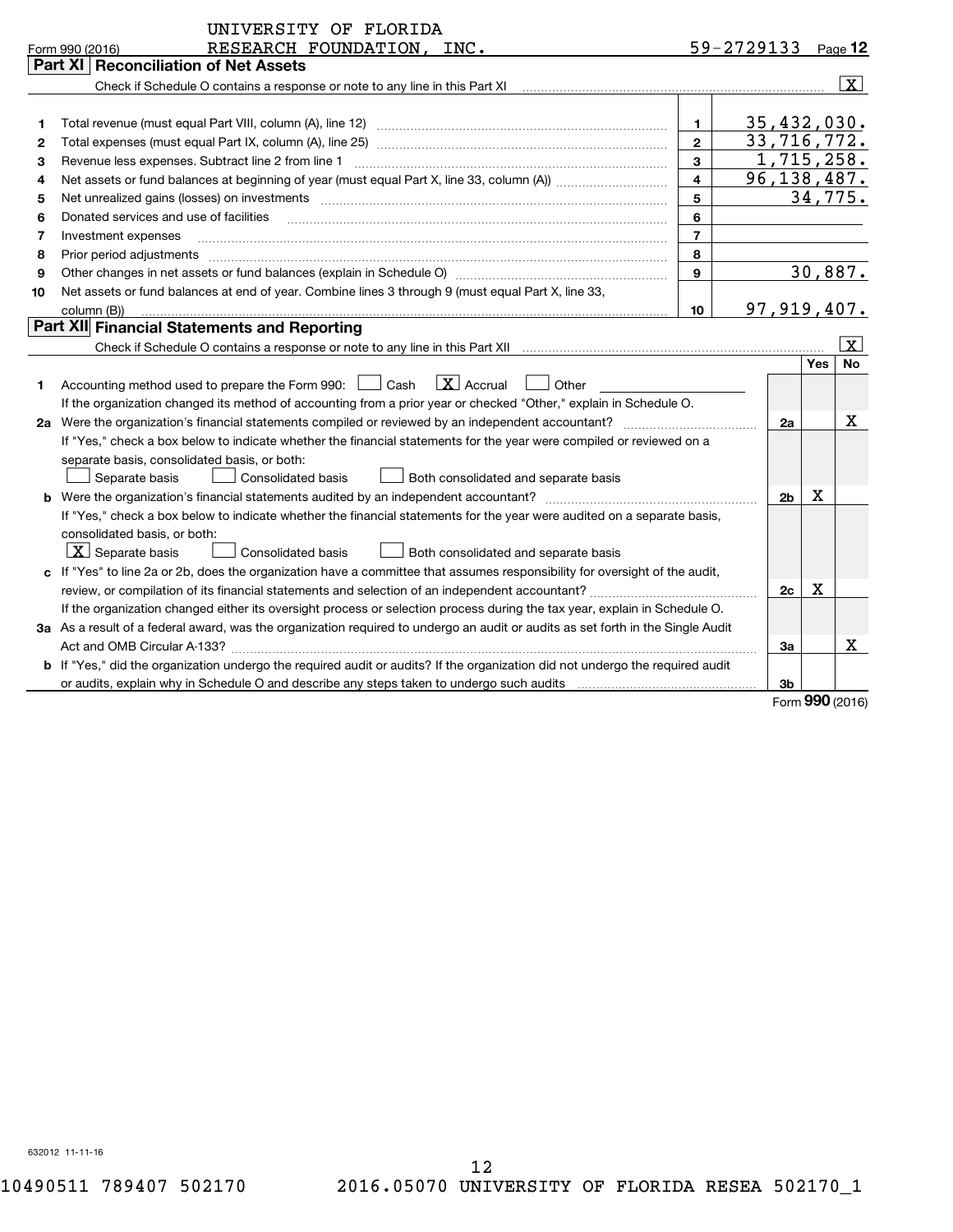| <b>SCHEDULE A</b>                                                                                         |                                                                                                                                                                     |                                                               |                                                                                                                                                                                                                                                                         |                                                                |     |                              |  | OMB No. 1545-0047                     |
|-----------------------------------------------------------------------------------------------------------|---------------------------------------------------------------------------------------------------------------------------------------------------------------------|---------------------------------------------------------------|-------------------------------------------------------------------------------------------------------------------------------------------------------------------------------------------------------------------------------------------------------------------------|----------------------------------------------------------------|-----|------------------------------|--|---------------------------------------|
| (Form 990 or 990-EZ)                                                                                      | <b>Public Charity Status and Public Support</b><br>Complete if the organization is a section 501(c)(3) organization or a section                                    |                                                               |                                                                                                                                                                                                                                                                         |                                                                |     |                              |  |                                       |
| 4947(a)(1) nonexempt charitable trust.                                                                    |                                                                                                                                                                     |                                                               |                                                                                                                                                                                                                                                                         |                                                                |     |                              |  |                                       |
| Department of the Treasury                                                                                | Attach to Form 990 or Form 990-EZ.<br>Internal Revenue Service<br>Information about Schedule A (Form 990 or 990-EZ) and its instructions is at www.irs.gov/form990. |                                                               |                                                                                                                                                                                                                                                                         |                                                                |     | Open to Public<br>Inspection |  |                                       |
| Name of the organization                                                                                  |                                                                                                                                                                     |                                                               |                                                                                                                                                                                                                                                                         |                                                                |     |                              |  | <b>Employer identification number</b> |
|                                                                                                           |                                                                                                                                                                     | UNIVERSITY OF FLORIDA                                         | RESEARCH FOUNDATION, INC.                                                                                                                                                                                                                                               |                                                                |     |                              |  | 59-2729133                            |
| Part I                                                                                                    |                                                                                                                                                                     |                                                               | Reason for Public Charity Status (All organizations must complete this part.) See instructions.                                                                                                                                                                         |                                                                |     |                              |  |                                       |
| The organization is not a private foundation because it is: (For lines 1 through 12, check only one box.) |                                                                                                                                                                     |                                                               |                                                                                                                                                                                                                                                                         |                                                                |     |                              |  |                                       |
| 1                                                                                                         |                                                                                                                                                                     |                                                               | A church, convention of churches, or association of churches described in section 170(b)(1)(A)(i).                                                                                                                                                                      |                                                                |     |                              |  |                                       |
| 2                                                                                                         |                                                                                                                                                                     |                                                               | A school described in section 170(b)(1)(A)(ii). (Attach Schedule E (Form 990 or 990-EZ).)                                                                                                                                                                               |                                                                |     |                              |  |                                       |
| 3                                                                                                         |                                                                                                                                                                     |                                                               | A hospital or a cooperative hospital service organization described in section 170(b)(1)(A)(iii).                                                                                                                                                                       |                                                                |     |                              |  |                                       |
| 4                                                                                                         |                                                                                                                                                                     |                                                               | A medical research organization operated in conjunction with a hospital described in section 170(b)(1)(A)(iii). Enter the hospital's name,                                                                                                                              |                                                                |     |                              |  |                                       |
| city, and state:                                                                                          |                                                                                                                                                                     |                                                               |                                                                                                                                                                                                                                                                         |                                                                |     |                              |  |                                       |
| 5                                                                                                         |                                                                                                                                                                     |                                                               | An organization operated for the benefit of a college or university owned or operated by a governmental unit described in                                                                                                                                               |                                                                |     |                              |  |                                       |
|                                                                                                           |                                                                                                                                                                     | section 170(b)(1)(A)(iv). (Complete Part II.)                 |                                                                                                                                                                                                                                                                         |                                                                |     |                              |  |                                       |
| 6                                                                                                         |                                                                                                                                                                     |                                                               | A federal, state, or local government or governmental unit described in section 170(b)(1)(A)(v).                                                                                                                                                                        |                                                                |     |                              |  |                                       |
| 7                                                                                                         |                                                                                                                                                                     |                                                               | An organization that normally receives a substantial part of its support from a governmental unit or from the general public described in                                                                                                                               |                                                                |     |                              |  |                                       |
| 8                                                                                                         |                                                                                                                                                                     | section 170(b)(1)(A)(vi). (Complete Part II.)                 | A community trust described in section 170(b)(1)(A)(vi). (Complete Part II.)                                                                                                                                                                                            |                                                                |     |                              |  |                                       |
| 9                                                                                                         |                                                                                                                                                                     |                                                               | An agricultural research organization described in section 170(b)(1)(A)(ix) operated in conjunction with a land-grant college                                                                                                                                           |                                                                |     |                              |  |                                       |
|                                                                                                           |                                                                                                                                                                     |                                                               | or university or a non-land-grant college of agriculture (see instructions). Enter the name, city, and state of the college or                                                                                                                                          |                                                                |     |                              |  |                                       |
| university:                                                                                               |                                                                                                                                                                     |                                                               |                                                                                                                                                                                                                                                                         |                                                                |     |                              |  |                                       |
| 10                                                                                                        |                                                                                                                                                                     |                                                               | An organization that normally receives: (1) more than 33 1/3% of its support from contributions, membership fees, and gross receipts from                                                                                                                               |                                                                |     |                              |  |                                       |
|                                                                                                           |                                                                                                                                                                     |                                                               | activities related to its exempt functions - subject to certain exceptions, and (2) no more than 33 1/3% of its support from gross investment                                                                                                                           |                                                                |     |                              |  |                                       |
|                                                                                                           |                                                                                                                                                                     |                                                               | income and unrelated business taxable income (less section 511 tax) from businesses acquired by the organization after June 30, 1975.                                                                                                                                   |                                                                |     |                              |  |                                       |
|                                                                                                           |                                                                                                                                                                     | See section 509(a)(2). (Complete Part III.)                   |                                                                                                                                                                                                                                                                         |                                                                |     |                              |  |                                       |
| 11                                                                                                        |                                                                                                                                                                     |                                                               | An organization organized and operated exclusively to test for public safety. See section 509(a)(4).                                                                                                                                                                    |                                                                |     |                              |  |                                       |
| $\lfloor x \rfloor$<br>12                                                                                 |                                                                                                                                                                     |                                                               | An organization organized and operated exclusively for the benefit of, to perform the functions of, or to carry out the purposes of one or                                                                                                                              |                                                                |     |                              |  |                                       |
|                                                                                                           |                                                                                                                                                                     |                                                               | more publicly supported organizations described in section 509(a)(1) or section 509(a)(2). See section 509(a)(3). Check the box in                                                                                                                                      |                                                                |     |                              |  |                                       |
|                                                                                                           |                                                                                                                                                                     |                                                               | lines 12a through 12d that describes the type of supporting organization and complete lines 12e, 12f, and 12g.                                                                                                                                                          |                                                                |     |                              |  |                                       |
| a                                                                                                         |                                                                                                                                                                     |                                                               | <b>X</b> Type I. A supporting organization operated, supervised, or controlled by its supported organization(s), typically by giving<br>the supported organization(s) the power to regularly appoint or elect a majority of the directors or trustees of the supporting |                                                                |     |                              |  |                                       |
|                                                                                                           |                                                                                                                                                                     | organization. You must complete Part IV, Sections A and B.    |                                                                                                                                                                                                                                                                         |                                                                |     |                              |  |                                       |
| b                                                                                                         |                                                                                                                                                                     |                                                               | Type II. A supporting organization supervised or controlled in connection with its supported organization(s), by having                                                                                                                                                 |                                                                |     |                              |  |                                       |
|                                                                                                           |                                                                                                                                                                     |                                                               | control or management of the supporting organization vested in the same persons that control or manage the supported                                                                                                                                                    |                                                                |     |                              |  |                                       |
|                                                                                                           |                                                                                                                                                                     | organization(s). You must complete Part IV, Sections A and C. |                                                                                                                                                                                                                                                                         |                                                                |     |                              |  |                                       |
| с                                                                                                         |                                                                                                                                                                     |                                                               | Type III functionally integrated. A supporting organization operated in connection with, and functionally integrated with,                                                                                                                                              |                                                                |     |                              |  |                                       |
|                                                                                                           |                                                                                                                                                                     |                                                               | its supported organization(s) (see instructions). You must complete Part IV, Sections A, D, and E.                                                                                                                                                                      |                                                                |     |                              |  |                                       |
| d                                                                                                         |                                                                                                                                                                     |                                                               | Type III non-functionally integrated. A supporting organization operated in connection with its supported organization(s)                                                                                                                                               |                                                                |     |                              |  |                                       |
|                                                                                                           |                                                                                                                                                                     |                                                               | that is not functionally integrated. The organization generally must satisfy a distribution requirement and an attentiveness                                                                                                                                            |                                                                |     |                              |  |                                       |
|                                                                                                           |                                                                                                                                                                     |                                                               | requirement (see instructions). You must complete Part IV, Sections A and D, and Part V.                                                                                                                                                                                |                                                                |     |                              |  |                                       |
| е                                                                                                         |                                                                                                                                                                     |                                                               | Check this box if the organization received a written determination from the IRS that it is a Type I, Type II, Type III                                                                                                                                                 |                                                                |     |                              |  |                                       |
| f Enter the number of supported organizations                                                             |                                                                                                                                                                     |                                                               | functionally integrated, or Type III non-functionally integrated supporting organization.                                                                                                                                                                               |                                                                |     |                              |  |                                       |
| g Provide the following information about the supported organization(s).                                  |                                                                                                                                                                     |                                                               |                                                                                                                                                                                                                                                                         |                                                                |     |                              |  |                                       |
| (i) Name of supported                                                                                     |                                                                                                                                                                     | (ii) EIN                                                      | (iii) Type of organization                                                                                                                                                                                                                                              | (iv) is the organization listed<br>in your governing document? |     | (v) Amount of monetary       |  | (vi) Amount of other                  |
| organization                                                                                              |                                                                                                                                                                     |                                                               | (described on lines 1-10<br>above (see instructions))                                                                                                                                                                                                                   | Yes                                                            | No. | support (see instructions)   |  | support (see instructions)            |
| UNIVERSITY OF                                                                                             |                                                                                                                                                                     |                                                               |                                                                                                                                                                                                                                                                         |                                                                |     |                              |  |                                       |
| FLORIDA                                                                                                   |                                                                                                                                                                     | 59-6002052                                                    | 2                                                                                                                                                                                                                                                                       | х                                                              |     | 23,045,644                   |  |                                       |
|                                                                                                           |                                                                                                                                                                     |                                                               |                                                                                                                                                                                                                                                                         |                                                                |     |                              |  |                                       |
|                                                                                                           |                                                                                                                                                                     |                                                               |                                                                                                                                                                                                                                                                         |                                                                |     |                              |  |                                       |
|                                                                                                           |                                                                                                                                                                     |                                                               |                                                                                                                                                                                                                                                                         |                                                                |     |                              |  |                                       |
|                                                                                                           |                                                                                                                                                                     |                                                               |                                                                                                                                                                                                                                                                         |                                                                |     |                              |  |                                       |
|                                                                                                           |                                                                                                                                                                     |                                                               |                                                                                                                                                                                                                                                                         |                                                                |     |                              |  |                                       |
|                                                                                                           |                                                                                                                                                                     |                                                               |                                                                                                                                                                                                                                                                         |                                                                |     |                              |  |                                       |
|                                                                                                           |                                                                                                                                                                     |                                                               |                                                                                                                                                                                                                                                                         |                                                                |     |                              |  |                                       |
| <u>Total</u>                                                                                              |                                                                                                                                                                     |                                                               |                                                                                                                                                                                                                                                                         |                                                                |     | 23,045,644                   |  | 0.                                    |
| LHA For Paperwork Reduction Act Notice, see the Instructions for Form 990 or 990-EZ. 632021 09-21-16      |                                                                                                                                                                     |                                                               |                                                                                                                                                                                                                                                                         |                                                                |     |                              |  | Schedule A (Form 990 or 990-EZ) 2016  |

10490511 789407 502170 2016.05070 UNIVERSITY OF FLORIDA RESEA 502170\_1 13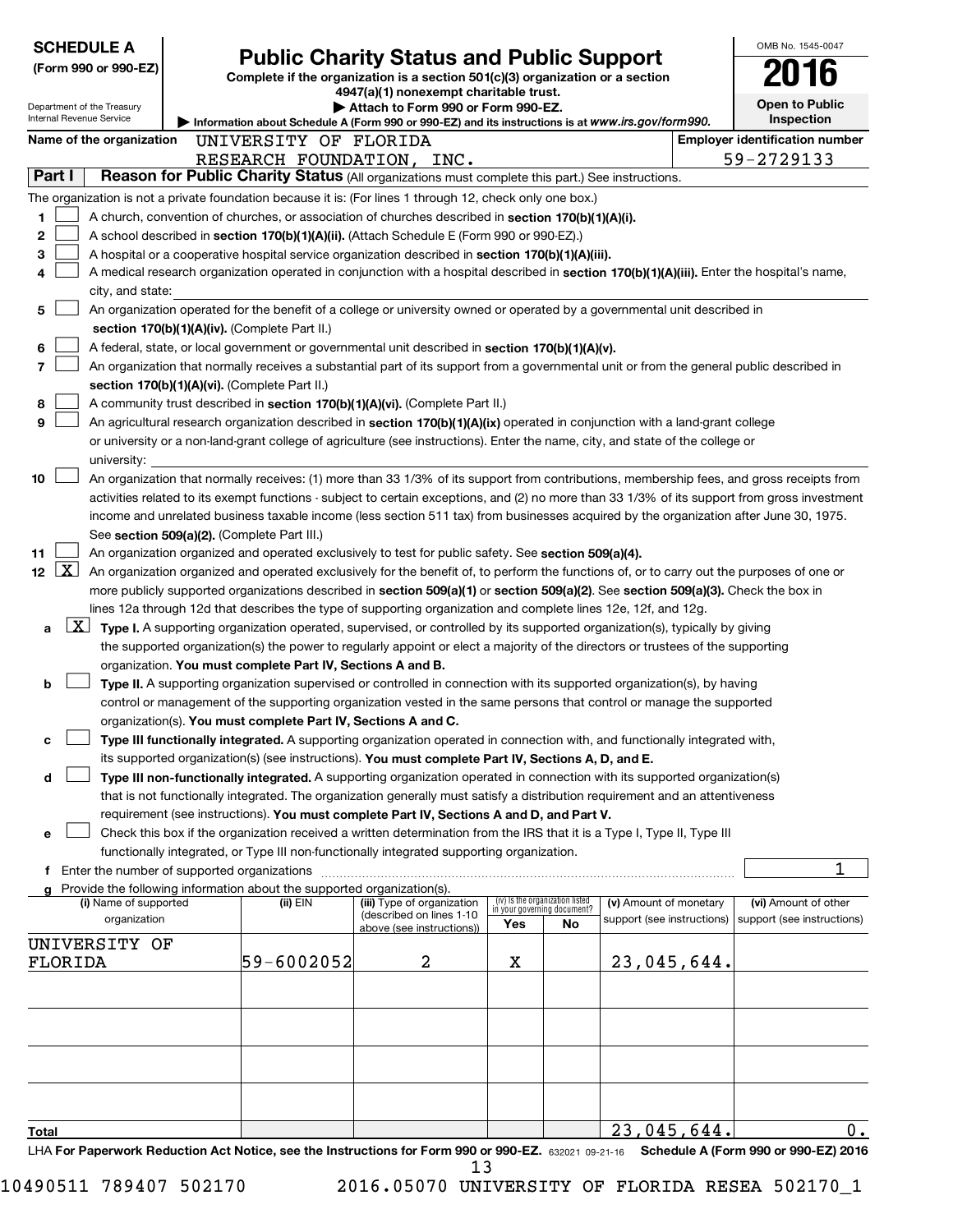|--|

|                                                                                                                                                                                                                               | Schedule A (Form 990 or 990-EZ) 2016 RESEARCH FOUNDATION, INC.                                                                                  |            |            |                                                                                 |            |          | 59-2729133 Page 2 |
|-------------------------------------------------------------------------------------------------------------------------------------------------------------------------------------------------------------------------------|-------------------------------------------------------------------------------------------------------------------------------------------------|------------|------------|---------------------------------------------------------------------------------|------------|----------|-------------------|
|                                                                                                                                                                                                                               | Support Schedule for Organizations Described in Sections 170(b)(1)(A)(iv) and 170(b)(1)(A)(vi)<br>Part II                                       |            |            |                                                                                 |            |          |                   |
|                                                                                                                                                                                                                               | (Complete only if you checked the box on line 5, 7, or 8 of Part I or if the organization failed to qualify under Part III. If the organization |            |            |                                                                                 |            |          |                   |
|                                                                                                                                                                                                                               | fails to qualify under the tests listed below, please complete Part III.)                                                                       |            |            |                                                                                 |            |          |                   |
|                                                                                                                                                                                                                               | <b>Section A. Public Support</b>                                                                                                                |            |            |                                                                                 |            |          |                   |
|                                                                                                                                                                                                                               | Calendar year (or fiscal year beginning in) $\blacktriangleright$                                                                               | (a) 2012   | (b) $2013$ | $(c)$ 2014                                                                      | $(d)$ 2015 | (e) 2016 | (f) Total         |
|                                                                                                                                                                                                                               | 1 Gifts, grants, contributions, and                                                                                                             |            |            |                                                                                 |            |          |                   |
|                                                                                                                                                                                                                               | membership fees received. (Do not                                                                                                               |            |            |                                                                                 |            |          |                   |
|                                                                                                                                                                                                                               | include any "unusual grants.")                                                                                                                  |            |            |                                                                                 |            |          |                   |
|                                                                                                                                                                                                                               | 2 Tax revenues levied for the organ-                                                                                                            |            |            |                                                                                 |            |          |                   |
|                                                                                                                                                                                                                               | ization's benefit and either paid to                                                                                                            |            |            |                                                                                 |            |          |                   |
|                                                                                                                                                                                                                               | or expended on its behalf                                                                                                                       |            |            |                                                                                 |            |          |                   |
|                                                                                                                                                                                                                               | The value of services or facilities                                                                                                             |            |            |                                                                                 |            |          |                   |
|                                                                                                                                                                                                                               | furnished by a governmental unit to                                                                                                             |            |            |                                                                                 |            |          |                   |
|                                                                                                                                                                                                                               | the organization without charge                                                                                                                 |            |            |                                                                                 |            |          |                   |
| 4                                                                                                                                                                                                                             | <b>Total.</b> Add lines 1 through 3                                                                                                             |            |            |                                                                                 |            |          |                   |
| 5                                                                                                                                                                                                                             | The portion of total contributions                                                                                                              |            |            |                                                                                 |            |          |                   |
|                                                                                                                                                                                                                               | by each person (other than a                                                                                                                    |            |            |                                                                                 |            |          |                   |
|                                                                                                                                                                                                                               | governmental unit or publicly                                                                                                                   |            |            |                                                                                 |            |          |                   |
|                                                                                                                                                                                                                               | supported organization) included                                                                                                                |            |            |                                                                                 |            |          |                   |
|                                                                                                                                                                                                                               | on line 1 that exceeds 2% of the                                                                                                                |            |            |                                                                                 |            |          |                   |
|                                                                                                                                                                                                                               | amount shown on line 11,                                                                                                                        |            |            |                                                                                 |            |          |                   |
|                                                                                                                                                                                                                               | column (f)                                                                                                                                      |            |            |                                                                                 |            |          |                   |
|                                                                                                                                                                                                                               |                                                                                                                                                 |            |            |                                                                                 |            |          |                   |
|                                                                                                                                                                                                                               | 6 Public support. Subtract line 5 from line 4.<br><b>Section B. Total Support</b>                                                               |            |            |                                                                                 |            |          |                   |
|                                                                                                                                                                                                                               |                                                                                                                                                 |            |            |                                                                                 |            |          |                   |
|                                                                                                                                                                                                                               | Calendar year (or fiscal year beginning in)                                                                                                     | (a) $2012$ | (b) $2013$ | $(c)$ 2014                                                                      | $(d)$ 2015 | (e) 2016 | (f) Total         |
|                                                                                                                                                                                                                               | 7 Amounts from line 4                                                                                                                           |            |            |                                                                                 |            |          |                   |
| 8                                                                                                                                                                                                                             | Gross income from interest,                                                                                                                     |            |            |                                                                                 |            |          |                   |
|                                                                                                                                                                                                                               | dividends, payments received on                                                                                                                 |            |            |                                                                                 |            |          |                   |
|                                                                                                                                                                                                                               | securities loans, rents, royalties                                                                                                              |            |            |                                                                                 |            |          |                   |
|                                                                                                                                                                                                                               | and income from similar sources                                                                                                                 |            |            |                                                                                 |            |          |                   |
| 9                                                                                                                                                                                                                             | Net income from unrelated business                                                                                                              |            |            |                                                                                 |            |          |                   |
|                                                                                                                                                                                                                               | activities, whether or not the                                                                                                                  |            |            |                                                                                 |            |          |                   |
|                                                                                                                                                                                                                               | business is regularly carried on                                                                                                                |            |            |                                                                                 |            |          |                   |
|                                                                                                                                                                                                                               | 10 Other income. Do not include gain                                                                                                            |            |            |                                                                                 |            |          |                   |
|                                                                                                                                                                                                                               | or loss from the sale of capital                                                                                                                |            |            |                                                                                 |            |          |                   |
|                                                                                                                                                                                                                               | assets (Explain in Part VI.)                                                                                                                    |            |            |                                                                                 |            |          |                   |
|                                                                                                                                                                                                                               | 11 Total support. Add lines 7 through 10                                                                                                        |            |            | the contract of the contract of the contract of the contract of the contract of |            |          |                   |
|                                                                                                                                                                                                                               |                                                                                                                                                 |            |            |                                                                                 |            | 12       |                   |
| 13.                                                                                                                                                                                                                           | First five years. If the Form 990 is for the organization's first, second, third, fourth, or fifth tax year as a section 501(c)(3)              |            |            |                                                                                 |            |          |                   |
|                                                                                                                                                                                                                               |                                                                                                                                                 |            |            |                                                                                 |            |          |                   |
|                                                                                                                                                                                                                               | <b>Section C. Computation of Public Support Percentage</b>                                                                                      |            |            |                                                                                 |            |          |                   |
| 14.                                                                                                                                                                                                                           |                                                                                                                                                 |            |            |                                                                                 |            | 14       | %                 |
| 15                                                                                                                                                                                                                            |                                                                                                                                                 |            |            |                                                                                 |            | 15       | %                 |
| 16a 33 1/3% support test - 2016. If the organization did not check the box on line 13, and line 14 is 33 1/3% or more, check this box and                                                                                     |                                                                                                                                                 |            |            |                                                                                 |            |          |                   |
| stop here. The organization qualifies as a publicly supported organization manufaction manufacture or the organization manufacture or the state of the state of the state of the state of the state of the state of the state |                                                                                                                                                 |            |            |                                                                                 |            |          |                   |
| b 33 1/3% support test - 2015. If the organization did not check a box on line 13 or 16a, and line 15 is 33 1/3% or more, check this box                                                                                      |                                                                                                                                                 |            |            |                                                                                 |            |          |                   |
| and stop here. The organization qualifies as a publicly supported organization [11] manuscription manuscription manuscription manuscription and stop here. The organization qualifies as a publicly supported organization    |                                                                                                                                                 |            |            |                                                                                 |            |          |                   |
| 17a 10% -facts-and-circumstances test - 2016. If the organization did not check a box on line 13, 16a, or 16b, and line 14 is 10% or more,                                                                                    |                                                                                                                                                 |            |            |                                                                                 |            |          |                   |
|                                                                                                                                                                                                                               | and if the organization meets the "facts-and-circumstances" test, check this box and stop here. Explain in Part VI how the organization         |            |            |                                                                                 |            |          |                   |
|                                                                                                                                                                                                                               |                                                                                                                                                 |            |            |                                                                                 |            |          |                   |
|                                                                                                                                                                                                                               | b 10% -facts-and-circumstances test - 2015. If the organization did not check a box on line 13, 16a, 16b, or 17a, and line 15 is 10% or         |            |            |                                                                                 |            |          |                   |
|                                                                                                                                                                                                                               | more, and if the organization meets the "facts-and-circumstances" test, check this box and stop here. Explain in Part VI how the                |            |            |                                                                                 |            |          |                   |
|                                                                                                                                                                                                                               |                                                                                                                                                 |            |            |                                                                                 |            |          |                   |
|                                                                                                                                                                                                                               | 18 Private foundation. If the organization did not check a box on line 13, 16a, 16b, 17a, or 17b, check this box and see instructions           |            |            |                                                                                 |            |          |                   |

**Schedule A (Form 990 or 990-EZ) 2016**

632022 09-21-16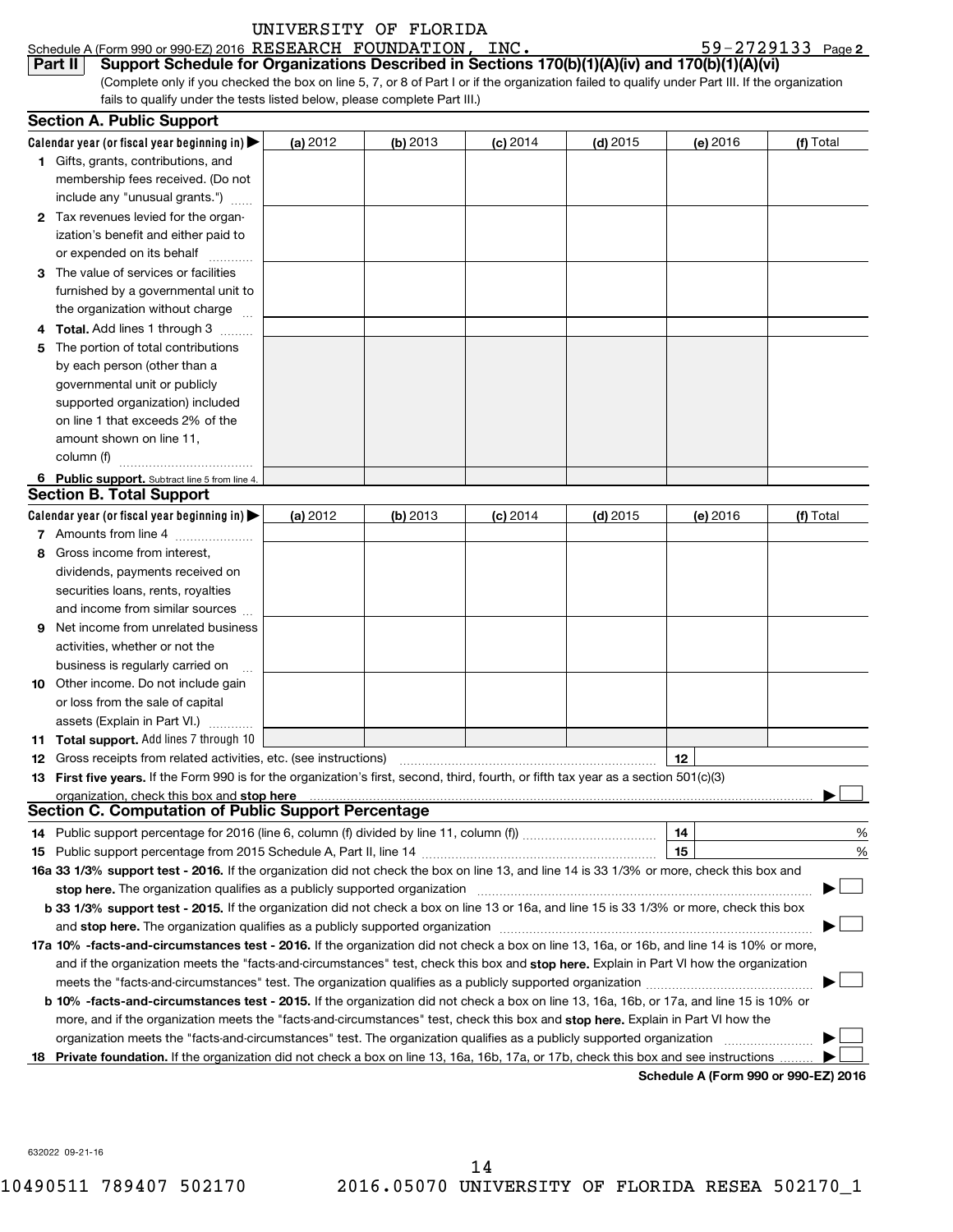| UNIVERSITY OF FLORIDA |  |
|-----------------------|--|
|                       |  |

#### Schedule A (Form 990 or 990-EZ) 2016  $\overline{\text{RESERARCH}}$   $\overline{\text{FOUNDATION}}$ ,  $\overline{\text{INC}}$ .  $\overline{\text{INC}}$   $\overline{\text{SVD}}$   $\overline{\text{SVD}}$   $\overline{\text{CVD}}$   $\overline{\text{CVD}}$ **Part III | Support Schedule for Organizations Described in Section 509(a)(2)** RESEARCH FOUNDATION, INC. 59-2729133

(Complete only if you checked the box on line 10 of Part I or if the organization failed to qualify under Part II. If the organization fails to qualify under the tests listed below, please complete Part II.)

| <b>Section A. Public Support</b>                                                                                                                                                         |            |          |            |            |          |                                      |
|------------------------------------------------------------------------------------------------------------------------------------------------------------------------------------------|------------|----------|------------|------------|----------|--------------------------------------|
| Calendar year (or fiscal year beginning in) $\blacktriangleright$                                                                                                                        | (a) 2012   | (b) 2013 | $(c)$ 2014 | $(d)$ 2015 | (e) 2016 | (f) Total                            |
| 1 Gifts, grants, contributions, and                                                                                                                                                      |            |          |            |            |          |                                      |
| membership fees received. (Do not                                                                                                                                                        |            |          |            |            |          |                                      |
| include any "unusual grants.")                                                                                                                                                           |            |          |            |            |          |                                      |
| 2 Gross receipts from admissions,<br>merchandise sold or services per-<br>formed, or facilities furnished in<br>any activity that is related to the<br>organization's tax-exempt purpose |            |          |            |            |          |                                      |
| <b>3</b> Gross receipts from activities that                                                                                                                                             |            |          |            |            |          |                                      |
| are not an unrelated trade or bus-<br>iness under section 513                                                                                                                            |            |          |            |            |          |                                      |
| 4 Tax revenues levied for the organ-                                                                                                                                                     |            |          |            |            |          |                                      |
| ization's benefit and either paid to<br>or expended on its behalf<br>.                                                                                                                   |            |          |            |            |          |                                      |
| 5 The value of services or facilities                                                                                                                                                    |            |          |            |            |          |                                      |
| furnished by a governmental unit to<br>the organization without charge                                                                                                                   |            |          |            |            |          |                                      |
| <b>6 Total.</b> Add lines 1 through 5                                                                                                                                                    |            |          |            |            |          |                                      |
| 7a Amounts included on lines 1, 2, and                                                                                                                                                   |            |          |            |            |          |                                      |
| 3 received from disqualified persons                                                                                                                                                     |            |          |            |            |          |                                      |
| <b>b</b> Amounts included on lines 2 and 3 received<br>from other than disqualified persons that<br>exceed the greater of \$5,000 or 1% of the<br>amount on line 13 for the year         |            |          |            |            |          |                                      |
| c Add lines 7a and 7b                                                                                                                                                                    |            |          |            |            |          |                                      |
| 8 Public support. (Subtract line 7c from line 6.)                                                                                                                                        |            |          |            |            |          |                                      |
| <b>Section B. Total Support</b>                                                                                                                                                          |            |          |            |            |          |                                      |
| Calendar year (or fiscal year beginning in) $\blacktriangleright$                                                                                                                        | (a) $2012$ | (b) 2013 | $(c)$ 2014 | $(d)$ 2015 | (e) 2016 | (f) Total                            |
| 9 Amounts from line 6                                                                                                                                                                    |            |          |            |            |          |                                      |
| <b>10a</b> Gross income from interest,<br>dividends, payments received on<br>securities loans, rents, royalties<br>and income from similar sources                                       |            |          |            |            |          |                                      |
| <b>b</b> Unrelated business taxable income                                                                                                                                               |            |          |            |            |          |                                      |
| (less section 511 taxes) from businesses<br>acquired after June 30, 1975                                                                                                                 |            |          |            |            |          |                                      |
| c Add lines 10a and 10b                                                                                                                                                                  |            |          |            |            |          |                                      |
| <b>11</b> Net income from unrelated business<br>activities not included in line 10b,<br>whether or not the business is<br>regularly carried on                                           |            |          |            |            |          |                                      |
| <b>12</b> Other income. Do not include gain<br>or loss from the sale of capital<br>assets (Explain in Part VI.) $\cdots$                                                                 |            |          |            |            |          |                                      |
| <b>13</b> Total support. (Add lines 9, 10c, 11, and 12.)                                                                                                                                 |            |          |            |            |          |                                      |
| 14 First five years. If the Form 990 is for the organization's first, second, third, fourth, or fifth tax year as a section 501(c)(3) organization,                                      |            |          |            |            |          |                                      |
| check this box and stop here                                                                                                                                                             |            |          |            |            |          |                                      |
| Section C. Computation of Public Support Percentage                                                                                                                                      |            |          |            |            |          |                                      |
|                                                                                                                                                                                          |            |          |            |            | 15       | %                                    |
| 16 Public support percentage from 2015 Schedule A, Part III, line 15                                                                                                                     |            |          |            |            | 16       | %                                    |
| Section D. Computation of Investment Income Percentage                                                                                                                                   |            |          |            |            |          |                                      |
|                                                                                                                                                                                          |            |          |            |            | 17       | $\%$                                 |
| 18 Investment income percentage from 2015 Schedule A, Part III, line 17                                                                                                                  |            |          |            |            | 18       | %                                    |
| 19a 33 1/3% support tests - 2016. If the organization did not check the box on line 14, and line 15 is more than 33 1/3%, and line 17 is not                                             |            |          |            |            |          |                                      |
| more than 33 1/3%, check this box and stop here. The organization qualifies as a publicly supported organization <i>managererigion</i>                                                   |            |          |            |            |          |                                      |
| b 33 1/3% support tests - 2015. If the organization did not check a box on line 14 or line 19a, and line 16 is more than 33 1/3%, and                                                    |            |          |            |            |          |                                      |
| line 18 is not more than 33 1/3%, check this box and stop here. The organization qualifies as a publicly supported organization                                                          |            |          |            |            |          |                                      |
| 20 Private foundation. If the organization did not check a box on line 14, 19a, or 19b, check this box and see instructions                                                              |            |          |            |            |          |                                      |
| 632023 09-21-16                                                                                                                                                                          |            |          |            |            |          | Schedule A (Form 990 or 990-EZ) 2016 |

10490511 789407 502170 2016.05070 UNIVERSITY OF FLORIDA RESEA 502170\_1

15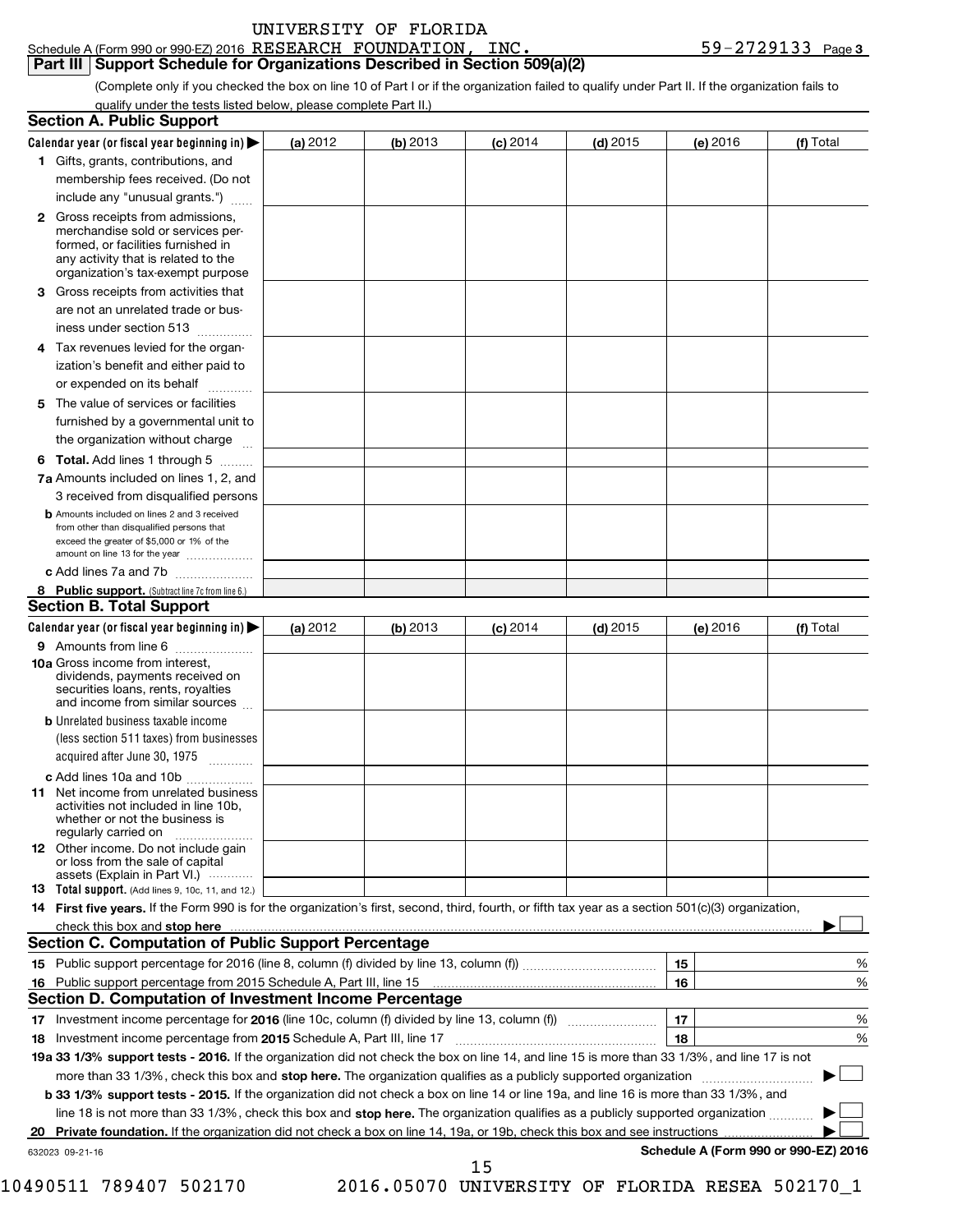#### 59-2729133 Page 4 Schedule A (Form 990 or 990-EZ) 2016 RESEARCH FOUNDATION, INC.  $59-2729133$  Page

|  | <b>Part IV   Supporting Organizations</b> |
|--|-------------------------------------------|

(Complete only if you checked a box in line 12 on Part I. If you checked 12a of Part I, complete Sections A and B. If you checked 12b of Part I, complete Sections A and C. If you checked 12c of Part I, complete Sections A, D, and E. If you checked 12d of Part I, complete Sections A and D, and complete Part V.)

### **Section A. All Supporting Organizations**

- **1** Are all of the organization's supported organizations listed by name in the organization's governing documents? If "No," describe in Part VI how the supported organizations are designated. If designated by *class or purpose, describe the designation. If historic and continuing relationship, explain.*
- **2** Did the organization have any supported organization that does not have an IRS determination of status under section 509(a)(1) or (2)? If "Yes," explain in Part VI how the organization determined that the supported *organization was described in section 509(a)(1) or (2).*
- **3a** Did the organization have a supported organization described in section 501(c)(4), (5), or (6)? If "Yes," answer *(b) and (c) below.*
- **b** Did the organization confirm that each supported organization qualified under section 501(c)(4), (5), or (6) and satisfied the public support tests under section 509(a)(2)? If "Yes," describe in Part VI when and how the *organization made the determination.*
- **c** Did the organization ensure that all support to such organizations was used exclusively for section 170(c)(2)(B) purposes? If "Yes," explain in Part VI what controls the organization put in place to ensure such use.
- **4 a** *If* Was any supported organization not organized in the United States ("foreign supported organization")? *"Yes," and if you checked 12a or 12b in Part I, answer (b) and (c) below.*
- **b** Did the organization have ultimate control and discretion in deciding whether to make grants to the foreign supported organization? If "Yes," describe in Part VI how the organization had such control and discretion *despite being controlled or supervised by or in connection with its supported organizations.*
- **c** Did the organization support any foreign supported organization that does not have an IRS determination under sections 501(c)(3) and 509(a)(1) or (2)? If "Yes," explain in Part VI what controls the organization used *to ensure that all support to the foreign supported organization was used exclusively for section 170(c)(2)(B) purposes.*
- **5a** Did the organization add, substitute, or remove any supported organizations during the tax year? If "Yes," answer (b) and (c) below (if applicable). Also, provide detail in Part VI, including (i) the names and EIN *numbers of the supported organizations added, substituted, or removed; (ii) the reasons for each such action; (iii) the authority under the organization's organizing document authorizing such action; and (iv) how the action was accomplished (such as by amendment to the organizing document).*
- **b** Type I or Type II only. Was any added or substituted supported organization part of a class already designated in the organization's organizing document?
- **c** Substitutions only. Was the substitution the result of an event beyond the organization's control?
- **6** support or benefit one or more of the filing organization's supported organizations? If "Yes," provide detail in Did the organization provide support (whether in the form of grants or the provision of services or facilities) to anyone other than (i) its supported organizations, (ii) individuals that are part of the charitable class benefited by one or more of its supported organizations, or (iii) other supporting organizations that also *Part VI.*
- **7** regard to a substantial contributor? If "Yes," complete Part I of Schedule L (Form 990 or 990-EZ). Did the organization provide a grant, loan, compensation, or other similar payment to a substantial contributor (defined in section 4958(c)(3)(C)), a family member of a substantial contributor, or a 35% controlled entity with
- **8** Did the organization make a loan to a disqualified person (as defined in section 4958) not described in line 7? *If "Yes," complete Part I of Schedule L (Form 990 or 990-EZ).*
- **9 a** Was the organization controlled directly or indirectly at any time during the tax year by one or more in section 509(a)(1) or (2))? If "Yes," provide detail in **Part VI.** disqualified persons as defined in section 4946 (other than foundation managers and organizations described
- **b** Did one or more disqualified persons (as defined in line 9a) hold a controlling interest in any entity in which the supporting organization had an interest? If "Yes," provide detail in Part VI.
- **c** Did a disqualified person (as defined in line 9a) have an ownership interest in, or derive any personal benefit from, assets in which the supporting organization also had an interest? If "Yes," provide detail in Part VI.
- **10 a** Was the organization subject to the excess business holdings rules of section 4943 because of section supporting organizations)? If "Yes," answer 10b below. 4943(f) (regarding certain Type II supporting organizations, and all Type III non-functionally integrated
	- **b** Did the organization have any excess business holdings in the tax year? (Use Schedule C, Form 4720, to *determine whether the organization had excess business holdings.)*

632024 09-21-16

16

|                 | J<br>ē<br>I              | Ľ<br>יט                 |
|-----------------|--------------------------|-------------------------|
|                 |                          |                         |
| 1               | $\underline{\mathbf{X}}$ |                         |
|                 |                          |                         |
| 2               |                          | $\underline{x}$         |
|                 |                          |                         |
| 3a              |                          | $\mathbf X$             |
|                 |                          |                         |
| 3 <sub>b</sub>  |                          |                         |
| 3c              |                          |                         |
|                 |                          |                         |
| <u>4a</u>       |                          | X                       |
|                 |                          |                         |
| 4 <sub>b</sub>  |                          |                         |
|                 |                          |                         |
| 4c              |                          |                         |
|                 |                          |                         |
| <u>5a</u>       |                          | x                       |
| <u>5b</u>       |                          |                         |
| <u>5c</u>       |                          |                         |
|                 |                          |                         |
| 6               |                          | Χ                       |
|                 |                          |                         |
| $\overline{1}$  |                          | X                       |
| 8               |                          | X                       |
|                 |                          |                         |
| <u>9a</u>       |                          | X                       |
| <u>9b</u>       |                          | $\overline{\mathbf{X}}$ |
|                 |                          |                         |
| <u>9c</u>       |                          | X                       |
|                 |                          |                         |
| <u>10a</u>      |                          | X                       |
| 10 <sub>b</sub> |                          |                         |

**Yes No**

10490511 789407 502170 2016.05070 UNIVERSITY OF FLORIDA RESEA 502170\_1

**Schedule A (Form 990 or 990-EZ) 2016**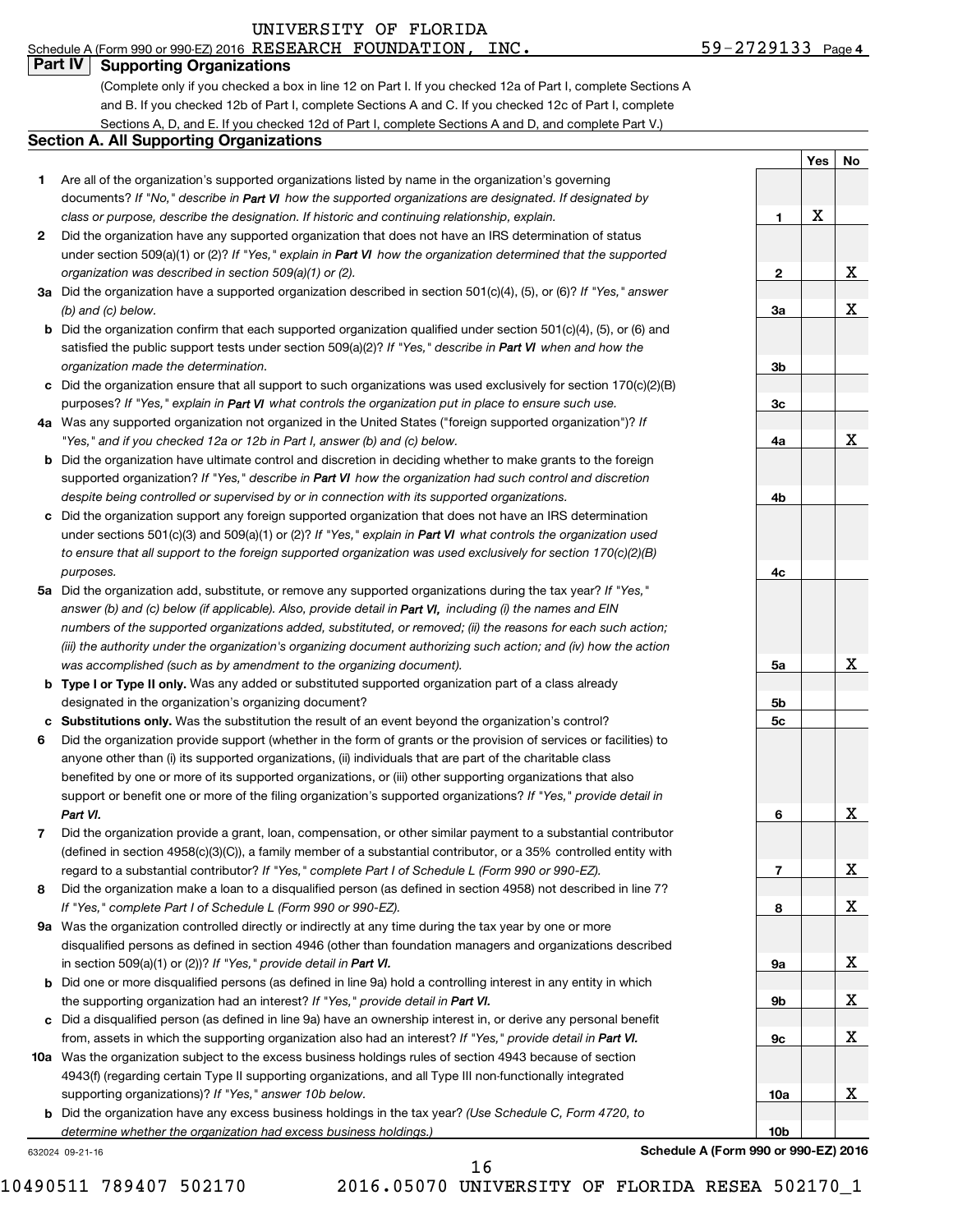### Schedule A (Form 990 or 990-EZ) 2016 RESEARCH FOUNDATION, INC.  $59-2729133$  Page **Part IV Supporting Organizations** *(continued)*

|    |                                                                                                                         |                 | Yes | No |
|----|-------------------------------------------------------------------------------------------------------------------------|-----------------|-----|----|
| 11 | Has the organization accepted a gift or contribution from any of the following persons?                                 |                 |     |    |
|    | a A person who directly or indirectly controls, either alone or together with persons described in (b) and (c)          |                 |     |    |
|    | below, the governing body of a supported organization?                                                                  | 11a             |     |    |
|    | <b>b</b> A family member of a person described in (a) above?                                                            | 11 <sub>b</sub> |     |    |
|    | c A 35% controlled entity of a person described in (a) or (b) above? If "Yes" to a, b, or c, provide detail in Part VI. | 11c             |     | v  |
|    | Section B. Type I Supporting Organizations                                                                              |                 |     |    |

|   |                                                                                                                    |   | Yes l | No. |
|---|--------------------------------------------------------------------------------------------------------------------|---|-------|-----|
|   | Did the directors, trustees, or membership of one or more supported organizations have the power to                |   |       |     |
|   | regularly appoint or elect at least a majority of the organization's directors or trustees at all times during the |   |       |     |
|   | tax year? If "No," describe in Part VI how the supported organization(s) effectively operated, supervised, or      |   |       |     |
|   | controlled the organization's activities. If the organization had more than one supported organization,            |   |       |     |
|   | describe how the powers to appoint and/or remove directors or trustees were allocated among the supported          |   |       |     |
|   | organizations and what conditions or restrictions, if any, applied to such powers during the tax year.             |   | x     |     |
| 2 | Did the organization operate for the benefit of any supported organization other than the supported                |   |       |     |
|   | organization(s) that operated, supervised, or controlled the supporting organization? If "Yes," explain in         |   |       |     |
|   | Part VI how providing such benefit carried out the purposes of the supported organization(s) that operated,        |   |       |     |
|   | supervised, or controlled the supporting organization.                                                             | ּ |       |     |
|   | Section C. Type II Supporting Organizations                                                                        |   |       |     |

|                                                                                                                  | Yes |  |
|------------------------------------------------------------------------------------------------------------------|-----|--|
| Were a majority of the organization's directors or trustees during the tax year also a majority of the directors |     |  |
| or trustees of each of the organization's supported organization(s)? If "No," describe in Part VI how control    |     |  |
| or management of the supporting organization was vested in the same persons that controlled or managed           |     |  |
| the supported organization(s).                                                                                   |     |  |

## **Section D. All Type III Supporting Organizations**

|              |                                                                                                                        |   | Yes | No |
|--------------|------------------------------------------------------------------------------------------------------------------------|---|-----|----|
|              | Did the organization provide to each of its supported organizations, by the last day of the fifth month of the         |   |     |    |
|              | organization's tax year, (i) a written notice describing the type and amount of support provided during the prior tax  |   |     |    |
|              | year, (ii) a copy of the Form 990 that was most recently filed as of the date of notification, and (iii) copies of the |   |     |    |
|              | organization's governing documents in effect on the date of notification, to the extent not previously provided?       |   |     |    |
| $\mathbf{2}$ | Were any of the organization's officers, directors, or trustees either (i) appointed or elected by the supported       |   |     |    |
|              | organization(s) or (ii) serving on the governing body of a supported organization? If "No," explain in Part VI how     |   |     |    |
|              | the organization maintained a close and continuous working relationship with the supported organization(s).            | 0 |     |    |
| 3            | By reason of the relationship described in (2), did the organization's supported organizations have a                  |   |     |    |
|              | significant voice in the organization's investment policies and in directing the use of the organization's             |   |     |    |
|              | income or assets at all times during the tax year? If "Yes," describe in Part VI the role the organization's           |   |     |    |
|              | supported organizations played in this regard.                                                                         | 3 |     |    |

## **Section E. Type III Functionally Integrated Supporting Organizations**

- **1** Check the box next to the method that the organization used to satisfy the Integral Part Test during the yeafsee instructions).
- **a** The organization satisfied the Activities Test. Complete line 2 below.
- **b** The organization is the parent of each of its supported organizations. Complete line 3 below.

| $\mathbf{c}$ | The organization supported a governmental entity. Describe in Part VI how you supported a government entity (see instructions). |                |       |    |
|--------------|---------------------------------------------------------------------------------------------------------------------------------|----------------|-------|----|
| $\mathbf{2}$ | Activities Test. Answer (a) and (b) below.                                                                                      |                | Yes l | No |
|              | a Did substantially all of the organization's activities during the tax year directly further the exempt purposes of            |                |       |    |
|              | the supported organization(s) to which the organization was responsive? If "Yes," then in Part VI identify                      |                |       |    |
|              | those supported organizations and explain how these activities directly furthered their exempt purposes,                        |                |       |    |
|              | how the organization was responsive to those supported organizations, and how the organization determined                       |                |       |    |
|              | that these activities constituted substantially all of its activities.                                                          | 2a             |       |    |
|              | <b>b</b> Did the activities described in (a) constitute activities that, but for the organization's involvement, one or more    |                |       |    |
|              | of the organization's supported organization(s) would have been engaged in? If "Yes," explain in Part VI the                    |                |       |    |
|              | reasons for the organization's position that its supported organization(s) would have engaged in these                          |                |       |    |
|              | activities but for the organization's involvement.                                                                              | 2 <sub>b</sub> |       |    |
| 3            | Parent of Supported Organizations. Answer (a) and (b) below.                                                                    |                |       |    |
|              | a Did the organization have the power to regularly appoint or elect a majority of the officers, directors, or                   |                |       |    |
|              | trustees of each of the supported organizations? Provide details in Part VI.                                                    | За             |       |    |
|              | <b>b</b> Did the organization exercise a substantial degree of direction over the policies, programs, and activities of each    |                |       |    |
|              | of its supported organizations? If "Yes," describe in Part VI the role played by the organization in this regard.               | 3b             |       |    |

**Schedule A (Form 990 or 990-EZ) 2016**

632025 09-21-16

10490511 789407 502170 2016.05070 UNIVERSITY OF FLORIDA RESEA 502170\_1 17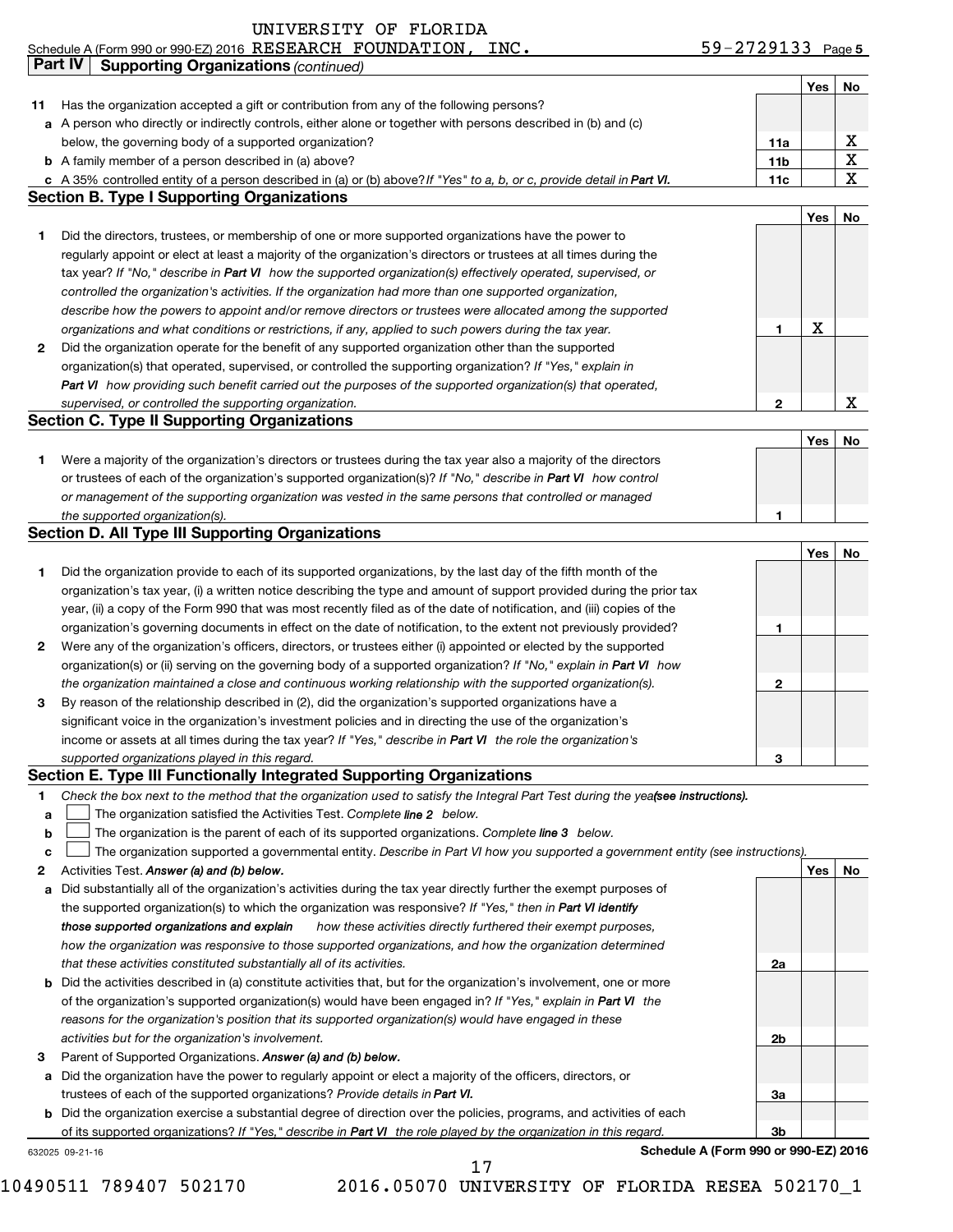| UNIVERSITY OF FLORIDA |  |  |
|-----------------------|--|--|
|                       |  |  |

|               | Schedule A (Form 990 or 990-EZ) 2016 RESEARCH FOUNDATION, INC.                                                                                     |                |                | $59 - 2729133$ Page 6          |
|---------------|----------------------------------------------------------------------------------------------------------------------------------------------------|----------------|----------------|--------------------------------|
| <b>Part V</b> | Type III Non-Functionally Integrated 509(a)(3) Supporting Organizations                                                                            |                |                |                                |
| 1             | Check here if the organization satisfied the Integral Part Test as a qualifying trust on Nov. 20, 1970 (explain in Part VI.) See instructions. All |                |                |                                |
|               | other Type III non-functionally integrated supporting organizations must complete Sections A through E.                                            |                |                |                                |
|               | Section A - Adjusted Net Income                                                                                                                    |                | (A) Prior Year | (B) Current Year<br>(optional) |
| $\mathbf 1$   | Net short-term capital gain                                                                                                                        | 1.             |                |                                |
| 2             | Recoveries of prior-year distributions                                                                                                             | $\mathbf{2}$   |                |                                |
| 3             | Other gross income (see instructions)                                                                                                              | 3              |                |                                |
| 4             | Add lines 1 through 3                                                                                                                              | 4              |                |                                |
| 5             | Depreciation and depletion                                                                                                                         | 5              |                |                                |
| 6             | Portion of operating expenses paid or incurred for production or                                                                                   |                |                |                                |
|               | collection of gross income or for management, conservation, or                                                                                     |                |                |                                |
|               | maintenance of property held for production of income (see instructions)                                                                           | 6              |                |                                |
| -7            | Other expenses (see instructions)                                                                                                                  | $\overline{7}$ |                |                                |
| 8             | Adjusted Net Income (subtract lines 5, 6, and 7 from line 4)                                                                                       | 8              |                |                                |
|               | <b>Section B - Minimum Asset Amount</b>                                                                                                            |                | (A) Prior Year | (B) Current Year<br>(optional) |
| 1             | Aggregate fair market value of all non-exempt-use assets (see                                                                                      |                |                |                                |
|               | instructions for short tax year or assets held for part of year):                                                                                  |                |                |                                |
|               | a Average monthly value of securities                                                                                                              | 1a             |                |                                |
|               | <b>b</b> Average monthly cash balances                                                                                                             | 1b             |                |                                |
|               | c Fair market value of other non-exempt-use assets                                                                                                 | 1c             |                |                                |
|               | d Total (add lines 1a, 1b, and 1c)                                                                                                                 | 1d             |                |                                |
|               | e Discount claimed for blockage or other                                                                                                           |                |                |                                |
|               | factors (explain in detail in Part VI):                                                                                                            |                |                |                                |
| 2             | Acquisition indebtedness applicable to non-exempt-use assets                                                                                       | $\mathbf{2}$   |                |                                |
| 3             | Subtract line 2 from line 1d                                                                                                                       | 3              |                |                                |
| 4             | Cash deemed held for exempt use. Enter 1-1/2% of line 3 (for greater amount,                                                                       |                |                |                                |
|               | see instructions)                                                                                                                                  | 4              |                |                                |
| 5             | Net value of non-exempt-use assets (subtract line 4 from line 3)                                                                                   | 5              |                |                                |
| 6             | Multiply line 5 by .035                                                                                                                            | 6              |                |                                |
| 7             | Recoveries of prior-year distributions                                                                                                             | 7              |                |                                |
| -8            | Minimum Asset Amount (add line 7 to line 6)                                                                                                        | 8              |                |                                |
|               | <b>Section C - Distributable Amount</b>                                                                                                            |                |                | <b>Current Year</b>            |
| 1             | Adjusted net income for prior year (from Section A, line 8, Column A)                                                                              | 1              |                |                                |
| 2             | Enter 85% of line 1                                                                                                                                | 2              |                |                                |
| 3             | Minimum asset amount for prior year (from Section B, line 8, Column A)                                                                             | 3              |                |                                |
| 4             | Enter greater of line 2 or line 3                                                                                                                  | 4              |                |                                |
| 5             | Income tax imposed in prior year                                                                                                                   | 5              |                |                                |
| 6             | Distributable Amount. Subtract line 5 from line 4, unless subject to                                                                               |                |                |                                |
|               | emergency temporary reduction (see instructions)                                                                                                   | 6              |                |                                |
| 7             | Check here if the current year is the organization's first as a non-functionally integrated Type III supporting organization (see                  |                |                |                                |
|               | instructions).                                                                                                                                     |                |                |                                |

**Schedule A (Form 990 or 990-EZ) 2016**

632026 09-21-16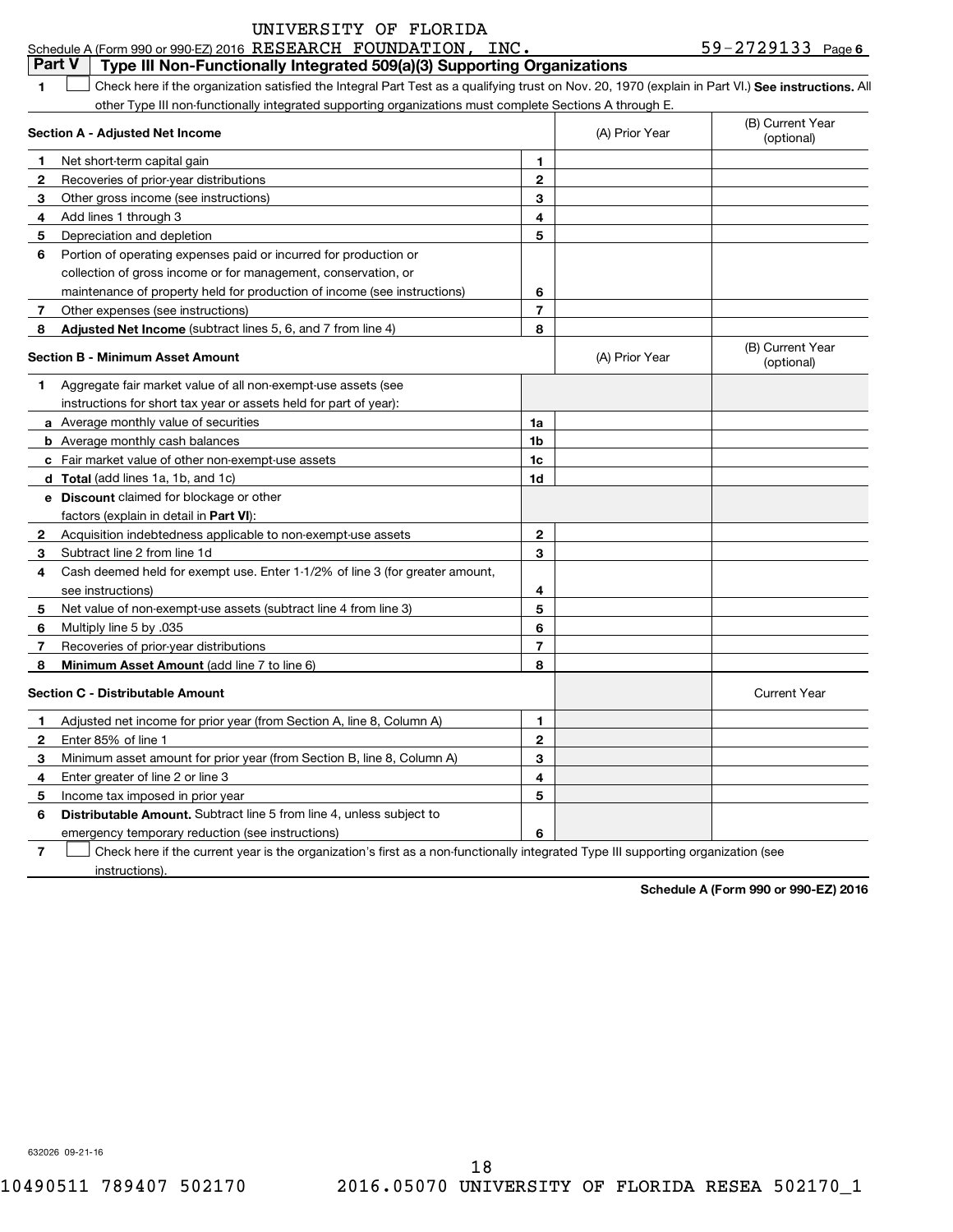|               | Schedule A (Form 990 or 990-EZ) 2016 RESEARCH FOUNDATION, INC.                             |                             |                                       | 59-2729133 Page 7                       |
|---------------|--------------------------------------------------------------------------------------------|-----------------------------|---------------------------------------|-----------------------------------------|
| <b>Part V</b> | Type III Non-Functionally Integrated 509(a)(3) Supporting Organizations (continued)        |                             |                                       |                                         |
|               | <b>Section D - Distributions</b>                                                           |                             |                                       | <b>Current Year</b>                     |
|               | Amounts paid to supported organizations to accomplish exempt purposes                      |                             |                                       |                                         |
| 2             | Amounts paid to perform activity that directly furthers exempt purposes of supported       |                             |                                       |                                         |
|               | organizations, in excess of income from activity                                           |                             |                                       |                                         |
| 3             | Administrative expenses paid to accomplish exempt purposes of supported organizations      |                             |                                       |                                         |
| 4             | Amounts paid to acquire exempt-use assets                                                  |                             |                                       |                                         |
| 5             | Qualified set-aside amounts (prior IRS approval required)                                  |                             |                                       |                                         |
| 6             | Other distributions (describe in Part VI). See instructions                                |                             |                                       |                                         |
| 7             | <b>Total annual distributions.</b> Add lines 1 through 6                                   |                             |                                       |                                         |
| 8             | Distributions to attentive supported organizations to which the organization is responsive |                             |                                       |                                         |
|               | (provide details in Part VI). See instructions                                             |                             |                                       |                                         |
| 9             | Distributable amount for 2016 from Section C, line 6                                       |                             |                                       |                                         |
| 10            | Line 8 amount divided by Line 9 amount                                                     |                             |                                       |                                         |
|               |                                                                                            | (i)                         | (ii)                                  | (iii)                                   |
|               | Section E - Distribution Allocations (see instructions)                                    | <b>Excess Distributions</b> | <b>Underdistributions</b><br>Pre-2016 | <b>Distributable</b><br>Amount for 2016 |
|               |                                                                                            |                             |                                       |                                         |
|               | Distributable amount for 2016 from Section C, line 6                                       |                             |                                       |                                         |
| 2             | Underdistributions, if any, for years prior to 2016 (reason-                               |                             |                                       |                                         |
|               | able cause required-explain in Part VI). See instructions                                  |                             |                                       |                                         |
| 3             | Excess distributions carryover, if any, to 2016:                                           |                             |                                       |                                         |
| a             |                                                                                            |                             |                                       |                                         |
| b             |                                                                                            |                             |                                       |                                         |
|               | c From 2013                                                                                |                             |                                       |                                         |
|               | d From 2014                                                                                |                             |                                       |                                         |
|               | e From 2015                                                                                |                             |                                       |                                         |
|               | f Total of lines 3a through e                                                              |                             |                                       |                                         |
|               | g Applied to underdistributions of prior years                                             |                             |                                       |                                         |
|               | <b>h</b> Applied to 2016 distributable amount                                              |                             |                                       |                                         |
|               | Carryover from 2011 not applied (see instructions)                                         |                             |                                       |                                         |
|               | Remainder. Subtract lines 3g, 3h, and 3i from 3f.                                          |                             |                                       |                                         |
| 4             | Distributions for 2016 from Section D.                                                     |                             |                                       |                                         |
|               | line $7:$                                                                                  |                             |                                       |                                         |
|               | a Applied to underdistributions of prior years                                             |                             |                                       |                                         |
|               | <b>b</b> Applied to 2016 distributable amount                                              |                             |                                       |                                         |
|               | c Remainder. Subtract lines 4a and 4b from 4                                               |                             |                                       |                                         |
|               | Remaining underdistributions for years prior to 2016, if                                   |                             |                                       |                                         |
|               | any. Subtract lines 3g and 4a from line 2. For result greater                              |                             |                                       |                                         |
|               | than zero, explain in Part VI. See instructions                                            |                             |                                       |                                         |
| 6             | Remaining underdistributions for 2016. Subtract lines 3h                                   |                             |                                       |                                         |
|               | and 4b from line 1. For result greater than zero, explain in                               |                             |                                       |                                         |
|               | Part VI. See instructions                                                                  |                             |                                       |                                         |
| 7             | Excess distributions carryover to 2017. Add lines 3j                                       |                             |                                       |                                         |
|               | and 4c                                                                                     |                             |                                       |                                         |
| 8             | Breakdown of line 7:                                                                       |                             |                                       |                                         |
| a             |                                                                                            |                             |                                       |                                         |
|               | <b>b</b> Excess from 2013                                                                  |                             |                                       |                                         |
|               | c Excess from 2014                                                                         |                             |                                       |                                         |
|               | d Excess from 2015                                                                         |                             |                                       |                                         |
|               | e Excess from 2016                                                                         |                             |                                       |                                         |

**Schedule A (Form 990 or 990-EZ) 2016**

632027 09-21-16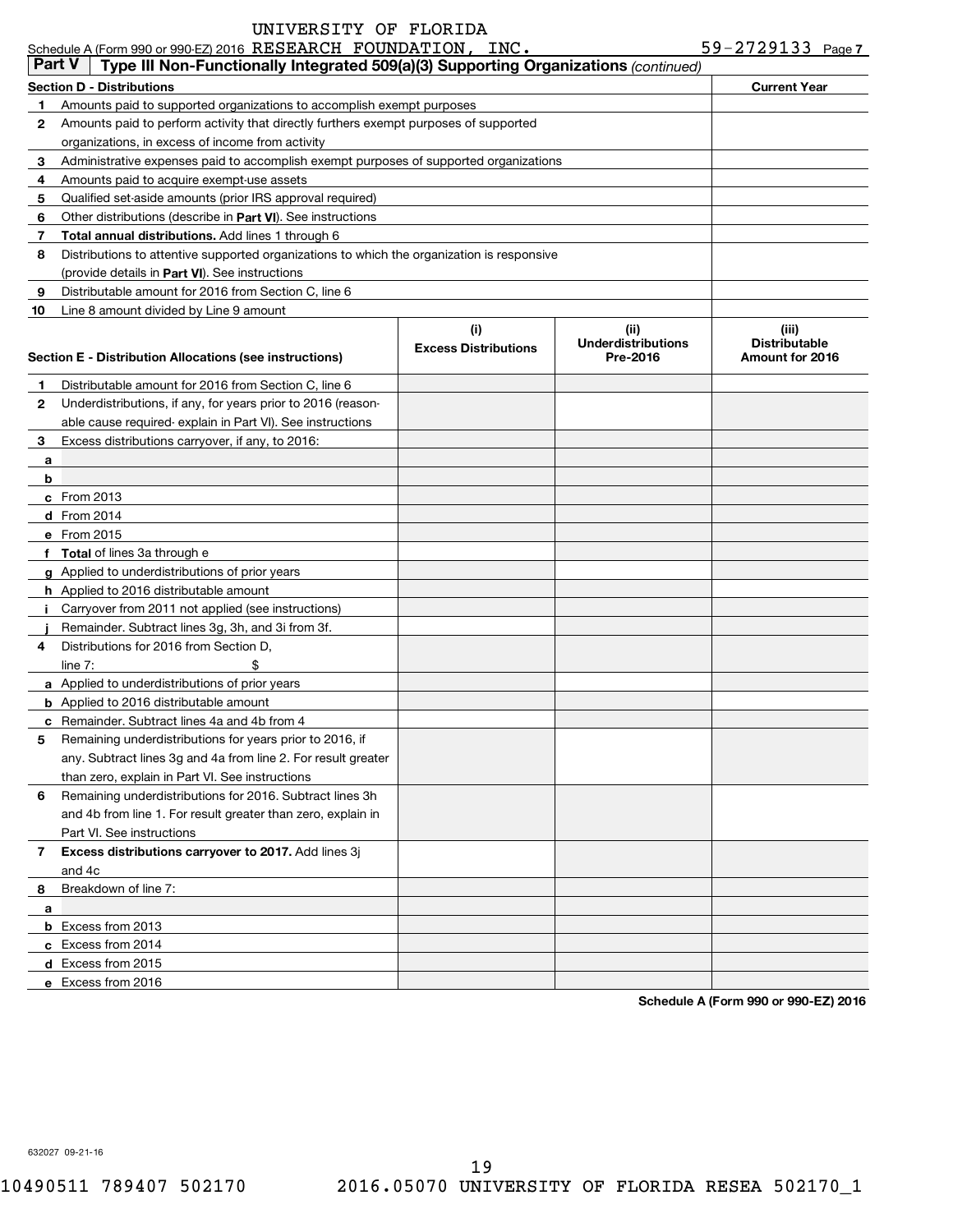| Part VI | Supplemental Information. Provide the explanations required by Part II, line 10; Part II, line 17a or 17b; Part III, line 12;<br>Part IV, Section A, lines 1, 2, 3b, 3c, 4b, 4c, 5a, 6, 9a, 9b, 9c, 11a, 11b, and 11c; Part IV, Section B, lines 1 and 2; Part IV, Section C,<br>line 1; Part IV, Section D, lines 2 and 3; Part IV, Section E, lines 1c, 2a, 2b, 3a, and 3b; Part V, line 1; Part V, Section B, line 1e; Part V,<br>Section D, lines 5, 6, and 8; and Part V, Section E, lines 2, 5, and 6. Also complete this part for any additional information.<br>(See instructions.) |  | Schedule A (Form 990 or 990-EZ) 2016 RESEARCH FOUNDATION, INC. |  | 59-2729133 Page 8                    |  |
|---------|---------------------------------------------------------------------------------------------------------------------------------------------------------------------------------------------------------------------------------------------------------------------------------------------------------------------------------------------------------------------------------------------------------------------------------------------------------------------------------------------------------------------------------------------------------------------------------------------|--|----------------------------------------------------------------|--|--------------------------------------|--|
|         |                                                                                                                                                                                                                                                                                                                                                                                                                                                                                                                                                                                             |  |                                                                |  |                                      |  |
|         |                                                                                                                                                                                                                                                                                                                                                                                                                                                                                                                                                                                             |  |                                                                |  |                                      |  |
|         |                                                                                                                                                                                                                                                                                                                                                                                                                                                                                                                                                                                             |  |                                                                |  |                                      |  |
|         |                                                                                                                                                                                                                                                                                                                                                                                                                                                                                                                                                                                             |  |                                                                |  |                                      |  |
|         |                                                                                                                                                                                                                                                                                                                                                                                                                                                                                                                                                                                             |  |                                                                |  |                                      |  |
|         |                                                                                                                                                                                                                                                                                                                                                                                                                                                                                                                                                                                             |  |                                                                |  |                                      |  |
|         |                                                                                                                                                                                                                                                                                                                                                                                                                                                                                                                                                                                             |  |                                                                |  |                                      |  |
|         |                                                                                                                                                                                                                                                                                                                                                                                                                                                                                                                                                                                             |  |                                                                |  |                                      |  |
|         |                                                                                                                                                                                                                                                                                                                                                                                                                                                                                                                                                                                             |  |                                                                |  |                                      |  |
|         |                                                                                                                                                                                                                                                                                                                                                                                                                                                                                                                                                                                             |  |                                                                |  |                                      |  |
|         |                                                                                                                                                                                                                                                                                                                                                                                                                                                                                                                                                                                             |  |                                                                |  |                                      |  |
|         |                                                                                                                                                                                                                                                                                                                                                                                                                                                                                                                                                                                             |  |                                                                |  |                                      |  |
|         |                                                                                                                                                                                                                                                                                                                                                                                                                                                                                                                                                                                             |  |                                                                |  |                                      |  |
|         |                                                                                                                                                                                                                                                                                                                                                                                                                                                                                                                                                                                             |  |                                                                |  |                                      |  |
|         |                                                                                                                                                                                                                                                                                                                                                                                                                                                                                                                                                                                             |  |                                                                |  |                                      |  |
|         |                                                                                                                                                                                                                                                                                                                                                                                                                                                                                                                                                                                             |  |                                                                |  |                                      |  |
|         |                                                                                                                                                                                                                                                                                                                                                                                                                                                                                                                                                                                             |  |                                                                |  |                                      |  |
|         |                                                                                                                                                                                                                                                                                                                                                                                                                                                                                                                                                                                             |  |                                                                |  |                                      |  |
|         |                                                                                                                                                                                                                                                                                                                                                                                                                                                                                                                                                                                             |  |                                                                |  |                                      |  |
|         |                                                                                                                                                                                                                                                                                                                                                                                                                                                                                                                                                                                             |  |                                                                |  |                                      |  |
|         |                                                                                                                                                                                                                                                                                                                                                                                                                                                                                                                                                                                             |  |                                                                |  |                                      |  |
|         |                                                                                                                                                                                                                                                                                                                                                                                                                                                                                                                                                                                             |  |                                                                |  |                                      |  |
|         |                                                                                                                                                                                                                                                                                                                                                                                                                                                                                                                                                                                             |  |                                                                |  |                                      |  |
|         |                                                                                                                                                                                                                                                                                                                                                                                                                                                                                                                                                                                             |  |                                                                |  |                                      |  |
|         |                                                                                                                                                                                                                                                                                                                                                                                                                                                                                                                                                                                             |  |                                                                |  |                                      |  |
|         |                                                                                                                                                                                                                                                                                                                                                                                                                                                                                                                                                                                             |  |                                                                |  |                                      |  |
|         |                                                                                                                                                                                                                                                                                                                                                                                                                                                                                                                                                                                             |  |                                                                |  |                                      |  |
|         |                                                                                                                                                                                                                                                                                                                                                                                                                                                                                                                                                                                             |  |                                                                |  |                                      |  |
|         |                                                                                                                                                                                                                                                                                                                                                                                                                                                                                                                                                                                             |  |                                                                |  |                                      |  |
|         |                                                                                                                                                                                                                                                                                                                                                                                                                                                                                                                                                                                             |  |                                                                |  |                                      |  |
|         |                                                                                                                                                                                                                                                                                                                                                                                                                                                                                                                                                                                             |  |                                                                |  |                                      |  |
|         |                                                                                                                                                                                                                                                                                                                                                                                                                                                                                                                                                                                             |  |                                                                |  |                                      |  |
|         |                                                                                                                                                                                                                                                                                                                                                                                                                                                                                                                                                                                             |  |                                                                |  |                                      |  |
|         |                                                                                                                                                                                                                                                                                                                                                                                                                                                                                                                                                                                             |  |                                                                |  |                                      |  |
|         |                                                                                                                                                                                                                                                                                                                                                                                                                                                                                                                                                                                             |  |                                                                |  |                                      |  |
|         | 632028 09-21-16                                                                                                                                                                                                                                                                                                                                                                                                                                                                                                                                                                             |  |                                                                |  | Schedule A (Form 990 or 990-EZ) 2016 |  |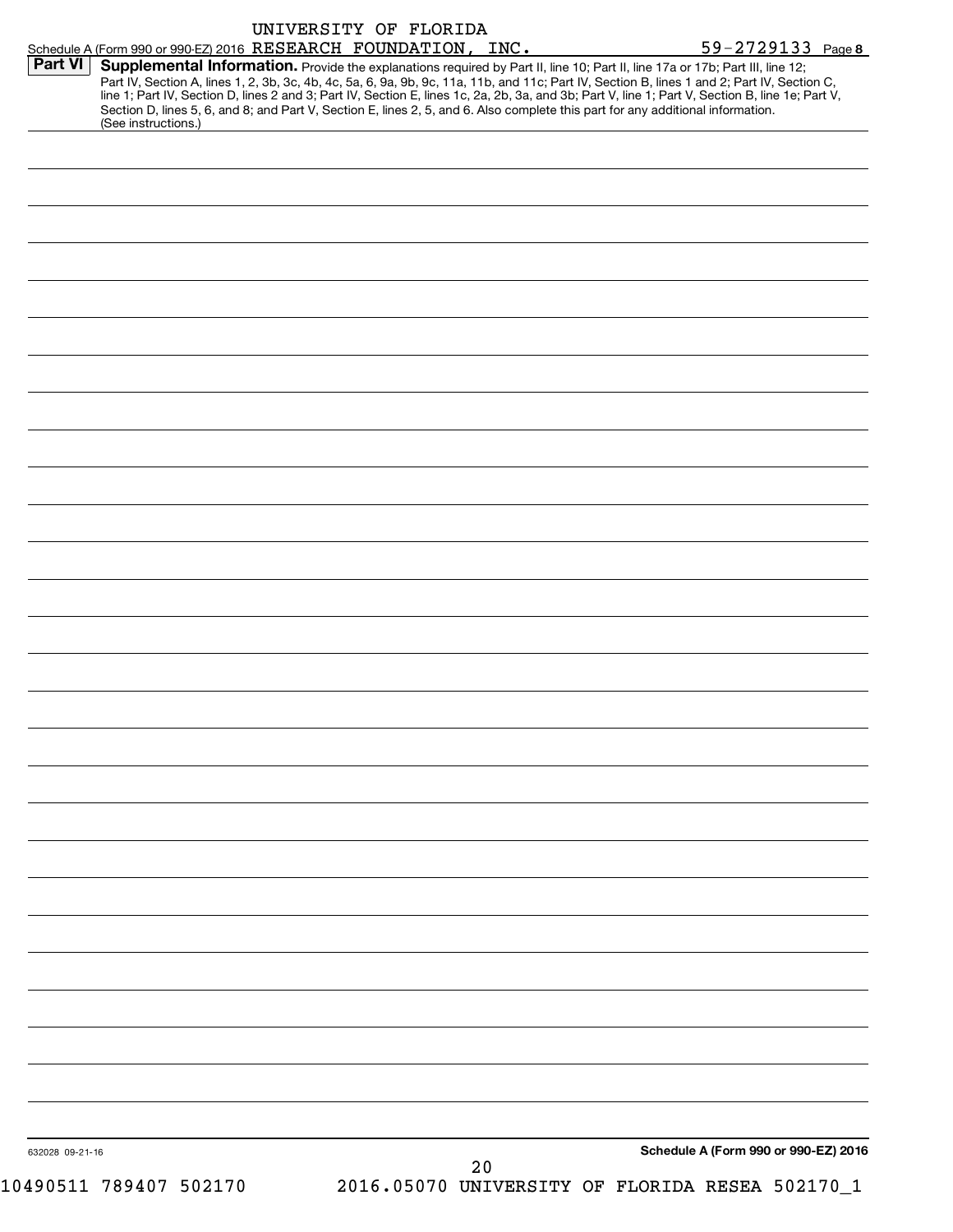|         | <b>SCHEDULE D</b><br>(Form 990)                                                                                     |                                                                                                                                                           | <b>Supplemental Financial Statements</b><br>Complete if the organization answered "Yes" on Form 990, |  |                          | OMB No. 1545-0047               |            |           |
|---------|---------------------------------------------------------------------------------------------------------------------|-----------------------------------------------------------------------------------------------------------------------------------------------------------|------------------------------------------------------------------------------------------------------|--|--------------------------|---------------------------------|------------|-----------|
|         | Department of the Treasury                                                                                          |                                                                                                                                                           | Part IV, line 6, 7, 8, 9, 10, 11a, 11b, 11c, 11d, 11e, 11f, 12a, or 12b.<br>Attach to Form 990.      |  |                          | <b>Open to Public</b>           |            |           |
|         | Information about Schedule D (Form 990) and its instructions is at www.irs.gov/form990.<br>Internal Revenue Service |                                                                                                                                                           |                                                                                                      |  |                          |                                 | Inspection |           |
|         | UNIVERSITY OF FLORIDA<br><b>Employer identification number</b><br>Name of the organization                          |                                                                                                                                                           |                                                                                                      |  |                          |                                 |            |           |
| Part I  |                                                                                                                     | RESEARCH FOUNDATION, INC.<br>Organizations Maintaining Donor Advised Funds or Other Similar Funds or Accounts. Complete if the                            |                                                                                                      |  |                          | 59-2729133                      |            |           |
|         |                                                                                                                     | organization answered "Yes" on Form 990, Part IV, line 6.                                                                                                 |                                                                                                      |  |                          |                                 |            |           |
|         |                                                                                                                     |                                                                                                                                                           | (a) Donor advised funds                                                                              |  |                          | (b) Funds and other accounts    |            |           |
| 1       |                                                                                                                     |                                                                                                                                                           |                                                                                                      |  |                          |                                 |            |           |
| 2       |                                                                                                                     | Aggregate value of contributions to (during year)                                                                                                         |                                                                                                      |  |                          |                                 |            |           |
| З       |                                                                                                                     |                                                                                                                                                           |                                                                                                      |  |                          |                                 |            |           |
| 4       |                                                                                                                     |                                                                                                                                                           |                                                                                                      |  |                          |                                 |            |           |
| 5       |                                                                                                                     | Did the organization inform all donors and donor advisors in writing that the assets held in donor advised funds                                          |                                                                                                      |  |                          |                                 |            |           |
|         |                                                                                                                     |                                                                                                                                                           |                                                                                                      |  |                          | Yes                             |            | <b>No</b> |
| 6       |                                                                                                                     | Did the organization inform all grantees, donors, and donor advisors in writing that grant funds can be used only                                         |                                                                                                      |  |                          |                                 |            |           |
|         |                                                                                                                     | for charitable purposes and not for the benefit of the donor or donor advisor, or for any other purpose conferring                                        |                                                                                                      |  |                          |                                 |            |           |
|         | impermissible private benefit?                                                                                      |                                                                                                                                                           |                                                                                                      |  |                          | Yes                             |            | No        |
| Part II |                                                                                                                     | Conservation Easements. Complete if the organization answered "Yes" on Form 990, Part IV, line 7.                                                         |                                                                                                      |  |                          |                                 |            |           |
| 1       |                                                                                                                     | Purpose(s) of conservation easements held by the organization (check all that apply).                                                                     |                                                                                                      |  |                          |                                 |            |           |
|         |                                                                                                                     | Preservation of land for public use (e.g., recreation or education)                                                                                       | Preservation of a historically important land area                                                   |  |                          |                                 |            |           |
|         |                                                                                                                     | Protection of natural habitat                                                                                                                             | Preservation of a certified historic structure                                                       |  |                          |                                 |            |           |
|         |                                                                                                                     | Preservation of open space                                                                                                                                |                                                                                                      |  |                          |                                 |            |           |
| 2       |                                                                                                                     | Complete lines 2a through 2d if the organization held a qualified conservation contribution in the form of a conservation easement on the last            |                                                                                                      |  |                          |                                 |            |           |
|         | day of the tax year.                                                                                                |                                                                                                                                                           |                                                                                                      |  |                          | Held at the End of the Tax Year |            |           |
| a       |                                                                                                                     |                                                                                                                                                           |                                                                                                      |  | 2a                       |                                 |            |           |
| b       |                                                                                                                     |                                                                                                                                                           |                                                                                                      |  | 2b                       |                                 |            |           |
| c       |                                                                                                                     |                                                                                                                                                           |                                                                                                      |  | 2c                       |                                 |            |           |
| d       |                                                                                                                     | Number of conservation easements included in (c) acquired after 8/17/06, and not on a historic structure                                                  |                                                                                                      |  |                          |                                 |            |           |
| 3       |                                                                                                                     | Number of conservation easements modified, transferred, released, extinguished, or terminated by the organization during the tax                          |                                                                                                      |  | 2d                       |                                 |            |           |
|         | year                                                                                                                |                                                                                                                                                           |                                                                                                      |  |                          |                                 |            |           |
| 4       |                                                                                                                     | Number of states where property subject to conservation easement is located $\blacktriangleright$                                                         |                                                                                                      |  |                          |                                 |            |           |
| 5       |                                                                                                                     | Does the organization have a written policy regarding the periodic monitoring, inspection, handling of                                                    |                                                                                                      |  |                          |                                 |            |           |
|         |                                                                                                                     |                                                                                                                                                           |                                                                                                      |  |                          | Yes                             |            | <b>No</b> |
| 6       |                                                                                                                     | Staff and volunteer hours devoted to monitoring, inspecting, handling of violations, and enforcing conservation easements during the year                 |                                                                                                      |  |                          |                                 |            |           |
|         |                                                                                                                     |                                                                                                                                                           |                                                                                                      |  |                          |                                 |            |           |
| 7       |                                                                                                                     | Amount of expenses incurred in monitoring, inspecting, handling of violations, and enforcing conservation easements during the year                       |                                                                                                      |  |                          |                                 |            |           |
|         | $\blacktriangleright$ \$                                                                                            |                                                                                                                                                           |                                                                                                      |  |                          |                                 |            |           |
| 8       |                                                                                                                     | Does each conservation easement reported on line 2(d) above satisfy the requirements of section 170(h)(4)(B)(i)                                           |                                                                                                      |  |                          |                                 |            |           |
|         |                                                                                                                     |                                                                                                                                                           |                                                                                                      |  |                          | Yes                             |            | No        |
| 9       |                                                                                                                     | In Part XIII, describe how the organization reports conservation easements in its revenue and expense statement, and balance sheet, and                   |                                                                                                      |  |                          |                                 |            |           |
|         |                                                                                                                     | include, if applicable, the text of the footnote to the organization's financial statements that describes the organization's accounting for              |                                                                                                      |  |                          |                                 |            |           |
|         | conservation easements.                                                                                             |                                                                                                                                                           |                                                                                                      |  |                          |                                 |            |           |
|         | Part III I                                                                                                          | Organizations Maintaining Collections of Art, Historical Treasures, or Other Similar Assets.                                                              |                                                                                                      |  |                          |                                 |            |           |
|         |                                                                                                                     | Complete if the organization answered "Yes" on Form 990, Part IV, line 8.                                                                                 |                                                                                                      |  |                          |                                 |            |           |
|         |                                                                                                                     | 1a If the organization elected, as permitted under SFAS 116 (ASC 958), not to report in its revenue statement and balance sheet works of art,             |                                                                                                      |  |                          |                                 |            |           |
|         |                                                                                                                     | historical treasures, or other similar assets held for public exhibition, education, or research in furtherance of public service, provide, in Part XIII, |                                                                                                      |  |                          |                                 |            |           |
|         |                                                                                                                     | the text of the footnote to its financial statements that describes these items.                                                                          |                                                                                                      |  |                          |                                 |            |           |
| b       |                                                                                                                     | If the organization elected, as permitted under SFAS 116 (ASC 958), to report in its revenue statement and balance sheet works of art, historical         |                                                                                                      |  |                          |                                 |            |           |
|         |                                                                                                                     | treasures, or other similar assets held for public exhibition, education, or research in furtherance of public service, provide the following amounts     |                                                                                                      |  |                          |                                 |            |           |
|         | relating to these items:                                                                                            |                                                                                                                                                           |                                                                                                      |  |                          |                                 |            |           |
|         |                                                                                                                     |                                                                                                                                                           |                                                                                                      |  |                          |                                 |            |           |
|         |                                                                                                                     | (ii) Assets included in Form 990, Part X [110] Marting and Martin Martin Martin Martin Martin Martin Martin Ma                                            |                                                                                                      |  | $\blacktriangleright$ \$ |                                 |            |           |
| 2       |                                                                                                                     | If the organization received or held works of art, historical treasures, or other similar assets for financial gain, provide                              |                                                                                                      |  |                          |                                 |            |           |
|         |                                                                                                                     | the following amounts required to be reported under SFAS 116 (ASC 958) relating to these items:                                                           |                                                                                                      |  |                          |                                 |            |           |
| a       |                                                                                                                     |                                                                                                                                                           |                                                                                                      |  |                          |                                 |            |           |
|         |                                                                                                                     |                                                                                                                                                           |                                                                                                      |  | $\blacktriangleright$ \$ |                                 |            |           |
|         |                                                                                                                     | LHA For Paperwork Reduction Act Notice, see the Instructions for Form 990.                                                                                |                                                                                                      |  |                          | Schedule D (Form 990) 2016      |            |           |
|         | 632051 08-29-16                                                                                                     |                                                                                                                                                           | 21                                                                                                   |  |                          |                                 |            |           |

10490511 789407 502170 2016.05070 UNIVERSITY OF FLORIDA RESEA 502170\_1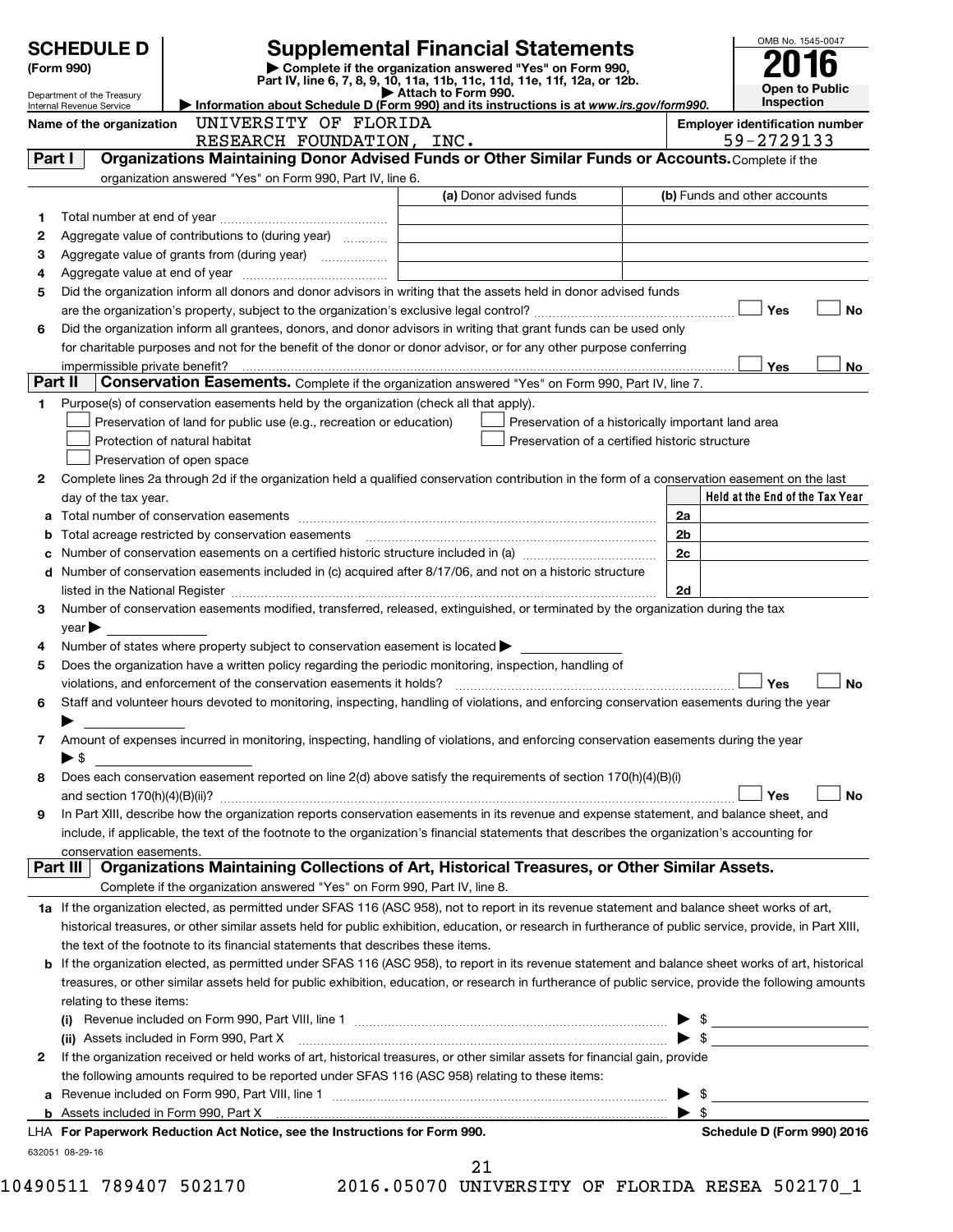|        |                                                                                                                                                                                                                                | UNIVERSITY OF FLORIDA     |                |                                                                                                                                                                                                                               |                 |    |                    |                |                       |
|--------|--------------------------------------------------------------------------------------------------------------------------------------------------------------------------------------------------------------------------------|---------------------------|----------------|-------------------------------------------------------------------------------------------------------------------------------------------------------------------------------------------------------------------------------|-----------------|----|--------------------|----------------|-----------------------|
|        | Schedule D (Form 990) 2016                                                                                                                                                                                                     | RESEARCH FOUNDATION, INC. |                |                                                                                                                                                                                                                               |                 |    | 59-2729133 Page 2  |                |                       |
|        | Part III<br>Organizations Maintaining Collections of Art, Historical Treasures, or Other Similar Assets(continued)                                                                                                             |                           |                |                                                                                                                                                                                                                               |                 |    |                    |                |                       |
| 3      | Using the organization's acquisition, accession, and other records, check any of the following that are a significant use of its collection items                                                                              |                           |                |                                                                                                                                                                                                                               |                 |    |                    |                |                       |
|        | (check all that apply):                                                                                                                                                                                                        |                           |                |                                                                                                                                                                                                                               |                 |    |                    |                |                       |
| a      | Public exhibition                                                                                                                                                                                                              | d                         |                | Loan or exchange programs                                                                                                                                                                                                     |                 |    |                    |                |                       |
| b      | Scholarly research                                                                                                                                                                                                             | e                         |                | Other and the contract of the contract of the contract of the contract of the contract of the contract of the contract of the contract of the contract of the contract of the contract of the contract of the contract of the |                 |    |                    |                |                       |
| c      | Preservation for future generations                                                                                                                                                                                            |                           |                |                                                                                                                                                                                                                               |                 |    |                    |                |                       |
| 4      | Provide a description of the organization's collections and explain how they further the organization's exempt purpose in Part XIII.                                                                                           |                           |                |                                                                                                                                                                                                                               |                 |    |                    |                |                       |
| 5      | During the year, did the organization solicit or receive donations of art, historical treasures, or other similar assets                                                                                                       |                           |                |                                                                                                                                                                                                                               |                 |    |                    |                |                       |
|        |                                                                                                                                                                                                                                |                           |                |                                                                                                                                                                                                                               |                 |    |                    | Yes            | No                    |
|        | Part IV<br><b>Escrow and Custodial Arrangements.</b> Complete if the organization answered "Yes" on Form 990, Part IV, line 9, or                                                                                              |                           |                |                                                                                                                                                                                                                               |                 |    |                    |                |                       |
|        | reported an amount on Form 990, Part X, line 21.                                                                                                                                                                               |                           |                |                                                                                                                                                                                                                               |                 |    |                    |                |                       |
|        | 1a Is the organization an agent, trustee, custodian or other intermediary for contributions or other assets not included                                                                                                       |                           |                |                                                                                                                                                                                                                               |                 |    |                    |                |                       |
|        |                                                                                                                                                                                                                                |                           |                |                                                                                                                                                                                                                               |                 |    |                    | Yes            | $\boxed{\text{X}}$ No |
|        | b If "Yes," explain the arrangement in Part XIII and complete the following table:                                                                                                                                             |                           |                |                                                                                                                                                                                                                               |                 |    |                    |                |                       |
|        |                                                                                                                                                                                                                                |                           |                |                                                                                                                                                                                                                               |                 |    |                    | Amount         |                       |
| с      | Beginning balance                                                                                                                                                                                                              |                           |                |                                                                                                                                                                                                                               |                 | 1c |                    |                |                       |
|        | Additions during the year manufactured and an annual contract of the state of the state of the state of the state of the state of the state of the state of the state of the state of the state of the state of the state of t |                           |                |                                                                                                                                                                                                                               |                 | 1d |                    |                |                       |
| е      |                                                                                                                                                                                                                                |                           |                |                                                                                                                                                                                                                               |                 | 1e |                    |                |                       |
| f      | Distributions during the year measurements and contained a state of the state of the state of the state of the                                                                                                                 |                           |                |                                                                                                                                                                                                                               |                 | 1f |                    |                |                       |
|        | 2a Did the organization include an amount on Form 990, Part X, line 21, for escrow or custodial account liability?                                                                                                             |                           |                |                                                                                                                                                                                                                               |                 |    | $\overline{X}$ Yes |                | No.                   |
|        | <b>b</b> If "Yes," explain the arrangement in Part XIII. Check here if the explanation has been provided on Part XIII                                                                                                          |                           |                |                                                                                                                                                                                                                               |                 |    |                    |                | $\vert X \vert$       |
| Part V | Endowment Funds. Complete if the organization answered "Yes" on Form 990, Part IV, line 10.                                                                                                                                    |                           |                |                                                                                                                                                                                                                               |                 |    |                    |                |                       |
|        |                                                                                                                                                                                                                                |                           | (b) Prior year | (c) Two years back $\vert$ (d) Three years back $\vert$ (e) Four years back                                                                                                                                                   |                 |    |                    |                |                       |
|        |                                                                                                                                                                                                                                | (a) Current year          |                |                                                                                                                                                                                                                               |                 |    |                    |                |                       |
| 1a     | Beginning of year balance <i>manument</i>                                                                                                                                                                                      |                           |                |                                                                                                                                                                                                                               |                 |    |                    |                |                       |
| b      |                                                                                                                                                                                                                                |                           |                |                                                                                                                                                                                                                               |                 |    |                    |                |                       |
| c      | Net investment earnings, gains, and losses                                                                                                                                                                                     |                           |                |                                                                                                                                                                                                                               |                 |    |                    |                |                       |
| d      |                                                                                                                                                                                                                                |                           |                |                                                                                                                                                                                                                               |                 |    |                    |                |                       |
| е      | Other expenditures for facilities                                                                                                                                                                                              |                           |                |                                                                                                                                                                                                                               |                 |    |                    |                |                       |
|        | and programs                                                                                                                                                                                                                   |                           |                |                                                                                                                                                                                                                               |                 |    |                    |                |                       |
| f      |                                                                                                                                                                                                                                |                           |                |                                                                                                                                                                                                                               |                 |    |                    |                |                       |
| g      | End of year balance                                                                                                                                                                                                            |                           |                |                                                                                                                                                                                                                               |                 |    |                    |                |                       |
| 2      | Provide the estimated percentage of the current year end balance (line 1g, column (a)) held as:                                                                                                                                |                           |                |                                                                                                                                                                                                                               |                 |    |                    |                |                       |
| a      | Board designated or quasi-endowment >                                                                                                                                                                                          |                           | $\frac{0}{0}$  |                                                                                                                                                                                                                               |                 |    |                    |                |                       |
| b      | Permanent endowment >                                                                                                                                                                                                          | %                         |                |                                                                                                                                                                                                                               |                 |    |                    |                |                       |
| c      | Temporarily restricted endowment >                                                                                                                                                                                             | %                         |                |                                                                                                                                                                                                                               |                 |    |                    |                |                       |
|        | The percentages on lines 2a, 2b, and 2c should equal 100%                                                                                                                                                                      |                           |                |                                                                                                                                                                                                                               |                 |    |                    |                |                       |
|        | 3a Are there endowment funds not in the possession of the organization that are held and administered for the organization                                                                                                     |                           |                |                                                                                                                                                                                                                               |                 |    |                    |                |                       |
|        | by:                                                                                                                                                                                                                            |                           |                |                                                                                                                                                                                                                               |                 |    |                    |                | Yes<br>No             |
|        |                                                                                                                                                                                                                                |                           |                |                                                                                                                                                                                                                               |                 |    |                    | 3a(i)          |                       |
|        |                                                                                                                                                                                                                                |                           |                |                                                                                                                                                                                                                               |                 |    |                    | 3a(ii)         |                       |
|        |                                                                                                                                                                                                                                |                           |                |                                                                                                                                                                                                                               |                 |    |                    | 3b             |                       |
| 4      | Describe in Part XIII the intended uses of the organization's endowment funds.                                                                                                                                                 |                           |                |                                                                                                                                                                                                                               |                 |    |                    |                |                       |
|        | <b>Part VI</b><br>Land, Buildings, and Equipment.                                                                                                                                                                              |                           |                |                                                                                                                                                                                                                               |                 |    |                    |                |                       |
|        | Complete if the organization answered "Yes" on Form 990, Part IV, line 11a. See Form 990, Part X, line 10.                                                                                                                     |                           |                |                                                                                                                                                                                                                               |                 |    |                    |                |                       |
|        | Description of property                                                                                                                                                                                                        | (a) Cost or other         |                | (b) Cost or other                                                                                                                                                                                                             | (c) Accumulated |    |                    | (d) Book value |                       |
|        |                                                                                                                                                                                                                                | basis (investment)        |                | basis (other)                                                                                                                                                                                                                 | depreciation    |    |                    |                |                       |
|        |                                                                                                                                                                                                                                |                           |                |                                                                                                                                                                                                                               |                 |    |                    |                |                       |
|        |                                                                                                                                                                                                                                |                           |                |                                                                                                                                                                                                                               |                 |    |                    |                |                       |
| c      |                                                                                                                                                                                                                                |                           |                |                                                                                                                                                                                                                               |                 |    |                    |                |                       |
|        |                                                                                                                                                                                                                                |                           |                |                                                                                                                                                                                                                               |                 |    |                    |                |                       |
|        |                                                                                                                                                                                                                                |                           |                |                                                                                                                                                                                                                               |                 |    |                    |                |                       |
|        | Total. Add lines 1a through 1e. (Column (d) must equal Form 990, Part X, column (B), line 10c.).                                                                                                                               |                           |                |                                                                                                                                                                                                                               |                 |    |                    |                | $0$ .                 |

**Schedule D (Form 990) 2016**

632052 08-29-16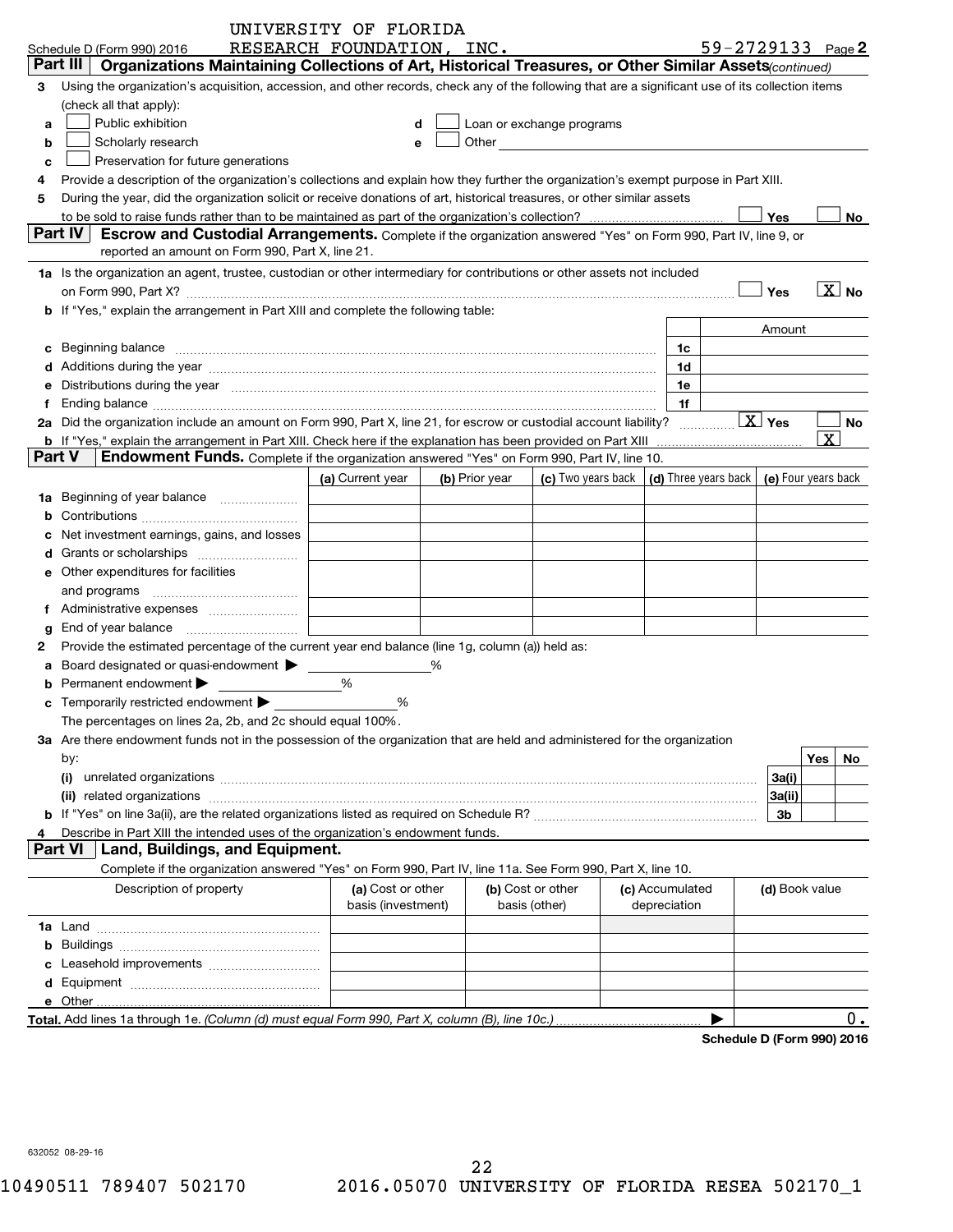| Complete if the organization answered "Yes" on Form 990, Part IV, line 11b. See Form 990, Part X, line 12.<br>(a) Description of security or category (including name of security)<br>(b) Book value<br>(c) Method of valuation: Cost or end-of-year market value<br>(1) Financial derivatives<br>(2) Closely-held equity interests<br>(3) Other<br>(A)<br>(B)<br>(C)<br>(D)<br>(E)<br>(F)<br>(G)<br>(H)<br>Total. (Col. (b) must equal Form 990, Part X, col. (B) line 12.)<br>Part VIII Investments - Program Related.<br>Complete if the organization answered "Yes" on Form 990, Part IV, line 11c. See Form 990, Part X, line 13.<br>(a) Description of investment<br>(b) Book value<br>(c) Method of valuation: Cost or end-of-year market value<br>(1)<br>(2)<br>(3)<br>(4)<br>(5)<br>(6)<br>(7)<br>(8)<br>(9)<br>Total. (Col. (b) must equal Form 990, Part X, col. (B) line 13.)<br><b>Other Assets.</b><br>Part IX<br>Complete if the organization answered "Yes" on Form 990, Part IV, line 11d. See Form 990, Part X, line 15.<br>(a) Description<br>(b) Book value<br>110,200,000.<br>DUE FROM UNIVERSITY OF FLORIDA<br>(1)<br>(2)<br>(3)<br>(4)<br>(5)<br>(6)<br>(7)<br>(8)<br>(9)<br><b>Other Liabilities.</b><br>Part X<br>Complete if the organization answered "Yes" on Form 990, Part IV, line 11e or 11f. See Form 990, Part X, line 25.<br>(a) Description of liability<br>(b) Book value<br>(1)<br>Federal income taxes<br>(2)<br>(3)<br>(4)<br>(5)<br>(6)<br>(7)<br>(8)<br>(9)<br>Total. (Column (b) must equal Form 990, Part X, col. (B) line 25.) | Schedule D (Form 990) 2016<br>Part VII Investments - Other Securities. | RESEARCH FOUNDATION, INC. | $59 - 2729133$ Page 3 |
|-----------------------------------------------------------------------------------------------------------------------------------------------------------------------------------------------------------------------------------------------------------------------------------------------------------------------------------------------------------------------------------------------------------------------------------------------------------------------------------------------------------------------------------------------------------------------------------------------------------------------------------------------------------------------------------------------------------------------------------------------------------------------------------------------------------------------------------------------------------------------------------------------------------------------------------------------------------------------------------------------------------------------------------------------------------------------------------------------------------------------------------------------------------------------------------------------------------------------------------------------------------------------------------------------------------------------------------------------------------------------------------------------------------------------------------------------------------------------------------------------------------------------------------------------------------------------------|------------------------------------------------------------------------|---------------------------|-----------------------|
|                                                                                                                                                                                                                                                                                                                                                                                                                                                                                                                                                                                                                                                                                                                                                                                                                                                                                                                                                                                                                                                                                                                                                                                                                                                                                                                                                                                                                                                                                                                                                                             |                                                                        |                           |                       |
|                                                                                                                                                                                                                                                                                                                                                                                                                                                                                                                                                                                                                                                                                                                                                                                                                                                                                                                                                                                                                                                                                                                                                                                                                                                                                                                                                                                                                                                                                                                                                                             |                                                                        |                           |                       |
|                                                                                                                                                                                                                                                                                                                                                                                                                                                                                                                                                                                                                                                                                                                                                                                                                                                                                                                                                                                                                                                                                                                                                                                                                                                                                                                                                                                                                                                                                                                                                                             |                                                                        |                           |                       |
|                                                                                                                                                                                                                                                                                                                                                                                                                                                                                                                                                                                                                                                                                                                                                                                                                                                                                                                                                                                                                                                                                                                                                                                                                                                                                                                                                                                                                                                                                                                                                                             |                                                                        |                           |                       |
|                                                                                                                                                                                                                                                                                                                                                                                                                                                                                                                                                                                                                                                                                                                                                                                                                                                                                                                                                                                                                                                                                                                                                                                                                                                                                                                                                                                                                                                                                                                                                                             |                                                                        |                           |                       |
|                                                                                                                                                                                                                                                                                                                                                                                                                                                                                                                                                                                                                                                                                                                                                                                                                                                                                                                                                                                                                                                                                                                                                                                                                                                                                                                                                                                                                                                                                                                                                                             |                                                                        |                           |                       |
|                                                                                                                                                                                                                                                                                                                                                                                                                                                                                                                                                                                                                                                                                                                                                                                                                                                                                                                                                                                                                                                                                                                                                                                                                                                                                                                                                                                                                                                                                                                                                                             |                                                                        |                           |                       |
|                                                                                                                                                                                                                                                                                                                                                                                                                                                                                                                                                                                                                                                                                                                                                                                                                                                                                                                                                                                                                                                                                                                                                                                                                                                                                                                                                                                                                                                                                                                                                                             |                                                                        |                           |                       |
|                                                                                                                                                                                                                                                                                                                                                                                                                                                                                                                                                                                                                                                                                                                                                                                                                                                                                                                                                                                                                                                                                                                                                                                                                                                                                                                                                                                                                                                                                                                                                                             |                                                                        |                           |                       |
|                                                                                                                                                                                                                                                                                                                                                                                                                                                                                                                                                                                                                                                                                                                                                                                                                                                                                                                                                                                                                                                                                                                                                                                                                                                                                                                                                                                                                                                                                                                                                                             |                                                                        |                           |                       |
|                                                                                                                                                                                                                                                                                                                                                                                                                                                                                                                                                                                                                                                                                                                                                                                                                                                                                                                                                                                                                                                                                                                                                                                                                                                                                                                                                                                                                                                                                                                                                                             |                                                                        |                           |                       |
|                                                                                                                                                                                                                                                                                                                                                                                                                                                                                                                                                                                                                                                                                                                                                                                                                                                                                                                                                                                                                                                                                                                                                                                                                                                                                                                                                                                                                                                                                                                                                                             |                                                                        |                           |                       |
|                                                                                                                                                                                                                                                                                                                                                                                                                                                                                                                                                                                                                                                                                                                                                                                                                                                                                                                                                                                                                                                                                                                                                                                                                                                                                                                                                                                                                                                                                                                                                                             |                                                                        |                           |                       |
|                                                                                                                                                                                                                                                                                                                                                                                                                                                                                                                                                                                                                                                                                                                                                                                                                                                                                                                                                                                                                                                                                                                                                                                                                                                                                                                                                                                                                                                                                                                                                                             |                                                                        |                           |                       |
|                                                                                                                                                                                                                                                                                                                                                                                                                                                                                                                                                                                                                                                                                                                                                                                                                                                                                                                                                                                                                                                                                                                                                                                                                                                                                                                                                                                                                                                                                                                                                                             |                                                                        |                           |                       |
|                                                                                                                                                                                                                                                                                                                                                                                                                                                                                                                                                                                                                                                                                                                                                                                                                                                                                                                                                                                                                                                                                                                                                                                                                                                                                                                                                                                                                                                                                                                                                                             |                                                                        |                           |                       |
|                                                                                                                                                                                                                                                                                                                                                                                                                                                                                                                                                                                                                                                                                                                                                                                                                                                                                                                                                                                                                                                                                                                                                                                                                                                                                                                                                                                                                                                                                                                                                                             |                                                                        |                           |                       |
|                                                                                                                                                                                                                                                                                                                                                                                                                                                                                                                                                                                                                                                                                                                                                                                                                                                                                                                                                                                                                                                                                                                                                                                                                                                                                                                                                                                                                                                                                                                                                                             |                                                                        |                           |                       |
|                                                                                                                                                                                                                                                                                                                                                                                                                                                                                                                                                                                                                                                                                                                                                                                                                                                                                                                                                                                                                                                                                                                                                                                                                                                                                                                                                                                                                                                                                                                                                                             |                                                                        |                           |                       |
|                                                                                                                                                                                                                                                                                                                                                                                                                                                                                                                                                                                                                                                                                                                                                                                                                                                                                                                                                                                                                                                                                                                                                                                                                                                                                                                                                                                                                                                                                                                                                                             |                                                                        |                           |                       |
|                                                                                                                                                                                                                                                                                                                                                                                                                                                                                                                                                                                                                                                                                                                                                                                                                                                                                                                                                                                                                                                                                                                                                                                                                                                                                                                                                                                                                                                                                                                                                                             |                                                                        |                           |                       |
|                                                                                                                                                                                                                                                                                                                                                                                                                                                                                                                                                                                                                                                                                                                                                                                                                                                                                                                                                                                                                                                                                                                                                                                                                                                                                                                                                                                                                                                                                                                                                                             |                                                                        |                           |                       |
|                                                                                                                                                                                                                                                                                                                                                                                                                                                                                                                                                                                                                                                                                                                                                                                                                                                                                                                                                                                                                                                                                                                                                                                                                                                                                                                                                                                                                                                                                                                                                                             |                                                                        |                           |                       |
|                                                                                                                                                                                                                                                                                                                                                                                                                                                                                                                                                                                                                                                                                                                                                                                                                                                                                                                                                                                                                                                                                                                                                                                                                                                                                                                                                                                                                                                                                                                                                                             |                                                                        |                           |                       |
|                                                                                                                                                                                                                                                                                                                                                                                                                                                                                                                                                                                                                                                                                                                                                                                                                                                                                                                                                                                                                                                                                                                                                                                                                                                                                                                                                                                                                                                                                                                                                                             |                                                                        |                           |                       |
|                                                                                                                                                                                                                                                                                                                                                                                                                                                                                                                                                                                                                                                                                                                                                                                                                                                                                                                                                                                                                                                                                                                                                                                                                                                                                                                                                                                                                                                                                                                                                                             |                                                                        |                           |                       |
|                                                                                                                                                                                                                                                                                                                                                                                                                                                                                                                                                                                                                                                                                                                                                                                                                                                                                                                                                                                                                                                                                                                                                                                                                                                                                                                                                                                                                                                                                                                                                                             |                                                                        |                           |                       |
|                                                                                                                                                                                                                                                                                                                                                                                                                                                                                                                                                                                                                                                                                                                                                                                                                                                                                                                                                                                                                                                                                                                                                                                                                                                                                                                                                                                                                                                                                                                                                                             |                                                                        |                           |                       |
|                                                                                                                                                                                                                                                                                                                                                                                                                                                                                                                                                                                                                                                                                                                                                                                                                                                                                                                                                                                                                                                                                                                                                                                                                                                                                                                                                                                                                                                                                                                                                                             |                                                                        |                           |                       |
|                                                                                                                                                                                                                                                                                                                                                                                                                                                                                                                                                                                                                                                                                                                                                                                                                                                                                                                                                                                                                                                                                                                                                                                                                                                                                                                                                                                                                                                                                                                                                                             |                                                                        |                           |                       |
|                                                                                                                                                                                                                                                                                                                                                                                                                                                                                                                                                                                                                                                                                                                                                                                                                                                                                                                                                                                                                                                                                                                                                                                                                                                                                                                                                                                                                                                                                                                                                                             |                                                                        |                           |                       |
|                                                                                                                                                                                                                                                                                                                                                                                                                                                                                                                                                                                                                                                                                                                                                                                                                                                                                                                                                                                                                                                                                                                                                                                                                                                                                                                                                                                                                                                                                                                                                                             |                                                                        |                           |                       |
|                                                                                                                                                                                                                                                                                                                                                                                                                                                                                                                                                                                                                                                                                                                                                                                                                                                                                                                                                                                                                                                                                                                                                                                                                                                                                                                                                                                                                                                                                                                                                                             |                                                                        |                           |                       |
|                                                                                                                                                                                                                                                                                                                                                                                                                                                                                                                                                                                                                                                                                                                                                                                                                                                                                                                                                                                                                                                                                                                                                                                                                                                                                                                                                                                                                                                                                                                                                                             |                                                                        |                           |                       |
|                                                                                                                                                                                                                                                                                                                                                                                                                                                                                                                                                                                                                                                                                                                                                                                                                                                                                                                                                                                                                                                                                                                                                                                                                                                                                                                                                                                                                                                                                                                                                                             |                                                                        |                           |                       |
|                                                                                                                                                                                                                                                                                                                                                                                                                                                                                                                                                                                                                                                                                                                                                                                                                                                                                                                                                                                                                                                                                                                                                                                                                                                                                                                                                                                                                                                                                                                                                                             |                                                                        |                           |                       |
|                                                                                                                                                                                                                                                                                                                                                                                                                                                                                                                                                                                                                                                                                                                                                                                                                                                                                                                                                                                                                                                                                                                                                                                                                                                                                                                                                                                                                                                                                                                                                                             |                                                                        |                           |                       |
|                                                                                                                                                                                                                                                                                                                                                                                                                                                                                                                                                                                                                                                                                                                                                                                                                                                                                                                                                                                                                                                                                                                                                                                                                                                                                                                                                                                                                                                                                                                                                                             |                                                                        |                           |                       |
|                                                                                                                                                                                                                                                                                                                                                                                                                                                                                                                                                                                                                                                                                                                                                                                                                                                                                                                                                                                                                                                                                                                                                                                                                                                                                                                                                                                                                                                                                                                                                                             |                                                                        |                           |                       |
|                                                                                                                                                                                                                                                                                                                                                                                                                                                                                                                                                                                                                                                                                                                                                                                                                                                                                                                                                                                                                                                                                                                                                                                                                                                                                                                                                                                                                                                                                                                                                                             |                                                                        |                           |                       |
|                                                                                                                                                                                                                                                                                                                                                                                                                                                                                                                                                                                                                                                                                                                                                                                                                                                                                                                                                                                                                                                                                                                                                                                                                                                                                                                                                                                                                                                                                                                                                                             |                                                                        |                           |                       |
|                                                                                                                                                                                                                                                                                                                                                                                                                                                                                                                                                                                                                                                                                                                                                                                                                                                                                                                                                                                                                                                                                                                                                                                                                                                                                                                                                                                                                                                                                                                                                                             |                                                                        |                           | 110,200,000.          |
|                                                                                                                                                                                                                                                                                                                                                                                                                                                                                                                                                                                                                                                                                                                                                                                                                                                                                                                                                                                                                                                                                                                                                                                                                                                                                                                                                                                                                                                                                                                                                                             |                                                                        |                           |                       |
|                                                                                                                                                                                                                                                                                                                                                                                                                                                                                                                                                                                                                                                                                                                                                                                                                                                                                                                                                                                                                                                                                                                                                                                                                                                                                                                                                                                                                                                                                                                                                                             |                                                                        |                           |                       |
|                                                                                                                                                                                                                                                                                                                                                                                                                                                                                                                                                                                                                                                                                                                                                                                                                                                                                                                                                                                                                                                                                                                                                                                                                                                                                                                                                                                                                                                                                                                                                                             |                                                                        |                           |                       |
|                                                                                                                                                                                                                                                                                                                                                                                                                                                                                                                                                                                                                                                                                                                                                                                                                                                                                                                                                                                                                                                                                                                                                                                                                                                                                                                                                                                                                                                                                                                                                                             |                                                                        |                           |                       |
|                                                                                                                                                                                                                                                                                                                                                                                                                                                                                                                                                                                                                                                                                                                                                                                                                                                                                                                                                                                                                                                                                                                                                                                                                                                                                                                                                                                                                                                                                                                                                                             |                                                                        |                           |                       |
|                                                                                                                                                                                                                                                                                                                                                                                                                                                                                                                                                                                                                                                                                                                                                                                                                                                                                                                                                                                                                                                                                                                                                                                                                                                                                                                                                                                                                                                                                                                                                                             |                                                                        |                           |                       |
|                                                                                                                                                                                                                                                                                                                                                                                                                                                                                                                                                                                                                                                                                                                                                                                                                                                                                                                                                                                                                                                                                                                                                                                                                                                                                                                                                                                                                                                                                                                                                                             |                                                                        |                           |                       |
|                                                                                                                                                                                                                                                                                                                                                                                                                                                                                                                                                                                                                                                                                                                                                                                                                                                                                                                                                                                                                                                                                                                                                                                                                                                                                                                                                                                                                                                                                                                                                                             |                                                                        |                           |                       |
|                                                                                                                                                                                                                                                                                                                                                                                                                                                                                                                                                                                                                                                                                                                                                                                                                                                                                                                                                                                                                                                                                                                                                                                                                                                                                                                                                                                                                                                                                                                                                                             |                                                                        |                           |                       |
|                                                                                                                                                                                                                                                                                                                                                                                                                                                                                                                                                                                                                                                                                                                                                                                                                                                                                                                                                                                                                                                                                                                                                                                                                                                                                                                                                                                                                                                                                                                                                                             |                                                                        |                           |                       |
|                                                                                                                                                                                                                                                                                                                                                                                                                                                                                                                                                                                                                                                                                                                                                                                                                                                                                                                                                                                                                                                                                                                                                                                                                                                                                                                                                                                                                                                                                                                                                                             |                                                                        |                           |                       |
|                                                                                                                                                                                                                                                                                                                                                                                                                                                                                                                                                                                                                                                                                                                                                                                                                                                                                                                                                                                                                                                                                                                                                                                                                                                                                                                                                                                                                                                                                                                                                                             |                                                                        |                           |                       |
|                                                                                                                                                                                                                                                                                                                                                                                                                                                                                                                                                                                                                                                                                                                                                                                                                                                                                                                                                                                                                                                                                                                                                                                                                                                                                                                                                                                                                                                                                                                                                                             |                                                                        |                           |                       |
|                                                                                                                                                                                                                                                                                                                                                                                                                                                                                                                                                                                                                                                                                                                                                                                                                                                                                                                                                                                                                                                                                                                                                                                                                                                                                                                                                                                                                                                                                                                                                                             |                                                                        |                           |                       |
| 2. Liability for uncertain tax positions. In Part XIII, provide the text of the footnote to the organization's financial statements that reports the                                                                                                                                                                                                                                                                                                                                                                                                                                                                                                                                                                                                                                                                                                                                                                                                                                                                                                                                                                                                                                                                                                                                                                                                                                                                                                                                                                                                                        |                                                                        |                           |                       |

**Schedule D (Form 990) 2016**

632053 08-29-16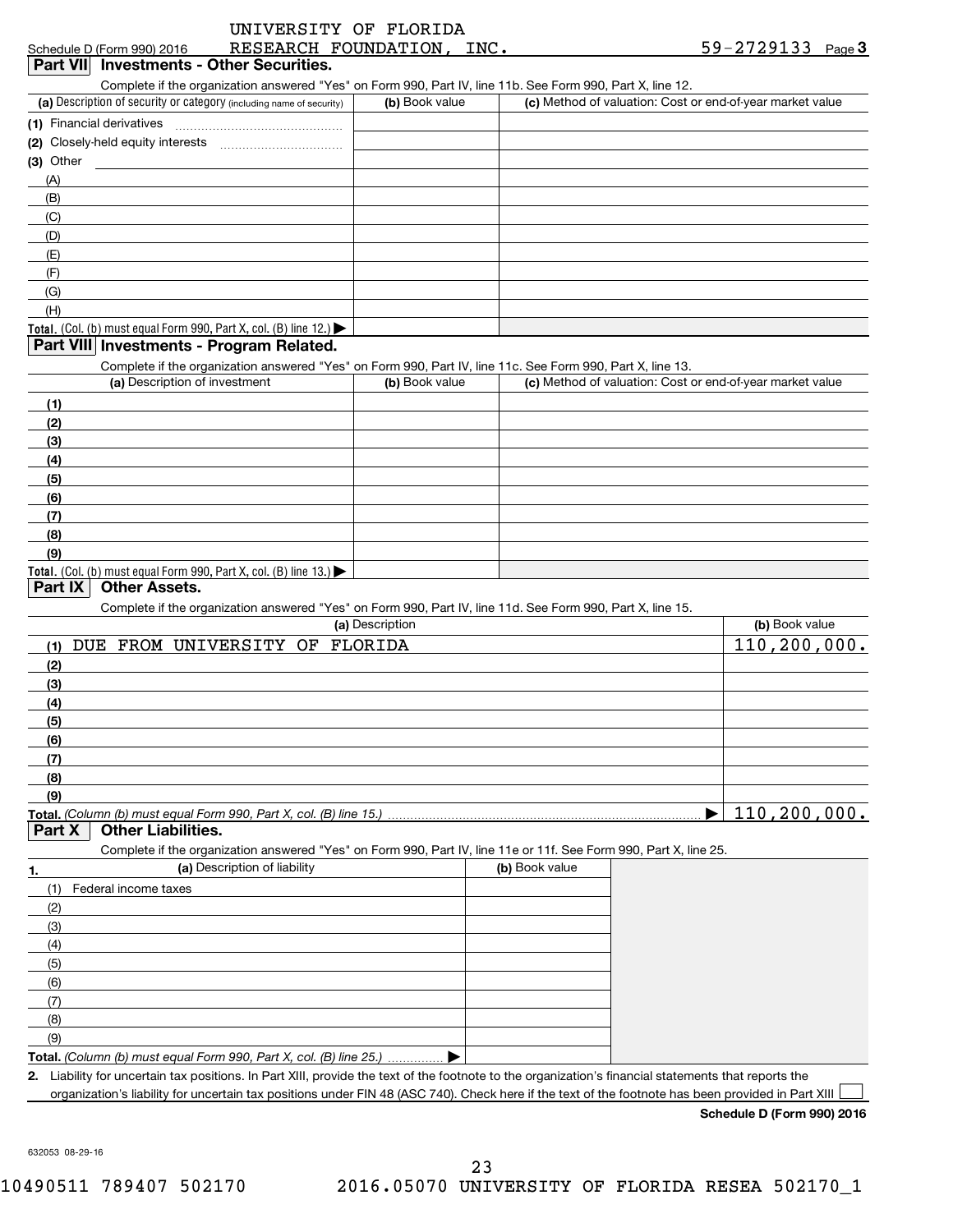**4**

|    | RESEARCH FOUNDATION, INC.<br>Schedule D (Form 990) 2016                                                                                                                                                                             |                |         |                | 59-2729133 Page 4           |
|----|-------------------------------------------------------------------------------------------------------------------------------------------------------------------------------------------------------------------------------------|----------------|---------|----------------|-----------------------------|
|    | Part XI<br>Reconciliation of Revenue per Audited Financial Statements With Revenue per Return.                                                                                                                                      |                |         |                |                             |
|    | Complete if the organization answered "Yes" on Form 990, Part IV, line 12a.                                                                                                                                                         |                |         |                |                             |
| 1  | Total revenue, gains, and other support per audited financial statements                                                                                                                                                            |                |         | $\blacksquare$ | 35,497,692.                 |
| 2  | Amounts included on line 1 but not on Form 990, Part VIII, line 12:                                                                                                                                                                 |                |         |                |                             |
| a  |                                                                                                                                                                                                                                     | 2a             | 34,775. |                |                             |
|    |                                                                                                                                                                                                                                     | 2 <sub>b</sub> |         |                |                             |
|    | Recoveries of prior year grants [11,111] [11] Recoveries of prior year grants [11] [11] Recoveries of prior year grants                                                                                                             | 2c             | 30,887. |                |                             |
| d  | Other (Describe in Part XIII.) <b>2006</b> 2007 2010 2010 2010 2010 2011 2012 2013 2014 2015 2016 2017 2018 2019 2016 2016 2017 2018 2019 2016 2017 2018 2019 2016 2017 2018 2019 2018 2019 2016 2017 2018 2019 2018 2019 2018 2019 | 2d             |         |                |                             |
| е  | Add lines 2a through 2d <b>manufactures</b> in the contract of the state of the state of the state of the state of the state of the state of the state of the state of the state of the state of the state of the state of the stat |                |         | 2e             | 65,662.                     |
| з. |                                                                                                                                                                                                                                     |                |         | $\mathbf{3}$   | 35,432,030.                 |
| 4  | Amounts included on Form 990, Part VIII, line 12, but not on line 1:                                                                                                                                                                |                |         |                |                             |
|    |                                                                                                                                                                                                                                     | 4a             |         |                |                             |
| b  |                                                                                                                                                                                                                                     | 4 <sub>b</sub> |         |                |                             |
|    | Add lines 4a and 4b                                                                                                                                                                                                                 |                |         | 4c             | υ.                          |
|    | Total revenue. Add lines 3 and 4c. (This must equal Form 990, Part I, line 12.)                                                                                                                                                     |                |         | 5              | $\overline{35, 432, 030}$ . |
|    | Part XII   Reconciliation of Expenses per Audited Financial Statements With Expenses per Return.                                                                                                                                    |                |         |                |                             |
|    | Complete if the organization answered "Yes" on Form 990, Part IV, line 12a.                                                                                                                                                         |                |         |                |                             |
|    |                                                                                                                                                                                                                                     |                |         |                |                             |
| 1  |                                                                                                                                                                                                                                     |                |         |                | $1 \mid 33,716,772.$        |
| 2  | Amounts included on line 1 but not on Form 990, Part IX, line 25:                                                                                                                                                                   |                |         |                |                             |
|    |                                                                                                                                                                                                                                     |                |         |                |                             |
| b  |                                                                                                                                                                                                                                     | 2 <sub>b</sub> |         |                |                             |
|    |                                                                                                                                                                                                                                     | 2 <sub>c</sub> |         |                |                             |
|    |                                                                                                                                                                                                                                     | 2d             |         |                |                             |
| e  | Add lines 2a through 2d <b>manufactures</b> in the contract of the state of the state of the state of the state of the state of the state of the state of the state of the state of the state of the state of the state of the stat |                |         | 2e             |                             |
| 3  |                                                                                                                                                                                                                                     |                |         | $\mathbf{3}$   | 33,716,772.                 |
| 4  | Amounts included on Form 990, Part IX, line 25, but not on line 1:                                                                                                                                                                  |                |         |                |                             |
| a  | Investment expenses not included on Form 990, Part VIII, line 7b [11, 111, 111, 111]                                                                                                                                                | 4a             |         |                |                             |
| b. | Other (Describe in Part XIII.) [100] [2010] [2010] [2010] [2010] [2010] [2010] [2010] [2010] [2010] [2010] [20                                                                                                                      | 4 <sub>b</sub> |         |                |                             |
|    | Add lines 4a and 4b                                                                                                                                                                                                                 |                |         | 4c             |                             |
|    | Part XIII Supplemental Information.                                                                                                                                                                                                 |                |         | 5              | 33,716,                     |

Provide the descriptions required for Part II, lines 3, 5, and 9; Part III, lines 1a and 4; Part IV, lines 1b and 2b; Part V, line 4; Part X, line 2; Part XI, lines 2d and 4b; and Part XII, lines 2d and 4b. Also complete this part to provide any additional information.

## PART IV, LINE 2B:

### THE ORGANIZATION HOLDS FUNDS IN CUSTODIAL ARRANGEMENT FOR THE COLLEGES

WITHIN THE UNIVERSITY OF FLORIDA.

632054 08-29-16

**Schedule D (Form 990) 2016**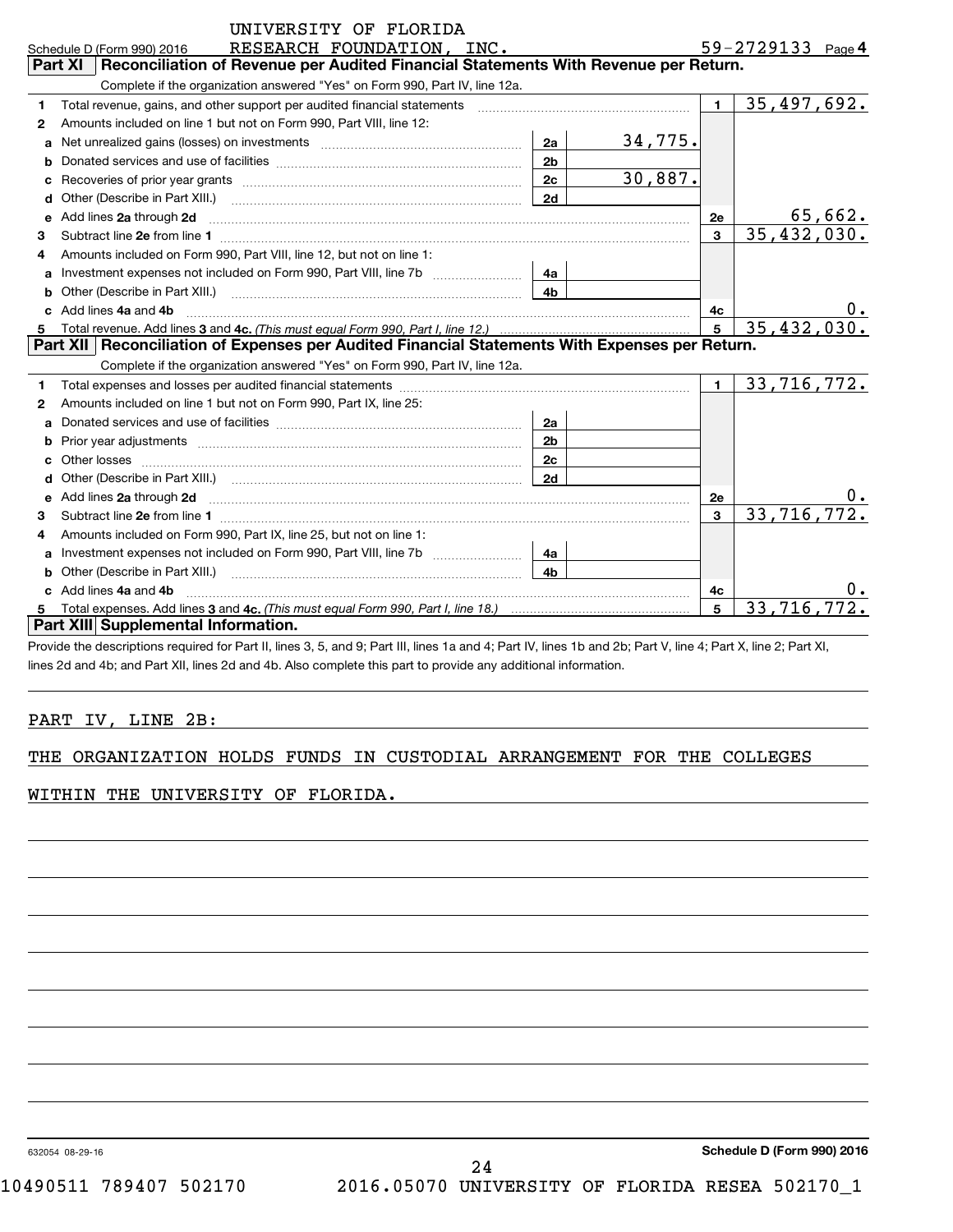| <b>SCHEDULE I</b><br>(Form 990)                                   |                                                                                                                                                                                                                                                                                           |            | <b>Grants and Other Assistance to Organizations,</b><br>Governments, and Individuals in the United States<br>Complete if the organization answered "Yes" on Form 990, Part IV, line 21 or 22. |                             |                                         |                                                                |                                          | OMB No. 1545-0047<br>2016                           |  |  |  |  |
|-------------------------------------------------------------------|-------------------------------------------------------------------------------------------------------------------------------------------------------------------------------------------------------------------------------------------------------------------------------------------|------------|-----------------------------------------------------------------------------------------------------------------------------------------------------------------------------------------------|-----------------------------|-----------------------------------------|----------------------------------------------------------------|------------------------------------------|-----------------------------------------------------|--|--|--|--|
| Department of the Treasury<br>Internal Revenue Service            | Attach to Form 990.<br>Information about Schedule I (Form 990) and its instructions is at www.irs.gov/form990.                                                                                                                                                                            |            |                                                                                                                                                                                               |                             |                                         |                                                                |                                          |                                                     |  |  |  |  |
| Name of the organization                                          | UNIVERSITY OF FLORIDA<br>RESEARCH FOUNDATION, INC.                                                                                                                                                                                                                                        |            |                                                                                                                                                                                               |                             |                                         |                                                                |                                          | <b>Employer identification number</b><br>59-2729133 |  |  |  |  |
| Part I                                                            | <b>General Information on Grants and Assistance</b>                                                                                                                                                                                                                                       |            |                                                                                                                                                                                               |                             |                                         |                                                                |                                          |                                                     |  |  |  |  |
| 1.<br>$\mathbf{2}$                                                | Does the organization maintain records to substantiate the amount of the grants or assistance, the grantees' eligibility for the grants or assistance, and the selection<br>Describe in Part IV the organization's procedures for monitoring the use of grant funds in the United States. |            |                                                                                                                                                                                               |                             |                                         |                                                                |                                          | $\overline{X}$ Yes<br>N <sub>o</sub>                |  |  |  |  |
| Part II                                                           | Grants and Other Assistance to Domestic Organizations and Domestic Governments. Complete if the organization answered "Yes" on Form 990, Part IV, line 21, for any<br>recipient that received more than \$5,000. Part II can be duplicated if additional space is needed.                 |            |                                                                                                                                                                                               |                             |                                         |                                                                |                                          |                                                     |  |  |  |  |
|                                                                   | 1 (a) Name and address of organization<br>or government                                                                                                                                                                                                                                   | $(b)$ EIN  | (c) IRC section<br>(if applicable)                                                                                                                                                            | (d) Amount of<br>cash grant | (e) Amount of<br>non-cash<br>assistance | (f) Method of<br>valuation (book,<br>FMV, appraisal,<br>other) | (g) Description of<br>noncash assistance | (h) Purpose of grant<br>or assistance               |  |  |  |  |
| UNIVERSITY OF FLORIDA<br>P.O. BOX 114000<br>GAINESVILLE, FL 32611 |                                                                                                                                                                                                                                                                                           | 59-6002052 | 115                                                                                                                                                                                           | 4,470,331                   | $\mathbf 0$                             |                                                                |                                          | RESEARCH & DEVELOPMENT                              |  |  |  |  |
|                                                                   |                                                                                                                                                                                                                                                                                           |            |                                                                                                                                                                                               |                             |                                         |                                                                |                                          |                                                     |  |  |  |  |
|                                                                   |                                                                                                                                                                                                                                                                                           |            |                                                                                                                                                                                               |                             |                                         |                                                                |                                          |                                                     |  |  |  |  |
|                                                                   |                                                                                                                                                                                                                                                                                           |            |                                                                                                                                                                                               |                             |                                         |                                                                |                                          |                                                     |  |  |  |  |
|                                                                   |                                                                                                                                                                                                                                                                                           |            |                                                                                                                                                                                               |                             |                                         |                                                                |                                          |                                                     |  |  |  |  |
|                                                                   |                                                                                                                                                                                                                                                                                           |            |                                                                                                                                                                                               |                             |                                         |                                                                |                                          |                                                     |  |  |  |  |
| $\mathbf{2}$<br>3                                                 | Enter total number of other organizations listed in the line 1 table<br>LHA For Paperwork Reduction Act Notice, see the Instructions for Form 990.                                                                                                                                        |            |                                                                                                                                                                                               |                             |                                         |                                                                |                                          | 1.<br>Schedule I (Form 990) (2016)                  |  |  |  |  |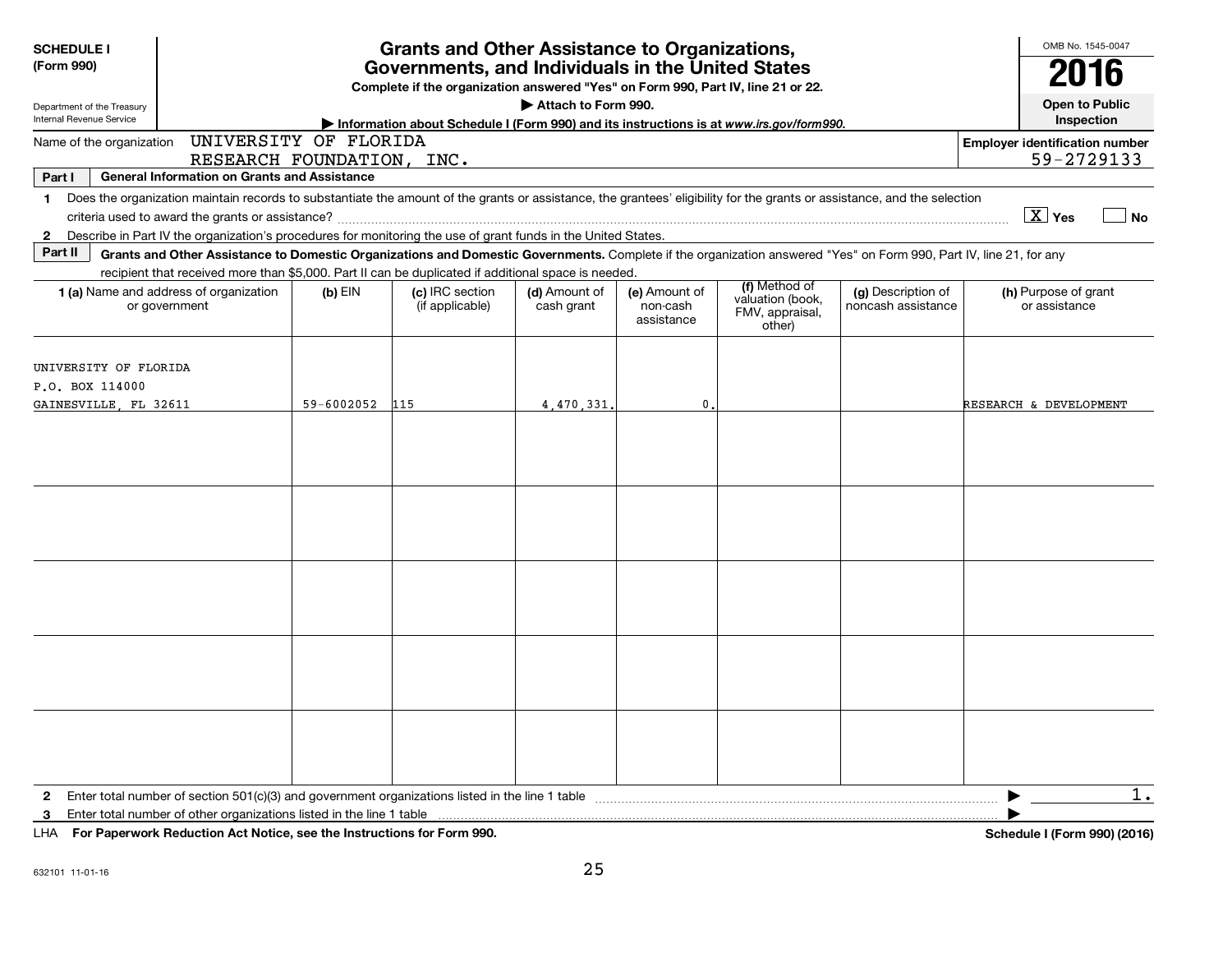| UNIVERSITY OF FLORIDA |  |
|-----------------------|--|
|-----------------------|--|

) RESEARCH FOUNDATION, INC.  $\rho_{\text{age}}$  59-2729133 Page

**2**

**Part III Grants and Other Assistance to Domestic Individuals.** Complete if the organization answered "Yes" on Form 990, Part IV, line 22.Part III can be duplicated if additional space is needed.

| (a) Type of grant or assistance                                                                                                          | (b) Number of<br>recipients | (c) Amount of<br>cash grant | (d) Amount of non-<br>cash assistance | (e) Method of valuation<br>(book, FMV, appraisal, other) | (f) Description of noncash assistance |
|------------------------------------------------------------------------------------------------------------------------------------------|-----------------------------|-----------------------------|---------------------------------------|----------------------------------------------------------|---------------------------------------|
|                                                                                                                                          |                             |                             |                                       |                                                          |                                       |
|                                                                                                                                          |                             |                             |                                       |                                                          |                                       |
|                                                                                                                                          |                             |                             |                                       |                                                          |                                       |
|                                                                                                                                          |                             |                             |                                       |                                                          |                                       |
|                                                                                                                                          |                             |                             |                                       |                                                          |                                       |
|                                                                                                                                          |                             |                             |                                       |                                                          |                                       |
|                                                                                                                                          |                             |                             |                                       |                                                          |                                       |
|                                                                                                                                          |                             |                             |                                       |                                                          |                                       |
|                                                                                                                                          |                             |                             |                                       |                                                          |                                       |
|                                                                                                                                          |                             |                             |                                       |                                                          |                                       |
| Dent BL Country and the Country Devide the information mention in Deat Line O. Deat III asking (b), and any other additional information |                             |                             |                                       |                                                          |                                       |

**Part IV Supplemental Information.** Provide the information required in Part I, line 2; Part III, column (b); and any other additional information.

PART I, LINE 2:

Schedule I (Form 990) (2016)

GRANTS AND ASSISTANCE TO THE UNIVERISTY OF FLORIDA ARE PROVIDED BASED ON

CONTRACTS, AGREEMENTS AND OTHER PROPERLY APPROVED METHODS. FUNDS

DISTRIBUTED ARE USED IN ACCORDANCE WITH DESIGNATED PURPOSES AND INTERNALLY

MANAGED BY THE UNIVERISTY OF FLORIDA UPON RECEIPT FROM THE GRANTING

ORGANIZATION.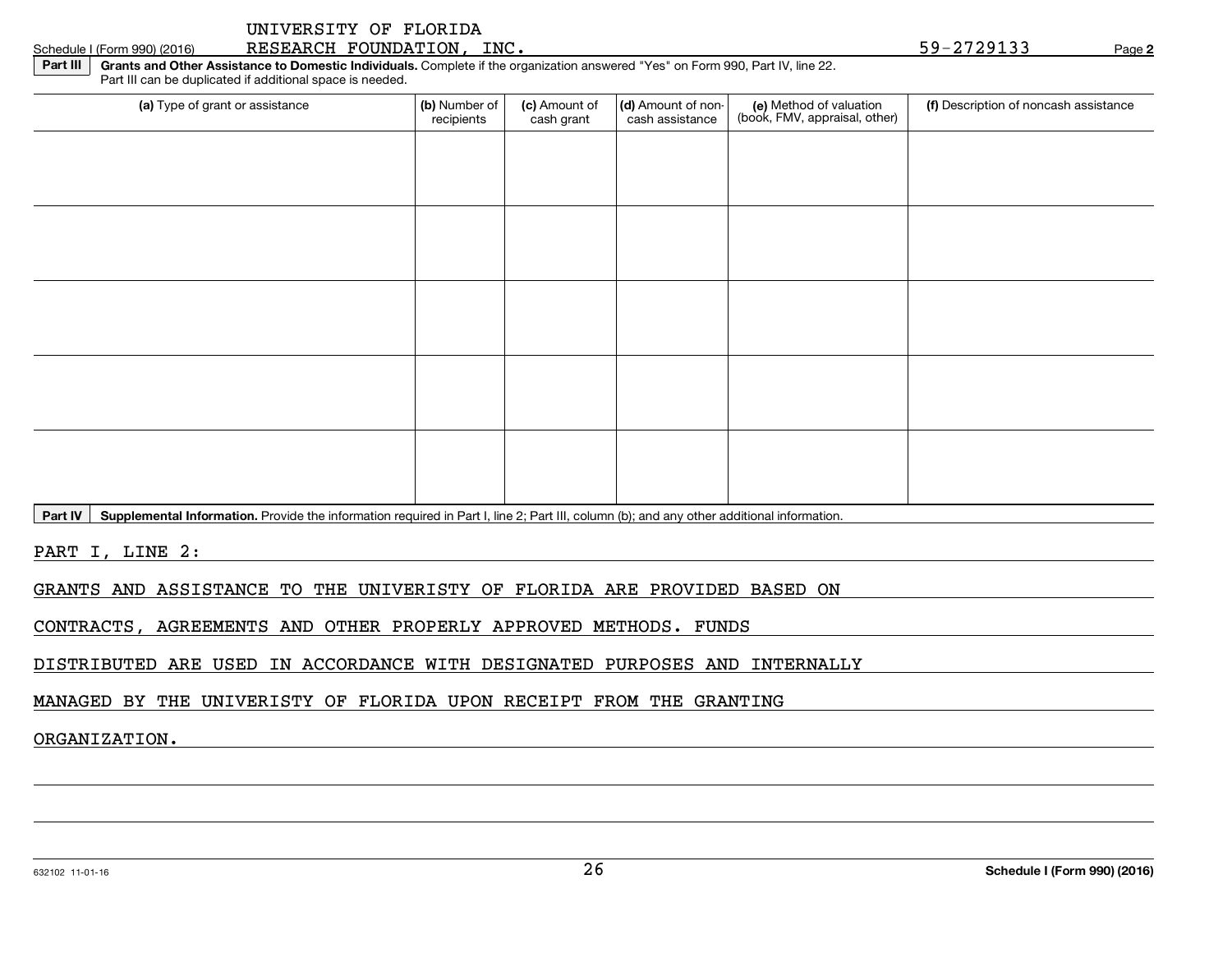|   | <b>SCHEDULE J</b>                                    | <b>Compensation Information</b>                                                                                           |                                       | OMB No. 1545-0047            |               |  |  |  |  |
|---|------------------------------------------------------|---------------------------------------------------------------------------------------------------------------------------|---------------------------------------|------------------------------|---------------|--|--|--|--|
|   | (Form 990)                                           | For certain Officers, Directors, Trustees, Key Employees, and Highest                                                     |                                       | 2016                         |               |  |  |  |  |
|   |                                                      | <b>Compensated Employees</b><br>Complete if the organization answered "Yes" on Form 990, Part IV, line 23.                |                                       |                              |               |  |  |  |  |
|   | Department of the Treasury                           | Attach to Form 990.                                                                                                       |                                       | Open to Public<br>Inspection |               |  |  |  |  |
|   | Internal Revenue Service<br>Name of the organization | Information about Schedule J (Form 990) and its instructions is at www.irs.gov/form990.<br>UNIVERSITY OF FLORIDA          | <b>Employer identification number</b> |                              |               |  |  |  |  |
|   |                                                      | RESEARCH FOUNDATION, INC.                                                                                                 | 59-2729133                            |                              |               |  |  |  |  |
|   | Part I                                               | <b>Questions Regarding Compensation</b>                                                                                   |                                       |                              |               |  |  |  |  |
|   |                                                      |                                                                                                                           |                                       | Yes                          | No            |  |  |  |  |
|   |                                                      | 1a Check the appropriate box(es) if the organization provided any of the following to or for a person listed on Form 990, |                                       |                              |               |  |  |  |  |
|   |                                                      | Part VII, Section A, line 1a. Complete Part III to provide any relevant information regarding these items.                |                                       |                              |               |  |  |  |  |
|   | First-class or charter travel                        | Housing allowance or residence for personal use                                                                           |                                       |                              |               |  |  |  |  |
|   | Travel for companions                                | Payments for business use of personal residence                                                                           |                                       |                              |               |  |  |  |  |
|   |                                                      | Tax indemnification and gross-up payments<br>Health or social club dues or initiation fees                                |                                       |                              |               |  |  |  |  |
|   |                                                      | Discretionary spending account<br>Personal services (such as, maid, chauffeur, chef)                                      |                                       |                              |               |  |  |  |  |
|   |                                                      |                                                                                                                           |                                       |                              |               |  |  |  |  |
|   |                                                      | <b>b</b> If any of the boxes on line 1a are checked, did the organization follow a written policy regarding payment or    |                                       |                              |               |  |  |  |  |
|   |                                                      |                                                                                                                           | 1b                                    |                              |               |  |  |  |  |
| 2 |                                                      | Did the organization require substantiation prior to reimbursing or allowing expenses incurred by all directors,          |                                       |                              |               |  |  |  |  |
|   |                                                      |                                                                                                                           | $\mathbf{2}$                          |                              |               |  |  |  |  |
|   |                                                      |                                                                                                                           |                                       |                              |               |  |  |  |  |
| З |                                                      | Indicate which, if any, of the following the filing organization used to establish the compensation of the organization's |                                       |                              |               |  |  |  |  |
|   |                                                      | CEO/Executive Director. Check all that apply. Do not check any boxes for methods used by a related organization to        |                                       |                              |               |  |  |  |  |
|   |                                                      | establish compensation of the CEO/Executive Director, but explain in Part III.                                            |                                       |                              |               |  |  |  |  |
|   | Compensation committee                               | Written employment contract                                                                                               |                                       |                              |               |  |  |  |  |
|   |                                                      | Independent compensation consultant<br>Compensation survey or study                                                       |                                       |                              |               |  |  |  |  |
|   |                                                      | Form 990 of other organizations<br>Approval by the board or compensation committee                                        |                                       |                              |               |  |  |  |  |
|   |                                                      |                                                                                                                           |                                       |                              |               |  |  |  |  |
| 4 |                                                      | During the year, did any person listed on Form 990, Part VII, Section A, line 1a, with respect to the filing              |                                       |                              |               |  |  |  |  |
|   |                                                      | organization or a related organization:                                                                                   |                                       |                              |               |  |  |  |  |
| a |                                                      | Receive a severance payment or change-of-control payment?                                                                 | 4a                                    |                              | <u>x</u>      |  |  |  |  |
| b |                                                      |                                                                                                                           | 4b                                    |                              | $\mathbf{x}$  |  |  |  |  |
|   |                                                      |                                                                                                                           | 4c                                    |                              | X             |  |  |  |  |
|   |                                                      | If "Yes" to any of lines 4a-c, list the persons and provide the applicable amounts for each item in Part III.             |                                       |                              |               |  |  |  |  |
|   |                                                      |                                                                                                                           |                                       |                              |               |  |  |  |  |
|   |                                                      | Only section 501(c)(3), 501(c)(4), and 501(c)(29) organizations must complete lines 5-9.                                  |                                       |                              |               |  |  |  |  |
|   |                                                      | For persons listed on Form 990, Part VII, Section A, line 1a, did the organization pay or accrue any compensation         |                                       |                              |               |  |  |  |  |
|   | contingent on the revenues of:                       |                                                                                                                           |                                       |                              |               |  |  |  |  |
|   |                                                      |                                                                                                                           | 5a                                    |                              | <u>x</u>      |  |  |  |  |
|   |                                                      |                                                                                                                           | 5b                                    |                              | X             |  |  |  |  |
|   |                                                      | If "Yes" on line 5a or 5b, describe in Part III.                                                                          |                                       |                              |               |  |  |  |  |
|   |                                                      | 6 For persons listed on Form 990, Part VII, Section A, line 1a, did the organization pay or accrue any compensation       |                                       |                              |               |  |  |  |  |
|   | contingent on the net earnings of:                   |                                                                                                                           |                                       |                              |               |  |  |  |  |
|   |                                                      |                                                                                                                           | 6a                                    |                              | <u>x</u><br>X |  |  |  |  |
|   |                                                      | If "Yes" on line 6a or 6b, describe in Part III.                                                                          | 6b                                    |                              |               |  |  |  |  |
|   |                                                      | 7 For persons listed on Form 990, Part VII, Section A, line 1a, did the organization provide any nonfixed payments        |                                       |                              |               |  |  |  |  |
|   |                                                      |                                                                                                                           | 7                                     |                              | x             |  |  |  |  |
| 8 |                                                      | Were any amounts reported on Form 990, Part VII, paid or accrued pursuant to a contract that was subject to the           |                                       |                              |               |  |  |  |  |
|   |                                                      |                                                                                                                           | 8                                     |                              | x             |  |  |  |  |
| 9 |                                                      | If "Yes" on line 8, did the organization also follow the rebuttable presumption procedure described in                    |                                       |                              |               |  |  |  |  |
|   | Regulations section 53.4958-6(c)?                    |                                                                                                                           | 9                                     |                              |               |  |  |  |  |
|   |                                                      | LHA For Paperwork Reduction Act Notice, see the Instructions for Form 990.                                                | Schedule J (Form 990) 2016            |                              |               |  |  |  |  |

632111 09-09-16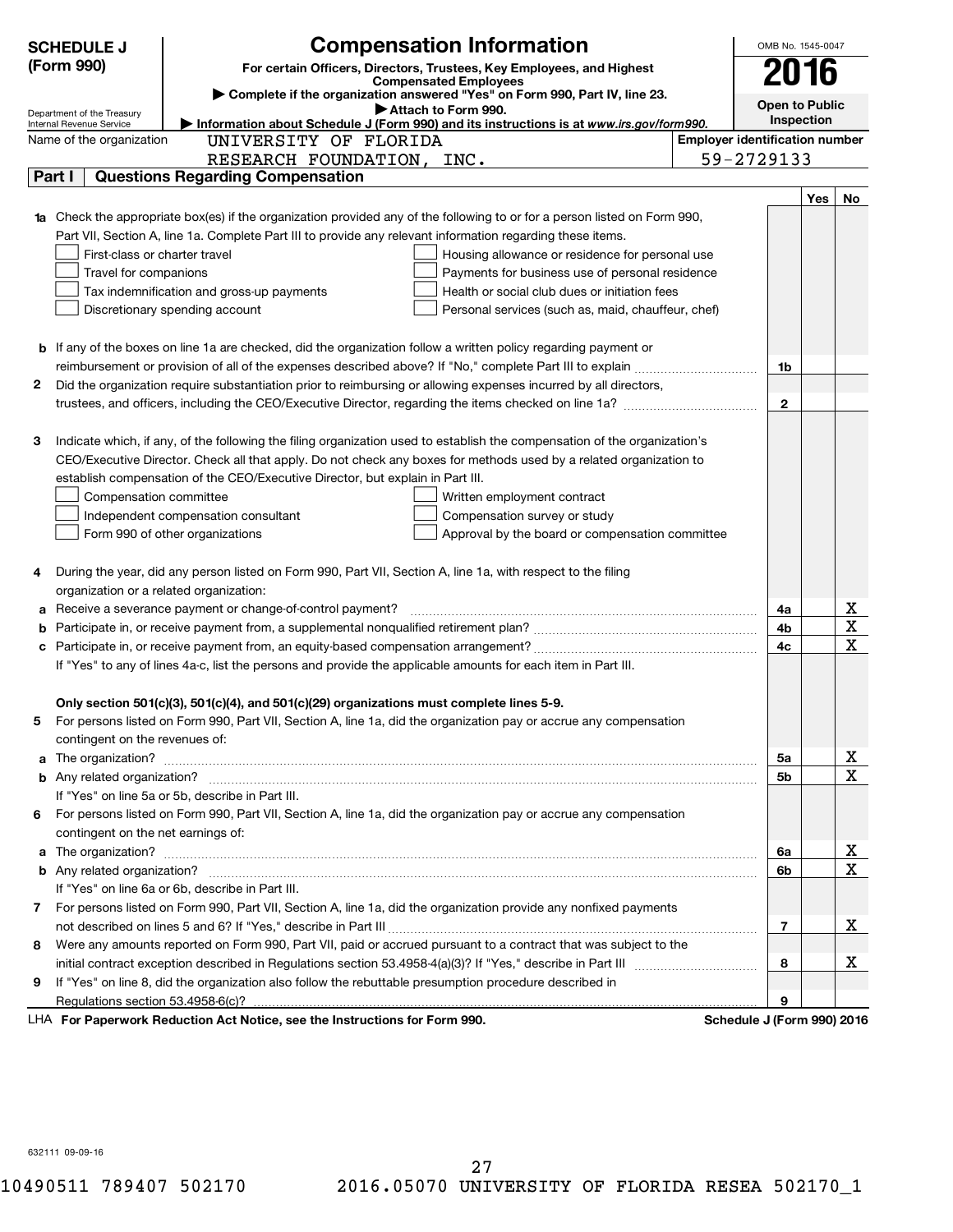#### 6 RESEARCH FOUNDATION, INC. 59-2729133 Rage

#### **Part II Officers, Directors, Trustees, Key Employees, and Highest Compensated Employees.** Use duplicate copies if additional space is needed.

For each individual whose compensation must be reported on Schedule J, report compensation from the organization on row (i) and from related organizations, described in the instructions, on row (ii). Do not list any individuals that aren't listed on Form 990, Part VII.

**Note:** The sum of columns (B)(i)-(iii) for each listed individual must equal the total amount of Form 990, Part VII, Section A, line 1a, applicable column (D) and (E) amounts for that individual.

|                            |      |                          | (B) Breakdown of W-2 and/or 1099-MISC compensation |                                           | (C) Retirement and<br>other deferred | (D) Nontaxable<br>benefits | (E) Total of columns<br>$(B)(i)-(D)$ | (F) Compensation<br>in column (B)         |
|----------------------------|------|--------------------------|----------------------------------------------------|-------------------------------------------|--------------------------------------|----------------------------|--------------------------------------|-------------------------------------------|
| (A) Name and Title         |      | (i) Base<br>compensation | (ii) Bonus &<br>incentive<br>compensation          | (iii) Other<br>reportable<br>compensation | compensation                         |                            |                                      | reported as deferred<br>on prior Form 990 |
| (1) DR. KENT FUCHS         | (i)  | 0.                       | 0.                                                 | 0.                                        | 0.                                   | 0.                         | 0                                    | 0.                                        |
| BOARD MEMBER               | (ii) | 854,981.                 | $\mathbf 0$ .                                      | 213,160.                                  | 64,864.                              | 19,124.                    | 1,152,129                            | 0.                                        |
| (2) DR. DAVID P. NORTON    | (i)  | 0.                       | $\mathbf 0$ .                                      | 0.                                        | 0.                                   | 0.                         | 0                                    | 0.                                        |
| CHAIR/PRESIDENT            | (ii) | 321,031.                 | $\mathbf 0$ .                                      | 10, 131.                                  | 21,564                               | 20,028.                    | 372,754                              | 0.                                        |
| (3) DR. JACK PAYNE         | (i)  | 0.                       | $\mathbf 0$ .                                      | $\mathbf{0}$ .                            | 0                                    | 0.                         | 0                                    | 0.                                        |
| BOARD MEMBER               | (ii) | 330,518.                 | $\mathbf 0$ .                                      | 18,444.                                   | 21,294                               | 23,520.                    | 393,776                              | 0.                                        |
| (4) DR. DAVID S. GUZICK    | (i)  | 0.                       | 0.                                                 | $\mathbf 0$ .                             | 0                                    | 0.                         | 0                                    | 0.                                        |
| <b>BOARD MEMBER</b>        | (ii) | 943,737.                 | 475,125.                                           | 65,396.                                   | 21,519                               | 19,961                     | 1,525,738                            | $\mathbf 0$ .                             |
| (5) DR. DAVE RICHARDSON    | (i)  | 0.                       | 0.                                                 | 0.                                        | 0.                                   | 0.                         | 0                                    | 0.                                        |
| <b>BOARD MEMBER</b>        | (ii) | 301,685.                 | $\mathbf 0$ .                                      | $\mathbf 0$ .                             | 24,149                               | 19,705.                    | 345,539                              | 0.                                        |
| (6) DR. JOE GLOVER         | (i)  | Ω.                       | 0.                                                 | 0.                                        | 0                                    | 0.                         | 0                                    | 0.                                        |
| BOARD MEMBER               | (ii) | 433,603                  | 0.                                                 | 13,214.                                   | 31,817                               | 10,661                     | 489,295                              | 0.                                        |
| (7) DR. CAMMY R. ABERNATHY | (i)  | 0.                       | 0.                                                 | о.                                        | 0.                                   | 0.                         | 0                                    | $\mathbf 0$ .                             |
| <b>BOARD MEMBER</b>        | (ii) | 354,293.                 | 0.                                                 | $\mathbf 0$ .                             | 28,112                               | 10,670.                    | 393,075                              | 0.                                        |
| (8) DR. JOHN KRAFT         | (i)  |                          | 0.                                                 | 0.                                        | 0.                                   | Ο.                         | 0                                    | 0.                                        |
| <b>BOARD MEMBER</b>        | (ii) | 394,398.                 | 25,000.                                            | 178,101.                                  | 27,926                               | 18,707.                    | 644,132                              | 0.                                        |
| (9) CURTIS REYNOLDS        | (i)  | 0.                       | 0.                                                 | 0.                                        | 0                                    | 0.                         | 0                                    | 0.                                        |
| <b>BOARD MEMBER</b>        | (ii) | 308,307.                 | $\mathbf 0$ .                                      | 18,481.                                   | 58,473                               | 20,066.                    | 405,327                              | 0.                                        |
| (10) MICHAEL V. MCKEE      | (i)  | 0.                       | 0.                                                 | $0$ .                                     | 0                                    | 0.                         | 0                                    | 0.                                        |
| <b>TREASURER</b>           | (ii) | 303,449.                 | $\mathbf 0$ .                                      | 14,494.                                   | 126,815                              | 21,278.                    | 466,036                              | 0.                                        |
| (11) GEORGE C. KOLB        | (i)  | 0.                       | $\mathbf 0$ .                                      | 0.                                        | 0                                    | 0.                         | 0                                    | 0.                                        |
| SECRETARY                  | (ii) | 147,152.                 | $\mathbf 0$ .                                      | 1,165.                                    | 11,277.                              | 19,593.                    | 179,187                              | 0.                                        |
| (12) DAVID DAY             | (i)  | $\overline{0}$ .         | $\mathbf 0$ .                                      | 0.                                        | 0                                    | 0.                         | $\Omega$                             | 0.                                        |
| OFFICER UNTIL APRIL 2017   | (ii) | 276,859.                 | 0.                                                 | $\mathbf{0}$ .                            | 33,166.                              | 17,939.                    | 327,964                              | 0.                                        |
| (13) STEPHANIE GRAY        | (i)  | 0.                       | 0.                                                 | $\mathbf 0$ .                             | 0.                                   | О.                         | $\mathbf{0}$                         | 0.                                        |
| OFFICER                    | (ii) | 185,669.                 | 0.                                                 | 1,447.                                    | 14,939.                              | 9,396.                     | 211,451                              | 0.                                        |
| (14) DR. BERNARD MACHEN    | (i)  | 0.                       | 0.                                                 | 0.                                        | 0.                                   | 0.                         | $\Omega$ .                           | 0.                                        |
| FORMER BOARD MEMBER        | (ii) | 71,732.                  | 0.                                                 | 15,833.                                   | 7,074.                               | 19,688.                    | 114,327                              | 0.                                        |
|                            | (i)  |                          |                                                    |                                           |                                      |                            |                                      |                                           |
|                            | (ii) |                          |                                                    |                                           |                                      |                            |                                      |                                           |
|                            | (i)  |                          |                                                    |                                           |                                      |                            |                                      |                                           |
|                            | (ii) |                          |                                                    |                                           |                                      |                            |                                      |                                           |

28

Schedule J (Form 990) 2016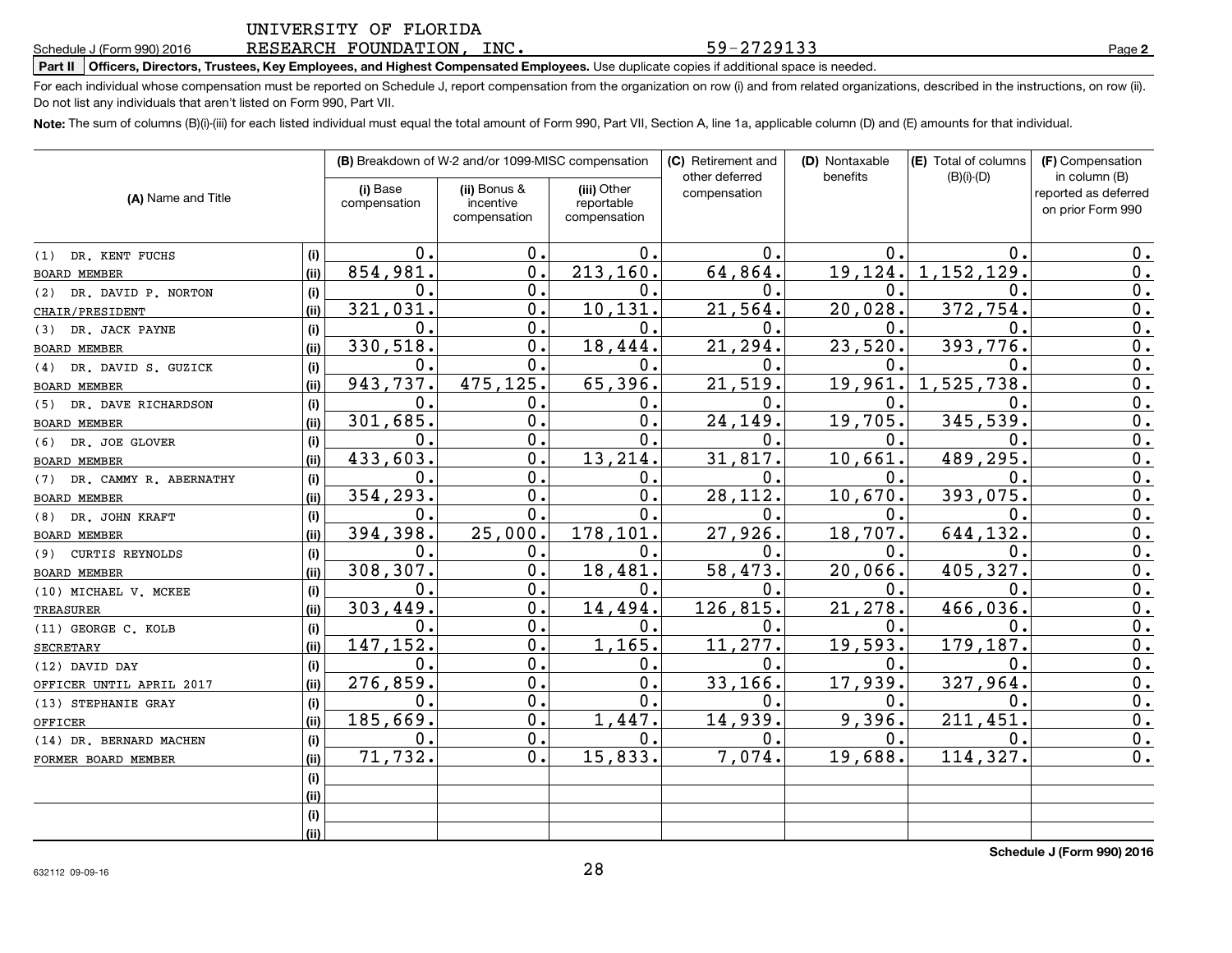#### Schedule J (Form 990) 2016

**Part III Supplemental Information**

Provide the information, explanation, or descriptions required for Part I, lines 1a, 1b, 3, 4a, 4b, 4c, 5a, 5b, 6a, 6b, 7, and 8, and for Part II. Also complete this part for any additional information.

#### PART III

THROUGH THE RELATED ORGANIZATION THAT EMPLOYS THEM, INDIVIDUALS

REPORTED IN PART II GENERALLY PARTICIPATE IN THE FLORIDA RETIREMENT

SYSTEM (FRS), A MULTI-EMPLOYER RETIREMENT SYSTEM CREATED UNDER CHAPTER

121 OF THE FLORIDA STATUTES AND ADMINISTERED BY THE FLORIDA DIVISION OF

RETIREMENT. AS STATED ON THE WEBSITE OF FRS, IT IS FUNDED BY

CONTRIBUTIONS PAID BY EMPLOYERS AND EMPLOYEES BASED ON A PERCENTAGE OF

THE EMPLOYEES' SALARIES. THE RATE OF CONTRIBUTIONS REQUIRED IS

DETERMINED BY AN ACTUARIAL CONSULTING FIRM TO ASSURE COMPLIANCE WITH

THE FUNDING REQUIREMENTS OF THE CONSTITUTION OF THE STATE OF FLORIDA.

EMPLOYEES' CONTRIBUTIONS ARE 3% WITH THE EMPLOYER CONTRIBUTING THE

REQUIRED BALANCE. THE INSTRUCTIONS FOR THE FORM 990 INDICATE THAT

SCHEDULE J SHOULD INCLUDE A REASONABLE ESTIMATE OF THE INCREASE IN THE

ACTUARIAL VALUE OF ANY QUALIFIED OR NONQUALIFIED RETIREMENT ACCRUALS

UNDER A DEFINED BENEFIT PLAN. FRS HAS STATED THAT SUCH INFORMATION

CURRENTLY IS UNAVAILABLE FOR PARTICIPANTS IN THE PLAN. THEREFORE, THE

AMOUNTS REORTED INCLUDE THE CONTRIBUTION PAID BY THE RELATED

ORGANIZATION AS ITS CONTRIBUTION ON BEHALF OF THE NAMED INDIVIDUAL.

THIS AMOUNT IS CONSIDERED THE BEST REASONABLE ESTIMATE OF INFORMATION

**Schedule J (Form 990) 2016**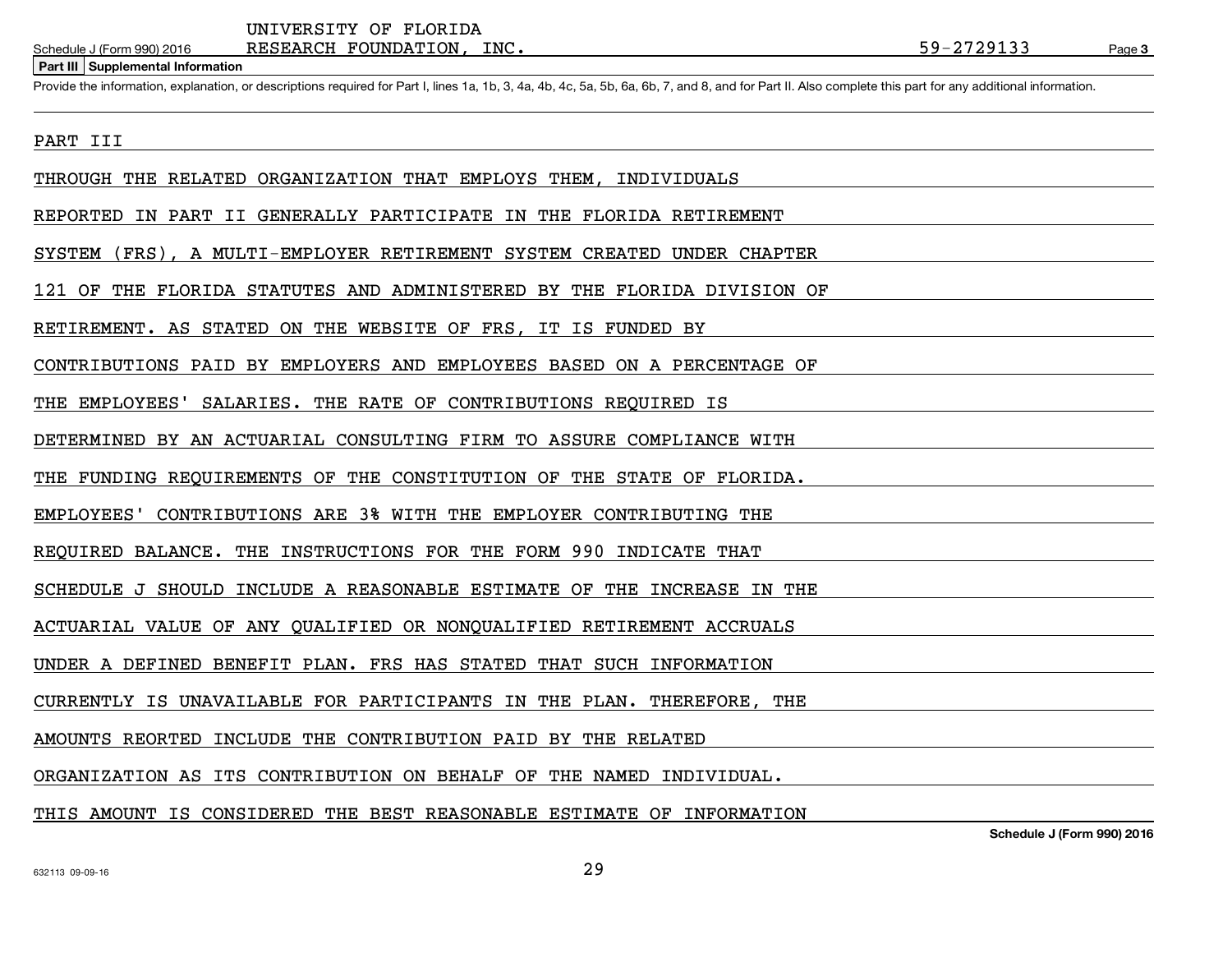### Schedule J (Form 990) 2016

**Part III Supplemental Information**

Provide the information, explanation, or descriptions required for Part I, lines 1a, 1b, 3, 4a, 4b, 4c, 5a, 5b, 6a, 6b, 7, and 8, and for Part II. Also complete this part for any additional information.

### REQUIRED.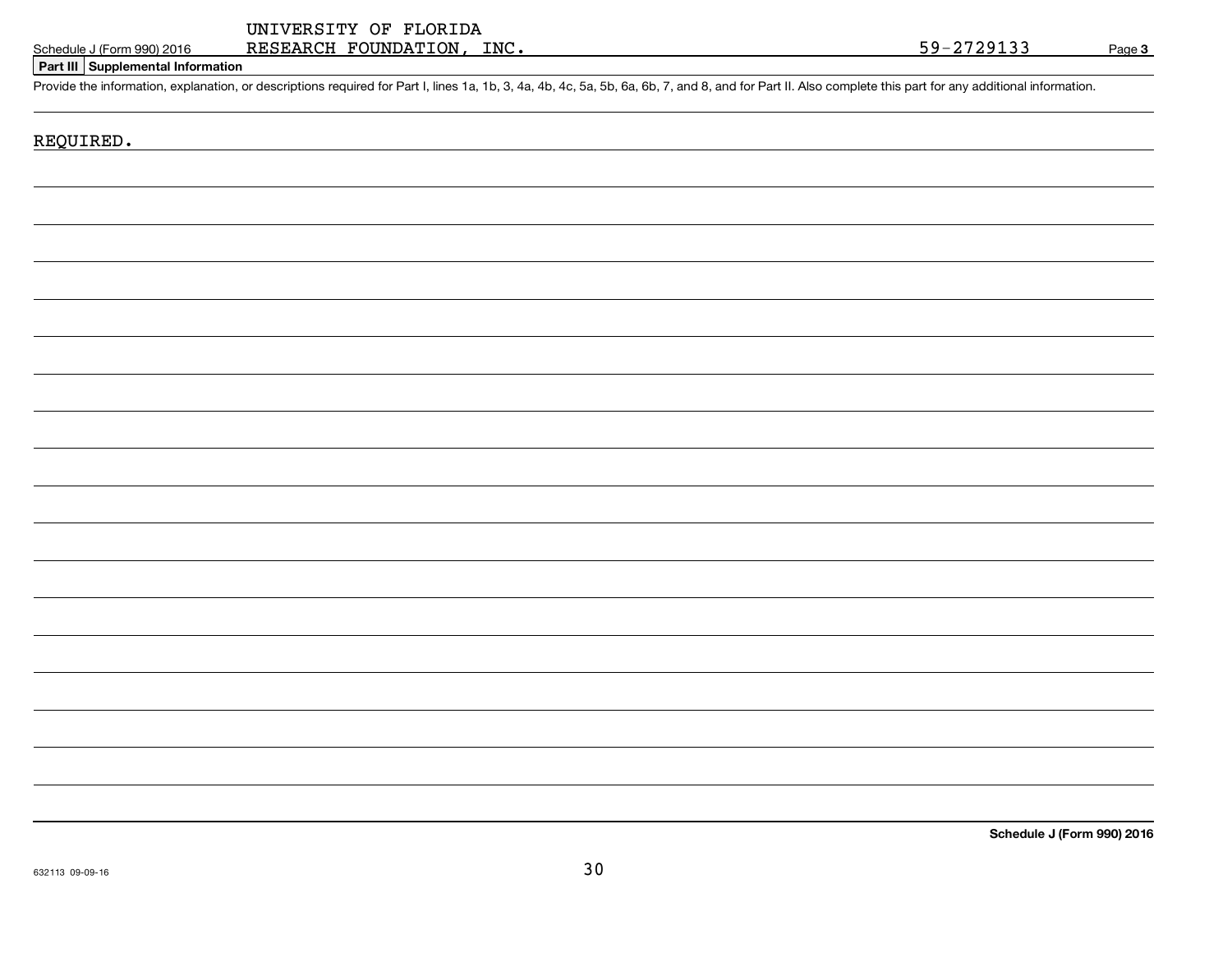**(Form 990 or 990-EZ)**

**Complete to provide information for responses to specific questions on Form 990 or 990-EZ or to provide any additional information. SCHEDULE O Supplemental Information to Form 990 or 990-EZ 2016**

Department of the Treasury **Internal Revenue Service** Name of the organization **Information about Schedule O (Form 990 or 990-EZ) and its instructions is at www.irs.gov/form990. | Attach to Form 990 or 990-EZ.**

UNIVERSITY OF FLORIDA RESEARCH FOUNDATION, INC. 199-2729133

**Inspection Employer identification number**

OMB No. 1545-0047

**Open to Public**

FORM 990, PART I, LINE 1, DESCRIPTION OF ORGANIZATION MISSION:

ASSIST THE UNIVERSITY OF FLORIDA IN FUNDING OF RESEARCH/DEVELOPMENT

THROUGH GRANTS & CONTRACTUAL ARRANGEMENTS & IN THE COMMERCIALIZATION OF

INTELLECTUAL PROPERTIES, WHICH INCLUDE INVENTIONS,

DISCOVERIES,PROCESSES & WORK PRODUCTS.

FORM 990, PART III, LINE 4D, OTHER PROGRAM SERVICES:

OTHER COSTS INCURRED FOR UNIVERSITY OF FLORIDA RESEARCH FOUNDATION

ACTIVITIES.

EXPENSES \$ 0. INCLUDING GRANTS OF \$ 0. REVENUE \$ 2,324,421.

FORM 990, PART VI, SECTION B, LINE 11B:

A COPY OF FORM 990 WAS SENT VIA EMAIL TO THE GOVERNING BOARD AND

MANAGEMENT.

FORM 990, PART VI, SECTION B, LINE 12C:

CONFLICT OF INTEREST POLICY IS MONITORED THROUGHOUT THE YEAR BY THE BOARD OF DIRECTORS.

FORM 990, PART VI, SECTION C, LINE 19:

UNDER PUBLIC RECORDS ON THE UFRF HOME PAGE

HTTP://WWW.RESEARCH.UFL.EDU/UFRF/PUBLICINFO.HTML WE LIST ALL MEETING

ANNOUNCEMENTS FOR THE PUBLIC PLUS COPIES OF THE LAST THREE YEARS FORM

990'S. WE CURRENTLY DO NOT MAKE THE CONFLICT OF INTEREST POLICY AND AUDITED

FINANCIAL STATEMENTS AVAILABLE TO THE PUBLIC ON THIS PAGE.

31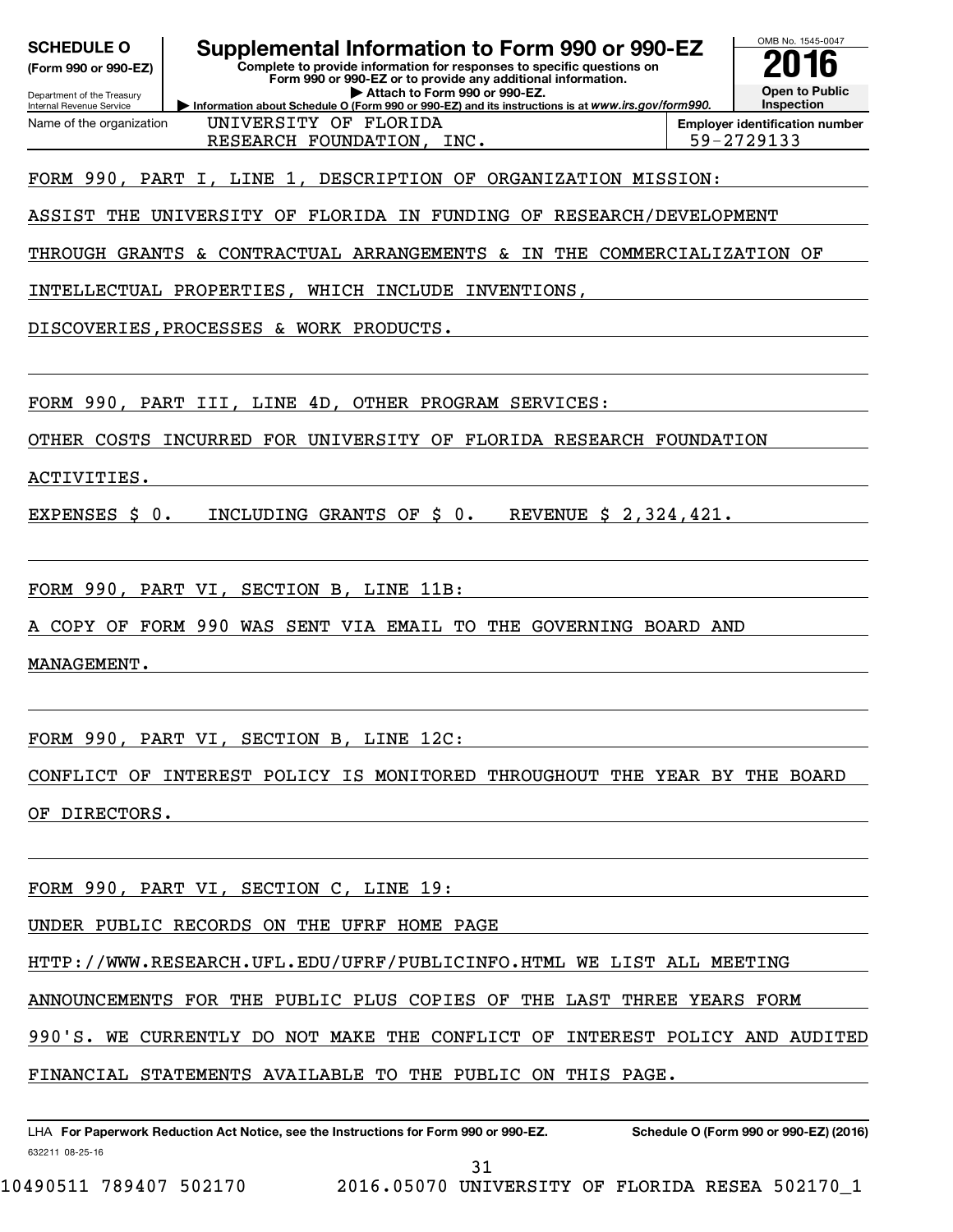| Schedule O (Form 990 or 990-EZ) (2016)                                      | Page 2                                              |
|-----------------------------------------------------------------------------|-----------------------------------------------------|
| Name of the organization UNIVERSITY OF FLORIDA<br>RESEARCH FOUNDATION, INC. | <b>Employer identification number</b><br>59-2729133 |
| FORM 990, PART XI, LINE 9,<br>CHANGES IN NET ASSETS:                        |                                                     |

### RECOVERY OF PRIOR YEAR GRANTS **30,887.**

FORM 990, PART XII, LINE 2C

THE PROCESS FOR THE SELECTION AND SUPERVISION OF THE ORGANIZATION'S

INDEPENDENT AUDITOR HAS REMAINED CONSISTENT WITH THE PRIOR YEAR.

**Schedule O (Form 990 or 990-EZ) (2016)**

632212 08-25-16

10490511 789407 502170 2016.05070 UNIVERSITY OF FLORIDA RESEA 502170\_1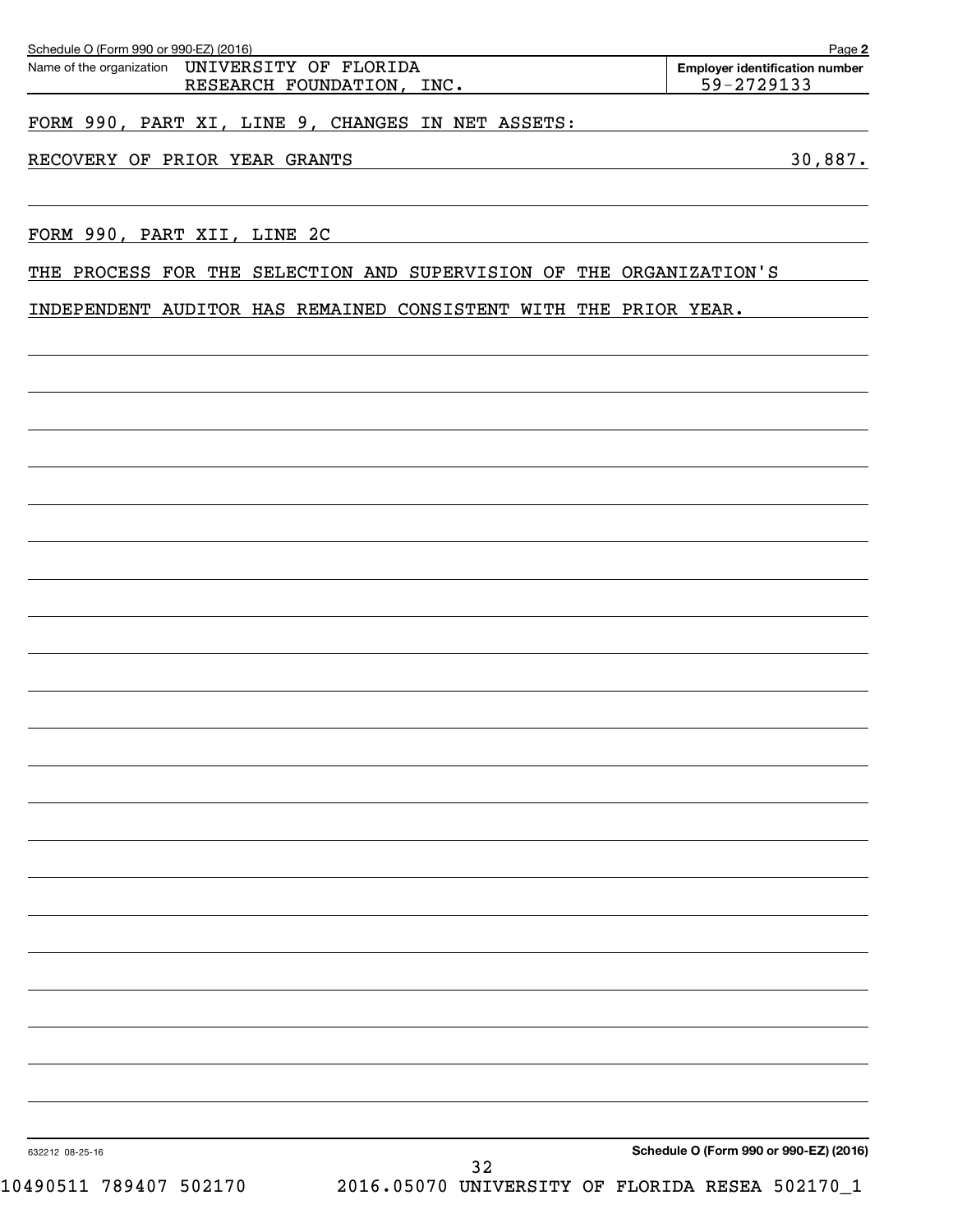**SCHEDULE R(Form 990)**

**Complete if the organizations and Unrelated Partnerships**<br> **Related Organization answered "Yes" on Form 990, Part IV, line 33, 34, 35b, 36, or 37.**<br> **Related Organization answered "Yes" on Form 990, Part IV, line 33, 34,** 

Attach to Form 990.

**Attach to Form 990. Open to Public**

OMB No. 1545-0047

Department of the Treasury Internal Revenue Service

### **Motomation about Schedule R (Form 990) and its instructions is at www.irs.gov/form990.** This pection

Name of the organizationUNIVERSITY OF FLORIDA RESEARCH FOUNDATION, INC. THE SERVICE OF SALE RESEARCH FOUNDATION, INC.

**Employer identification number**

**Part I Identification of Disregarded Entities.** Complete if the organization answered "Yes" on Form 990, Part IV, line 33.

| (a)<br>Name, address, and EIN (if applicable)<br>of disregarded entity | (b)<br>Primary activity | (c)<br>Legal domicile (state or<br>foreign country) | (d)<br>Total income | (e)<br>End-of-year assets | (f)<br>Direct controlling<br>entity |
|------------------------------------------------------------------------|-------------------------|-----------------------------------------------------|---------------------|---------------------------|-------------------------------------|
|                                                                        |                         |                                                     |                     |                           |                                     |
|                                                                        |                         |                                                     |                     |                           |                                     |
|                                                                        |                         |                                                     |                     |                           |                                     |
|                                                                        |                         |                                                     |                     |                           |                                     |

**Part II Lidentification of Related Tax-Exempt Organizations.** Complete if the organization answered "Yes" on Form 990, Part IV, line 34 because it had one or more related tax-exempt<br>Computations during the tax vear organizations during the tax year.

| (a)<br>Name, address, and EIN<br>of related organization | (b)<br>Primary activity | (c)<br>Legal domicile (state or<br>foreign country) | (d)<br><b>Exempt Code</b><br>section | (e)<br>Public charity<br>status (if section | (f)<br>Direct controlling<br>entity |     | $(g)$<br>Section 512(b)(13)<br>controlled<br>entity? |
|----------------------------------------------------------|-------------------------|-----------------------------------------------------|--------------------------------------|---------------------------------------------|-------------------------------------|-----|------------------------------------------------------|
|                                                          |                         |                                                     |                                      | 501(c)(3))                                  |                                     | Yes | No                                                   |
| UNIVERSITY OF FLORIDA - 59-6002052                       |                         |                                                     |                                      |                                             |                                     |     |                                                      |
| P.O. BOX 114000                                          |                         |                                                     |                                      |                                             |                                     |     |                                                      |
| GAINESVILLE, FL 32611                                    | <b>EDUCATION</b>        | FLORIDA                                             | 115                                  |                                             | N/A                                 |     | x                                                    |
| UNIVERSITY OF FL INVESTMENT CORP. -                      |                         |                                                     |                                      |                                             |                                     |     |                                                      |
| 20-1226494, 4510 NW 6TH PLACE, GAINESVILLE,              |                         |                                                     |                                      |                                             |                                     |     |                                                      |
| FL 32607                                                 | INVESTMENT              | FLORIDA                                             | 501(C)(3)                            | LINE 5                                      | N/A                                 |     | х                                                    |
|                                                          |                         |                                                     |                                      |                                             |                                     |     |                                                      |
|                                                          |                         |                                                     |                                      |                                             |                                     |     |                                                      |
|                                                          |                         |                                                     |                                      |                                             |                                     |     |                                                      |
|                                                          |                         |                                                     |                                      |                                             |                                     |     |                                                      |
|                                                          |                         |                                                     |                                      |                                             |                                     |     |                                                      |
|                                                          |                         |                                                     |                                      |                                             |                                     |     |                                                      |

**For Paperwork Reduction Act Notice, see the Instructions for Form 990.**

**Schedule R (Form 990) 2016**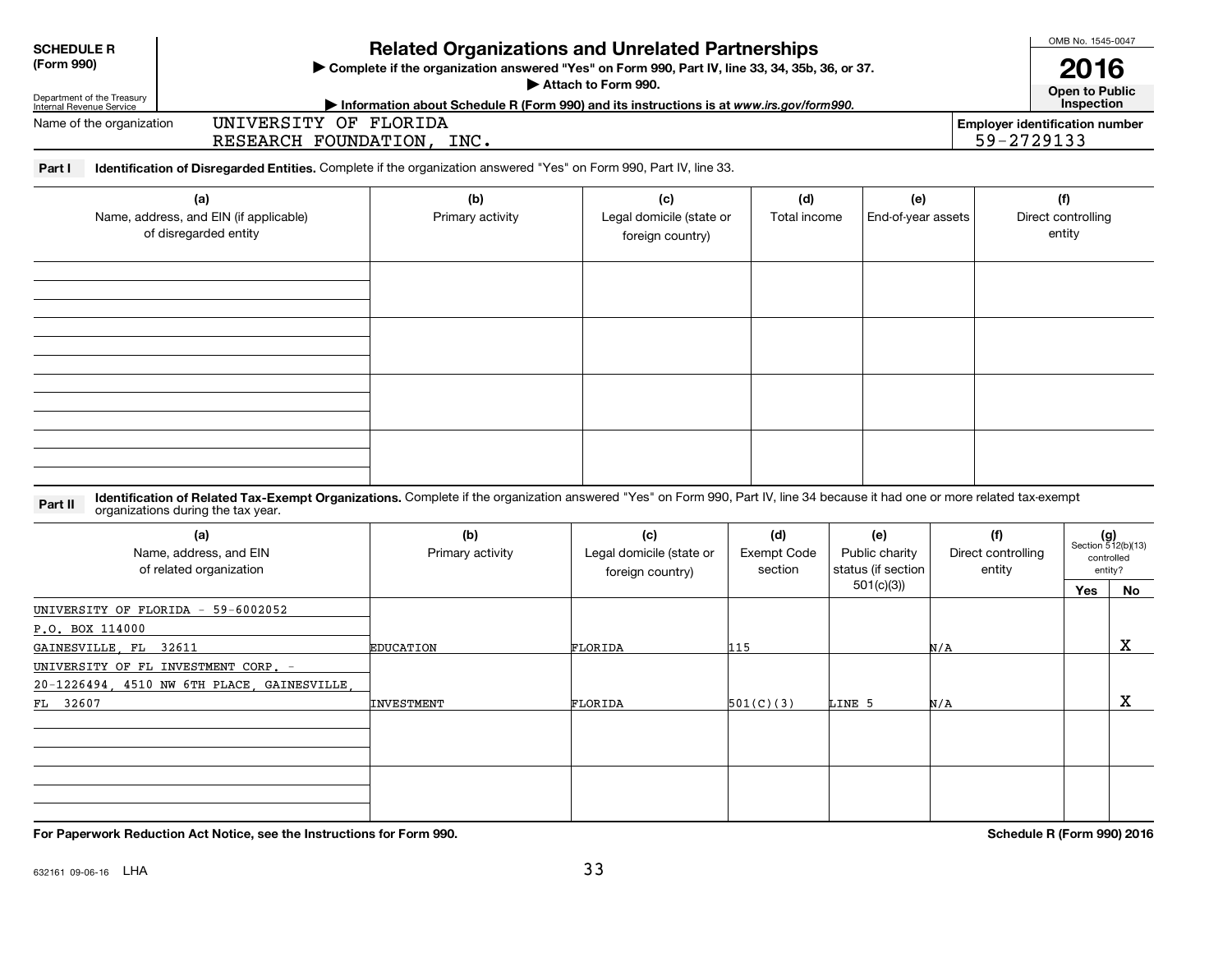Part III Pl**dentification of Related Organizations Taxable as a Partnership.** Complete if the organization answered "Yes" on Form 990, Part IV, line 34 because it had one or more related<br>Part IIIP organizations treated as

| (a)                                               | (b)              | (c)                            | (d)                          | (e)                                                                                        | (f)                      | (g)                     | (h)                              | (i)                                                                            | (j) | (k)                                           |
|---------------------------------------------------|------------------|--------------------------------|------------------------------|--------------------------------------------------------------------------------------------|--------------------------|-------------------------|----------------------------------|--------------------------------------------------------------------------------|-----|-----------------------------------------------|
| Name, address, and EIN<br>of related organization | Primary activity | Legal<br>domicile<br>(state or | Direct controlling<br>entity | Predominant income<br>(related, unrelated,<br>excluded from tax under<br>sections 512-514) | Share of total<br>income | Share of<br>end-of-year | Disproportionate<br>allocations? | Code V-UBI<br>amount in box<br>20 of Schedule<br>K-1 (Form 1065) <b>Yes No</b> |     | General or Percentage<br>managing<br>partner? |
|                                                   |                  | foreign                        |                              |                                                                                            |                          | assets                  |                                  |                                                                                |     |                                               |
|                                                   |                  | country)                       |                              |                                                                                            |                          |                         | Yes No                           |                                                                                |     |                                               |
|                                                   |                  |                                |                              |                                                                                            |                          |                         |                                  |                                                                                |     |                                               |
|                                                   |                  |                                |                              |                                                                                            |                          |                         |                                  |                                                                                |     |                                               |
|                                                   |                  |                                |                              |                                                                                            |                          |                         |                                  |                                                                                |     |                                               |
|                                                   |                  |                                |                              |                                                                                            |                          |                         |                                  |                                                                                |     |                                               |
|                                                   |                  |                                |                              |                                                                                            |                          |                         |                                  |                                                                                |     |                                               |
|                                                   |                  |                                |                              |                                                                                            |                          |                         |                                  |                                                                                |     |                                               |
|                                                   |                  |                                |                              |                                                                                            |                          |                         |                                  |                                                                                |     |                                               |
|                                                   |                  |                                |                              |                                                                                            |                          |                         |                                  |                                                                                |     |                                               |
|                                                   |                  |                                |                              |                                                                                            |                          |                         |                                  |                                                                                |     |                                               |
|                                                   |                  |                                |                              |                                                                                            |                          |                         |                                  |                                                                                |     |                                               |
|                                                   |                  |                                |                              |                                                                                            |                          |                         |                                  |                                                                                |     |                                               |
|                                                   |                  |                                |                              |                                                                                            |                          |                         |                                  |                                                                                |     |                                               |
|                                                   |                  |                                |                              |                                                                                            |                          |                         |                                  |                                                                                |     |                                               |
|                                                   |                  |                                |                              |                                                                                            |                          |                         |                                  |                                                                                |     |                                               |
|                                                   |                  |                                |                              |                                                                                            |                          |                         |                                  |                                                                                |     |                                               |
|                                                   |                  |                                |                              |                                                                                            |                          |                         |                                  |                                                                                |     |                                               |
|                                                   |                  |                                |                              |                                                                                            |                          |                         |                                  |                                                                                |     |                                               |
|                                                   |                  |                                |                              |                                                                                            |                          |                         |                                  |                                                                                |     |                                               |
|                                                   |                  |                                |                              |                                                                                            |                          |                         |                                  |                                                                                |     |                                               |
|                                                   |                  |                                |                              |                                                                                            |                          |                         |                                  |                                                                                |     |                                               |

Part IV Identification of Related Organizations Taxable as a Corporation or Trust. Complete if the organization answered "Yes" on Form 990, Part IV, line 34 because it had one or more related and a perception or trust duri organizations treated as a corporation or trust during the tax year.

| Share of<br>end-of-year | (h)           | $\begin{array}{c} \textbf{(i)}\\ \text{Section}\\ 5\,12 \text{(b)} \text{(13)}\\ \text{controlled}\end{array}$<br>entity? |
|-------------------------|---------------|---------------------------------------------------------------------------------------------------------------------------|
|                         |               | Yes No                                                                                                                    |
|                         |               |                                                                                                                           |
|                         |               |                                                                                                                           |
|                         |               |                                                                                                                           |
|                         |               |                                                                                                                           |
|                         |               |                                                                                                                           |
|                         |               |                                                                                                                           |
|                         |               |                                                                                                                           |
|                         |               |                                                                                                                           |
|                         |               |                                                                                                                           |
|                         |               |                                                                                                                           |
|                         |               |                                                                                                                           |
|                         |               |                                                                                                                           |
|                         |               |                                                                                                                           |
|                         |               |                                                                                                                           |
|                         |               |                                                                                                                           |
|                         | (g)<br>assets | Percentage<br>ownership                                                                                                   |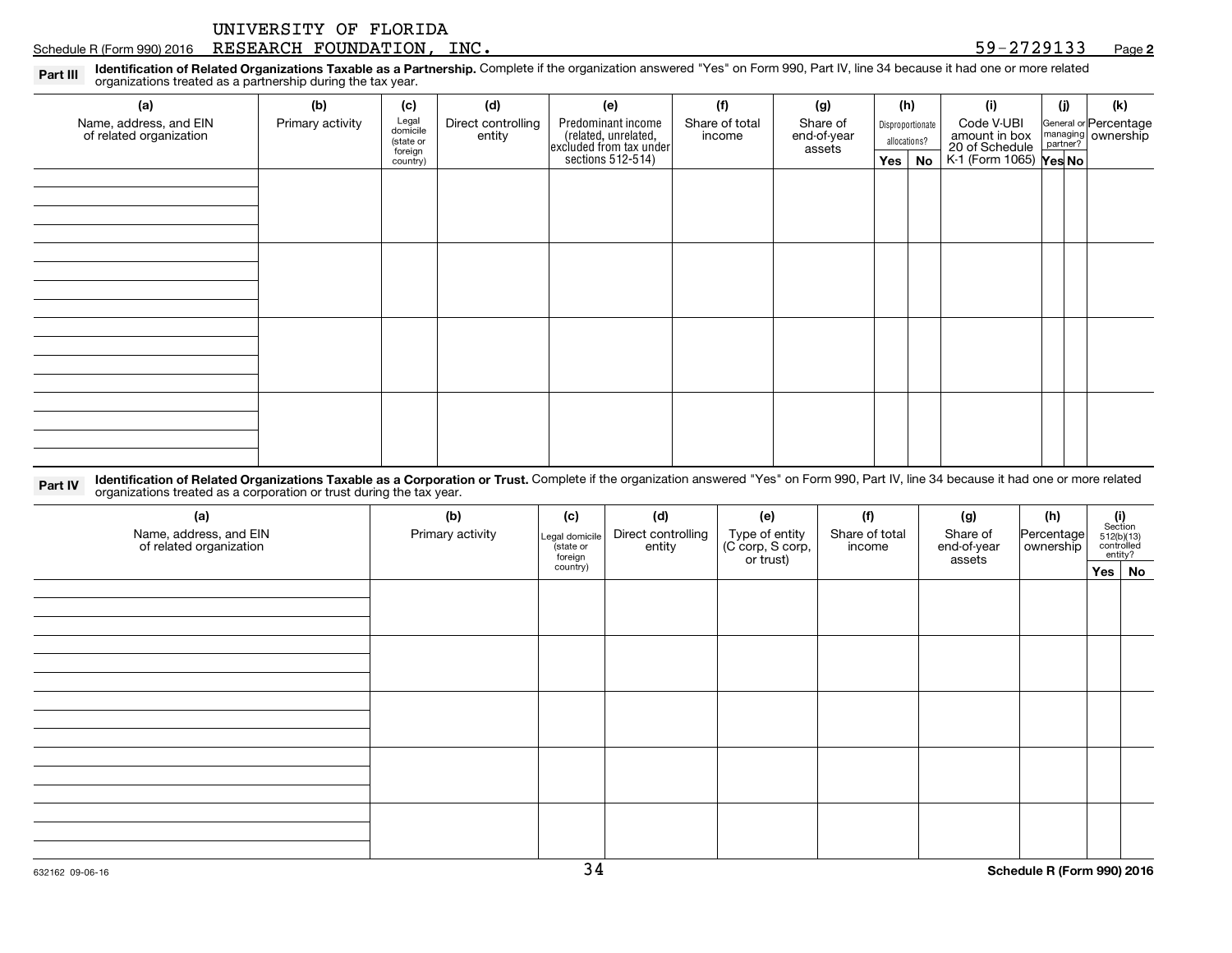| UNIVERSITY OF FLORIDA |  |  |
|-----------------------|--|--|
|-----------------------|--|--|

Schedule R (Form 990) 2016  $\rm{RESERARCH}$   $\rm{FOUNDATION}$  ,  $\rm{INC}$  .  $\rm{SUSR}$  . The set of the set of the set of the set of the set of the set of the set of the set of the set of the set of the set of the set of the set of the s

#### **Part V Transactions With Related Organizations.** Complete if the organization answered "Yes" on Form 990, Part IV, line 34, 35b, or 36.

| Note: Complete line 1 if any entity is listed in Parts II, III, or IV of this schedule. |                                                                                                                                                                                                                                |     |   |   |  |  |
|-----------------------------------------------------------------------------------------|--------------------------------------------------------------------------------------------------------------------------------------------------------------------------------------------------------------------------------|-----|---|---|--|--|
|                                                                                         | During the tax year, did the organization engage in any of the following transactions with one or more related organizations listed in Parts II-IV?                                                                            |     |   |   |  |  |
|                                                                                         |                                                                                                                                                                                                                                | 1a  |   | X |  |  |
|                                                                                         |                                                                                                                                                                                                                                | 1b  | x |   |  |  |
|                                                                                         |                                                                                                                                                                                                                                | 1c  |   | X |  |  |
|                                                                                         | d Loans or loan guarantees to or for related organization(s) www.communities.com/www.communities.com/www.communities.com/www.communities.com/www.communities.com/www.communities.com/www.communities.com/www.communities.com/w | 1d  |   | X |  |  |
|                                                                                         |                                                                                                                                                                                                                                | 1e  |   | X |  |  |
|                                                                                         |                                                                                                                                                                                                                                |     |   |   |  |  |
|                                                                                         |                                                                                                                                                                                                                                | 1f  |   | X |  |  |
|                                                                                         | g Sale of assets to related organization(s) www.assettion.com/www.assettion.com/www.assettion.com/www.assettion.com/www.assettion.com/www.assettion.com/www.assettion.com/www.assettion.com/www.assettion.com/www.assettion.co | 1g  |   | X |  |  |
|                                                                                         | h Purchase of assets from related organization(s) manufactured content to the content of the content of the content of the content of the content of the content of the content of the content of the content of the content o | 1h  |   | X |  |  |
|                                                                                         |                                                                                                                                                                                                                                | 1i. |   | X |  |  |
|                                                                                         |                                                                                                                                                                                                                                | 1i. |   | X |  |  |
|                                                                                         |                                                                                                                                                                                                                                |     |   |   |  |  |
|                                                                                         |                                                                                                                                                                                                                                | 1k  |   | х |  |  |
|                                                                                         |                                                                                                                                                                                                                                | 11  |   | X |  |  |
|                                                                                         |                                                                                                                                                                                                                                | 1m  |   | X |  |  |
|                                                                                         |                                                                                                                                                                                                                                | 1n  |   | X |  |  |
|                                                                                         |                                                                                                                                                                                                                                | 1о  |   |   |  |  |
|                                                                                         |                                                                                                                                                                                                                                |     |   |   |  |  |
|                                                                                         |                                                                                                                                                                                                                                | 1p  | х |   |  |  |
|                                                                                         |                                                                                                                                                                                                                                | 1q  |   |   |  |  |
|                                                                                         |                                                                                                                                                                                                                                |     |   |   |  |  |
|                                                                                         |                                                                                                                                                                                                                                | 1r  | х |   |  |  |
|                                                                                         |                                                                                                                                                                                                                                | 1s  |   | x |  |  |
|                                                                                         |                                                                                                                                                                                                                                |     |   |   |  |  |

**2** If the answer to any of the above is "Yes," see the instructions for information on who must complete this line, including covered relationships and transaction thresholds.

| (a)<br>Name of related organization | (b)<br>Transaction<br>type (a-s) | (c)<br>Amount involved | (d)<br>Method of determining amount involved |
|-------------------------------------|----------------------------------|------------------------|----------------------------------------------|
| (1) UNIVERSITY OF FLORIDA           | В                                |                        | 4,470,331. ACTUAL COST                       |
| (2) UNIVERSITY OF FLORIDA           | O                                |                        | 2,997,129. ACTUAL COST                       |
| (3) UNIVERSITY OF FLORIDA           | P                                |                        | 620,906. ACTUAL COST                         |
| (4) UNIVERSITY OF FLORIDA           |                                  |                        | 2,330,887. ACTUAL COST                       |
| (5) UNIVERSITY OF FLORIDA           | $\mathbf R$                      |                        | 16,278,940. ACTUAL COST                      |
| (6)                                 | n El                             |                        |                                              |

÷,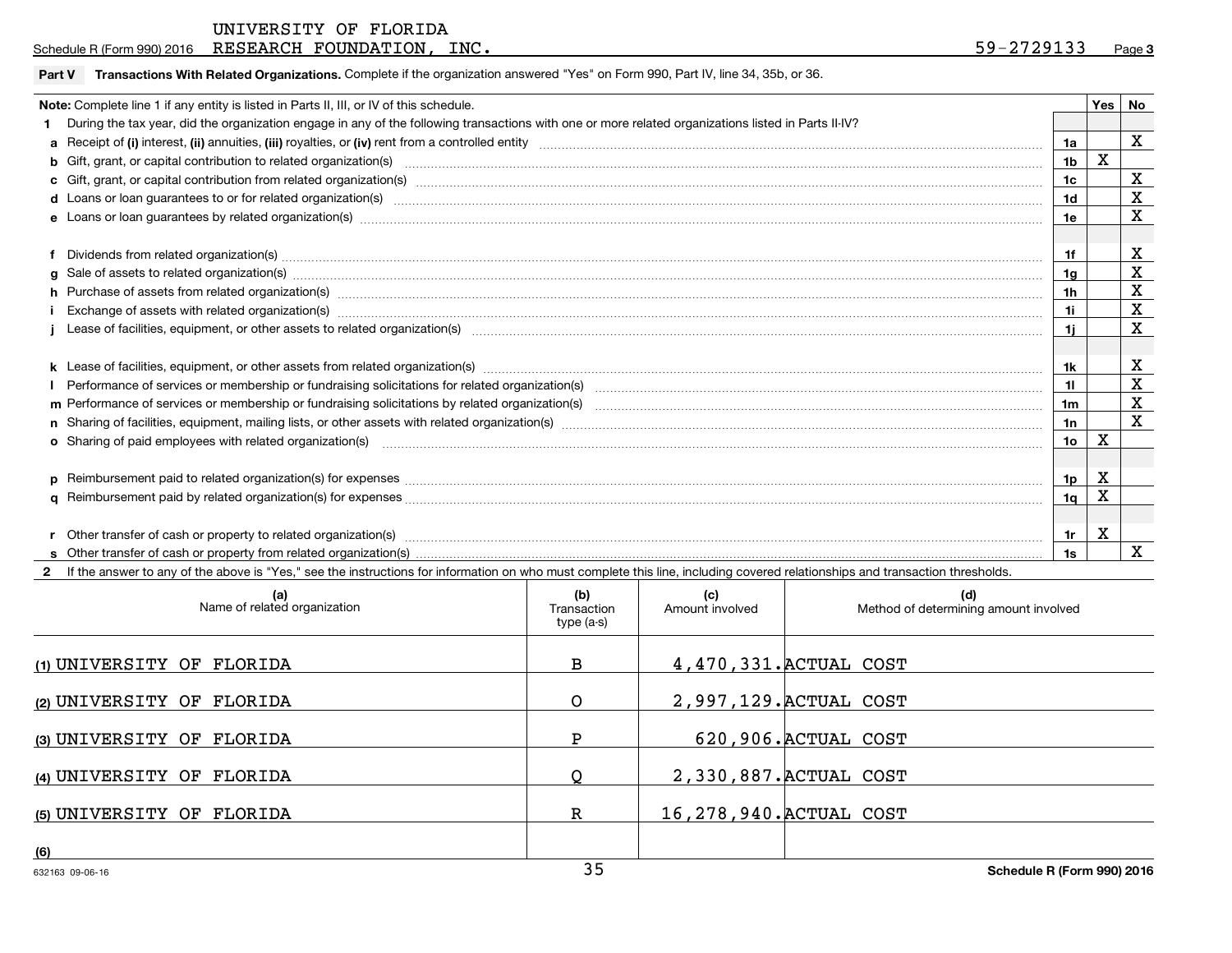Schedule R (Form 990) 2016  $\rm{RESERARCH}$   $\rm{FOUNDATION}$  ,  $\rm{INC}$  .  $\rm{SUSR}$  . The set of the set of the set of the set of the set of the set of the set of the set of the set of the set of the set of the set of the set of the s

#### **Part VI Unrelated Organizations Taxable as a Partnership.** Complete if the organization answered "Yes" on Form 990, Part IV, line 37.

Provide the following information for each entity taxed as a partnership through which the organization conducted more than five percent of its activities (measured by total assets or gross revenue) that was not a related organization. See instructions regarding exclusion for certain investment partnerships.

| (a)<br>Name, address, and EIN<br>of entity | (b)<br>Primary activity | (c)<br>Legal domicile<br>(state or foreign<br>country) | (d)<br>Predominant income<br>(related, unrelated,<br>excluded from tax under<br>sections 512-514) | $\begin{array}{c} \textbf{(e)}\\ \text{Are all} \\ \text{partners sec.}\\ 501(c)(3)\\ \text{orgs.?} \end{array}$<br>Yes No | (f)<br>Share of<br>total<br>income | (g)<br>Share of<br>end-of-year<br>assets | Dispropor-<br><sup>tionate</sup><br>allocations?<br>Yes No | (h) | (i)<br>Code V-UBI<br>  General or Percentage<br>  of Schedule K-1   partner?   ownership<br>  of Schedule K-1   partner?   ownership<br>  (Form 1065)   Yes   No | (j)<br>Yes No | $(\mathsf{k})$ |
|--------------------------------------------|-------------------------|--------------------------------------------------------|---------------------------------------------------------------------------------------------------|----------------------------------------------------------------------------------------------------------------------------|------------------------------------|------------------------------------------|------------------------------------------------------------|-----|------------------------------------------------------------------------------------------------------------------------------------------------------------------|---------------|----------------|
|                                            |                         |                                                        |                                                                                                   |                                                                                                                            |                                    |                                          |                                                            |     |                                                                                                                                                                  |               |                |
|                                            |                         |                                                        |                                                                                                   |                                                                                                                            |                                    |                                          |                                                            |     |                                                                                                                                                                  |               |                |
|                                            |                         |                                                        |                                                                                                   |                                                                                                                            |                                    |                                          |                                                            |     |                                                                                                                                                                  |               |                |
|                                            |                         |                                                        |                                                                                                   |                                                                                                                            |                                    |                                          |                                                            |     |                                                                                                                                                                  |               |                |
|                                            |                         |                                                        |                                                                                                   |                                                                                                                            |                                    |                                          |                                                            |     |                                                                                                                                                                  |               |                |
|                                            |                         |                                                        |                                                                                                   |                                                                                                                            |                                    |                                          |                                                            |     |                                                                                                                                                                  |               |                |
|                                            |                         |                                                        |                                                                                                   |                                                                                                                            |                                    |                                          |                                                            |     |                                                                                                                                                                  |               |                |
|                                            |                         |                                                        |                                                                                                   |                                                                                                                            |                                    |                                          |                                                            |     |                                                                                                                                                                  |               |                |

**Schedule R (Form 990) 2016**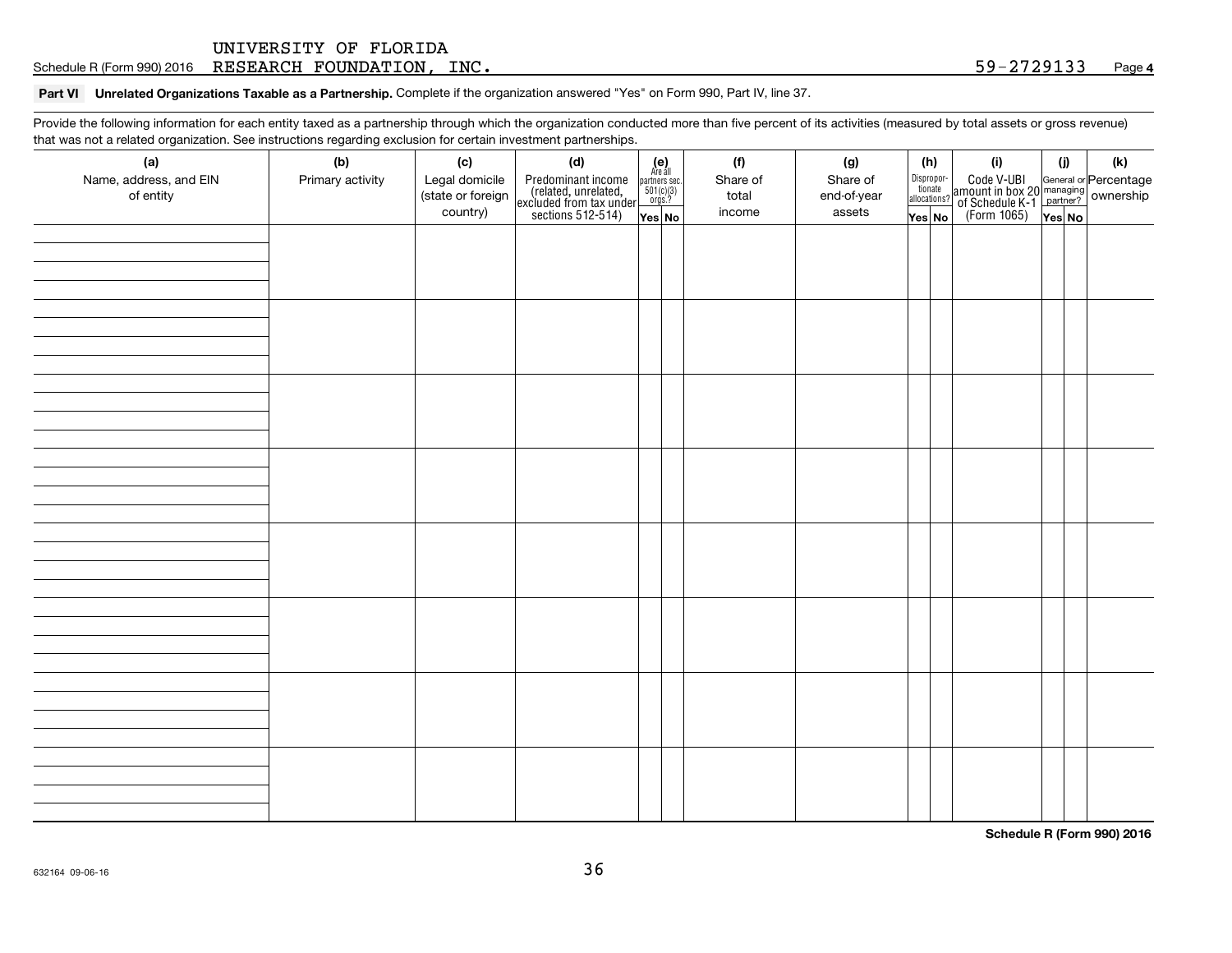| Schadula R (Eorm 000) 2016 |  |  |  |
|----------------------------|--|--|--|

| Schedule R (Form 990) 2016         | RESEARCH FOUNDATION,                                                                       | INC.                                            | 59-2729133 Page 5          |
|------------------------------------|--------------------------------------------------------------------------------------------|-------------------------------------------------|----------------------------|
| Part VII Supplemental Information. |                                                                                            |                                                 |                            |
|                                    | Provide additional information for responses to questions on Schedule R. See instructions. |                                                 |                            |
|                                    |                                                                                            |                                                 |                            |
|                                    |                                                                                            |                                                 |                            |
|                                    |                                                                                            |                                                 |                            |
|                                    |                                                                                            |                                                 |                            |
|                                    |                                                                                            |                                                 |                            |
|                                    |                                                                                            |                                                 |                            |
|                                    |                                                                                            |                                                 |                            |
|                                    |                                                                                            |                                                 |                            |
|                                    |                                                                                            |                                                 |                            |
|                                    |                                                                                            |                                                 |                            |
|                                    |                                                                                            |                                                 |                            |
|                                    |                                                                                            |                                                 |                            |
|                                    |                                                                                            |                                                 |                            |
|                                    |                                                                                            |                                                 |                            |
|                                    |                                                                                            |                                                 |                            |
|                                    |                                                                                            |                                                 |                            |
|                                    |                                                                                            |                                                 |                            |
|                                    |                                                                                            |                                                 |                            |
|                                    |                                                                                            |                                                 |                            |
|                                    |                                                                                            |                                                 |                            |
|                                    |                                                                                            |                                                 |                            |
|                                    |                                                                                            |                                                 |                            |
|                                    |                                                                                            |                                                 |                            |
|                                    |                                                                                            |                                                 |                            |
|                                    |                                                                                            |                                                 |                            |
|                                    |                                                                                            |                                                 |                            |
|                                    |                                                                                            |                                                 |                            |
|                                    |                                                                                            |                                                 |                            |
|                                    |                                                                                            |                                                 |                            |
|                                    |                                                                                            |                                                 |                            |
|                                    |                                                                                            |                                                 |                            |
|                                    |                                                                                            |                                                 |                            |
|                                    |                                                                                            |                                                 |                            |
|                                    |                                                                                            |                                                 |                            |
|                                    |                                                                                            |                                                 |                            |
|                                    |                                                                                            |                                                 |                            |
|                                    |                                                                                            |                                                 |                            |
|                                    |                                                                                            |                                                 |                            |
|                                    |                                                                                            |                                                 |                            |
|                                    |                                                                                            |                                                 |                            |
|                                    |                                                                                            |                                                 |                            |
|                                    |                                                                                            |                                                 |                            |
|                                    |                                                                                            |                                                 |                            |
|                                    |                                                                                            |                                                 |                            |
|                                    |                                                                                            |                                                 |                            |
|                                    |                                                                                            |                                                 |                            |
|                                    |                                                                                            |                                                 |                            |
|                                    |                                                                                            |                                                 |                            |
|                                    |                                                                                            |                                                 |                            |
| 632165 09-06-16                    |                                                                                            |                                                 | Schedule R (Form 990) 2016 |
|                                    | 37                                                                                         |                                                 |                            |
| 10490511 789407 502170             |                                                                                            | 2016.05070 UNIVERSITY OF FLORIDA RESEA 502170_1 |                            |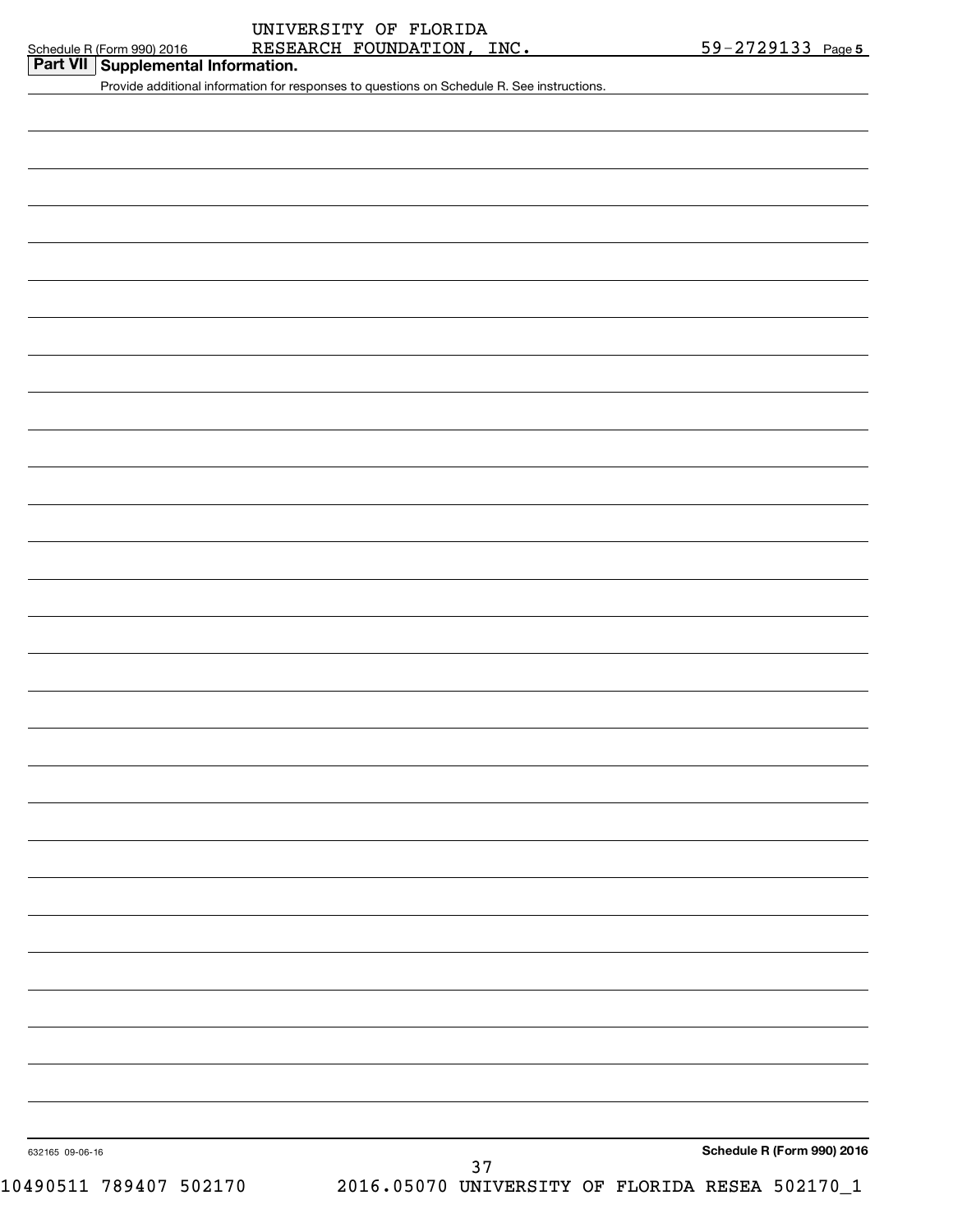|        |                                                           |                                                                            | EXTENDED TO MAY 15, 2018                                                                                                                                                                                                             |                     |                |                                                                   |          |                                                               |  |  |
|--------|-----------------------------------------------------------|----------------------------------------------------------------------------|--------------------------------------------------------------------------------------------------------------------------------------------------------------------------------------------------------------------------------------|---------------------|----------------|-------------------------------------------------------------------|----------|---------------------------------------------------------------|--|--|
|        | Form 990-T                                                | <b>Exempt Organization Business Income Tax Return</b><br>OMB No. 1545-0687 |                                                                                                                                                                                                                                      |                     |                |                                                                   |          |                                                               |  |  |
|        |                                                           |                                                                            | (and proxy tax under section 6033(e))                                                                                                                                                                                                |                     |                |                                                                   |          |                                                               |  |  |
|        |                                                           |                                                                            | For calendar year 2016 or other tax year beginning $JUL$ 1, $2016$ , and ending $JUN$ 30, 2017.                                                                                                                                      |                     |                | 2016                                                              |          |                                                               |  |  |
|        | Department of the Treasury                                |                                                                            | Information about Form 990-T and its instructions is available at www.irs.gov/form990t.                                                                                                                                              |                     |                |                                                                   |          |                                                               |  |  |
|        | Internal Revenue Service                                  |                                                                            | Do not enter SSN numbers on this form as it may be made public if your organization is a 501(c)(3).                                                                                                                                  |                     |                |                                                                   |          | Open to Public Inspection for<br>501(c)(3) Organizations Only |  |  |
| A      | <b>Check box if</b>                                       |                                                                            | Name of organization ( $\Box$ Check box if name changed and see instructions.)                                                                                                                                                       |                     |                | <b>D</b> Employer identification number<br>(Employees' trust, see |          |                                                               |  |  |
|        | address changed                                           |                                                                            |                                                                                                                                                                                                                                      | instructions.)      |                |                                                                   |          |                                                               |  |  |
|        | <b>B</b> Exempt under section                             | Print                                                                      | RESEARCH FOUNDATION, INC.                                                                                                                                                                                                            |                     |                |                                                                   |          | 59-2729133                                                    |  |  |
|        | $\boxed{\mathbf{X}}$ 501(c)(3<br>$\rightarrow$            | or                                                                         | Number, street, and room or suite no. If a P.O. box, see instructions.                                                                                                                                                               |                     |                |                                                                   |          | E Unrelated business activity codes<br>(See instructions.)    |  |  |
|        | 7220(e)<br>408(e)                                         | Type                                                                       | PO BOX 115500                                                                                                                                                                                                                        |                     |                |                                                                   |          |                                                               |  |  |
|        | 30(a)<br>408A                                             |                                                                            | City or town, state or province, country, and ZIP or foreign postal code                                                                                                                                                             |                     |                |                                                                   |          |                                                               |  |  |
|        | 529(a)                                                    |                                                                            | GAINESVILLE, FL 32611-5500                                                                                                                                                                                                           |                     |                |                                                                   | 541900   |                                                               |  |  |
|        | C Book value of all assets                                |                                                                            | F Group exemption number (See instructions.)<br>119, 090, 308. G Check organization type $\blacktriangleright$ $\boxed{\textbf{X}}$ 501(c) corporation                                                                               |                     |                |                                                                   |          |                                                               |  |  |
|        |                                                           |                                                                            |                                                                                                                                                                                                                                      |                     | $501(c)$ trust | $401(a)$ trust                                                    |          | Other trust                                                   |  |  |
|        |                                                           |                                                                            | H Describe the organization's primary unrelated business activity. $\blacktriangleright$ OTHER PROFESSIONAL TECHNICAL SERVICES                                                                                                       |                     |                |                                                                   |          |                                                               |  |  |
|        |                                                           |                                                                            | I During the tax year, was the corporation a subsidiary in an affiliated group or a parent-subsidiary controlled group?                                                                                                              |                     |                |                                                                   | ⊥ Yes    | $X$ No                                                        |  |  |
|        |                                                           |                                                                            | If "Yes," enter the name and identifying number of the parent corporation.                                                                                                                                                           |                     |                |                                                                   |          |                                                               |  |  |
|        | The books are in care of $\blacktriangleright$ JULIE RHEE |                                                                            |                                                                                                                                                                                                                                      |                     |                | Telephone number $\triangleright$ 352-392-5221                    |          |                                                               |  |  |
|        | Part I                                                    |                                                                            | <b>Unrelated Trade or Business Income</b>                                                                                                                                                                                            |                     | (A) Income     | (B) Expenses                                                      |          | $(C)$ Net                                                     |  |  |
|        | 1a Gross receipts or sales                                |                                                                            |                                                                                                                                                                                                                                      |                     |                |                                                                   |          |                                                               |  |  |
|        | Less returns and allowances                               |                                                                            | c Balance<br>$\frac{1}{2}$ and $\frac{1}{2}$ and $\frac{1}{2}$ and $\frac{1}{2}$                                                                                                                                                     | 1c                  |                |                                                                   |          |                                                               |  |  |
| 2      |                                                           |                                                                            |                                                                                                                                                                                                                                      | $\mathfrak{p}$<br>3 |                |                                                                   |          |                                                               |  |  |
| 3      | Gross profit. Subtract line 2 from line 1c                |                                                                            |                                                                                                                                                                                                                                      |                     |                |                                                                   |          |                                                               |  |  |
| 4a     |                                                           |                                                                            |                                                                                                                                                                                                                                      | 4a<br>4b            |                |                                                                   |          |                                                               |  |  |
|        |                                                           |                                                                            |                                                                                                                                                                                                                                      | 4c                  |                |                                                                   |          |                                                               |  |  |
| C<br>5 |                                                           |                                                                            | Income (loss) from partnerships and S corporations (attach statement)                                                                                                                                                                | 5                   | $-4,697.$      |                                                                   |          | $-4,697.$                                                     |  |  |
| 6      | Rent income (Schedule C)                                  |                                                                            |                                                                                                                                                                                                                                      | 6                   |                |                                                                   |          |                                                               |  |  |
| 7      |                                                           |                                                                            |                                                                                                                                                                                                                                      | $\overline{7}$      |                |                                                                   |          |                                                               |  |  |
| 8      |                                                           |                                                                            | Interest, annuities, royalties, and rents from controlled organizations (Sch. F)                                                                                                                                                     | 8                   |                |                                                                   |          |                                                               |  |  |
| 9      |                                                           |                                                                            | Investment income of a section 501(c)(7), (9), or (17) organization (Schedule G)                                                                                                                                                     | 9                   |                |                                                                   |          |                                                               |  |  |
| 10     |                                                           |                                                                            |                                                                                                                                                                                                                                      | 10                  |                |                                                                   |          |                                                               |  |  |
| 11     |                                                           |                                                                            |                                                                                                                                                                                                                                      | 11                  |                |                                                                   |          |                                                               |  |  |
| 12     |                                                           |                                                                            |                                                                                                                                                                                                                                      | 12                  |                |                                                                   |          |                                                               |  |  |
| 13     | Total, Combine lines 3 through 12                         |                                                                            |                                                                                                                                                                                                                                      | 13                  | $-4.697.$      |                                                                   |          | $-4,697.$                                                     |  |  |
|        | <b>Part II</b>                                            |                                                                            | Deductions Not Taken Elsewhere (See instructions for limitations on deductions.)                                                                                                                                                     |                     |                |                                                                   |          |                                                               |  |  |
|        |                                                           |                                                                            | (Except for contributions, deductions must be directly connected with the unrelated business income.)                                                                                                                                |                     |                |                                                                   |          |                                                               |  |  |
| 14     |                                                           |                                                                            |                                                                                                                                                                                                                                      |                     |                |                                                                   | 14       |                                                               |  |  |
| 15     |                                                           |                                                                            | Salaries and wages information continuous contracts and was a statement of the statement of the statement of the statement of the statement of the statement of the statement of the statement of the statement of the stateme       |                     |                |                                                                   | 15       |                                                               |  |  |
| 16     |                                                           |                                                                            | Repairs and maintenance <i>maintenance</i> and contained and anti-                                                                                                                                                                   |                     |                |                                                                   | 16       |                                                               |  |  |
| 17     |                                                           |                                                                            |                                                                                                                                                                                                                                      |                     |                |                                                                   | 17       |                                                               |  |  |
| 18     |                                                           |                                                                            | Interest (attach schedule) <i>machine and accordinational content and accordinational content and accordination</i> and accordination and accordination and accordination and accordination and accordination and accordination and  |                     |                |                                                                   | 18       |                                                               |  |  |
| 19     |                                                           |                                                                            | Taxes and licenses <b>contract the contract of the contract of the contract of the contract of the contract of the contract of the contract of the contract of the contract of the contract of the contract of the contract of t</b> |                     |                |                                                                   | 19       |                                                               |  |  |
| 20     |                                                           |                                                                            | Charitable contributions (See instructions for limitation rules) [11] manufacture in the contributions (See instructions for limitation rules) [11] manufacture in the contributions (See instructions for limitation rules) [       |                     |                |                                                                   | 20       |                                                               |  |  |
| 21     |                                                           |                                                                            |                                                                                                                                                                                                                                      |                     |                |                                                                   |          |                                                               |  |  |
| 22     |                                                           |                                                                            | Less depreciation claimed on Schedule A and elsewhere on return [11] [228] [228]                                                                                                                                                     |                     |                |                                                                   | 22b      |                                                               |  |  |
| 23     | Depletion                                                 |                                                                            |                                                                                                                                                                                                                                      |                     |                |                                                                   | 23       |                                                               |  |  |
| 24     |                                                           |                                                                            | Contributions to deferred compensation plans [11] manufactured manufactured manufactured manufactured manufactured manufactured manufactured manufactured manufactured manufactured manufactured manufactured manufactured man       |                     |                |                                                                   | 24       |                                                               |  |  |
| 25     |                                                           |                                                                            | Employee benefit programs with an accommodation of the contract of the contract of the contract of the contract of the contract of the contract of the contract of the contract of the contract of the contract of the contrac       |                     |                |                                                                   | 25       |                                                               |  |  |
| 26     |                                                           |                                                                            |                                                                                                                                                                                                                                      |                     |                |                                                                   | 26       |                                                               |  |  |
| 27     |                                                           |                                                                            |                                                                                                                                                                                                                                      |                     |                |                                                                   | 27       |                                                               |  |  |
| 28     |                                                           |                                                                            | Other deductions (attach schedule) www.communications.communications.communications.communications.communications.com                                                                                                                |                     |                |                                                                   | 28       |                                                               |  |  |
| 29     |                                                           |                                                                            |                                                                                                                                                                                                                                      |                     |                |                                                                   | 29       | $0_{.}$                                                       |  |  |
| 30     |                                                           |                                                                            | Unrelated business taxable income before net operating loss deduction. Subtract line 29 from line 13 [111] [120] [120] [120] [120] [120] [120] [120] [120] [120] [120] [120] [120] [120] [120] [120] [120] [120] [120] [120] [       |                     |                |                                                                   | 30       | $-4,697.$                                                     |  |  |
| 31     |                                                           |                                                                            | Net operating loss deduction (limited to the amount on line 30) <b>Manual Commission SEE STATEMENT 2</b>                                                                                                                             |                     |                |                                                                   | 31       |                                                               |  |  |
| 32     |                                                           |                                                                            |                                                                                                                                                                                                                                      |                     |                |                                                                   | 32<br>33 | $-4,697$ .<br>1,000.                                          |  |  |
| 33     |                                                           |                                                                            |                                                                                                                                                                                                                                      |                     |                |                                                                   |          |                                                               |  |  |
| 34     |                                                           |                                                                            | Unrelated business taxable income. Subtract line 33 from line 32. If line 33 is greater than line 32, enter the smaller of zero or                                                                                                   |                     |                |                                                                   | 34       | $-4,697.$                                                     |  |  |
|        | line 32                                                   |                                                                            | 623701 11-22-17 LHA For Paperwork Reduction Act Notice, see instructions.                                                                                                                                                            |                     |                |                                                                   |          | Form 990-T $(2016)$                                           |  |  |
|        |                                                           |                                                                            |                                                                                                                                                                                                                                      |                     |                |                                                                   |          |                                                               |  |  |

10490511 789407 502170 2016.05070 UNIVERSITY OF FLORIDA RESEA 502170\_1

38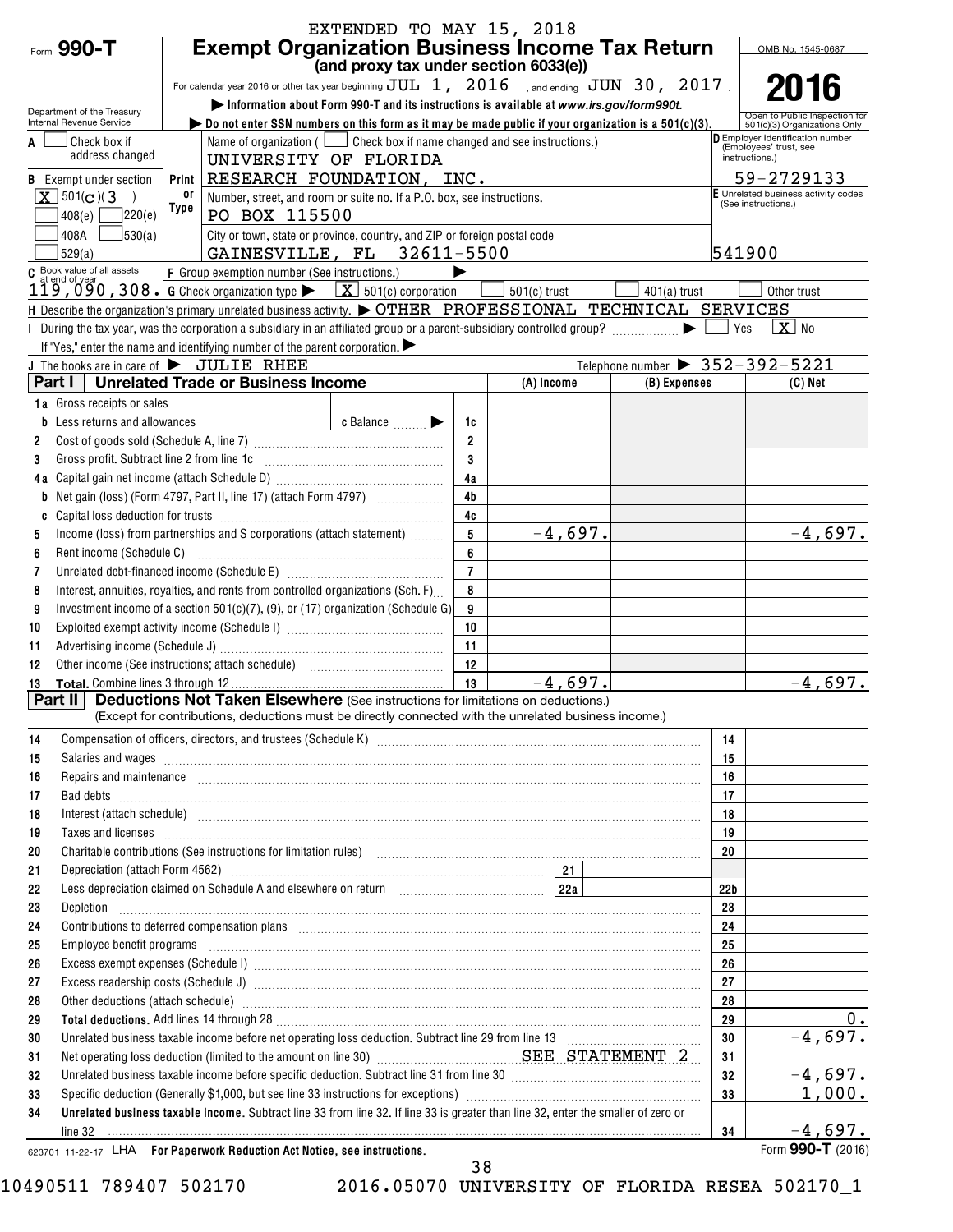| Form 990-T (2016) | RESEARCH FOUNDATION, INC.                                                                                                                                                                                                                                                               |          | 59-2729133             |            |                                      |     | Page 2  |
|-------------------|-----------------------------------------------------------------------------------------------------------------------------------------------------------------------------------------------------------------------------------------------------------------------------------------|----------|------------------------|------------|--------------------------------------|-----|---------|
|                   | Part III   Tax Computation                                                                                                                                                                                                                                                              |          |                        |            |                                      |     |         |
| 35                | Organizations Taxable as Corporations. See instructions for tax computation.                                                                                                                                                                                                            |          |                        |            |                                      |     |         |
|                   | Controlled group members (sections 1561 and 1563) check here $\blacktriangleright$ $\Box$ See instructions and:                                                                                                                                                                         |          |                        |            |                                      |     |         |
|                   | a Enter your share of the \$50,000, \$25,000, and \$9,925,000 taxable income brackets (in that order):                                                                                                                                                                                  |          |                        |            |                                      |     |         |
|                   | $(2)$ \$<br>$(3)$ \$<br>(1)                                                                                                                                                                                                                                                             |          |                        |            |                                      |     |         |
|                   | <b>b</b> Enter organization's share of: (1) Additional 5% tax (not more than \$11,750) $\vert$ \$                                                                                                                                                                                       |          |                        |            |                                      |     |         |
|                   | (2) Additional 3% tax (not more than \$100,000) $\frac{1}{2}$ [\$                                                                                                                                                                                                                       |          |                        |            |                                      |     |         |
|                   |                                                                                                                                                                                                                                                                                         |          |                        | 35c        |                                      |     | $0$ .   |
| 36                | Trusts Taxable at Trust Rates. See instructions for tax computation. Income tax on the amount on line 34 from:                                                                                                                                                                          |          |                        |            |                                      |     |         |
|                   |                                                                                                                                                                                                                                                                                         |          |                        | 36         |                                      |     |         |
| 37                | <b>Proxy tax.</b> See instructions <b>contained a contained a contained a contained a contained a contained a contained a contained a contained a contact of the contact of the contact of the contact of the contact of the contact </b>                                               |          |                        | 37         |                                      |     |         |
| 38                | Alternative minimum tax information and continuum contracts and alternative minimum tax increased and contact the state of the state of the state of the state of the state of the state of the state of the state of the stat                                                          |          |                        | 38         |                                      |     |         |
| 39                |                                                                                                                                                                                                                                                                                         |          |                        | 39         |                                      |     |         |
| 40                |                                                                                                                                                                                                                                                                                         |          |                        | 40         |                                      |     | $0$ .   |
|                   | Part IV   Tax and Payments                                                                                                                                                                                                                                                              |          |                        |            |                                      |     |         |
|                   | 41a Foreign tax credit (corporations attach Form 1118; trusts attach Form 1116)                                                                                                                                                                                                         | 41a      |                        |            |                                      |     |         |
|                   |                                                                                                                                                                                                                                                                                         | 41b      |                        |            |                                      |     |         |
|                   | General business credit. Attach Form 3800 [11] Martin Martin Martin Martin Martin 16. 110                                                                                                                                                                                               |          |                        |            |                                      |     |         |
|                   |                                                                                                                                                                                                                                                                                         |          |                        |            |                                      |     |         |
|                   | e Total credits. Add lines 41a through 41d (entertainment) and the control of the control of the control of the control of the control of the control of the control of the control of the control of the control of the contr                                                          |          |                        | 41e        |                                      |     |         |
| 42                |                                                                                                                                                                                                                                                                                         |          |                        | 42         |                                      |     | 0.      |
| 43                | Other taxes. Check if from: Form 4255 Form 8611 Form 8697 Form 8866 O Other (attach schedule)                                                                                                                                                                                           |          |                        | 43         |                                      |     |         |
| 44                | Total tax. Add lines 42 and 43 [11] manufacture manufacture manufacture manufacture manufacture manufacture manufacture manufacture manufacture manufacture manufacture manufacture manufacture manufacture manufacture manufa                                                          |          |                        | 44         |                                      |     | $0$ .   |
|                   |                                                                                                                                                                                                                                                                                         |          |                        |            |                                      |     |         |
|                   | <b>b</b> 2016 estimated tax payments <i>manumental container container and assemble to the set as a 45b</i>                                                                                                                                                                             |          |                        |            |                                      |     |         |
|                   |                                                                                                                                                                                                                                                                                         |          |                        |            |                                      |     |         |
|                   | d Foreign organizations: Tax paid or withheld at source (see instructions)                                                                                                                                                                                                              | 45 d     |                        |            |                                      |     |         |
|                   |                                                                                                                                                                                                                                                                                         | 45е      |                        |            |                                      |     |         |
|                   |                                                                                                                                                                                                                                                                                         |          |                        |            |                                      |     |         |
|                   |                                                                                                                                                                                                                                                                                         | 45f      |                        |            |                                      |     |         |
|                   | g Other credits and payments:<br>Total $\triangleright$ 45g                                                                                                                                                                                                                             |          |                        |            |                                      |     |         |
|                   | $\Box$ Other<br>$\Box$ Form 4136                                                                                                                                                                                                                                                        |          |                        |            |                                      |     |         |
| 46                |                                                                                                                                                                                                                                                                                         |          |                        | 46         |                                      |     |         |
| 47                |                                                                                                                                                                                                                                                                                         |          |                        | 47         |                                      |     |         |
| 48                | Tax due. If line 46 is less than the total of lines 44 and 47, enter amount owed <i>manuformance and the 46</i> is less than the total of lines 44 and 47, enter amount owed                                                                                                            |          |                        | 48         |                                      |     | $0_{.}$ |
| 49                |                                                                                                                                                                                                                                                                                         |          |                        | 49         |                                      |     | $0_{.}$ |
| 50                | Enter the amount of line 49 you want: Credited to 2017 estimated tax <b>Exercise 2018</b><br>Part V   Statements Regarding Certain Activities and Other Information (see instructions)                                                                                                  |          | Refunded               | 50         |                                      |     |         |
|                   |                                                                                                                                                                                                                                                                                         |          |                        |            |                                      |     |         |
| 51                | At any time during the 2016 calendar year, did the organization have an interest in or a signature or other authority                                                                                                                                                                   |          |                        |            |                                      | Yes | No      |
|                   | over a financial account (bank, securities, or other) in a foreign country? If YES, the organization may have to file                                                                                                                                                                   |          |                        |            |                                      |     |         |
|                   | FinCEN Form 114, Report of Foreign Bank and Financial Accounts. If YES, enter the name of the foreign country                                                                                                                                                                           |          |                        |            |                                      |     |         |
|                   | here $\blacktriangleright$                                                                                                                                                                                                                                                              |          |                        |            |                                      |     | х       |
| 52                | During the tax year, did the organization receive a distribution from, or was it the grantor of, or transferor to, a foreign trust?                                                                                                                                                     |          |                        |            |                                      |     | x       |
|                   | If YES, see instructions for other forms the organization may have to file.                                                                                                                                                                                                             |          |                        |            |                                      |     |         |
| 53                | Enter the amount of tax-exempt interest received or accrued during the tax year $\triangleright$ \$<br>Under penalties of perjury, I declare that I have examined this return, including accompanying schedules and statements, and to the best of my knowledge and belief, it is true, |          |                        |            |                                      |     |         |
| Sign              | correct, and complete. Declaration of preparer (other than taxpayer) is based on all information of which preparer has any knowledge.                                                                                                                                                   |          |                        |            |                                      |     |         |
| Here              |                                                                                                                                                                                                                                                                                         |          |                        |            | May the IRS discuss this return with |     |         |
|                   | <b>SECRETARY</b><br>Signature of officer<br>Date                                                                                                                                                                                                                                        |          |                        |            | the preparer shown below (see        |     |         |
|                   |                                                                                                                                                                                                                                                                                         |          |                        |            | instructions)? $X$ Yes               |     | No      |
|                   | Print/Type preparer's name<br>Preparer's signature<br>Date                                                                                                                                                                                                                              |          | Check                  | PTIN<br>if |                                      |     |         |
| Paid              |                                                                                                                                                                                                                                                                                         |          | self-employed          |            |                                      |     |         |
| Preparer          | ANDREA L. NEWMAN<br><b>ANDREA L. NEWMAN</b>                                                                                                                                                                                                                                             | 05/11/18 |                        |            | P01212004                            |     |         |
| <b>Use Only</b>   | Firm's name > JAMES MOORE<br>& CO.,<br>P.L.                                                                                                                                                                                                                                             |          | Firm's $EIN$           |            | 59-3204548                           |     |         |
|                   | 5931 NW 1ST PLACE                                                                                                                                                                                                                                                                       |          |                        |            |                                      |     |         |
|                   | Firm's address > GAINESVILLE, FL 32607-2063                                                                                                                                                                                                                                             |          | Phone no. 352-378-1331 |            |                                      |     |         |

623711 01-18-17

|  |  | יות המזיחות היו |  |  |  |  |
|--|--|-----------------|--|--|--|--|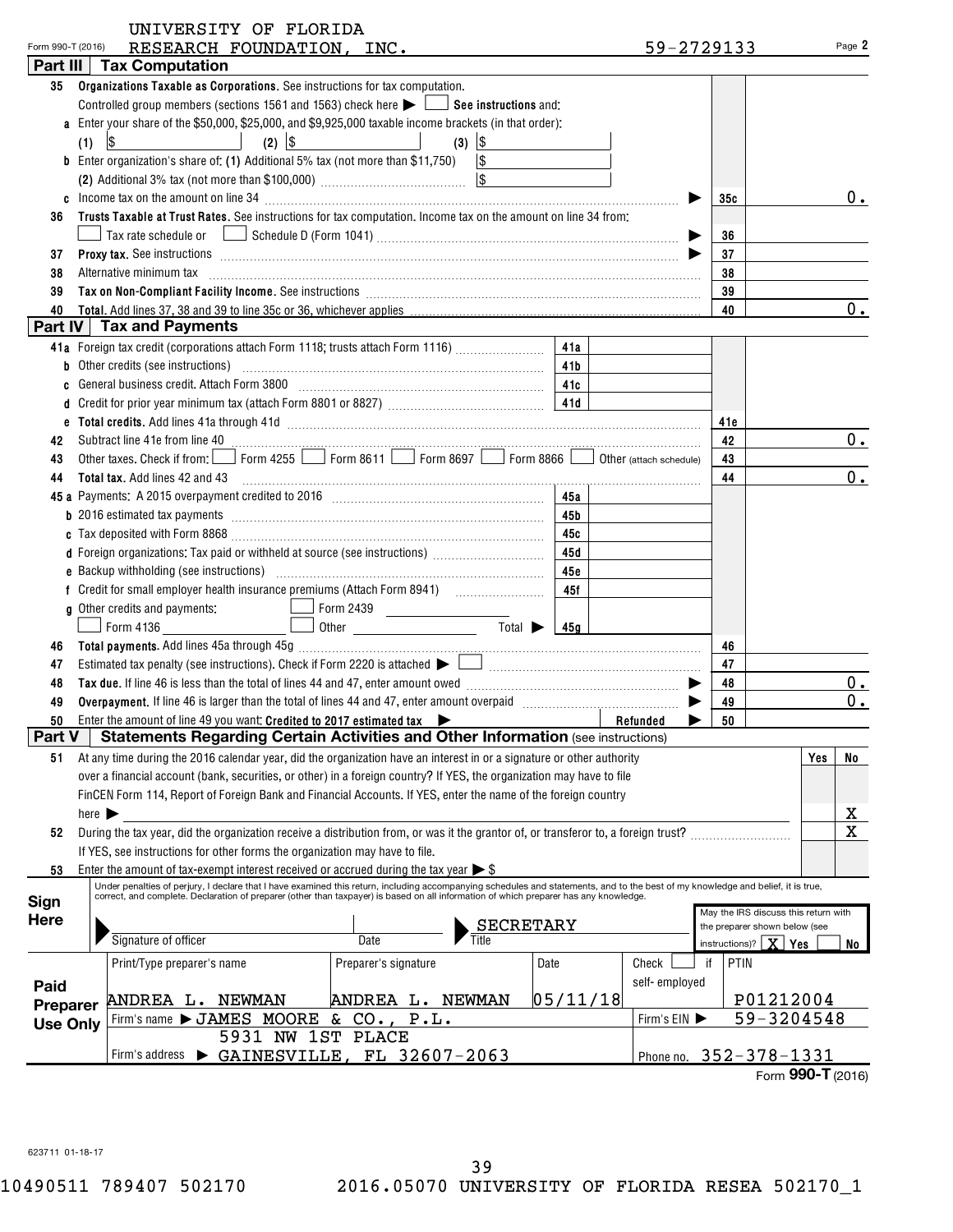Form 990-T (2016)  $\bf{RESEARCH}$   $\bf{FOUNDATION}$  ,  $\bf{INC.}$   $\bf{S9-2729133}$  Page UNIVERSITY OF FLORIDA

|  | 59-2729133 |  |  |  |  |
|--|------------|--|--|--|--|
|  |            |  |  |  |  |

| Inventory at beginning of year<br>1<br>Purchases<br>2<br>3<br>4a Additional section 263A costs<br>(attach schedule)<br><b>b</b> Other costs (attach schedule)<br>Total. Add lines 1 through 4b<br>5<br>Schedule C - Rent Income (From Real Property and Personal Property Leased With Real Property)<br>(see instructions)<br>1. Description of property | $\mathbf{1}$<br>$\overline{2}$<br>$\overline{\mathbf{3}}$<br>4a<br>4 <sub>b</sub><br>5 |                                                                                                | 8 | 7 Cost of goods sold. Subtract line 6<br>from line 5. Enter here and in Part I,<br>Do the rules of section 263A (with respect to                    |                                                                                                  |                                                                                 | 6              |                                                                                      |    |
|----------------------------------------------------------------------------------------------------------------------------------------------------------------------------------------------------------------------------------------------------------------------------------------------------------------------------------------------------------|----------------------------------------------------------------------------------------|------------------------------------------------------------------------------------------------|---|-----------------------------------------------------------------------------------------------------------------------------------------------------|--------------------------------------------------------------------------------------------------|---------------------------------------------------------------------------------|----------------|--------------------------------------------------------------------------------------|----|
|                                                                                                                                                                                                                                                                                                                                                          |                                                                                        |                                                                                                |   |                                                                                                                                                     |                                                                                                  |                                                                                 |                |                                                                                      |    |
|                                                                                                                                                                                                                                                                                                                                                          |                                                                                        |                                                                                                |   |                                                                                                                                                     |                                                                                                  |                                                                                 |                |                                                                                      |    |
|                                                                                                                                                                                                                                                                                                                                                          |                                                                                        |                                                                                                |   |                                                                                                                                                     |                                                                                                  |                                                                                 |                |                                                                                      |    |
|                                                                                                                                                                                                                                                                                                                                                          |                                                                                        |                                                                                                |   |                                                                                                                                                     |                                                                                                  |                                                                                 | $\overline{7}$ |                                                                                      |    |
|                                                                                                                                                                                                                                                                                                                                                          |                                                                                        |                                                                                                |   |                                                                                                                                                     |                                                                                                  |                                                                                 |                | Yes                                                                                  | No |
|                                                                                                                                                                                                                                                                                                                                                          |                                                                                        |                                                                                                |   | property produced or acquired for resale) apply to                                                                                                  |                                                                                                  |                                                                                 |                |                                                                                      |    |
|                                                                                                                                                                                                                                                                                                                                                          |                                                                                        |                                                                                                |   | the organization?                                                                                                                                   |                                                                                                  |                                                                                 |                |                                                                                      |    |
|                                                                                                                                                                                                                                                                                                                                                          |                                                                                        |                                                                                                |   |                                                                                                                                                     |                                                                                                  |                                                                                 |                |                                                                                      |    |
|                                                                                                                                                                                                                                                                                                                                                          |                                                                                        |                                                                                                |   |                                                                                                                                                     |                                                                                                  |                                                                                 |                |                                                                                      |    |
|                                                                                                                                                                                                                                                                                                                                                          |                                                                                        |                                                                                                |   |                                                                                                                                                     |                                                                                                  |                                                                                 |                |                                                                                      |    |
| (1)                                                                                                                                                                                                                                                                                                                                                      |                                                                                        |                                                                                                |   |                                                                                                                                                     |                                                                                                  |                                                                                 |                |                                                                                      |    |
| (2)                                                                                                                                                                                                                                                                                                                                                      |                                                                                        |                                                                                                |   |                                                                                                                                                     |                                                                                                  |                                                                                 |                |                                                                                      |    |
| (3)                                                                                                                                                                                                                                                                                                                                                      |                                                                                        |                                                                                                |   |                                                                                                                                                     |                                                                                                  |                                                                                 |                |                                                                                      |    |
| (4)                                                                                                                                                                                                                                                                                                                                                      |                                                                                        |                                                                                                |   |                                                                                                                                                     |                                                                                                  |                                                                                 |                |                                                                                      |    |
| 2.                                                                                                                                                                                                                                                                                                                                                       |                                                                                        | Rent received or accrued                                                                       |   |                                                                                                                                                     |                                                                                                  |                                                                                 |                |                                                                                      |    |
| (a) From personal property (if the percentage of<br>rent for personal property is more than<br>10% but not more than 50%)                                                                                                                                                                                                                                |                                                                                        |                                                                                                |   | (b) From real and personal property (if the percentage<br>of rent for personal property exceeds 50% or if<br>the rent is based on profit or income) | 3(a) Deductions directly connected with the income in<br>columns 2(a) and 2(b) (attach schedule) |                                                                                 |                |                                                                                      |    |
| (1)                                                                                                                                                                                                                                                                                                                                                      |                                                                                        |                                                                                                |   |                                                                                                                                                     |                                                                                                  |                                                                                 |                |                                                                                      |    |
| (2)                                                                                                                                                                                                                                                                                                                                                      |                                                                                        |                                                                                                |   |                                                                                                                                                     |                                                                                                  |                                                                                 |                |                                                                                      |    |
| (3)                                                                                                                                                                                                                                                                                                                                                      |                                                                                        |                                                                                                |   |                                                                                                                                                     |                                                                                                  |                                                                                 |                |                                                                                      |    |
| (4)                                                                                                                                                                                                                                                                                                                                                      |                                                                                        |                                                                                                |   |                                                                                                                                                     |                                                                                                  |                                                                                 |                |                                                                                      |    |
| Total                                                                                                                                                                                                                                                                                                                                                    | 0.                                                                                     | Total                                                                                          |   |                                                                                                                                                     | 0.                                                                                               |                                                                                 |                |                                                                                      |    |
| (c) Total income. Add totals of columns 2(a) and 2(b). Enter                                                                                                                                                                                                                                                                                             |                                                                                        |                                                                                                |   |                                                                                                                                                     |                                                                                                  | (b) Total deductions.                                                           |                |                                                                                      |    |
| here and on page 1, Part I, line 6, column (A)                                                                                                                                                                                                                                                                                                           |                                                                                        |                                                                                                |   |                                                                                                                                                     | 0                                                                                                | Enter here and on page 1,<br>Part I, line 6, column (B)                         |                |                                                                                      | 0. |
| <b>Schedule E - Unrelated Debt-Financed Income (see instructions)</b>                                                                                                                                                                                                                                                                                    |                                                                                        |                                                                                                |   |                                                                                                                                                     |                                                                                                  |                                                                                 |                |                                                                                      |    |
|                                                                                                                                                                                                                                                                                                                                                          |                                                                                        |                                                                                                |   | 2. Gross income from                                                                                                                                |                                                                                                  | 3. Deductions directly connected with or allocable<br>to debt-financed property |                |                                                                                      |    |
| 1. Description of debt-financed property                                                                                                                                                                                                                                                                                                                 |                                                                                        |                                                                                                |   | or allocable to debt-<br>financed property                                                                                                          |                                                                                                  | (a) Straight line depreciation<br>(attach schedule)                             |                | (b) Other deductions<br>(attach schedule)                                            |    |
| (1)                                                                                                                                                                                                                                                                                                                                                      |                                                                                        |                                                                                                |   |                                                                                                                                                     |                                                                                                  |                                                                                 |                |                                                                                      |    |
| (2)                                                                                                                                                                                                                                                                                                                                                      |                                                                                        |                                                                                                |   |                                                                                                                                                     |                                                                                                  |                                                                                 |                |                                                                                      |    |
| (3)                                                                                                                                                                                                                                                                                                                                                      |                                                                                        |                                                                                                |   |                                                                                                                                                     |                                                                                                  |                                                                                 |                |                                                                                      |    |
| (4)                                                                                                                                                                                                                                                                                                                                                      |                                                                                        |                                                                                                |   |                                                                                                                                                     |                                                                                                  |                                                                                 |                |                                                                                      |    |
| 4. Amount of average acquisition<br>debt on or allocable to debt-financed<br>property (attach schedule)                                                                                                                                                                                                                                                  |                                                                                        | 5. Average adjusted basis<br>of or allocable to<br>debt-financed property<br>(attach schedule) |   | 6. Column 4 divided<br>by column 5                                                                                                                  |                                                                                                  | 7. Gross income<br>reportable (column<br>2 x column 6)                          |                | <b>8</b> . Allocable deductions<br>(column 6 x total of columns<br>$3(a)$ and $3(b)$ |    |
| (1)                                                                                                                                                                                                                                                                                                                                                      |                                                                                        |                                                                                                |   | $\%$                                                                                                                                                |                                                                                                  |                                                                                 |                |                                                                                      |    |
| (2)                                                                                                                                                                                                                                                                                                                                                      |                                                                                        |                                                                                                |   | $\%$                                                                                                                                                |                                                                                                  |                                                                                 |                |                                                                                      |    |
| (3)                                                                                                                                                                                                                                                                                                                                                      |                                                                                        |                                                                                                |   | $\%$                                                                                                                                                |                                                                                                  |                                                                                 |                |                                                                                      |    |
| (4)                                                                                                                                                                                                                                                                                                                                                      |                                                                                        |                                                                                                |   | $\%$                                                                                                                                                |                                                                                                  |                                                                                 |                |                                                                                      |    |
|                                                                                                                                                                                                                                                                                                                                                          |                                                                                        |                                                                                                |   |                                                                                                                                                     |                                                                                                  | Enter here and on page 1,<br>Part I, line 7, column (A).                        |                | Enter here and on page 1,<br>Part I, line 7, column (B).                             |    |
| Totals                                                                                                                                                                                                                                                                                                                                                   |                                                                                        |                                                                                                |   |                                                                                                                                                     |                                                                                                  | О.                                                                              |                |                                                                                      | υ. |
| Total dividends-received deductions included in column 8                                                                                                                                                                                                                                                                                                 |                                                                                        |                                                                                                |   |                                                                                                                                                     |                                                                                                  |                                                                                 |                |                                                                                      | Ω. |

**990-T**  Form (2016)

623721 01-18-17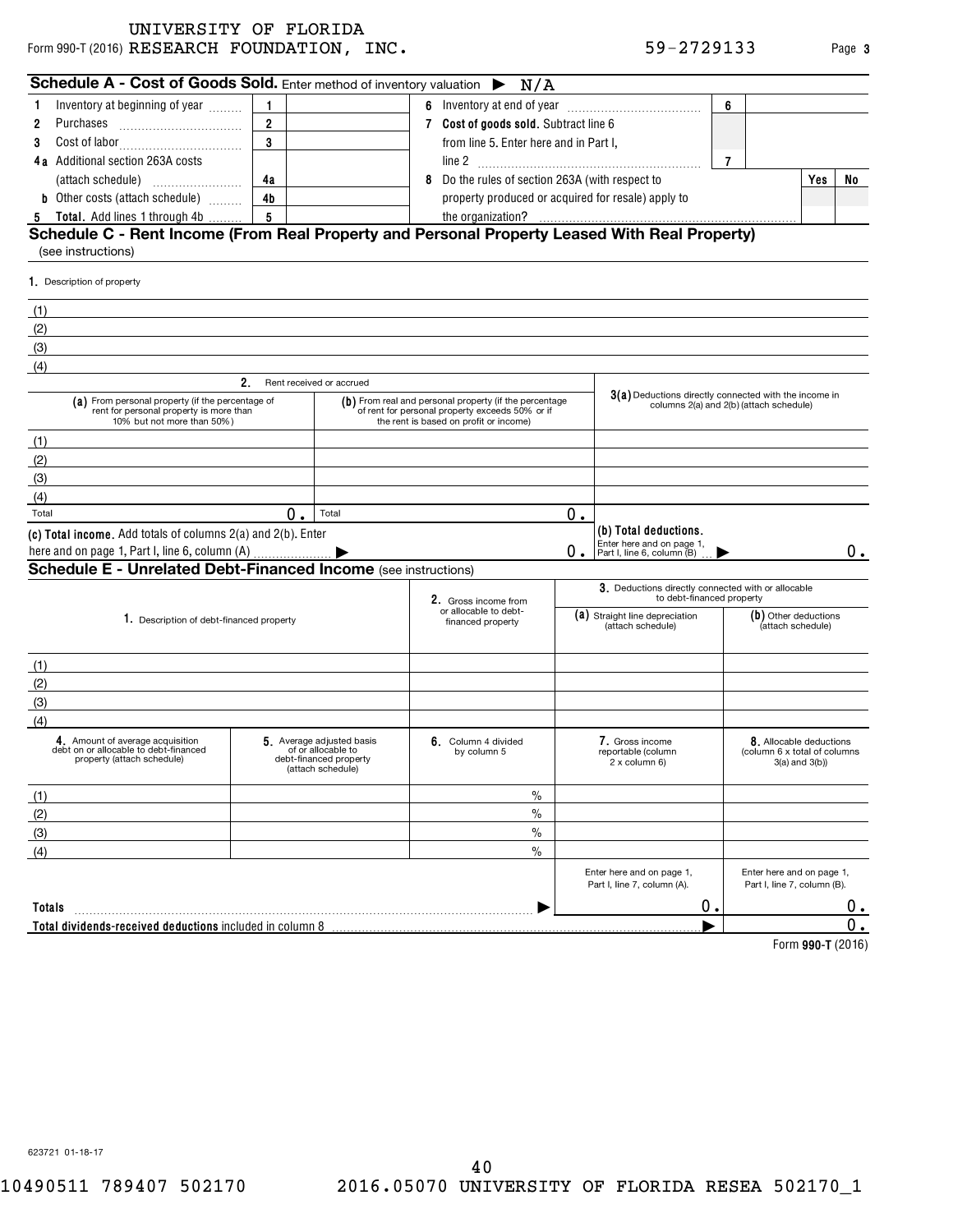| Schedule F - Interest, Annuities, Royalties, and Rents From Controlled Organizations (see instructions)  |                          | Form 990-T (2016) RESEARCH FOUNDATION, INC.          |                                                          |                                                                                            | 59-2729133                                                                                |                                                               | Page 4                                                                            |
|----------------------------------------------------------------------------------------------------------|--------------------------|------------------------------------------------------|----------------------------------------------------------|--------------------------------------------------------------------------------------------|-------------------------------------------------------------------------------------------|---------------------------------------------------------------|-----------------------------------------------------------------------------------|
|                                                                                                          |                          |                                                      | <b>Exempt Controlled Organizations</b>                   |                                                                                            |                                                                                           |                                                               |                                                                                   |
| 1. Name of controlled organization                                                                       |                          | 2. Emplover<br>identification<br>number              | 3. Net unrelated income<br>(loss) (see instructions)     | 4. Total of specified<br>payments made                                                     | 5. Part of column 4 that is<br>included in the controlling<br>organization's gross income |                                                               | 6. Deductions directly<br>connected with income<br>in column 5                    |
| (1)                                                                                                      |                          |                                                      |                                                          |                                                                                            |                                                                                           |                                                               |                                                                                   |
| (2)                                                                                                      |                          |                                                      |                                                          |                                                                                            |                                                                                           |                                                               |                                                                                   |
| (3)                                                                                                      |                          |                                                      |                                                          |                                                                                            |                                                                                           |                                                               |                                                                                   |
| (4)                                                                                                      |                          |                                                      |                                                          |                                                                                            |                                                                                           |                                                               |                                                                                   |
| Nonexempt Controlled Organizations                                                                       |                          |                                                      |                                                          |                                                                                            |                                                                                           |                                                               |                                                                                   |
| 7. Taxable Income                                                                                        |                          | 8. Net unrelated income (loss)<br>(see instructions) | 9. Total of specified payments<br>made                   | 10. Part of column 9 that is included<br>in the controlling organization's<br>gross income |                                                                                           | 11. Deductions directly connected<br>with income in column 10 |                                                                                   |
| (1)                                                                                                      |                          |                                                      |                                                          |                                                                                            |                                                                                           |                                                               |                                                                                   |
| (2)                                                                                                      |                          |                                                      |                                                          |                                                                                            |                                                                                           |                                                               |                                                                                   |
| (3)                                                                                                      |                          |                                                      |                                                          |                                                                                            |                                                                                           |                                                               |                                                                                   |
| (4)                                                                                                      |                          |                                                      |                                                          |                                                                                            |                                                                                           |                                                               |                                                                                   |
|                                                                                                          |                          |                                                      |                                                          | Add columns 5 and 10.<br>line 8, column (A).                                               | Enter here and on page 1, Part I,                                                         |                                                               | Add columns 6 and 11.<br>Enter here and on page 1, Part I,<br>line 8, column (B). |
|                                                                                                          |                          |                                                      |                                                          |                                                                                            | 0.                                                                                        |                                                               | $0$ .                                                                             |
|                                                                                                          |                          |                                                      |                                                          |                                                                                            |                                                                                           |                                                               |                                                                                   |
|                                                                                                          | (see instructions)       |                                                      |                                                          |                                                                                            |                                                                                           |                                                               |                                                                                   |
|                                                                                                          | 1. Description of income |                                                      | 2. Amount of income                                      | 3. Deductions<br>directly connected<br>(attach schedule)                                   | 4. Set-asides                                                                             | (attach schedule)                                             | 5. Total deductions<br>and set-asides<br>(col. 3 plus col. 4)                     |
|                                                                                                          |                          |                                                      |                                                          |                                                                                            |                                                                                           |                                                               |                                                                                   |
|                                                                                                          |                          |                                                      |                                                          |                                                                                            |                                                                                           |                                                               |                                                                                   |
| (3)                                                                                                      |                          |                                                      |                                                          |                                                                                            |                                                                                           |                                                               |                                                                                   |
| (4)                                                                                                      |                          |                                                      |                                                          |                                                                                            |                                                                                           |                                                               |                                                                                   |
| Totals<br>Schedule G - Investment Income of a Section 501(c)(7), (9), or (17) Organization<br>(1)<br>(2) |                          |                                                      | Enter here and on page 1,<br>Part I, line 9, column (A). |                                                                                            |                                                                                           |                                                               | Enter here and on page 1,<br>Part I, line 9, column (B).                          |

(see instructions)

| ן או טווטטוואס פא                       |                                                                    |                                                                                         |                                                                                                                                       |                                                                              |                                            |                                                                                              |  |  |
|-----------------------------------------|--------------------------------------------------------------------|-----------------------------------------------------------------------------------------|---------------------------------------------------------------------------------------------------------------------------------------|------------------------------------------------------------------------------|--------------------------------------------|----------------------------------------------------------------------------------------------|--|--|
| 1. Description of<br>exploited activity | 2. Gross<br>unrelated business<br>income from<br>trade or business | 3. Expenses<br>directly connected<br>with production<br>of unrelated<br>business income | 4. Net income (loss)<br>from unrelated trade or<br>business (column 2<br>minus column 3). If a<br>gain, compute cols. 5<br>through 7. | 5. Gross income<br>from activity that<br>is not unrelated<br>business income | 6. Expenses<br>attributable to<br>column 5 | 7. Excess exempt<br>expenses (column<br>6 minus column 5.<br>but not more than<br>column 4). |  |  |
| (1)                                     |                                                                    |                                                                                         |                                                                                                                                       |                                                                              |                                            |                                                                                              |  |  |
| (2)                                     |                                                                    |                                                                                         |                                                                                                                                       |                                                                              |                                            |                                                                                              |  |  |
| (3)                                     |                                                                    |                                                                                         |                                                                                                                                       |                                                                              |                                            |                                                                                              |  |  |
| (4)                                     |                                                                    |                                                                                         |                                                                                                                                       |                                                                              |                                            |                                                                                              |  |  |
|                                         | Enter here and on<br>page 1, Part I,<br>line 10, col. (A).         | Enter here and on<br>page 1, Part I,<br>line 10, col. (B).                              |                                                                                                                                       |                                                                              |                                            | Enter here and<br>on page 1,<br>Part II, line 26.                                            |  |  |
| Totals                                  | О.                                                                 | 0.I                                                                                     |                                                                                                                                       |                                                                              |                                            |                                                                                              |  |  |
|                                         | <b>Schedule J - Advertising Income</b><br>(see instructions)       |                                                                                         |                                                                                                                                       |                                                                              |                                            |                                                                                              |  |  |

## **Part I Income From Periodicals Reported on a Consolidated Basis**

| 1. Name of periodical                               | 2. Gross<br>advertising<br>income | 3. Direct<br>advertising costs | 4. Advertising gain<br>or (loss) (col. 2 minus<br>col. 3). If a gain, compute<br>cols. 5 through 7. | 5. Circulation<br>income | 6. Readership<br>costs | 7. Excess readership<br>costs (column 6 minus<br>column 5, but not more<br>than column 4). |
|-----------------------------------------------------|-----------------------------------|--------------------------------|-----------------------------------------------------------------------------------------------------|--------------------------|------------------------|--------------------------------------------------------------------------------------------|
| (1)                                                 |                                   |                                |                                                                                                     |                          |                        |                                                                                            |
| (2)                                                 |                                   |                                |                                                                                                     |                          |                        |                                                                                            |
| (3)                                                 |                                   |                                |                                                                                                     |                          |                        |                                                                                            |
| (4)                                                 |                                   |                                |                                                                                                     |                          |                        |                                                                                            |
|                                                     |                                   |                                |                                                                                                     |                          |                        |                                                                                            |
| <b>Totals</b> (carry to Part II, line (5)) $\ldots$ |                                   | 0.                             |                                                                                                     |                          |                        | О.                                                                                         |

623731 01-18-17

Form (2016) **990-T**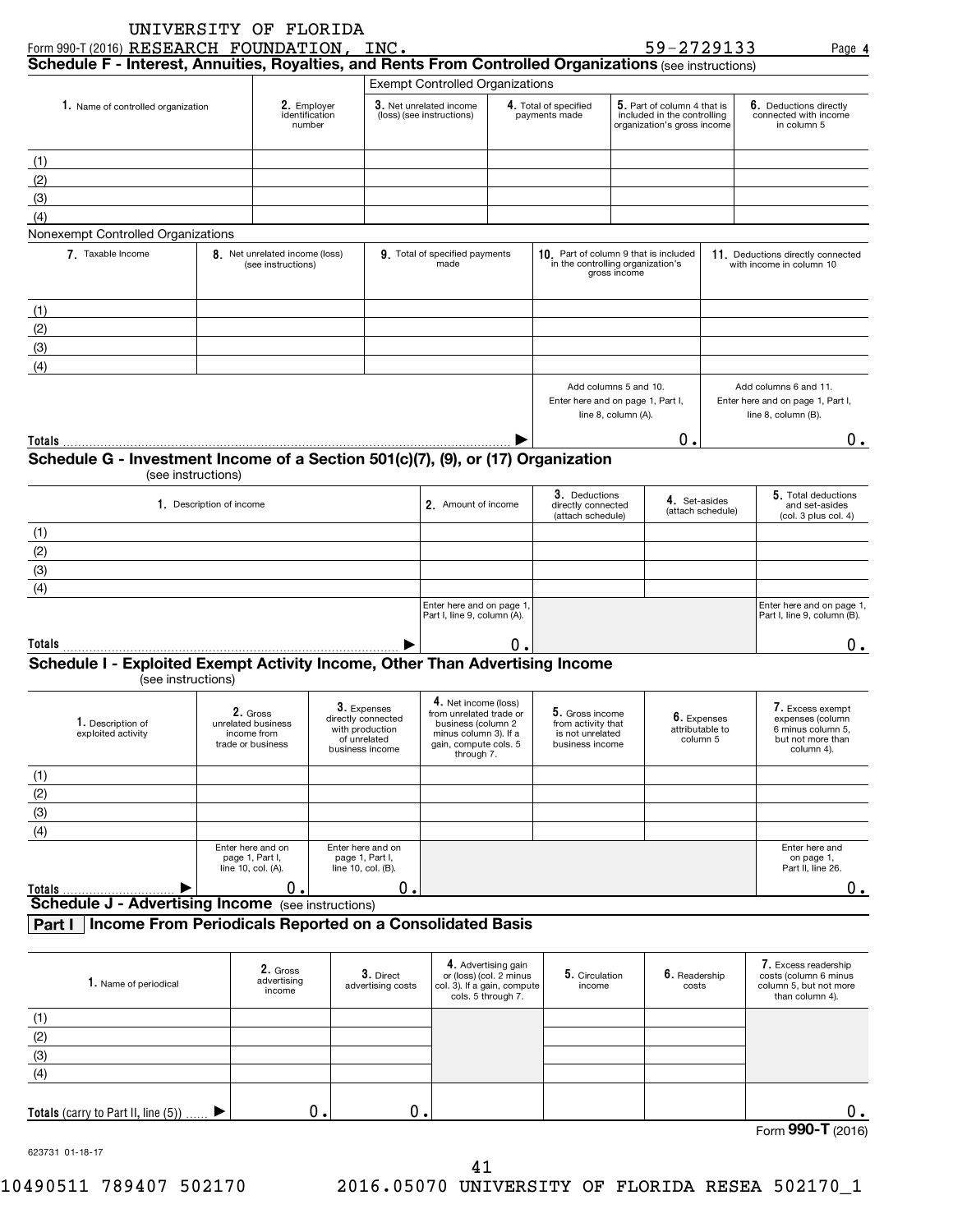|                                                                                                                 | UNIVERSITY OF FLORIDA                                      |                                                            |                                                                                                     |                          |                                              |                        |                                                                                            |
|-----------------------------------------------------------------------------------------------------------------|------------------------------------------------------------|------------------------------------------------------------|-----------------------------------------------------------------------------------------------------|--------------------------|----------------------------------------------|------------------------|--------------------------------------------------------------------------------------------|
| Form 990-T (2016) RESEARCH FOUNDATION,                                                                          |                                                            | INC.                                                       |                                                                                                     |                          |                                              | 59-2729133             | Page 5                                                                                     |
| Income From Periodicals Reported on a Separate Basis (For each periodical listed in Part II, fill in<br>Part II |                                                            |                                                            |                                                                                                     |                          |                                              |                        |                                                                                            |
| columns 2 through 7 on a line-by-line basis.)                                                                   |                                                            |                                                            |                                                                                                     |                          |                                              |                        |                                                                                            |
| 1. Name of periodical                                                                                           | 2. Gross<br>advertising<br>income                          | 3. Direct<br>advertising costs                             | 4. Advertising gain<br>or (loss) (col. 2 minus<br>col. 3). If a gain, compute<br>cols. 5 through 7. | 5. Circulation<br>income |                                              | 6. Readership<br>costs | 7. Excess readership<br>costs (column 6 minus<br>column 5, but not more<br>than column 4). |
| (1)                                                                                                             |                                                            |                                                            |                                                                                                     |                          |                                              |                        |                                                                                            |
| (2)                                                                                                             |                                                            |                                                            |                                                                                                     |                          |                                              |                        |                                                                                            |
| (3)                                                                                                             |                                                            |                                                            |                                                                                                     |                          |                                              |                        |                                                                                            |
| (4)                                                                                                             |                                                            |                                                            |                                                                                                     |                          |                                              |                        |                                                                                            |
| <b>Totals from Part I</b>                                                                                       | О.                                                         | О.                                                         |                                                                                                     |                          |                                              |                        | $0$ .                                                                                      |
|                                                                                                                 | Enter here and on<br>page 1, Part I,<br>line 11, col. (A). | Enter here and on<br>page 1, Part I,<br>line 11, col. (B). |                                                                                                     |                          |                                              |                        | Enter here and<br>on page 1,<br>Part II, line 27.                                          |
| Totals, Part II (lines 1-5)                                                                                     | 0                                                          | $\Omega$                                                   |                                                                                                     |                          |                                              |                        | 0.                                                                                         |
| Schedule K - Compensation of Officers, Directors, and Trustees (see instructions)                               |                                                            |                                                            |                                                                                                     |                          |                                              |                        |                                                                                            |
| 1. Name                                                                                                         |                                                            |                                                            | 2. Title                                                                                            |                          | 3. Percent of<br>time devoted to<br>business |                        | 4. Compensation attributable<br>to unrelated business                                      |
| (1)                                                                                                             |                                                            |                                                            |                                                                                                     |                          | $\frac{0}{0}$                                |                        |                                                                                            |
| (2)                                                                                                             |                                                            |                                                            |                                                                                                     |                          | $\frac{0}{0}$                                |                        |                                                                                            |
| (3)                                                                                                             |                                                            |                                                            |                                                                                                     |                          | $\frac{0}{0}$                                |                        |                                                                                            |
| (4)                                                                                                             |                                                            |                                                            |                                                                                                     |                          | $\%$                                         |                        |                                                                                            |
| Total. Enter here and on page 1, Part II, line 14                                                               |                                                            |                                                            |                                                                                                     |                          |                                              |                        | 0.                                                                                         |
|                                                                                                                 |                                                            |                                                            |                                                                                                     |                          |                                              |                        | Form 990-T (2016)                                                                          |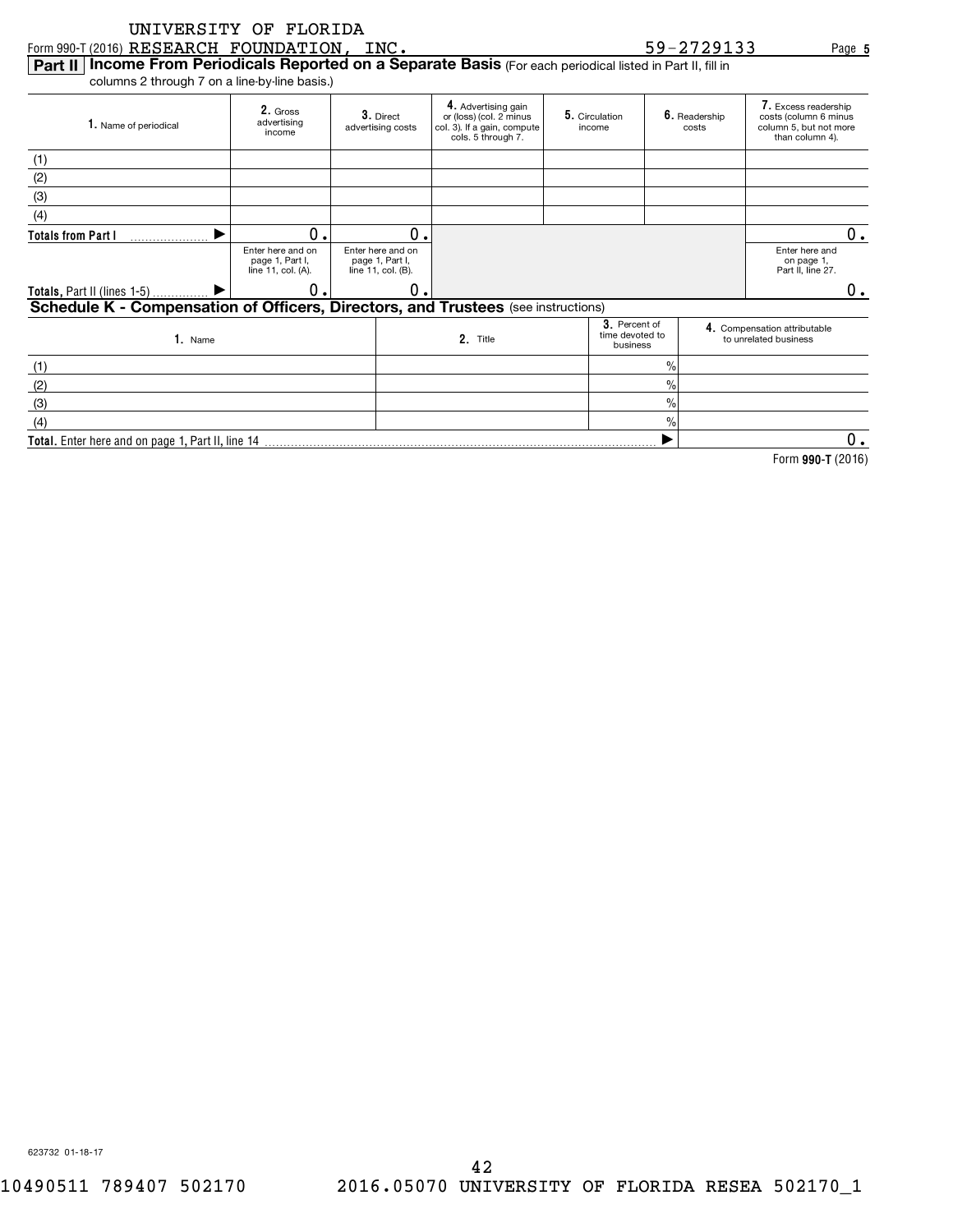# ~~~~~~~~~~~~~~~~~~~~~~~~~~~~~~~~~~~~~~~~~~~~~~~~~~~~~~~~~~~~~~~~~~~~~~~~~~~~~~ }}}}}}}}}}}}}}}}}}}}}}}}}}}}}}}}}}}}}}}}}}}}}}}}}}}}}}}}}}}}}}}}}}}}}}}}}}}}}}

}}}}}}}}}}}}}}}}}}}}}}}}}}}}}}}}}}}}}}}} }}}}}}}}}}

FOOTNOTES STATEMENT 1

PLEASE BE ADVISED THAT THE INFORMATION INCLUDED IN THE FILING OF THIS FORM 990-T INCLUDES NOT LOSSES DERIVED FROM UNRELATED BUSINESS ICNOME WHICH WAS PROVIDED BY INFORMATION FOR GROSS REVENUES AND GROSS EXPENSES FROM UNRELATED BUSINESS ACTIVITIES. THIS INFORMATION IS NOT AVAILABLE ON FORM K-1. THEREFORE, A NET AMOUNT HAS BEEN USED.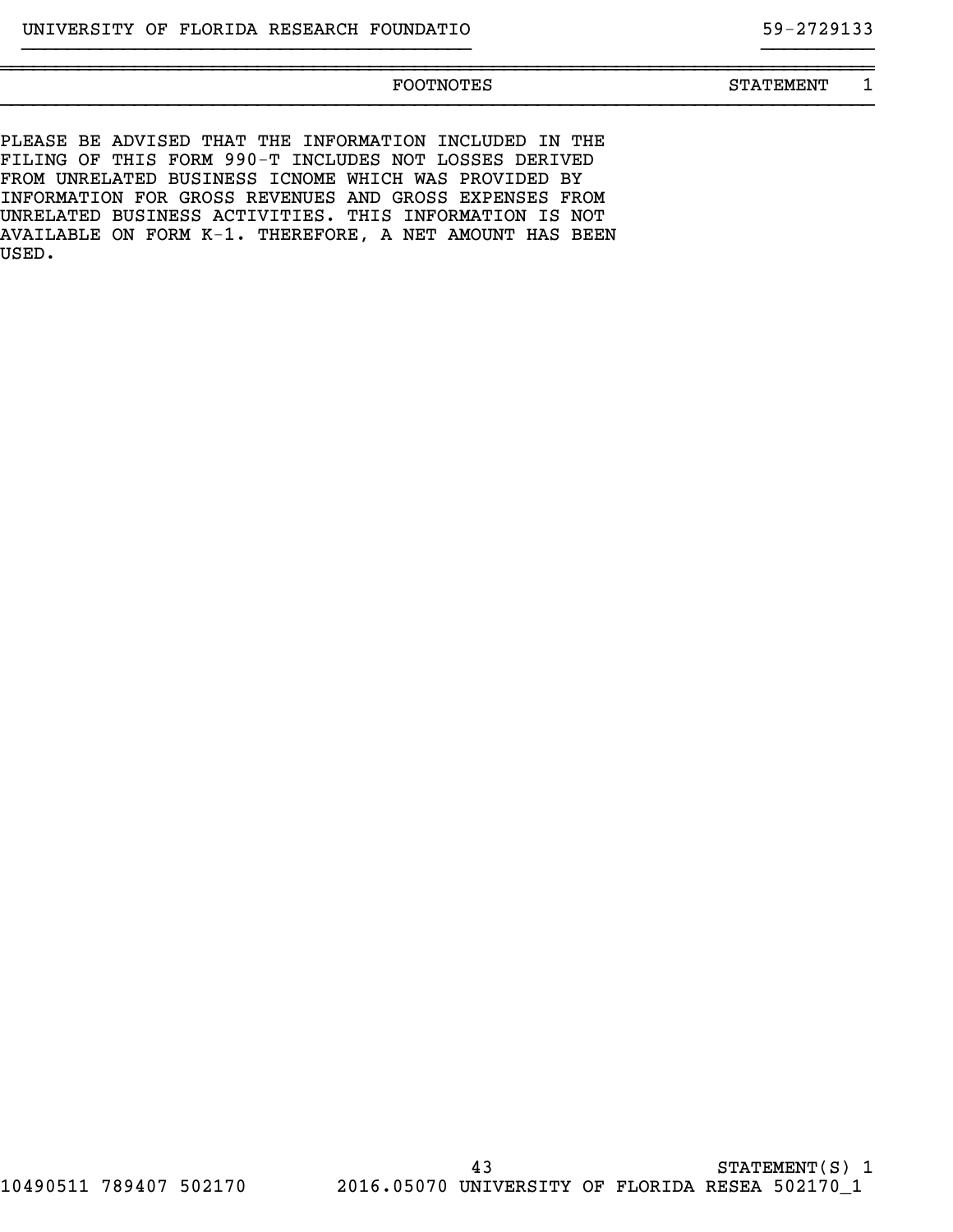## UNIVERSITY OF FLORIDA RESEARCH FOUNDATIO **12000** 12000 59-2729133

| <b>FORM 990-T</b>                                                                |                |                                                                           | NET OPERATING LOSS DEDUCTION                |                                                   |                          |                                                                           | <b>STATEMENT</b>                                                          | $\overline{2}$ |
|----------------------------------------------------------------------------------|----------------|---------------------------------------------------------------------------|---------------------------------------------|---------------------------------------------------|--------------------------|---------------------------------------------------------------------------|---------------------------------------------------------------------------|----------------|
| <b>TAX YEAR</b>                                                                  | LOSS SUSTAINED |                                                                           | LOSS<br>PREVIOUSLY<br>APPLIED               |                                                   |                          | LOSS<br>REMAINING                                                         | <b>AVAILABLE</b><br>THIS YEAR                                             |                |
| 06/30/10<br>06/30/11<br>06/30/12<br>06/30/13<br>06/30/14<br>06/30/15<br>06/30/16 |                | 57,868.<br>28,483.<br>90,239.<br>272,199.<br>241,124.<br>3,733.<br>7,425. |                                             | 0.<br>0.<br>0.<br>0.<br>$\mathbf 0$ .<br>0.<br>0. |                          | 57,868.<br>28,483.<br>90,239.<br>272,199.<br>241,124.<br>3,733.<br>7,425. | 57,868.<br>28,483.<br>90,239.<br>272,199.<br>241,124.<br>3,733.<br>7,425. |                |
| NOL CARRYOVER AVAILABLE THIS YEAR                                                |                |                                                                           |                                             |                                                   |                          | 701,071.                                                                  | 701,071.                                                                  |                |
| <b>FORM 990-T</b>                                                                |                |                                                                           | <b>INCOME</b>                               |                                                   | (LOSS) FROM PARTNERSHIPS |                                                                           | <b>STATEMENT</b>                                                          | 3              |
| PARTNERSHIP NAME                                                                 |                |                                                                           |                                             |                                                   | GROSS INCOME             | <b>DEDUCTIONS</b>                                                         | NET INCOME<br>OR (LOSS)                                                   |                |
| CER-BURG PROEUCTS, LTD                                                           |                |                                                                           |                                             |                                                   | $-303.$                  | 0.                                                                        |                                                                           | $-303.$        |
| TOTAL TO FORM 990-T, PAGE 1, LINE 5                                              |                |                                                                           |                                             |                                                   | $-303.$                  | 0.                                                                        |                                                                           | $-303.$        |
| <b>FORM 990-T</b>                                                                |                |                                                                           | (LOSS) FROM S CORPORATIONS<br><b>INCOME</b> |                                                   |                          |                                                                           | <b>STATEMENT</b>                                                          | 4              |
| S CORPORATION NAME                                                               |                |                                                                           | <b>GROSS INCOME</b>                         |                                                   | LOSSES                   | DEDUCTIONS                                                                | NET<br><b>INCOME</b><br>OR (LOSS)                                         |                |
| BIOPRODEX INC<br>APOLLIDON HOLDINGS, INC                                         |                |                                                                           | $-5,079.$<br>685.                           |                                                   | 0.<br>0.                 | 0.<br>$0$ .                                                               | $-5,079.$                                                                 | 685.           |
| TO FORM 990-T, LINE 5                                                            |                |                                                                           | $-4,394.$                                   |                                                   | $\mathbf 0$ .            | 0.                                                                        | $-4,394.$                                                                 |                |
|                                                                                  |                |                                                                           |                                             |                                                   |                          |                                                                           |                                                                           |                |

}}}}}}}}}}}}}}}}}}}}}}}}}}}}}}}}}}}}}}}} }}}}}}}}}}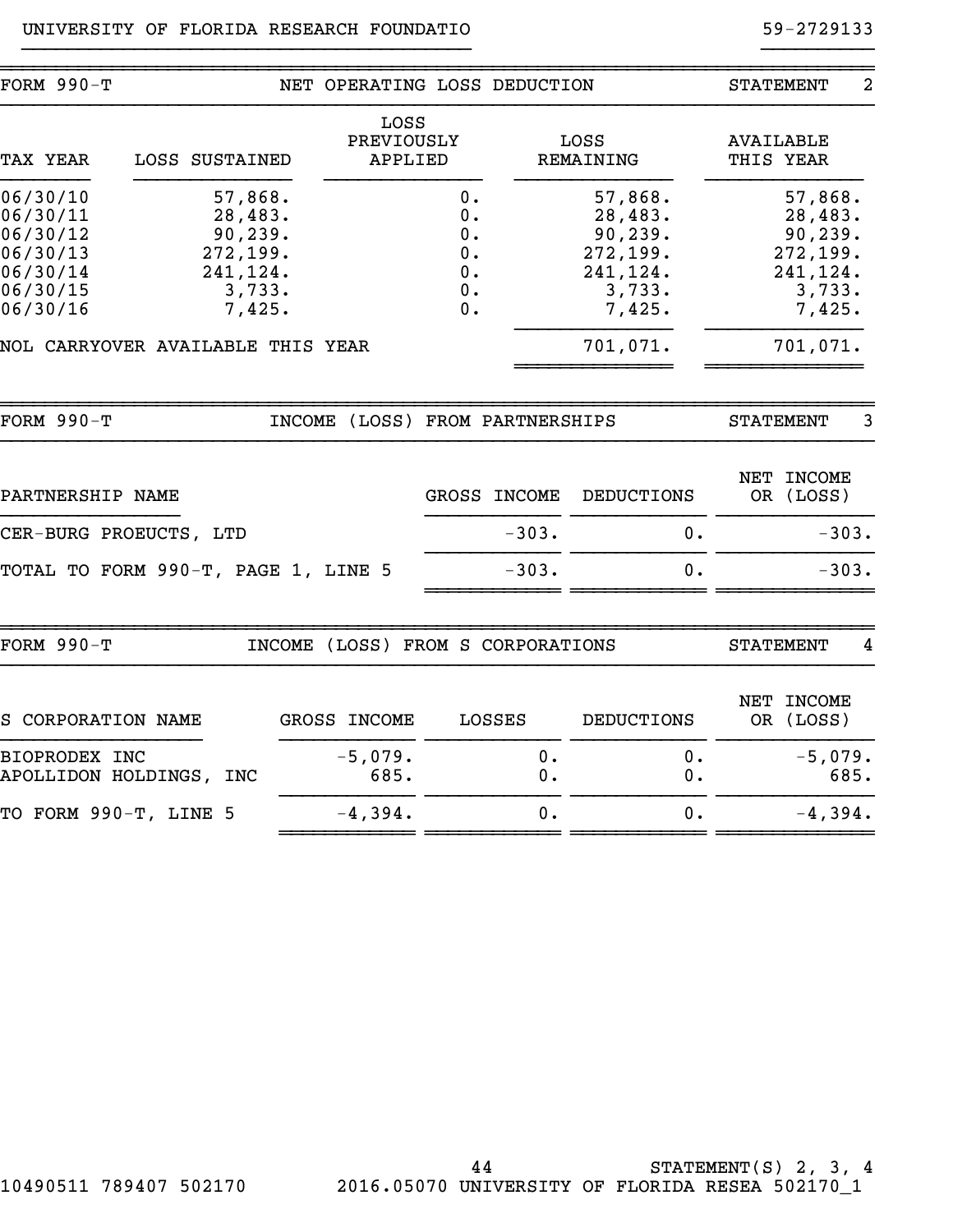## Form 8868

## (Rev. January 2017) **Exempt Organization Return**  $\bigcup_{\text{OMB No. 1545-1709}}$ **Form 8868** Application for Automatic Extension of Time To File an (Rev. January 2017)

**| File a separate application for each return.**

Department of the Treasury Internal Revenue Service

**Example 2 Information about Form 8868 and its instructions is at www.irs.gov/form8868**.

Electronic filing (e-file). You can electronically file Form 8868 to request a 6-month automatic extension of time to file any of the filing of this form, visit www.irs.gov/efile, click on Charities & Non-Profits, and click on e-file for Charities and Non-Profits. forms listed below with the exception of Form 8870, Information Return for Transfers Associated With Certain Personal Benefit Contracts, for which an extension request must be sent to the IRS in paper format (see instructions). For more details on the electronic

### **Automatic 6-Month Extension of Time.** Only submit original (no copies needed).

All corporations required to file an income tax return other than Form 990-T (including 1120-C filers), partnerships, REMICs, and trusts must use Form 7004 to request an extension of time to file income tax returns.

|                                                        |                                                                                                                                                       |        |                                   |                | Enter filer's identifying number         |                             |
|--------------------------------------------------------|-------------------------------------------------------------------------------------------------------------------------------------------------------|--------|-----------------------------------|----------------|------------------------------------------|-----------------------------|
| Type or                                                | Name of exempt organization or other filer, see instructions.                                                                                         |        |                                   |                | Employer identification number (EIN) or  |                             |
| print                                                  | UNIVERSITY OF FLORIDA                                                                                                                                 |        |                                   |                |                                          |                             |
|                                                        | RESEARCH FOUNDATION, INC.                                                                                                                             |        |                                   |                | 59-2729133                               |                             |
| File by the<br>due date for                            | Number, street, and room or suite no. If a P.O. box, see instructions.                                                                                |        |                                   |                | Social security number (SSN)             |                             |
| filing your<br>return. See                             | PO BOX 115500                                                                                                                                         |        |                                   |                |                                          |                             |
| instructions.                                          | City, town or post office, state, and ZIP code. For a foreign address, see instructions.                                                              |        |                                   |                |                                          |                             |
|                                                        | GAINESVILLE, FL 32611-5500                                                                                                                            |        |                                   |                |                                          |                             |
|                                                        | Enter the Return Code for the return that this application is for (file a separate application for each return)                                       |        |                                   |                |                                          | $\mathbf 0$<br>$\mathbf{1}$ |
| <b>Application</b>                                     |                                                                                                                                                       | Return | Application                       |                |                                          | Return                      |
| Is For                                                 | Is For<br>Code                                                                                                                                        |        |                                   |                |                                          | Code                        |
|                                                        | Form 990 or Form 990-EZ                                                                                                                               | 01     | Form 990-T (corporation)          |                |                                          | 07                          |
| Form 990-BL                                            |                                                                                                                                                       | 02     | Form 1041-A                       |                |                                          | 08                          |
|                                                        | Form 4720 (individual)                                                                                                                                | 03     | Form 4720 (other than individual) |                |                                          | 09                          |
| Form 990-PF                                            |                                                                                                                                                       | 04     | Form 5227                         |                |                                          | 10                          |
|                                                        | Form 990-T (sec. 401(a) or 408(a) trust)                                                                                                              | 05     | Form 6069                         |                |                                          | 11                          |
| 06<br>Form 990-T (trust other than above)<br>Form 8870 |                                                                                                                                                       |        |                                   |                | 12                                       |                             |
|                                                        | <b>JULIE RHEE</b>                                                                                                                                     |        |                                   |                |                                          |                             |
|                                                        | • The books are in the care of $\triangleright$ 274 GRINTER HALL - GAINESVILLE, FL 32611-5500                                                         |        |                                   |                |                                          |                             |
|                                                        | Telephone No. $\triangleright$ 352-392-5221                                                                                                           |        | Fax No. $\blacktriangleright$     |                |                                          |                             |
|                                                        |                                                                                                                                                       |        |                                   |                |                                          |                             |
|                                                        | If this is for a Group Return, enter the organization's four digit Group Exemption Number (GEN) [15] If this is for the whole group, check this       |        |                                   |                |                                          |                             |
| $box \blacktriangleright$                              | . If it is for part of the group, check this box $\blacktriangleright$ and attach a list with the names and EINs of all members the extension is for. |        |                                   |                |                                          |                             |
| $\mathbf{1}$                                           | I request an automatic 6-month extension of time until                                                                                                |        | MAY 15, 2018                      |                | , to file the exempt organization return |                             |
|                                                        | for the organization named above. The extension is for the organization's return for:                                                                 |        |                                   |                |                                          |                             |
|                                                        |                                                                                                                                                       |        |                                   |                |                                          |                             |
|                                                        | calendar year or                                                                                                                                      |        |                                   |                |                                          |                             |
|                                                        | $\blacktriangleright$ $\boxed{\text{X}}$ tax year beginning $\boxed{\text{JUL}}$ 1, 2016 , and ending $\boxed{\text{JUN}}$ 30,                        |        | 2017                              |                |                                          |                             |
| $\mathbf{2}$                                           | If the tax year entered in line 1 is for less than 12 months, check reason:                                                                           |        | Initial return                    | Final return   |                                          |                             |
|                                                        | Change in accounting period                                                                                                                           |        |                                   |                |                                          |                             |
| За                                                     | If this application is for Forms 990-BL, 990-PF, 990-T, 4720, or 6069, enter the tentative tax, less any                                              |        |                                   |                |                                          |                             |
|                                                        | nonrefundable credits. See instructions.                                                                                                              |        |                                   | За             | \$                                       | 0.                          |
| b                                                      | If this application is for Forms 990-PF, 990-T, 4720, or 6069, enter any refundable credits and                                                       |        |                                   |                |                                          |                             |
|                                                        | estimated tax payments made. Include any prior year overpayment allowed as a credit.                                                                  |        |                                   | 3b             | \$                                       | 0.                          |
| c                                                      | Balance due. Subtract line 3b from line 3a. Include your payment with this form, if required,                                                         |        |                                   |                |                                          |                             |
|                                                        | by using EFTPS (Electronic Federal Tax Payment System). See instructions                                                                              |        |                                   | 3 <sub>c</sub> |                                          | ο.                          |
| instructions.                                          | Caution: If you are going to make an electronic funds withdrawal (direct debit) with this Form 8868, see Form 8453-EO and Form 8879-EO for payment    |        |                                   |                |                                          |                             |
|                                                        |                                                                                                                                                       |        |                                   |                |                                          |                             |

LHA For Privacy Act and Paperwork Reduction Act Notice, see instructions. **8868** CRS 686 (Rev. 1-2017)

## MAIL TO: DEPARTMENT OF THE TREASURY INTERNAL REVENUE SERVICE CENTER OGDEN, UT 84201-0045

623841 01-11-17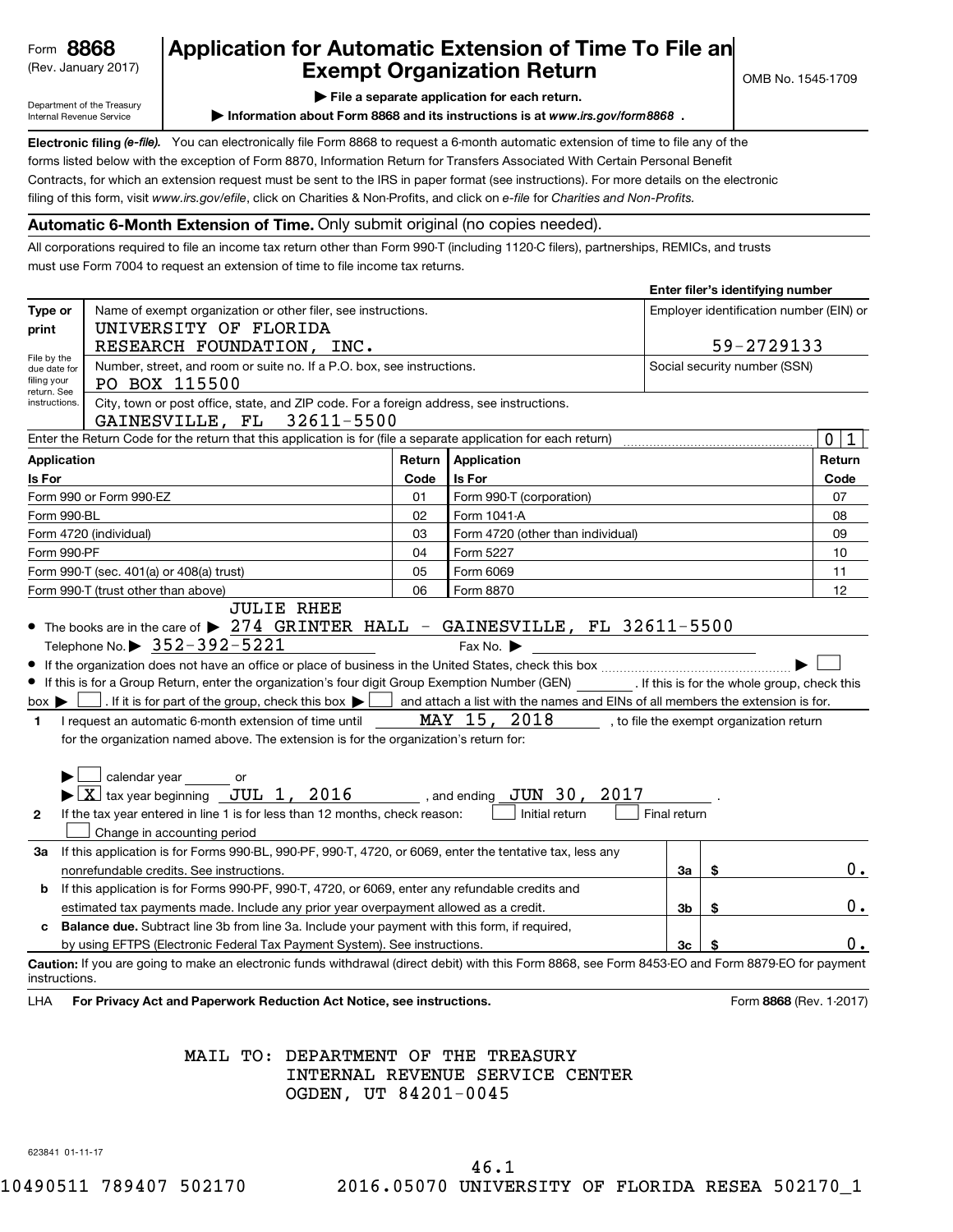## Form 8868

## (Rev. January 2017) **Exempt Organization Return**  $\bigcup_{\text{OMB No. 1545-1709}}$ **Form 8868** Application for Automatic Extension of Time To File an (Rev. January 2017)

**| File a separate application for each return.**

Department of the Treasury Internal Revenue Service

**Example 2 Information about Form 8868 and its instructions is at www.irs.gov/form8868**.

Electronic filing (e-file). You can electronically file Form 8868 to request a 6-month automatic extension of time to file any of the filing of this form, visit www.irs.gov/efile, click on Charities & Non-Profits, and click on e-file for Charities and Non-Profits. forms listed below with the exception of Form 8870, Information Return for Transfers Associated With Certain Personal Benefit Contracts, for which an extension request must be sent to the IRS in paper format (see instructions). For more details on the electronic

### **Automatic 6-Month Extension of Time.** Only submit original (no copies needed).

All corporations required to file an income tax return other than Form 990-T (including 1120-C filers), partnerships, REMICs, and trusts must use Form 7004 to request an extension of time to file income tax returns.

|                             |                                                                                                                                                       |        |                                   |                | Enter filer's identifying number         |                  |
|-----------------------------|-------------------------------------------------------------------------------------------------------------------------------------------------------|--------|-----------------------------------|----------------|------------------------------------------|------------------|
| Type or                     | Name of exempt organization or other filer, see instructions.                                                                                         |        |                                   |                | Employer identification number (EIN) or  |                  |
| print                       | UNIVERSITY OF FLORIDA                                                                                                                                 |        |                                   |                |                                          |                  |
|                             | RESEARCH FOUNDATION, INC.                                                                                                                             |        |                                   |                | 59-2729133                               |                  |
| File by the<br>due date for | Number, street, and room or suite no. If a P.O. box, see instructions.                                                                                |        |                                   |                | Social security number (SSN)             |                  |
| filing your<br>return. See  | PO BOX 115500                                                                                                                                         |        |                                   |                |                                          |                  |
| instructions.               | City, town or post office, state, and ZIP code. For a foreign address, see instructions.                                                              |        |                                   |                |                                          |                  |
|                             | GAINESVILLE, FL 32611-5500                                                                                                                            |        |                                   |                |                                          |                  |
|                             | Enter the Return Code for the return that this application is for (file a separate application for each return)                                       |        |                                   |                |                                          | $\mathbf 0$<br>7 |
| <b>Application</b>          |                                                                                                                                                       | Return | Application                       |                |                                          | Return           |
| Is For                      | Is For<br>Code                                                                                                                                        |        |                                   |                |                                          | Code             |
|                             | Form 990 or Form 990-EZ                                                                                                                               | 01     | Form 990-T (corporation)          |                |                                          | 07               |
| Form 990-BL                 |                                                                                                                                                       | 02     | Form 1041-A                       |                |                                          | 08               |
|                             | Form 4720 (individual)                                                                                                                                | 03     | Form 4720 (other than individual) |                |                                          | 09               |
| Form 990-PF                 |                                                                                                                                                       | 04     | Form 5227                         |                |                                          | 10               |
|                             | Form 990-T (sec. 401(a) or 408(a) trust)                                                                                                              | 05     | Form 6069                         |                |                                          | 11               |
|                             | 06<br>Form 990-T (trust other than above)<br>Form 8870                                                                                                |        |                                   |                |                                          | 12               |
|                             | <b>JULIE RHEE</b>                                                                                                                                     |        |                                   |                |                                          |                  |
|                             | • The books are in the care of $\triangleright$ 274 GRINTER HALL - GAINESVILLE, FL 32611-5500                                                         |        |                                   |                |                                          |                  |
|                             | Telephone No. $\triangleright$ 352-392-5221                                                                                                           |        | Fax No. $\blacktriangleright$     |                |                                          |                  |
|                             |                                                                                                                                                       |        |                                   |                |                                          |                  |
|                             | If this is for a Group Return, enter the organization's four digit Group Exemption Number (GEN) [15] If this is for the whole group, check this       |        |                                   |                |                                          |                  |
| $box \blacktriangleright$   | . If it is for part of the group, check this box $\blacktriangleright$ and attach a list with the names and EINs of all members the extension is for. |        |                                   |                |                                          |                  |
| $\mathbf{1}$                | I request an automatic 6-month extension of time until                                                                                                |        | MAY 15, 2018                      |                | , to file the exempt organization return |                  |
|                             | for the organization named above. The extension is for the organization's return for:                                                                 |        |                                   |                |                                          |                  |
|                             |                                                                                                                                                       |        |                                   |                |                                          |                  |
|                             | calendar year or                                                                                                                                      |        |                                   |                |                                          |                  |
|                             | $\blacktriangleright$ $\boxed{\text{X}}$ tax year beginning $\boxed{\text{JUL}}$ 1, 2016 , and ending $\boxed{\text{JUN}}$ 30,                        |        | 2017                              |                |                                          |                  |
| $\mathbf{2}$                | If the tax year entered in line 1 is for less than 12 months, check reason:                                                                           |        | Initial return                    | Final return   |                                          |                  |
|                             | Change in accounting period                                                                                                                           |        |                                   |                |                                          |                  |
| За                          | If this application is for Forms 990-BL, 990-PF, 990-T, 4720, or 6069, enter the tentative tax, less any                                              |        |                                   |                |                                          |                  |
|                             | nonrefundable credits. See instructions.                                                                                                              |        |                                   | За             | \$                                       | 0.               |
| b                           | If this application is for Forms 990-PF, 990-T, 4720, or 6069, enter any refundable credits and                                                       |        |                                   |                |                                          |                  |
|                             | estimated tax payments made. Include any prior year overpayment allowed as a credit.                                                                  |        |                                   | 3b             | \$                                       | 0.               |
| c                           | Balance due. Subtract line 3b from line 3a. Include your payment with this form, if required,                                                         |        |                                   |                |                                          |                  |
|                             | by using EFTPS (Electronic Federal Tax Payment System). See instructions                                                                              |        |                                   | 3 <sub>c</sub> |                                          | ο.               |
| instructions.               | Caution: If you are going to make an electronic funds withdrawal (direct debit) with this Form 8868, see Form 8453-EO and Form 8879-EO for payment    |        |                                   |                |                                          |                  |
|                             |                                                                                                                                                       |        |                                   |                |                                          |                  |

LHA For Privacy Act and Paperwork Reduction Act Notice, see instructions. **8868** CRS 686 (Rev. 1-2017)

## MAIL TO: DEPARTMENT OF THE TREASURY INTERNAL REVENUE SERVICE CENTER OGDEN, UT 84201-0045

623841 01-11-17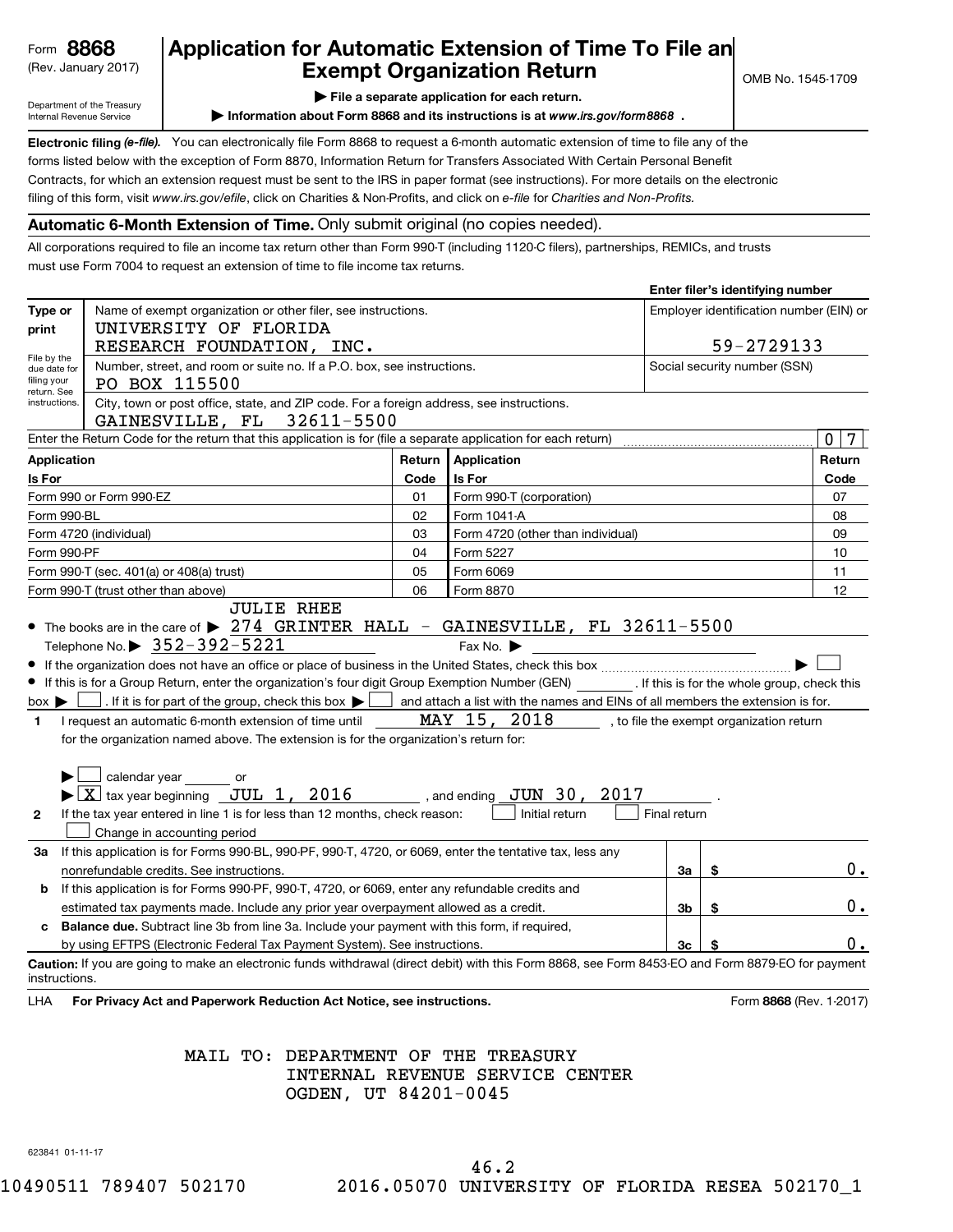### **Information for Filing Florida Form F-7004**

**F-7004 R. 01/17**

When to file - File this application on or before the original due date of the taxpayer's corporate income tax or partnership return. Do not file before the end of the tax year.

**www.myflorida.com/dor** To file online go to

**B. B. Penalties for failure to pay tax -** If you are required to pay tax with this application, failure to pay will void any extension of time and subject the taxpayer to penalties and interest for failure to file a timely return(s) and pay all taxes due. There is also a penalty for a late-filed return when no tax is due.

**The Florida Form F-7004 must be filed -**  To receive an extension of time to file your Florida return, Florida Form F-7004 must be timely filed, even if you have already filed a federal extension request. A federal extension by itself does not extend the time to file a Florida return.

An extension for Florida tax purposes may be granted, even though no federal extension was granted. See Rule 12C-1.0222, F.A.C., for information on the requirements that must be met for your request for an extension of time to be valid.

#### **Make checks payable and mail to:**

FLORIDA DEPARTMENT OF REVENUE, 5050 W TENNESSEE STREET, TALLAHASSEE FL 32399-0135

644961 10-06-16 **F-7004 R. 01/15 Name Address City/State/ZIP** GAINESVILLE, FL 32611-5500 **Florida Tentative Income / Franchise Tax Return** !!!!!!!!!!!!!!!!!!!!!!!!!!!!!!!!!!!!!!!!!!!!!!!!!!!!!!!!!!!!!!!!!!!! **and Application for Extension of Time to File Return 1019** FEIN 59-2729133 Taxable Year End 06/30/17 PO BOX 115500 **X** and the state of the state of the state of the state of the state of the state of the state of the state of the state of the state of the state of the state of the state of the state of the state of the s All other federal returns to be filed Tentative Tax Due \$ UNIVERSITY OF FLORIDA RESEARCH FOUNDATION, INC. 0.00

Under penalties of perjury, I declare that I have been authorized by the above named taxpayer to make this application, that to the best of my knowledge and belief the statements herein are true and correct:

| Sign Here: | Date: |  |  |
|------------|-------|--|--|
| 592729133  |       |  |  |
|            |       |  |  |
| 20170630   |       |  |  |
|            |       |  |  |
| 012        |       |  |  |
|            |       |  |  |
|            |       |  |  |
|            |       |  |  |

**A.**  If applicable, state the reason you need the extension:

Type of federal return filed:  $990$  –  ${\bf T}$ Contact person for questions:  $JULIE$  RHEE Telephone number: 352-392-5221 GKOLB@UFL.EDU

| return wnen no tax is que.<br><b>Signature -</b> A person authorized by the taxpayer must sign Florida Form | <b>Extension of Time Request</b>                        | Florida Income/Franchise<br>Tax Due |
|-------------------------------------------------------------------------------------------------------------|---------------------------------------------------------|-------------------------------------|
| F-7004. They must be (a) an officer or partner of the taxpayer, (b) a                                       | 1. Tentative amount of Florida tax for the taxable year | 0.00                                |
| person currently enrolled to practice before the Internal Revenue                                           | 2. LESS: Estimated tax payments for the taxable year    | 0.00                                |
| Service (IRS), or (c) an attorney or Certified Public Accountant                                            | 3. Balance due - You must pay 100% of the tax tenta-    | -13.                                |
| qualified to practice before the IRS under Public Law 89-332.                                               | tively determined due with this extension request.      | 0.00                                |
|                                                                                                             |                                                         |                                     |

Transfer the amount on Line 3 to **Tentative tax due** .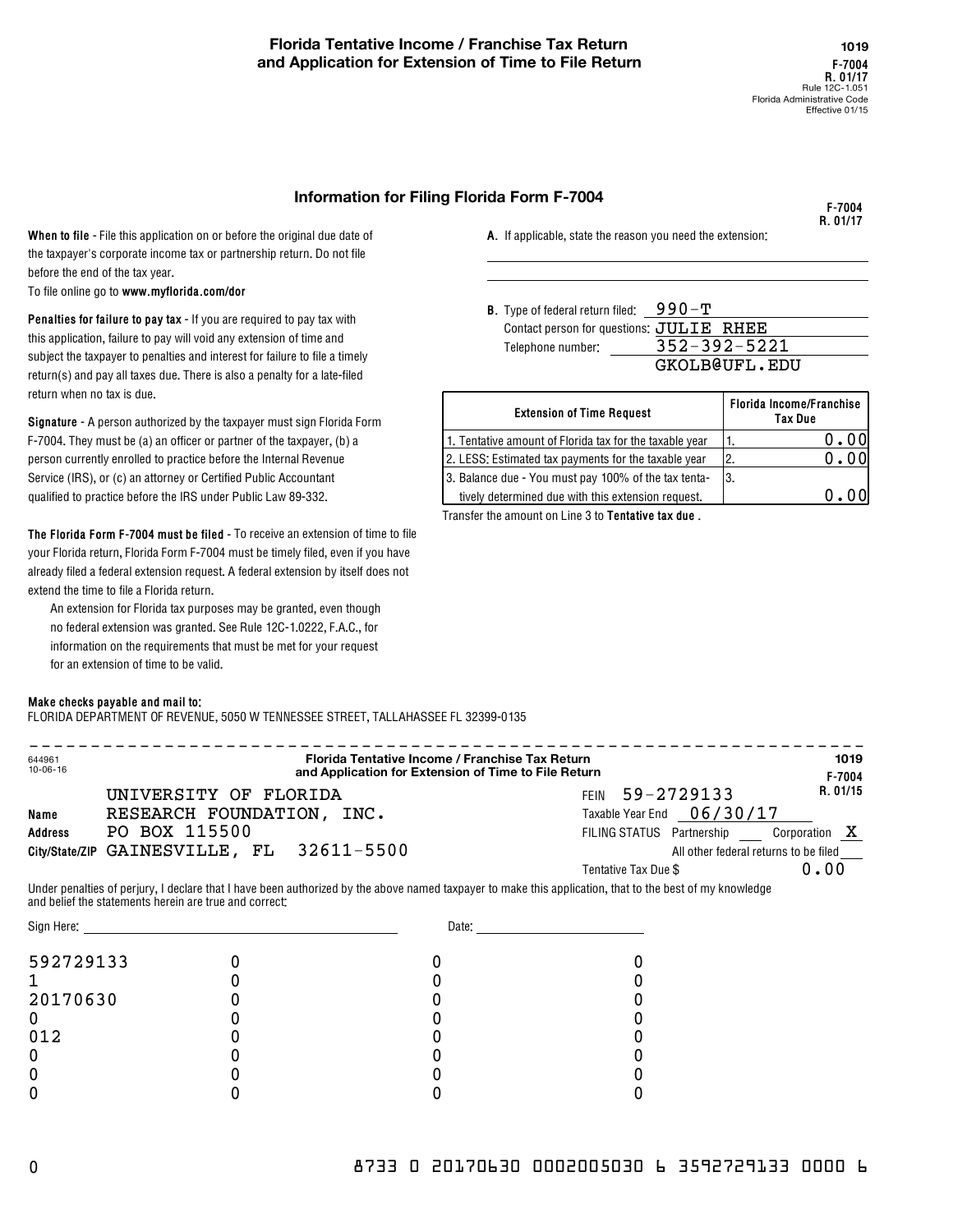

## 873302017063000020050372359272913300006

| Name<br><b>Address</b> | UNIVERSITY OF FLORIDA<br>RESEARCH FOUNDATION, INC.<br>PO BOX 115500<br>City/State/ZIP GAINESVILLE, FL 32611-5500                                                 |                                    |                                                                                                                                                                                                                               |                      |
|------------------------|------------------------------------------------------------------------------------------------------------------------------------------------------------------|------------------------------------|-------------------------------------------------------------------------------------------------------------------------------------------------------------------------------------------------------------------------------|----------------------|
|                        | Check here if any changes have been made to name or address                                                                                                      |                                    |                                                                                                                                                                                                                               |                      |
|                        | <b>Computation of Florida Net Income Tax</b>                                                                                                                     |                                    |                                                                                                                                                                                                                               |                      |
|                        | 1. Federal taxable income (see instructions) - Attach pages 1-5 of federal return Check here if negative $X$                                                     |                                    |                                                                                                                                                                                                                               | $-4,697.00$          |
|                        | 2. State income taxes deducted in computing federal taxable income                                                                                               |                                    |                                                                                                                                                                                                                               |                      |
|                        |                                                                                                                                                                  | Check here if negative             | $\overline{\phantom{a}}$                                                                                                                                                                                                      |                      |
|                        |                                                                                                                                                                  | Check here if negative             | and a construction of the construction of the construction of the construction of the construction of the construction of the construction of the construction of the construction of the construction of the construction of |                      |
| 4.                     |                                                                                                                                                                  | Check here if negative $X$         |                                                                                                                                                                                                                               | $-4,697.00$          |
| 5.                     |                                                                                                                                                                  | Check here if negative             | <u> 1966 - Jacques Ste</u>                                                                                                                                                                                                    | 235,146.00           |
| 6.                     |                                                                                                                                                                  | Check here if negative             | $\mathbf{X}_{\_ \text{ } \dots \dots \dots }$                                                                                                                                                                                 | $-239, 843.00$       |
| 7.                     |                                                                                                                                                                  | Check here if negative             |                                                                                                                                                                                                                               | $-239,843.00$        |
| 8.                     | Nonbusiness income allocated to Florida (from Schedule R) [10] [10] Check here if negative X [10] [10] Nonbusiness income allocated to Florida (from Schedule R) |                                    |                                                                                                                                                                                                                               | $-4,697.00$          |
| 9.                     | Florida exemption                                                                                                                                                |                                    |                                                                                                                                                                                                                               | 0.00                 |
| 10.                    |                                                                                                                                                                  |                                    |                                                                                                                                                                                                                               | 0.00                 |
| 11.                    | Tax due: 5.5% of Line 10 or amount from Schedule VI, whichever is greater                                                                                        |                                    |                                                                                                                                                                                                                               |                      |
|                        |                                                                                                                                                                  |                                    |                                                                                                                                                                                                                               | 0.00                 |
|                        |                                                                                                                                                                  |                                    |                                                                                                                                                                                                                               |                      |
| 13.                    |                                                                                                                                                                  |                                    |                                                                                                                                                                                                                               | 0.00                 |
|                        | 14. a) Penalty: F-2220<br>$(b)$ Other                                                                                                                            |                                    |                                                                                                                                                                                                                               |                      |
|                        | d) Other $\qquad \qquad$ Line 14 Total $\qquad \qquad$<br>c) Interest: F-2220<br><u> 1990 - Jan Barton, ameri</u> kansk f                                        |                                    |                                                                                                                                                                                                                               |                      |
|                        |                                                                                                                                                                  |                                    |                                                                                                                                                                                                                               |                      |
|                        | 16. Payment credits: Estimated tax payments 16a \$                                                                                                               |                                    |                                                                                                                                                                                                                               |                      |
|                        | $16b$ \$<br>Tentative tax payment                                                                                                                                |                                    |                                                                                                                                                                                                                               |                      |
|                        | 17. Total amount due: Subtract Line 16 from Line 15. If positive, enter amount due here and on payment coupon.                                                   |                                    |                                                                                                                                                                                                                               |                      |
|                        | If the amount is negative (overpayment), enter on Line 18 and/or Line 19 [10] [10] [10] [10] [10] [10] [10] [1                                                   |                                    |                                                                                                                                                                                                                               | 0.00                 |
| 18.                    | Credit: Enter amount of overpayment credited to next year's estimated tax here and on payment coupon                                                             |                                    |                                                                                                                                                                                                                               |                      |
|                        | 644081 10-06-16                                                                                                                                                  | __________________________________ |                                                                                                                                                                                                                               |                      |
|                        | Florida Corporate Income Tax Return                                                                                                                              |                                    |                                                                                                                                                                                                                               | 1019                 |
|                        |                                                                                                                                                                  |                                    |                                                                                                                                                                                                                               | $F-1120$<br>R. 01/17 |
|                        | Do Not Detach                                                                                                                                                    |                                    |                                                                                                                                                                                                                               | YEAR ENDING 06/30/17 |
|                        | To ensure proper credit to your account, enclose your check with tax return when mailing.                                                                        |                                    |                                                                                                                                                                                                                               |                      |
|                        | UNIVERSITY OF FLORIDA                                                                                                                                            |                                    |                                                                                                                                                                                                                               |                      |

| Name<br><b>Address</b> | PO BOX 115500<br>City/State/ZIP GAINESVILLE, FL | RESEARCH FOUNDATION, INC.<br>32611-5500 | of the taxable year. | If 6/30 year end, return is due 1st day of the 4th month after the close of the<br>taxable year, otherwise return is due 1st day of the 5th month after the close |
|------------------------|-------------------------------------------------|-----------------------------------------|----------------------|-------------------------------------------------------------------------------------------------------------------------------------------------------------------|
| 592729133              |                                                 |                                         |                      |                                                                                                                                                                   |
| 20160701               |                                                 | 23514600                                |                      |                                                                                                                                                                   |
| 20170630               |                                                 | $-23984300$                             |                      |                                                                                                                                                                   |
| 00000000               |                                                 | 0.000000                                |                      |                                                                                                                                                                   |
| 012                    |                                                 | 23984300                                |                      |                                                                                                                                                                   |
| 201                    |                                                 |                                         |                      |                                                                                                                                                                   |
| $-469700$              |                                                 | $-469700$                               |                      |                                                                                                                                                                   |
| 0                      |                                                 |                                         |                      |                                                                                                                                                                   |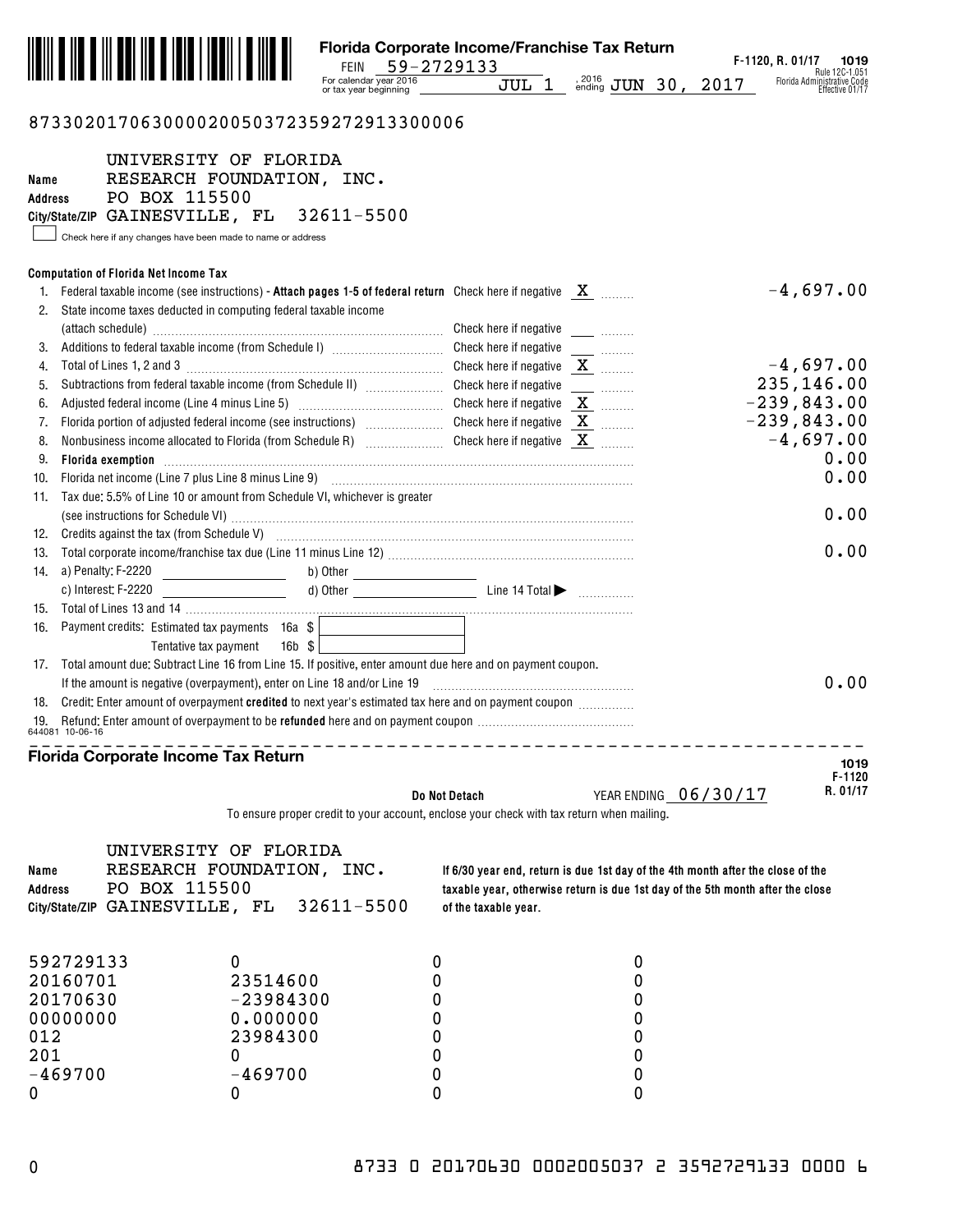

# UNIVERSITY OF FLORIDA RESEARCH FOUND

**F-1120 R. 01/17** Page 2<br>06/30/17 **1019**

**FEIN** 

59-2729133

|                                       | This return is considered incomplete unless a copy of the federal return is attached.<br>If your return is not signed, or improperly signed and verified, it will be subject to a penalty. The statute of limitations will not start until your return is properly signed<br>and verified. Your return must be completed in its entirety.                                                                                                                                                                                                                                          |                                      |                                                                                                                                                                                                                                                                                                                                                                                                                                                                                                                               |                               |                                                                                                                                                                                            |
|---------------------------------------|------------------------------------------------------------------------------------------------------------------------------------------------------------------------------------------------------------------------------------------------------------------------------------------------------------------------------------------------------------------------------------------------------------------------------------------------------------------------------------------------------------------------------------------------------------------------------------|--------------------------------------|-------------------------------------------------------------------------------------------------------------------------------------------------------------------------------------------------------------------------------------------------------------------------------------------------------------------------------------------------------------------------------------------------------------------------------------------------------------------------------------------------------------------------------|-------------------------------|--------------------------------------------------------------------------------------------------------------------------------------------------------------------------------------------|
|                                       | Under penalties of perjury, I declare that I have examined this return, including accompanying schedules and statements, and to the best of my knowledge and belief, it is true, correct,                                                                                                                                                                                                                                                                                                                                                                                          |                                      |                                                                                                                                                                                                                                                                                                                                                                                                                                                                                                                               |                               |                                                                                                                                                                                            |
|                                       | and complete. Declaration of preparer (other than taxpayer) is based on all information of which preparer has any knowledge.                                                                                                                                                                                                                                                                                                                                                                                                                                                       |                                      |                                                                                                                                                                                                                                                                                                                                                                                                                                                                                                                               |                               |                                                                                                                                                                                            |
| Sign here                             | Date<br>Signature of officer (must be an original signature)                                                                                                                                                                                                                                                                                                                                                                                                                                                                                                                       |                                      | Title                                                                                                                                                                                                                                                                                                                                                                                                                                                                                                                         | <b>SECRETARY</b>              |                                                                                                                                                                                            |
| Paid<br>preparers<br>only             | Preparer's<br>signature<br>Date 05/11/18 employed<br>ANDREA<br><b>NEWMAN</b><br>L.                                                                                                                                                                                                                                                                                                                                                                                                                                                                                                 |                                      | Preparer<br><b>PTIN</b><br>check if self-                                                                                                                                                                                                                                                                                                                                                                                                                                                                                     | Preparer's                    | P01212004                                                                                                                                                                                  |
|                                       | P.L.<br>& CO.<br>JAMES<br>MOORE<br>Firm's name                                                                                                                                                                                                                                                                                                                                                                                                                                                                                                                                     |                                      |                                                                                                                                                                                                                                                                                                                                                                                                                                                                                                                               | FEIN D                        | 59-3204548                                                                                                                                                                                 |
|                                       | (or yours if<br>5931 NW<br>1ST<br><b>PLACE</b><br>self-employed)<br>and address<br>GAINESVILLE,<br>FL                                                                                                                                                                                                                                                                                                                                                                                                                                                                              |                                      |                                                                                                                                                                                                                                                                                                                                                                                                                                                                                                                               | $ZIP$ $\blacktriangleright$   | 32607-2063                                                                                                                                                                                 |
|                                       | All Taxpayers Must Answer Questions A through M Below - See Instructions                                                                                                                                                                                                                                                                                                                                                                                                                                                                                                           |                                      |                                                                                                                                                                                                                                                                                                                                                                                                                                                                                                                               |                               |                                                                                                                                                                                            |
| А<br>В.<br>C.<br>D.<br>Ε.<br>F.<br>G. | State of incorporation: FLORIDA<br>Florida Secretary of State document number: $N16276$<br><b>YES</b><br>$NO$ $ X $<br>Florida consolidated return?<br>Initial return<br>Final return (final federal return filed)<br>$X$ General Rule<br>Taxpayer election section (s.) 220.03(5), Florida Statutes (F.S.)<br>Election A<br>Election B<br>Principal Business Activity Code (as pertains to Florida)<br>541900<br>NO.<br>A Florida extension of time was timely filed? YES $\Box X$<br>$NO \times$ If yes, attach list.<br>H-1. Corporation is a member of a controlled group? YES | $\mathsf{L}$<br>J.<br>Κ.<br>L.<br>М. | H-2. Part of a federal consolidated return?<br>FEIN from federal consolidated return:<br>Name of corporation:<br>Location of corporate books:<br>274 GRINTER HALL<br>City, State, ZIP:<br>Taxpayer is a member of a Florida partnership or joint venture? YES<br>Enter date of latest IRS audit:<br>a) List years examined:<br>Contact person concerning this return: JULIE RHEE<br>a) Contact person telephone number: $352 - 392 - 5221$<br>b) Contact person e-mail address: JRHEE@UFL.EDU<br>Type of federal return filed | YES  <br>GAINESVILLE.<br>1120 | $\Box$ NO $\Box X$ If yes, provide:<br>N0 X <br>H-3. The federal common parent has sales, property, or payroll in Florida? $YES$<br>5500<br>32611<br>FL<br>x<br>NO I<br>1120S or $990 - T$ |
|                                       | Where to Send Payments and Returns<br>Make check payable to and mail with return to:<br><b>Florida Department of Revenue</b><br>5050 W Tennessee Street<br>Tallahassee FL 32399-0135<br>If you are requesting a <b>refund</b> (Line 19), send your return to:<br><b>Florida Department of Revenue</b><br>PO Box 6440<br>Tallahassee FL 32314-6440                                                                                                                                                                                                                                  |                                      | <b>Remember:</b><br><b>Department of Revenue.</b><br>Sign your check and return.                                                                                                                                                                                                                                                                                                                                                                                                                                              |                               | $\nu$ Make your check payable to the Florida<br>Write your FEIN on your check.<br>$\mathcal{L}$ Attach a copy of your federal return.                                                      |

**Attach a copy of your Florida Form F-7004 (extension of time) if applicable.** U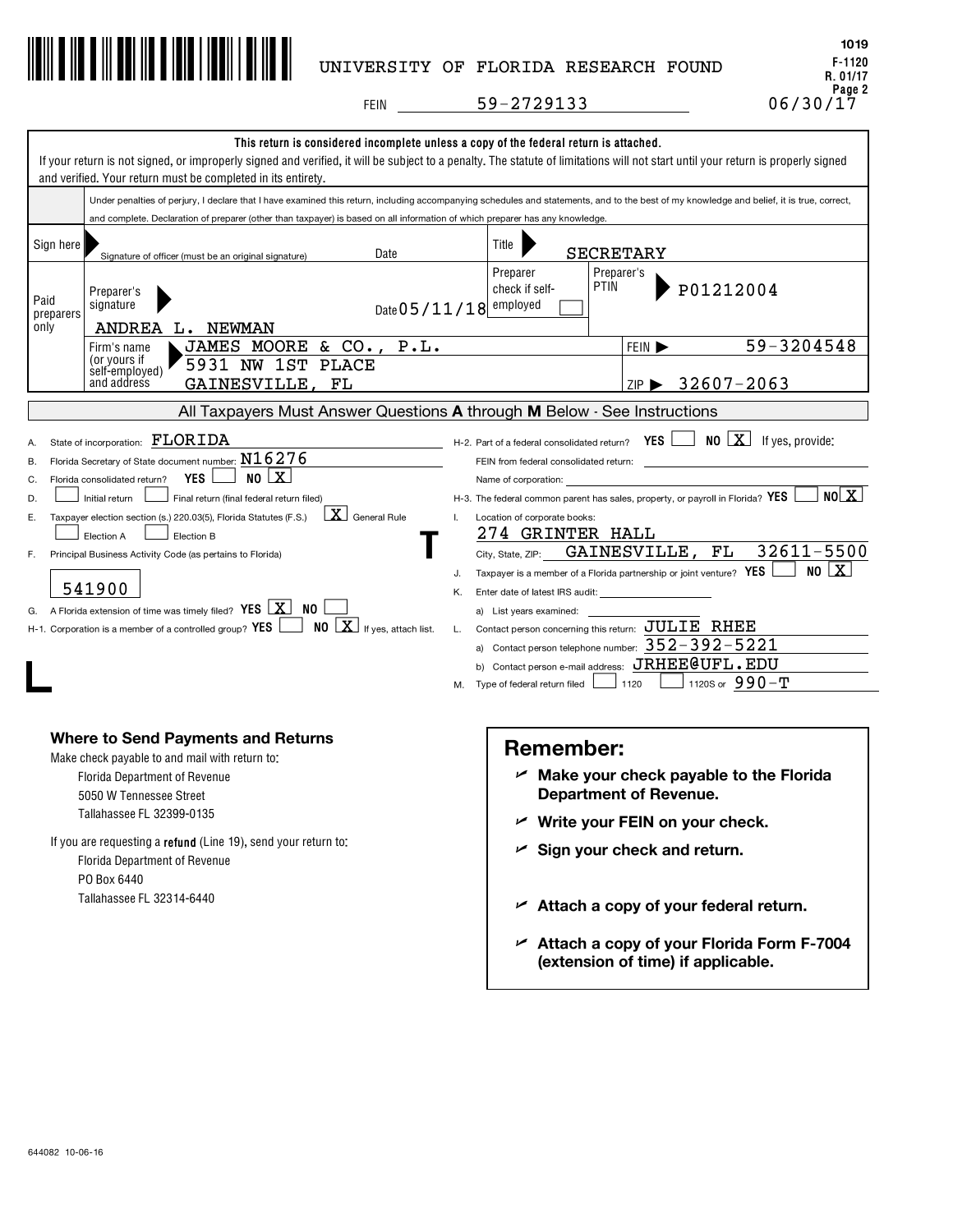

## NAME  $\,$  UNIVERSITY OF FLORIDA  $\,$  Fein 59-2729133 TAXABLE YEAR ENDING 06/30/17

| Schedule I - Additions and/or Adjustments to Federal Taxable Income                                                            | Column (a)<br>For page 1 | Column (b)<br>For Schedule VI. AMT |
|--------------------------------------------------------------------------------------------------------------------------------|--------------------------|------------------------------------|
| Interest excluded from federal taxable income (see instructions)                                                               | $\mathbf{1}$             | 1.                                 |
| Undistributed net long-term capital gains (see instructions)<br>2.                                                             | $\mathbf{2}$             | 2.                                 |
| Net operating loss deduction (attach schedule)<br>3.                                                                           | 3.                       | 3.                                 |
| Net capital loss carryover (attach schedule)<br>4.                                                                             | 4.                       | 4.                                 |
| Excess charitable contribution carryover (attach schedule)<br>5.                                                               | 5.                       | 5.                                 |
| Employee benefit plan contribution carryover (attach schedule)<br>6.                                                           | 6.                       | 6.                                 |
| Enterprise zone jobs credit (Florida Form F-1156Z)<br>7.                                                                       | 7.                       | 7.                                 |
| Ad valorem taxes allowable as enterprise zone property tax credit (Florida Form F-1158Z)<br>8.                                 | 8.                       | 8.                                 |
| Guaranty association assessment(s) credit<br>9.                                                                                | 9.                       | 9.                                 |
| Rural and/or urban high crime area job tax credits<br>10.                                                                      | 10.                      | 10.                                |
| 11. State housing tax credit                                                                                                   | 11.                      | 11.                                |
| Credit for contributions to nonprofit scholarship funding organizations<br>12.                                                 | 12.                      | 12.                                |
| Renewable energy tax credits<br>13.                                                                                            | 13.                      | 13.                                |
| New markets tax credit<br>14.                                                                                                  | 14.                      | 14.                                |
| Entertainment industry tax credit<br>15.                                                                                       | 15.                      | 15.                                |
| Credits for spaceflight projects<br>16.                                                                                        | 16.                      | 16.                                |
| Research and Development tax credit<br>17.                                                                                     | 17.                      | 17.                                |
| 18. Energy Economic Zone tax credit                                                                                            | 18.                      | 18.                                |
| 19. s. 168(k) IRC special bonus depreciation                                                                                   | 19.                      | 19.                                |
| 20. Other additions (attach schedule)                                                                                          | 20.                      | 20.                                |
| 21. Total Lines 1 through 20 in Columns (a) and (b). Enter totals for each column on Line 21. Column (a) total is also entered |                          |                                    |
| on Page 1, Line 3 (of Florida Form F-1120). Column (b) total is also entered on Schedule VI, Line 3.                           | 21.                      | 21.                                |

| <b>Schedule II - Subtractions from Federal Taxable Income</b>                                                                                                                                                                             | Column (a)<br>For page 1                      | Column (b)<br>For Schedule VI. AMT |
|-------------------------------------------------------------------------------------------------------------------------------------------------------------------------------------------------------------------------------------------|-----------------------------------------------|------------------------------------|
| Gross foreign source income less attributable expenses<br>(a) Enter s. 78, IRC income<br><u> 1989 - Jan Samuel Barbara, politik e</u> ta p<br>plus s. 862, IRC dividends<br>Total<br>less direct and indirect expenses<br>\$              | $\mathbf{1}$ .                                | -1.                                |
| Gross subpart F income less attributable expenses<br>2.<br>(a) Enter s. 951, IRC subpart F income \$<br>(b) less direct and indirect expenses \$<br>Total I                                                                               | 2.                                            | 2.                                 |
| Note: Taxpayers doing business outside Florida enter zero on Lines 3 through 6, and complete Schedule IV.<br><b>STATEMENT</b><br>Florida net operating loss carryover deduction (see instructions)<br>3.                                  | $239,843.00$ <sub>3.</sub><br>3.              |                                    |
| Florida net capital loss carryover deduction (see instructions)<br>4.                                                                                                                                                                     | 4.                                            | $\overline{4}$ .                   |
| Florida excess charitable contribution carryover (see instructions)<br>5.                                                                                                                                                                 | 5.                                            | 5.                                 |
| Florida employee benefit plan contribution carryover (see instructions)<br>6.                                                                                                                                                             | 6.                                            | 6.                                 |
| Nonbusiness income (from Schedule R. Line 3)<br>7.                                                                                                                                                                                        | $-4,697.00$ <sub>7.</sub><br>$\overline{7}$ . |                                    |
| Eligible net income of an international banking facility (see instructions)<br>8.                                                                                                                                                         | 8.                                            | 8.                                 |
| s. 179, IRC expense (see instructions)<br>9.                                                                                                                                                                                              | 9.                                            | 9.                                 |
| 10. s. 168(k), IRC special bonus depreciation (see instructions)                                                                                                                                                                          | 10.                                           | 10.                                |
| Other subtractions (attach statement)<br>11.                                                                                                                                                                                              | 11.                                           | 11.                                |
| Total Lines 1 through 11 in Columns (a) and (b). Enter totals for each column on Line 12. Column (a) total is also entered on<br>12.<br>Page 1, Line 5 (of Florida Form F-1120). Column (b) total is also entered on Schedule VI, Line 5. | $235, 146.00$ <sub>12.</sub><br>12.           |                                    |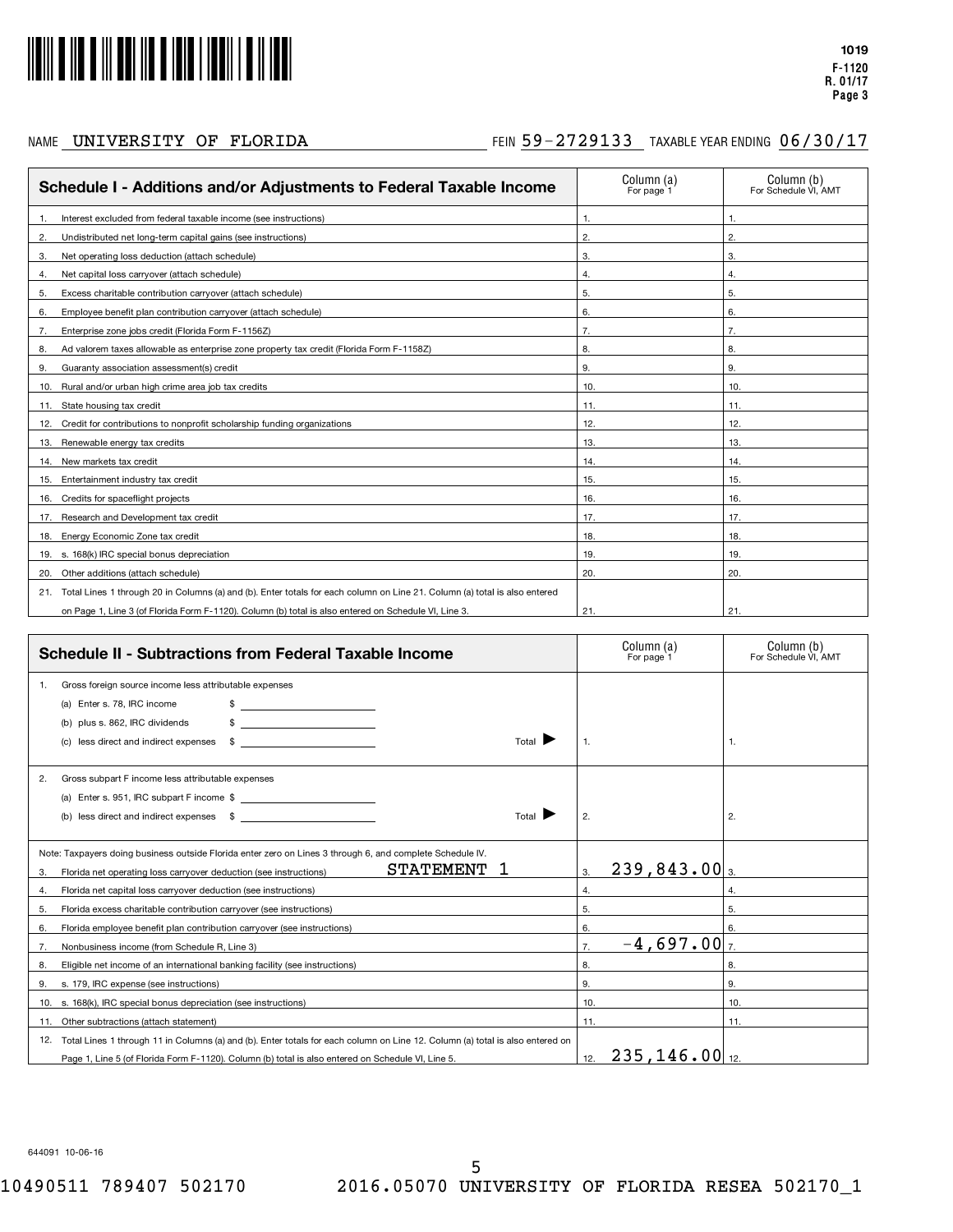

## NAME FEIN TAXABLE YEAR ENDING UNIVERSITY OF FLORIDA 59-2729133 06/30/17

|          | <b>Schedule III - Apportionment of Adjusted Federal Income</b>                                                          |                                                                                                                                                                                                                                |                                          |                    |                                                                        |                                                                                                |                                                                    |
|----------|-------------------------------------------------------------------------------------------------------------------------|--------------------------------------------------------------------------------------------------------------------------------------------------------------------------------------------------------------------------------|------------------------------------------|--------------------|------------------------------------------------------------------------|------------------------------------------------------------------------------------------------|--------------------------------------------------------------------|
|          | III-A For use by taxpayers doing business outside Florida, except those providing insurance or transportation services. |                                                                                                                                                                                                                                |                                          |                    |                                                                        |                                                                                                |                                                                    |
|          |                                                                                                                         | (a)<br>WITHIN FLORIDA<br>(Numerator)                                                                                                                                                                                           | (b)<br>TOTAL EVERYWHERE<br>(Denominator) |                    | (C)<br>Col. $(a) \cdot$ Col. $(b)$<br>Rounded to Six Decimal<br>Places | (d)<br>Weight<br>If any factor in Column (b) is zero,<br>see note on Pg 9 of the instructions. | (e)<br>Weighted Factors<br><b>Rounded to Six Decimal</b><br>Places |
|          | 1. Property (Schedule III-B below)                                                                                      |                                                                                                                                                                                                                                |                                          |                    |                                                                        | X 25% or                                                                                       |                                                                    |
|          | 2. Payroll                                                                                                              |                                                                                                                                                                                                                                |                                          |                    |                                                                        | X 25% or                                                                                       |                                                                    |
|          | 3. Sales (Schedule III-C below)                                                                                         |                                                                                                                                                                                                                                |                                          |                    |                                                                        | X 50% or                                                                                       |                                                                    |
|          | 4. Apportionment fraction (Sum of Lines 1, 2, and 3, Column [e]). Enter here and on Schedule IV, Line 2.                |                                                                                                                                                                                                                                |                                          |                    |                                                                        |                                                                                                | 1.000000                                                           |
|          | III-B For use in computing average value of property                                                                    |                                                                                                                                                                                                                                |                                          | WITHIN FLORIDA     |                                                                        |                                                                                                | TOTAL EVERYWHERE                                                   |
|          | (use original cost).                                                                                                    |                                                                                                                                                                                                                                | a. Beginning of year                     |                    | b. End of year                                                         | c. Beginning of year                                                                           | d. End of year                                                     |
|          | Inventories of raw material, work in process, finished goods                                                            |                                                                                                                                                                                                                                |                                          |                    |                                                                        |                                                                                                |                                                                    |
| 2.       | Buildings and other depreciable assets                                                                                  |                                                                                                                                                                                                                                |                                          |                    |                                                                        |                                                                                                |                                                                    |
| 3.       | Land owned                                                                                                              |                                                                                                                                                                                                                                |                                          |                    |                                                                        |                                                                                                |                                                                    |
| 4.       | Other tangible and intangible (financial org. only) assets (attach schedule)                                            |                                                                                                                                                                                                                                |                                          |                    |                                                                        |                                                                                                |                                                                    |
| 5.       | Total (Lines 1 through 4)                                                                                               |                                                                                                                                                                                                                                |                                          |                    |                                                                        |                                                                                                |                                                                    |
|          | 6. Average value of property                                                                                            |                                                                                                                                                                                                                                |                                          |                    |                                                                        |                                                                                                |                                                                    |
|          | a. Add Line 5, Columns (a) and (b) and divide by 2 (for within Florida) $\ldots$ 6a.                                    |                                                                                                                                                                                                                                |                                          |                    |                                                                        |                                                                                                |                                                                    |
|          |                                                                                                                         |                                                                                                                                                                                                                                |                                          |                    |                                                                        |                                                                                                |                                                                    |
|          | 7. Rented property (8 times net annual rent)                                                                            |                                                                                                                                                                                                                                |                                          |                    |                                                                        |                                                                                                |                                                                    |
|          |                                                                                                                         |                                                                                                                                                                                                                                |                                          |                    |                                                                        |                                                                                                |                                                                    |
|          | b. Rented property Everywhere encourage entertainment control and the control of the control of the control of          |                                                                                                                                                                                                                                |                                          |                    |                                                                        |                                                                                                |                                                                    |
| 8.       | Total (Lines 6 and 7). Enter on Line 1, Schedule III-A, Columns (a) and (b).                                            |                                                                                                                                                                                                                                |                                          |                    |                                                                        |                                                                                                |                                                                    |
|          | a. Enter Lines 6 a. plus 7 a. and also enter on Schedule III-A, Line 1,                                                 |                                                                                                                                                                                                                                |                                          |                    |                                                                        |                                                                                                |                                                                    |
|          |                                                                                                                         |                                                                                                                                                                                                                                |                                          |                    |                                                                        |                                                                                                |                                                                    |
|          | b. Enter Lines 6 b. plus 7 b. and also enter on Schedule III-A, Line 1,                                                 |                                                                                                                                                                                                                                |                                          |                    |                                                                        |                                                                                                |                                                                    |
|          |                                                                                                                         | Column (b) for total average property Everywhere [1, 1, 2010] The content content of the column (b) for total average property Everywhere [1, 1, 2010] The column (b) for total average property Everywhere [1, 1, 2010] The c |                                          |                    |                                                                        |                                                                                                |                                                                    |
|          |                                                                                                                         |                                                                                                                                                                                                                                |                                          |                    |                                                                        | (a)                                                                                            | (b)                                                                |
|          | <b>III-C Sales Factor</b>                                                                                               |                                                                                                                                                                                                                                |                                          |                    |                                                                        | TOTAL WITHIN FLORIDA<br>(Numerator)                                                            | TOTAL EVERYWHERE<br>(Denominator)                                  |
| 1.       | Sales (gross receipts)                                                                                                  |                                                                                                                                                                                                                                |                                          |                    |                                                                        | N/A                                                                                            |                                                                    |
| 2.       | Sales delivered or shipped to Florida purchasers                                                                        |                                                                                                                                                                                                                                |                                          |                    |                                                                        |                                                                                                | N/A                                                                |
| 3.       | Other gross receipts (rents, royalties, interest, etc. when applicable)                                                 |                                                                                                                                                                                                                                |                                          |                    |                                                                        |                                                                                                |                                                                    |
| $\Delta$ | TOTAL SALES (Enter on Schedule III-A, Line 3, Columns [a] and [b])                                                      |                                                                                                                                                                                                                                |                                          |                    |                                                                        |                                                                                                |                                                                    |
|          | <b>III-D Special Apportionment Fractions (see instructions)</b>                                                         |                                                                                                                                                                                                                                |                                          | (a) WITHIN FLORIDA |                                                                        | (b) TOTAL EVERYWHERE                                                                           | (c) FLORIDA Fraction ([a] ÷ [b])<br>Rounded to Six Decimal Places  |
| 1.       | Insurance companies (attach copy of Schedule T - Annual Report)                                                         |                                                                                                                                                                                                                                |                                          |                    |                                                                        |                                                                                                |                                                                    |
|          | 2. Transportation services                                                                                              |                                                                                                                                                                                                                                |                                          |                    |                                                                        |                                                                                                |                                                                    |
|          |                                                                                                                         |                                                                                                                                                                                                                                |                                          |                    |                                                                        |                                                                                                |                                                                    |
|          | Schedule IV - Computation of Florida Portion of Adjusted Federal Income                                                 |                                                                                                                                                                                                                                |                                          |                    |                                                                        |                                                                                                |                                                                    |
|          |                                                                                                                         |                                                                                                                                                                                                                                |                                          |                    |                                                                        | Column (a)<br>Adjusted<br>Eederal Income                                                       | Column (b)<br>Adjusted<br>AMT Income                               |

|    |                                                                                                         | Column (a)<br>Adjusted<br>Federal Income | Column (b)<br>Adjusted<br>AMT Income |
|----|---------------------------------------------------------------------------------------------------------|------------------------------------------|--------------------------------------|
|    | Apportionable adjusted federal income from Page 1, Line 6 (or Line 6, Schedule VI for AMT in Col. [b])  |                                          |                                      |
|    | Florida apportionment fraction (Schedule III-A, Line 4 or Schedule III-D, Column [c])                   |                                          |                                      |
| 3. | Tentative apportioned adjusted federal income (multiply Line 1 by Line 2)                               | 3.                                       | 3.                                   |
|    | Net operating loss carryover apportioned to Florida (attach schedule; see instructions)                 |                                          |                                      |
| 5. | Net capital loss carryover apportioned to Florida (attach schedule; see instructions)                   | 5.                                       | 5                                    |
| 6. | Excess charitable contribution carryover apportioned to Florida (attach schedule; see instructions)     | 6.                                       | 6.                                   |
|    | Employee benefit plan contribution carryover apportioned to Florida (attach schedule; see instructions) |                                          |                                      |
| 8. | Total carryovers apportioned to Florida (add Lines 4 through 7)                                         | 8.                                       | 8.                                   |
|    | Adjusted federal income apportioned to Florida (Line 3 less Line 8: see instructions)                   | 9.                                       | 9                                    |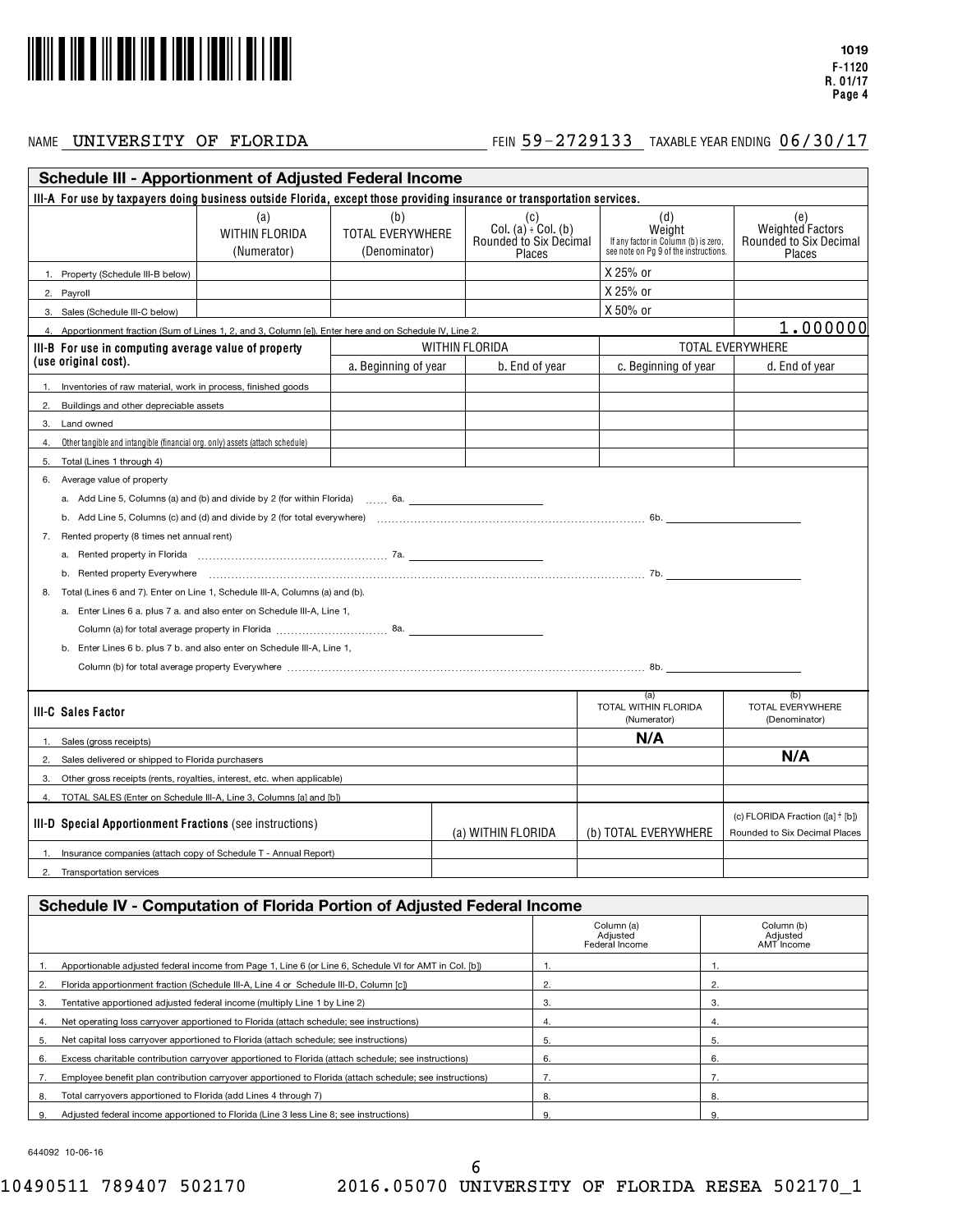

**F-1120 R. 01/17 Page 5**

**1019**

|     | Schedule V - Credits Against the Corporate Income/Franchise Tax                                        |     |  |  |  |
|-----|--------------------------------------------------------------------------------------------------------|-----|--|--|--|
|     | Florida health maintenance organization credit (attach assessment notice)                              |     |  |  |  |
| 2.  | Capital investment tax credit (attach certification letter)                                            | 2.  |  |  |  |
| 3.  | Enterprise zone jobs credit (from Florida Form F-1156Z attached)                                       | 3.  |  |  |  |
| 4.  | Community contribution tax credit (attach certification letter)                                        | 4.  |  |  |  |
| 5.  | Enterprise zone property tax credit (from Florida Form F-1158Z attached)                               | 5.  |  |  |  |
| 6.  | Rural job tax credit (attach certification letter)                                                     | 6.  |  |  |  |
| 7.  | Urban high crime area job tax credit (attach certification letter)                                     | 7.  |  |  |  |
| 8.  | Emergency excise tax (EET) credit (see instructions and attach schedule)                               | 8.  |  |  |  |
| 9.  | Hazardous waste facility tax credit                                                                    | 9.  |  |  |  |
| 10. | Florida alternative minimum tax (AMT) credit                                                           | 10. |  |  |  |
|     | Contaminated site rehabilitation tax credit (attach tax credit certificate)                            | 11. |  |  |  |
| 12. | State housing tax credit (attach certification letter)                                                 | 12. |  |  |  |
| 13. | Credit for contributions to nonprofit scholarship funding organizations (attach certificate)           | 13. |  |  |  |
| 14. | Florida renewable energy technologies investment tax credit                                            | 14. |  |  |  |
| 15. | Florida renewable energy production tax credit                                                         | 15  |  |  |  |
| 16. | New markets tax credit                                                                                 | 16. |  |  |  |
| 17. | Entertainment industry tax credit                                                                      | 17. |  |  |  |
| 18. | Credits for spaceflight projects                                                                       | 18. |  |  |  |
| 19. | Research and Development tax credit                                                                    | 19. |  |  |  |
| 20. | Energy Economic Zone tax credit                                                                        | 20. |  |  |  |
| 21. | Other credits (attach schedule)                                                                        | 21. |  |  |  |
| 22. | Total credits against the tax (sum of Lines 1 through 21 not to exceed the amount on Page 1, Line 11). |     |  |  |  |
|     | Enter total credits on Page 1, Line 12                                                                 | 22. |  |  |  |

| Schedule VI - Computation of Florida Alternative Minimum Tax (AMT)                              |     |  |  |  |
|-------------------------------------------------------------------------------------------------|-----|--|--|--|
| Federal alternative minimum taxable income after exemption (attach federal Form 4626)           |     |  |  |  |
| State income taxes deducted in computing federal taxable income (attach schedule)<br>2.         | 2.  |  |  |  |
| Additions to federal taxable income (from Schedule I, Column [b])<br>З.                         | 3.  |  |  |  |
| Total of Lines 1 through 3<br>4.                                                                | 4.  |  |  |  |
| Subtractions from federal taxable income (from Schedule II, Column [b])<br>5.                   | 5.  |  |  |  |
| Adjusted federal alternative minimum taxable income (Line 4 minus Line 5)<br>6.                 | 6.  |  |  |  |
| Florida portion of adjusted federal income (see instructions)                                   |     |  |  |  |
| Nonbusiness income allocated to Florida (see instructions)<br>8.                                | 8.  |  |  |  |
| Florida exemption<br>9.                                                                         | 9.  |  |  |  |
| Florida net income (Line 7 plus Line 8 minus Line 9)<br>10.                                     | 10. |  |  |  |
| 11. Florida alternative minimum tax due (3.3% of Line 10). See instructions for Page 1, Line 11 |     |  |  |  |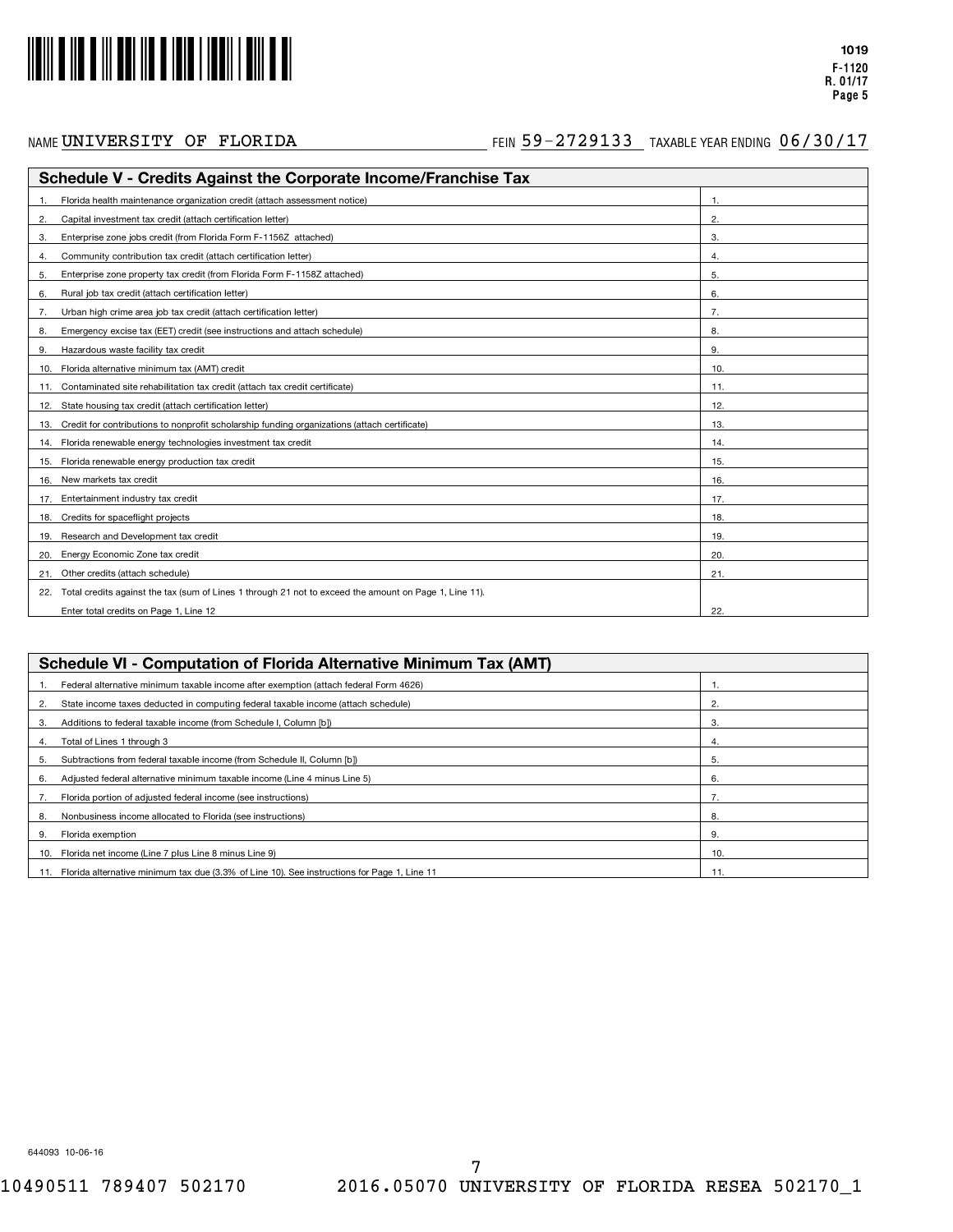

NAME  $\texttt{UNIVERSITY}$  of  $\texttt{FLORIDA}$   $\hspace{1.5mm}$   $\hspace{1.5mm}$   $\hspace{1.5mm}$   $\hspace{1.5mm}$   $\hspace{1.5mm}$   $\hspace{1.5mm}$   $\hspace{1.5mm}$   $\hspace{1.5mm}$   $\hspace{1.5mm}$   $\hspace{1.5mm}$   $\hspace{1.5mm}$   $\hspace{1.5mm}$   $\hspace{1.5mm}$   $\hspace{1.5mm}$   $\hspace{1.5mm}$   $\hspace{1.5mm$ 

|         | Line 1. Nonbusiness income (loss) allocated to Florida            |                            |    |             |
|---------|-------------------------------------------------------------------|----------------------------|----|-------------|
|         | Type                                                              |                            |    | Amount      |
|         | PARTNERSHIP<br>INCOME                                             |                            |    | $-4,697.00$ |
|         | <b>Total allocated to Florida</b>                                 |                            |    | $-4,697.00$ |
|         | (Enter here and on Page 1, Line 8 or Schedule VI, Line 8 for AMT) |                            |    |             |
|         | Line 2. Nonbusiness income (loss) allocated elsewhere             |                            |    |             |
|         | lype                                                              | State/country allocated to |    | Amount      |
|         | Total allocated elsewhere                                         |                            |    |             |
| Line 3. | Total nonbusiness income                                          |                            |    |             |
|         | Grand total. Total of Lines 1 and 2                               |                            | 3. | $-4,697.00$ |
|         | (Enter here and on Schedule II, Line 7)                           |                            |    |             |

#### **Estimated Tax Worksheet For Taxable Years Beginning On or After January 1, 2017**

| 1.<br>2.<br>3.<br>4. | Florida income expected in taxable year<br>* Taxpayers subject to federal alternative minimum tax must compute | $1.$ \$ $-244,540.00$<br>Florida exemption \$50,000 (Members of a controlled group, see instructions on Page 14 of Florida Form F-1120N)  2. \$<br>Less: Credits against the tax information in the context of the tax in the tax in the context of the context of the context of the context of the context of the context of the context of the context of the context of the c<br>Florida alternative minimum tax at 3.3% and enter the greater of these two computations.                                                       | $4. \quad$ | 3. $\frac{1}{2}$                                                                                                                                                       |
|----------------------|----------------------------------------------------------------------------------------------------------------|-------------------------------------------------------------------------------------------------------------------------------------------------------------------------------------------------------------------------------------------------------------------------------------------------------------------------------------------------------------------------------------------------------------------------------------------------------------------------------------------------------------------------------------|------------|------------------------------------------------------------------------------------------------------------------------------------------------------------------------|
| 5.                   | Computation of installments:                                                                                   |                                                                                                                                                                                                                                                                                                                                                                                                                                                                                                                                     |            |                                                                                                                                                                        |
|                      | Payment due dates and<br>payment amounts:                                                                      | If 6/30 year end, last day of 4th month,<br>otherwise last day of 5th month - Enter 0.25 of Line 4 [100] [100] [50.<br>Last day of fiscal year - Enter 0.25 of Line 4                                                                                                                                                                                                                                                                                                                                                               |            | <u> 1989 - Andrea State Barbara, politik e</u><br><u> 1989 - Andrea Station Barbara, prins a primeira a primeira a primeira a primeira a primeira a primeira a pri</u> |
|                      |                                                                                                                | NOTE: If your estimated tax should change during the year, you may use the amended computation<br>below to determine the amended amounts to be entered on the declaration (Florida Form F-1120ES).                                                                                                                                                                                                                                                                                                                                  |            |                                                                                                                                                                        |
| 1.<br>2.             | Less:<br>(a) Amount of overpayment from last year elected for credit                                           | Amended estimated tax with a substitution of the state of the state of the state of the state of the state of t                                                                                                                                                                                                                                                                                                                                                                                                                     |            |                                                                                                                                                                        |
| 3.<br>4.             |                                                                                                                | (b) Payments made on estimated tax declaration (Florida Form F-1120ES) 2b. -- $$$<br>(c) Total of Lines 2(a) and 2(b) $\ldots$ $\ldots$ $\ldots$ $\ldots$ $\ldots$ $\ldots$ $\ldots$ $\ldots$ $\ldots$ $\ldots$ $\ldots$ $\ldots$ $\ldots$ $\ldots$ $\ldots$ $\ldots$ $\ldots$ $\ldots$ $\ldots$ $\ldots$ $\ldots$ $\ldots$ $\ldots$ $\ldots$ $\ldots$ $\ldots$ $\ldots$ $\ldots$ $\ldots$ $\ldots$ $\ldots$ $\$<br>Unpaid balance (Line 1 less Line 2(c)) manufactured contract the contract of the state of the contract of the c |            | 3. $\sqrt[3]{}$                                                                                                                                                        |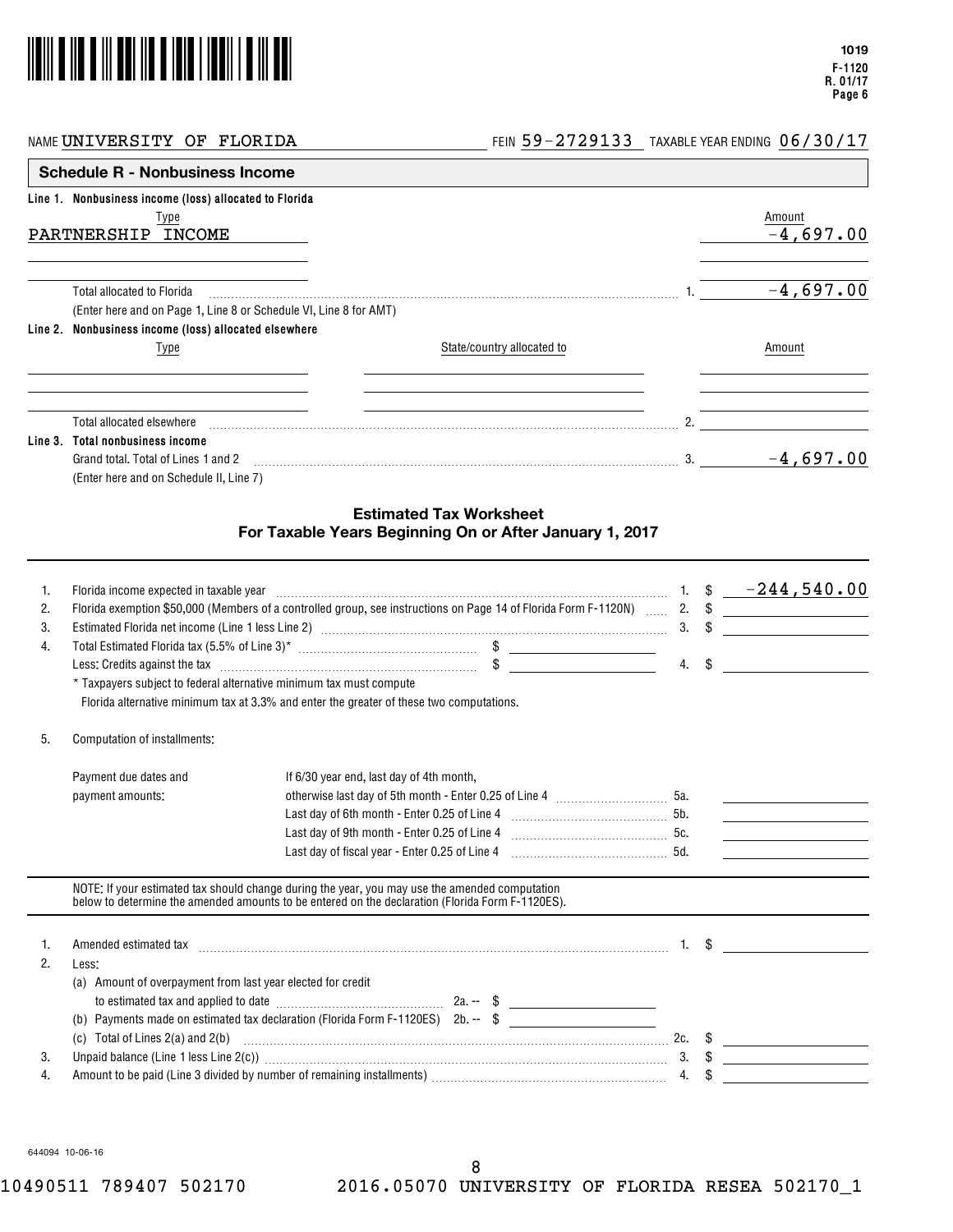| FL F-1120 |                            |                                                | NET OPERATING LOSS CARRYOVERS   |                             | 1<br>STATEMENT        |
|-----------|----------------------------|------------------------------------------------|---------------------------------|-----------------------------|-----------------------|
| YEAR      | APPORTION<br><b>FACTOR</b> | CURRENT YR NOL/<br><b>SECTION</b><br>382 LIMIT | NET OPERATING<br>LOSS CARRYOVER | LOSS PREVIOUSLY<br>DEDUCTED | NET LOSS<br>REMAINING |
| 2009      | 0%                         | 0.                                             | 64,904.                         | 5,989.                      | 58,915.00             |
| 2010      | 0%                         | 0.                                             | 4,039.                          | ο.                          | 4,039.00              |
| 2012      | 0%                         | Ο.                                             | 165,731.                        | 0.                          | 165,731.00            |
| 2014      | 0%                         | 0.                                             | 3,733.                          | 0.                          | 3,733.00              |
| 2015      | 0%                         | 0.                                             | 7,425.                          | 0.                          | 7,425.00              |
| TOTAL     |                            | NET OPERATING LOSS CARRYOVER AVAILABLE         |                                 |                             | 239,843.00            |

}}}}}}}}}}}}}}}}}}}}}}}}}}}}}}}}}}}}}}}} }}}}}}}}}}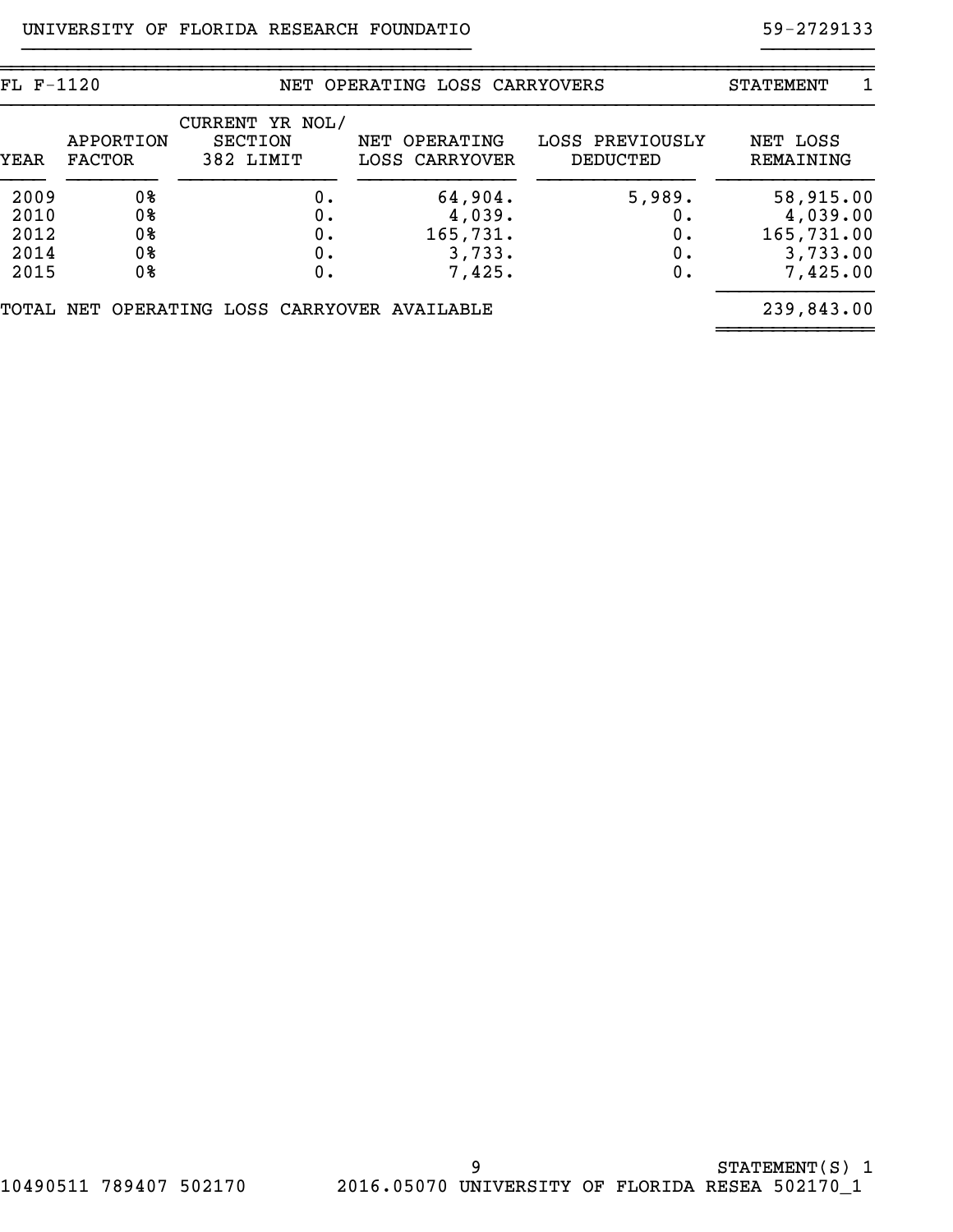

**F-1120 R. 01/17 1019**

|                | FEIN         | 59-2729133  |           |
|----------------|--------------|-------------|-----------|
|                |              | DATA Page 1 |           |
| 592729133      | $\pmb{0}$    | $\pmb{0}$   | $\pmb{0}$ |
| $-469700$      | $\pmb{0}$    | $\pmb{0}$   | $\pmb{0}$ |
| $\pmb{0}$      | $\pmb{0}$    | $\pmb{0}$   | $\pmb{0}$ |
| $\pmb{0}$      | $\pmb{0}$    | $\pmb{0}$   | $\pmb{0}$ |
| $\pmb{0}$      | $\pmb{0}$    | $\pmb{0}$   | $\pmb{0}$ |
| $\pmb{0}$      | $\pmb{0}$    | $\pmb{0}$   | $\pmb{0}$ |
| $\pmb{0}$      | $\pmb{0}$    | $\pmb{0}$   | $\pmb{0}$ |
| $\pmb{0}$      | $\pmb{0}$    | $\pmb{0}$   | 23984300  |
| $\pmb{0}$      | $\pmb{0}$    | $\pmb{0}$   | $\pmb{0}$ |
| $\mathbf 1$    | $\pmb{0}$    | $\pmb{0}$   | $\pmb{0}$ |
| $\mathbf 2$    | $\pmb{0}$    | $\pmb{0}$   | $\pmb{0}$ |
| $\mathbf 2$    | $\pmb{0}$    | $\pmb{0}$   | $-469700$ |
| $\overline{a}$ | $\pmb{0}$    | $\pmb{0}$   | $\pmb{0}$ |
| $\overline{a}$ | $\pmb{0}$    | $\pmb{0}$   | $\pmb{0}$ |
| 00000000       | $\pmb{0}$    | $\pmb{0}$   | $\pmb{0}$ |
| $\pmb{0}$      | $\pmb{0}$    | $\pmb{0}$   | $\pmb{0}$ |
| $\pmb{0}$      | $\pmb{0}$    | $\pmb{0}$   | 0         |
| ${\bf 0}$      | $\mathbf 0$  | $\pmb{0}$   | $\pmb{0}$ |
| $\pmb{0}$      | $\mathbf 0$  | $\mathbf 0$ | $\pmb{0}$ |
| $\pmb{0}$      | $\mathbf 0$  | $\pmb{0}$   | $\pmb{0}$ |
| $\pmb{0}$      | $\mathbf 0$  | $\pmb{0}$   | $\pmb{0}$ |
| $\pmb{0}$      | $\mathbf{0}$ | $\mathbf 0$ | $\pmb{0}$ |